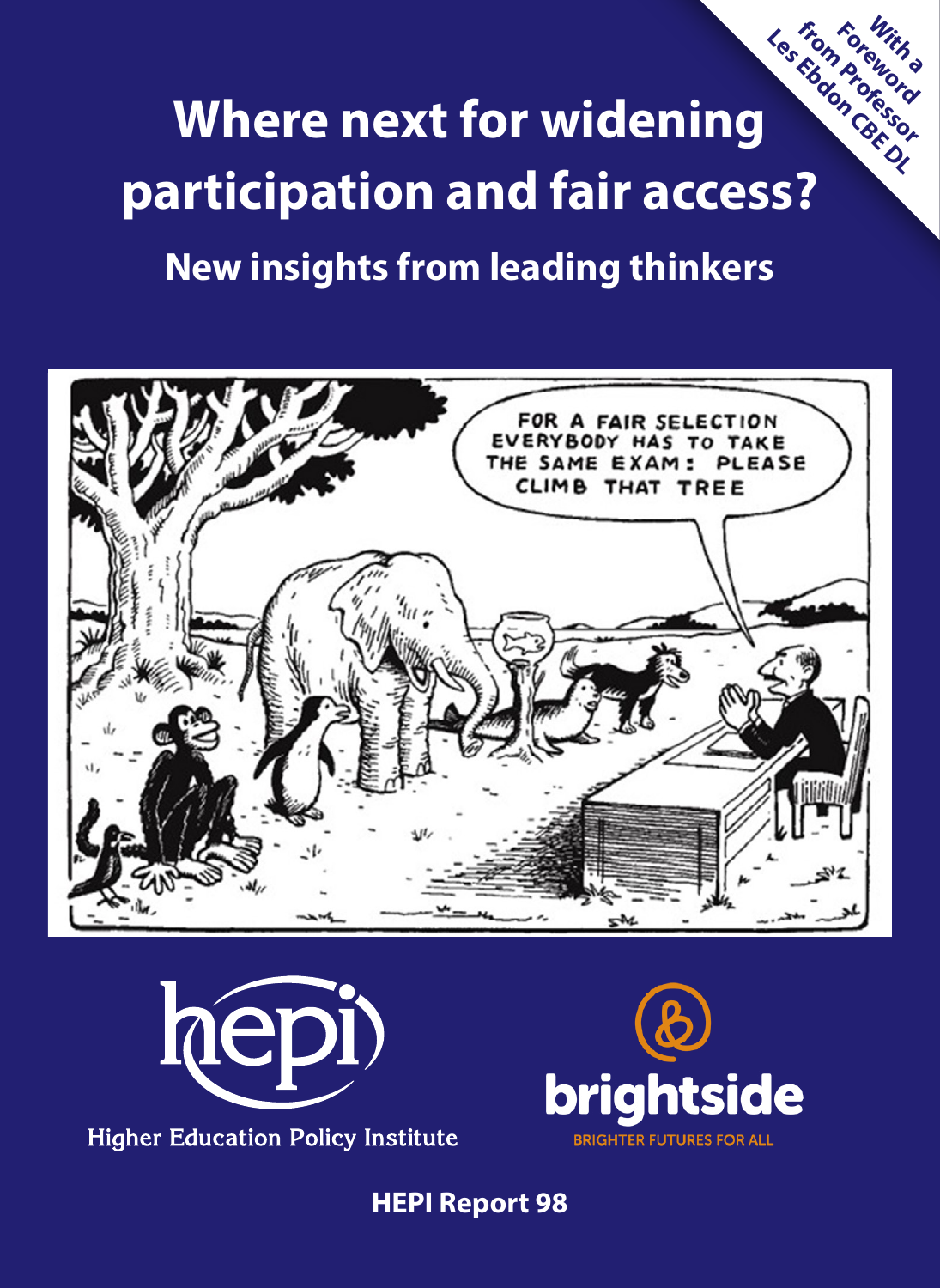Cover illustration: Artist unknown.

Efforts have been made to trace the copyright holder prior to publication. If notified, HEPI will be pleased to rectify any errors or omissions at the earliest opportunity.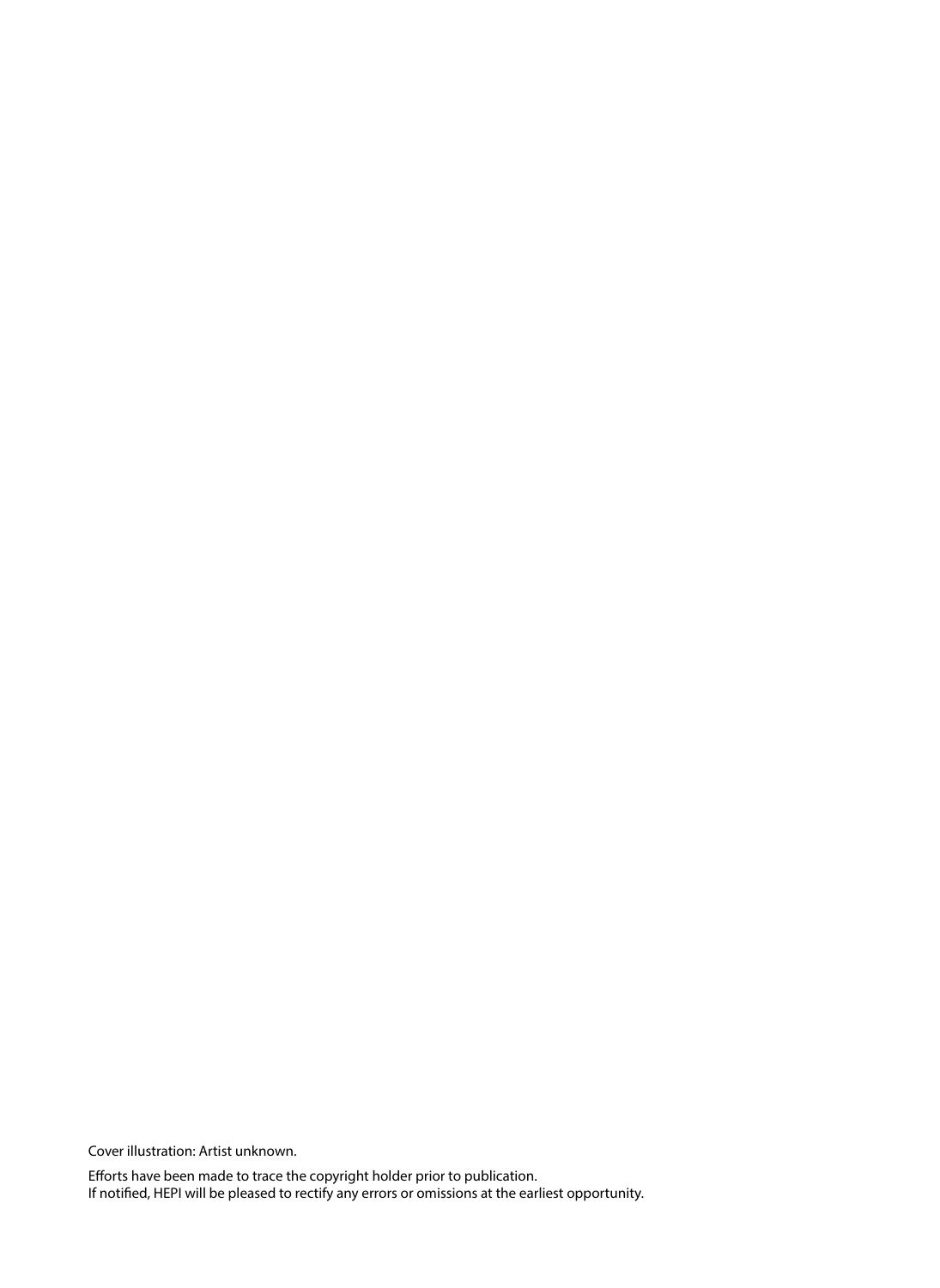### **Foreword**

Professor Les Ebdon CBE DL Director of Fair Access to Higher Education

Today, the doors of higher education are open to thousands of people who would have been shut out in the past. Many universities and colleges have made great progress in widening participation and improving fair access.

But considerable challenges remain.

I am the fair access regulator for England, and this report covers the whole of the UK, which of course has different higher education systems in its various parts. But one thing that they all, sadly, have in common is that they do not yet provide true equality of opportunity.

There are still stark gaps between different groups of people at every stage of the student lifecycle, in terms of whether they apply to higher education and where they apply to; whether they are accepted; the likelihood of having to leave their course early; the level of degree that they get; and whether they go on to a rewarding job or postgraduate study.

While we celebrate improvements in access for disadvantaged young people, we must not forget that for older students and those studying part-time, the trend is steeply downward. And we must not allow headline figures about rising applications to distract us from the troubling issues of non-completion rates and different degree and employment outcomes, particularly for students from Black and Minority Ethnic backgrounds.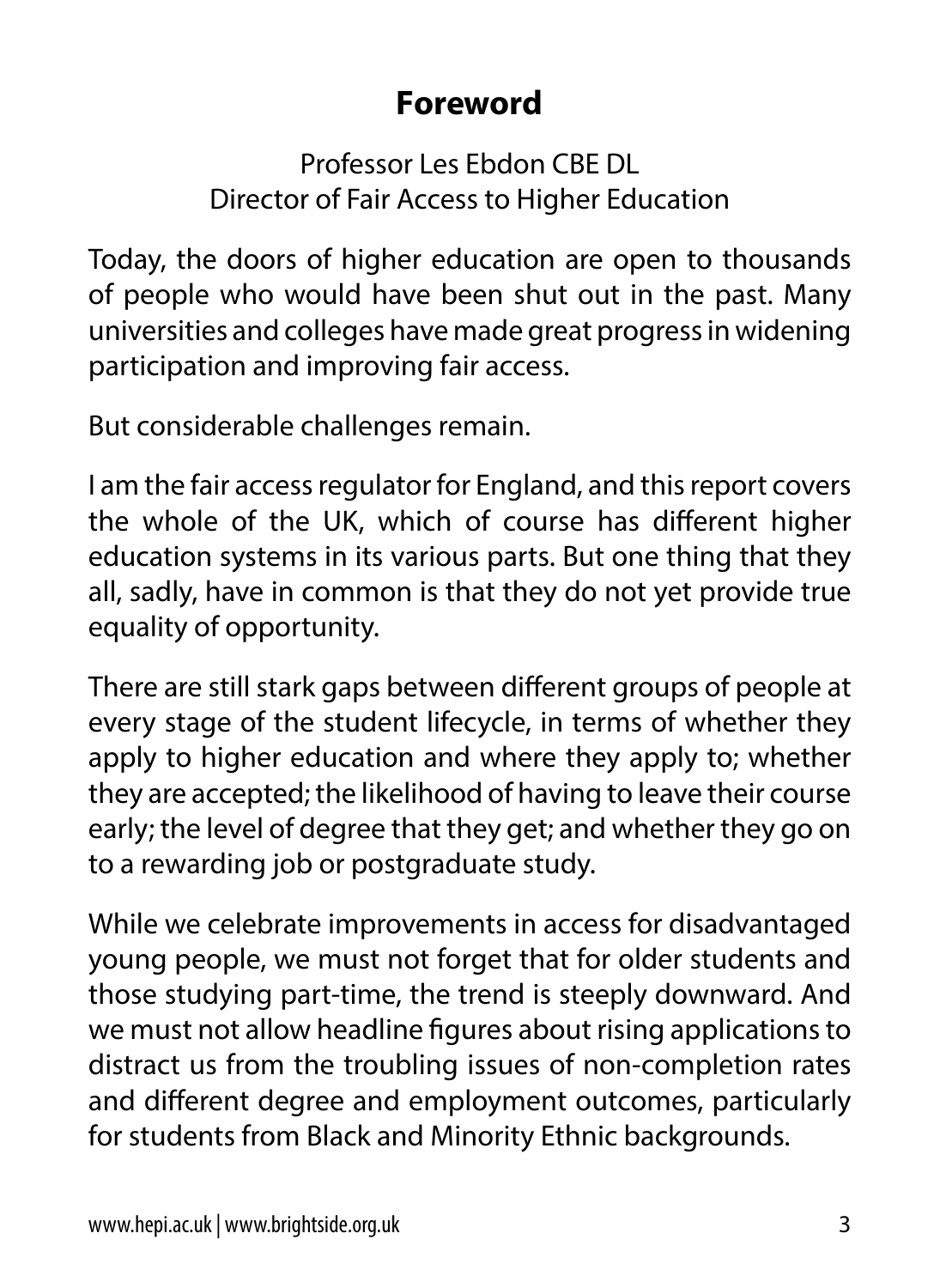So my answer to the question 'What next?' is this: we need more progress, more quickly.

Incremental change is just not enough. Every year that we do not have truly fair access is a year in which yet more talented people are let down by a system that should lift them up.

This is the challenge that will face the Office for Students next year, when it takes over responsibility for fair access regulation in England.

I believe the Office for Students can be a strong force for positive change, and its chair Sir Michael Barber has already said that fair access and progression will be top priorities. So, as the new organisation's leaders develop its mission, values and policies, they will no doubt find this report very interesting. I hope they will consider the bold approaches to improving access explored in its pages, such as the use of contextual information, and embrace input from all those with a role to play in fair access, throughout higher education and beyond.

There is much that is already working and now is the time for everyone involved in improving access and participation to build on that foundation to achieve further, faster change.

New ideas will be the keys that unlock a real fair access future, so I am delighted that HEPI and Brightside are supporting this by bringing together such an interesting range of perspectives in this publication.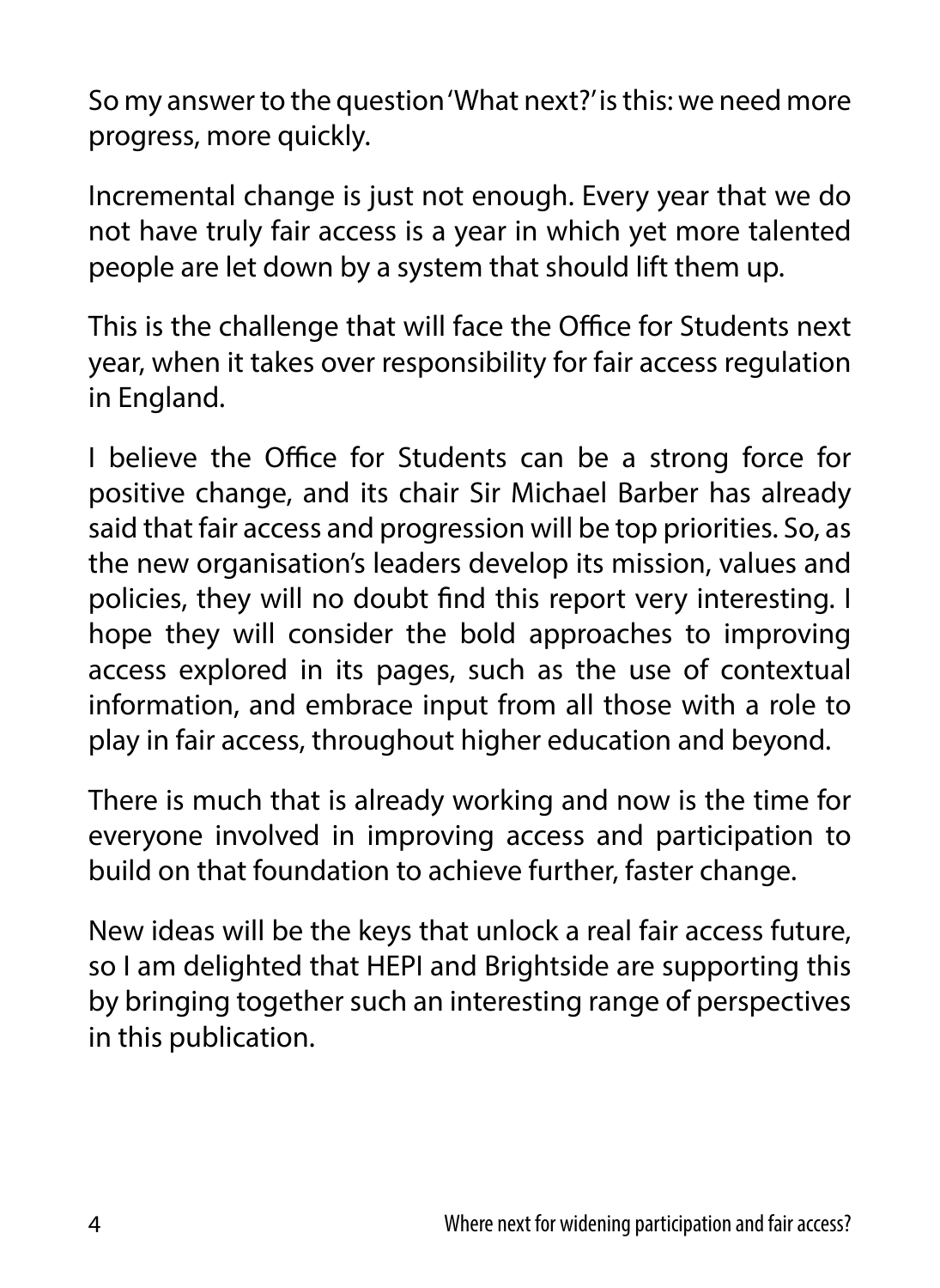### **Contents**

|    | <b>Introduction: Running to stand still?</b><br>Nick Hillman, Director of HEPI                                                                                                                                                                                          | 7  |
|----|-------------------------------------------------------------------------------------------------------------------------------------------------------------------------------------------------------------------------------------------------------------------------|----|
|    | 1. Who you know: The importance of social<br>capital in widening participation<br>Paul Clarke, Head of External Affairs, Brightside                                                                                                                                     | 17 |
| 2. | A more radical approach to contextualised<br>admissions<br>Vikki Boliver, Professor of Sociology; Stephen Gorard,<br>Professor of Education and Public Policy; and Nadia Siddiqui,<br>Assistant Professor (Research) at Durham University                               | 23 |
|    | 3. Six times less likely: Care leavers and their paths<br>to higher education<br>Chloë Cockett, Policy and Research Manager, Become                                                                                                                                     | 29 |
| 4. | Finding the keys: Good practices in fair access<br>Anne-Marie Canning, Director of Widening Participation,<br>King's College London                                                                                                                                     | 35 |
| 5. | <b>Bristol Scholars</b><br>Judith Squires, Pro Vice-Chancellor (Education and<br>Students), University of Bristol                                                                                                                                                       | 41 |
| 6. | <b>Improving retention</b><br>Ellen Pope, Head of the Learning Development Centre; Neil<br>Ladwa, Achievement Enhancement Adviser; Sarah Hayes,<br>Senior Lecturer and Programme Director for the Post-Graduate<br>Diploma and Masters in Education at Aston University | 47 |
|    | www.hepi.ac.uk   www.brightside.org.uk                                                                                                                                                                                                                                  | 5  |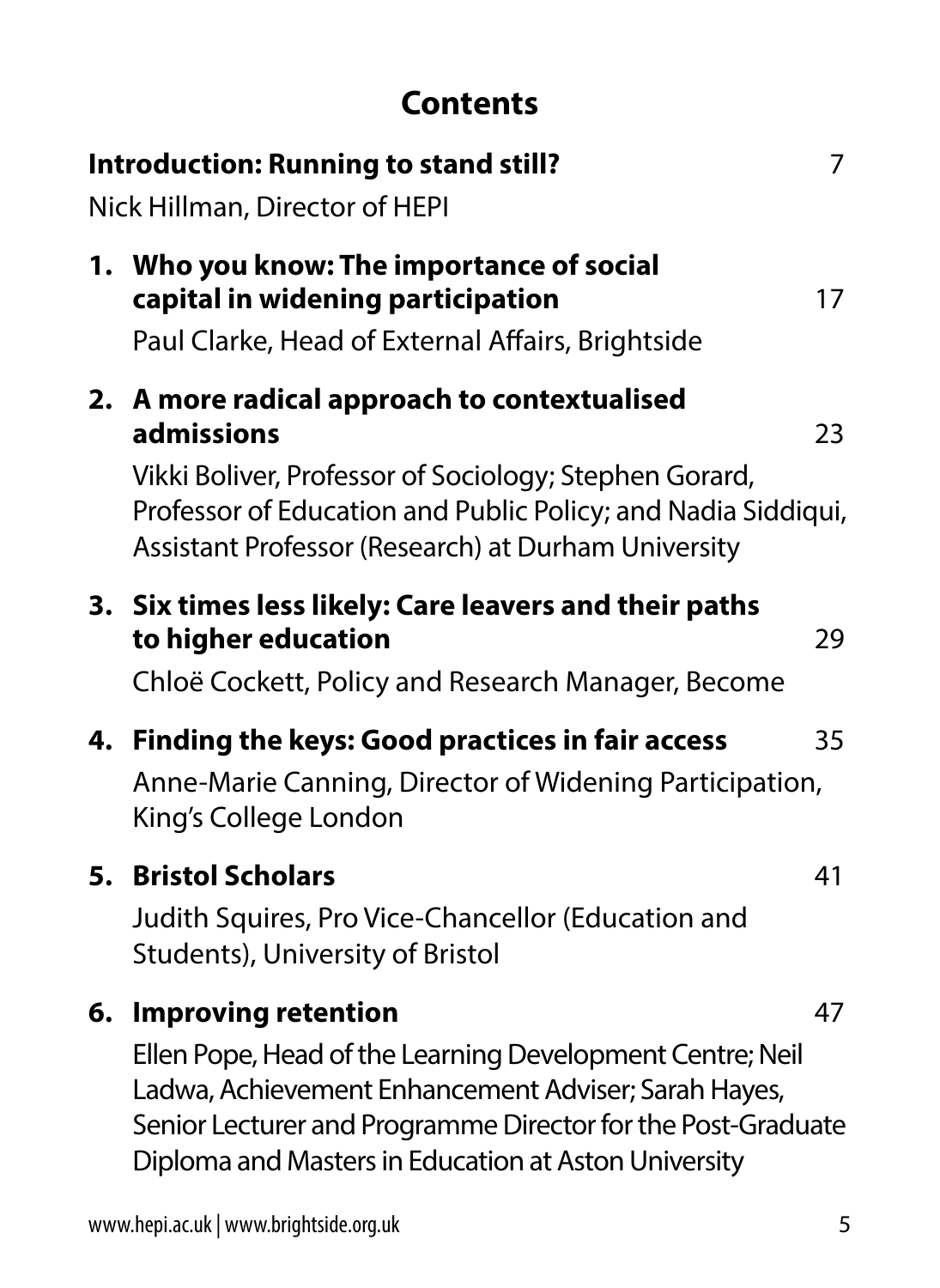|    | 7. A global view: What England can learn<br>from the rest of the world<br>Graeme Atherton, Director, NEON                                                                                   | 55 |
|----|---------------------------------------------------------------------------------------------------------------------------------------------------------------------------------------------|----|
| 8. | <b>Evaluation</b><br>David Woolley, Head of Schools, Colleges and<br>Community Outreach, Nottingham Trent University                                                                        | 61 |
|    | 9. A behavioural approach to widening participation<br>Susannah Hume, Principal Advisor and Head of Skills<br>and Eliza Selley, Associate Advisor at the Behavioural<br>Insights Team       | 67 |
|    | 10. Scotland the Brave?<br>Vonnie Sandlan, former National Union of Students<br><b>Scotland President</b>                                                                                   | 73 |
|    | 11. Equity and Excellence: The Welsh tradition<br>and contemporary challenge<br>Kirsty Williams AM, Cabinet Secretary for Education,<br><b>Welsh Government</b>                             | 81 |
|    | 12. Personal Learning Accounts - extending access<br>and promoting lifelong learning<br>Peter Horrocks, Vice-Chancellor, The Open University                                                | 87 |
|    | 13. What's the alternative? Building students'<br>self-awareness in untraditional settings<br>Debi Hayes, Provost and Mark Fuller, Head of Strategic<br><b>Communications at GSM London</b> | 93 |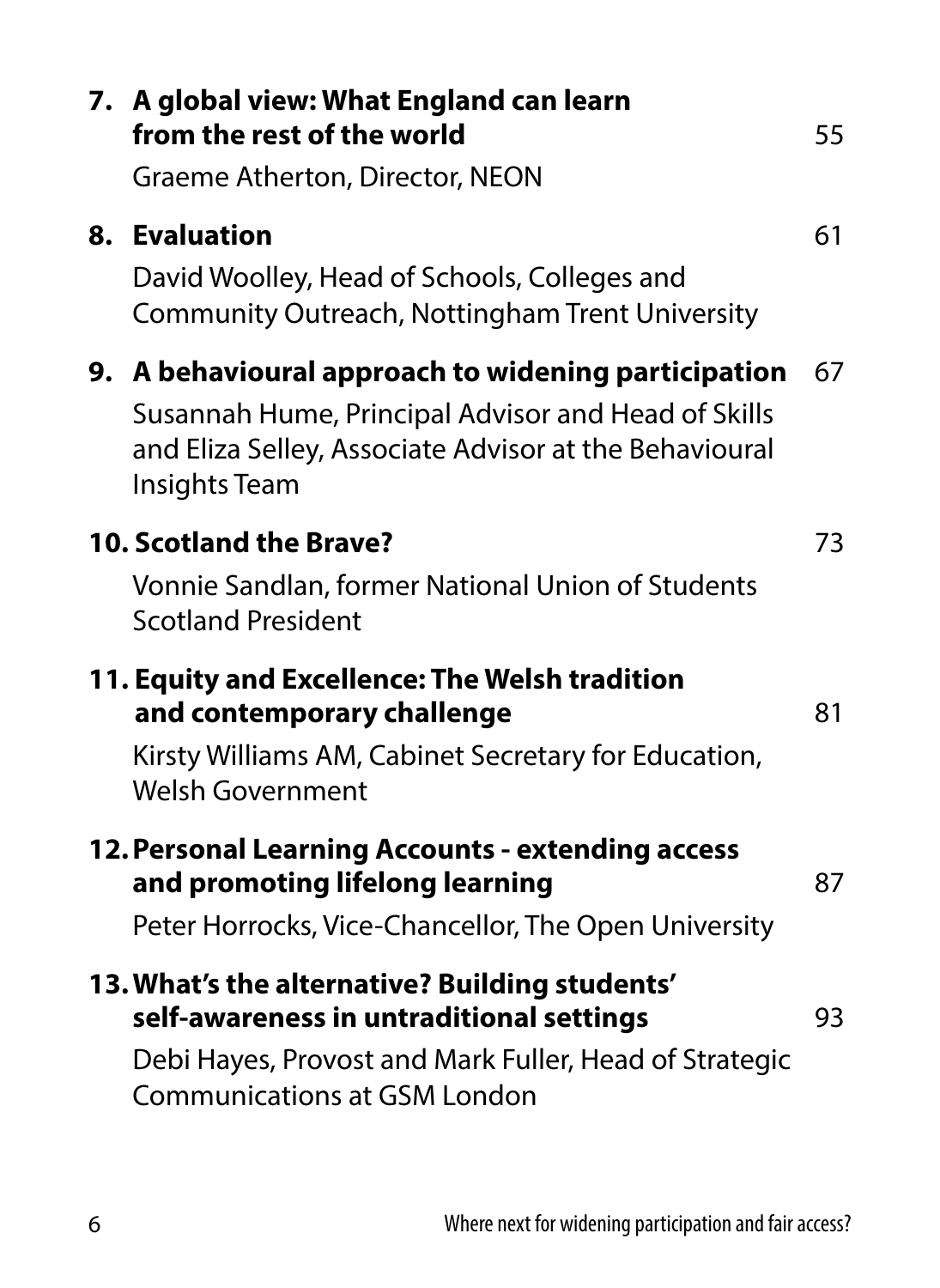### **Introduction: Running to stand still?**

Nick Hillman, Director of HEPI

The unnecessary election of 2017 put student finance back on the political agenda. Many people welcomed the chance to debate tuition fee levels, interest rates and repayment thresholds once again. Some of the discussions have been light on evidence but one fact is clear: since the advent of £9,000 tuition fees in England, the proportion of young people from poorer backgrounds entering higher education has continued to rise.

Not everything in the garden is rosy. While the key numbers are generally moving in the right direction, the number of people from the toughest backgrounds making it to higher education remains a small fraction of those from wealthier homes.

Proportionately, students from poorer backgrounds are growing faster than those from more privileged homes but, in terms of raw numbers, better-off students are growing faster. Young people from a lower-income background (in an English state school and on free school meals) were 1.6 per cent more likely to enter higher education in 2016 than 2015, while the entry rate for the much bigger group at state schools not in receipt of free school meals grew by 1.4 per cent. The result, according to the Universities and Colleges Admissions Service (UCAS), was a record level of inequality:

*the difference between lower income and other state school children increased in 2016, both proportionally and in absolute percentage point terms. The percentage point difference in*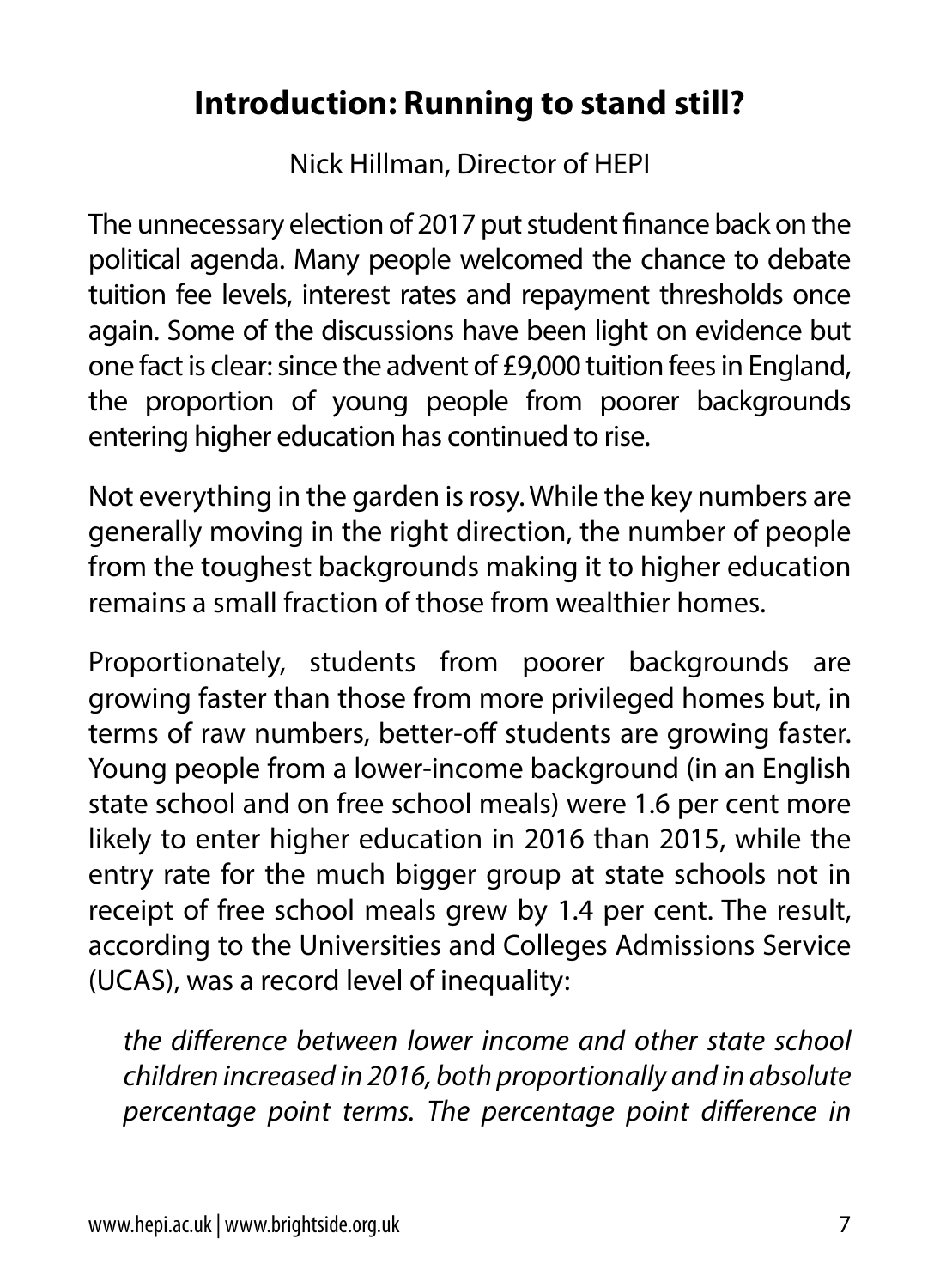#### *2016 was 16.7 percentage points, the highest level recorded.*<sup>1</sup>

This explains why HEPI and Brightside have collaborated on this new report bringing together multiple authors to consider where widening participation and fair access should go next.

The first chapter, by Paul Clarke, Head of External Affairs at Brightside, considers the crucial importance of social capital in determining a student's success. Having access to information is useless if you do not know how to interrogate it to discover whatever it is you need to know. So we need better information about higher education and how to get the best out of it, and we need to ensure people are better able to learn any lessons from it.<sup>2</sup> This chapter also includes a second generally overlooked key insight: the benefits of peer-to-peer support are not limited to the recipients but usefully build up the experiences of mentors too.

Vikki Boliver, Stephen Gorard and Nadia Siddiqui at Durham University call for a much more robust implementation of contextualised admissions. They reject the option of ticking boxes and appeasing consciences by adopting half-hearted contextualised admissions policies that involve dropping a grade or two when making offers. Instead, they call for AAA+ offers to be no higher than CCC for disadvantaged students. Crucially, they also call for more support to be provided to the beneficiaries of such policies after admission: they should not be expected to sink or swim or to fare immediately as well as more highly-schooled students. Some people will be aghast at

<sup>1</sup> UCAS, *End of Cycle Report 2016*, 2016, p.20 [https://www.ucas.com/file/86541/](https://www.ucas.com/file/86541/download?token=PQnaAI5f) [download?token=PQnaAI5f](https://www.ucas.com/file/86541/download?token=PQnaAI5f)

<sup>2</sup> Unite Students and HEPI, *Reality Check*, 2017 [http://www.hepi.ac.uk/wp-content/](http://www.hepi.ac.uk/wp-content/uploads/2017/07/Reality-Check-Report-Online1.pdf) [uploads/2017/07/Reality-Check-Report-Online1.pdf](http://www.hepi.ac.uk/wp-content/uploads/2017/07/Reality-Check-Report-Online1.pdf)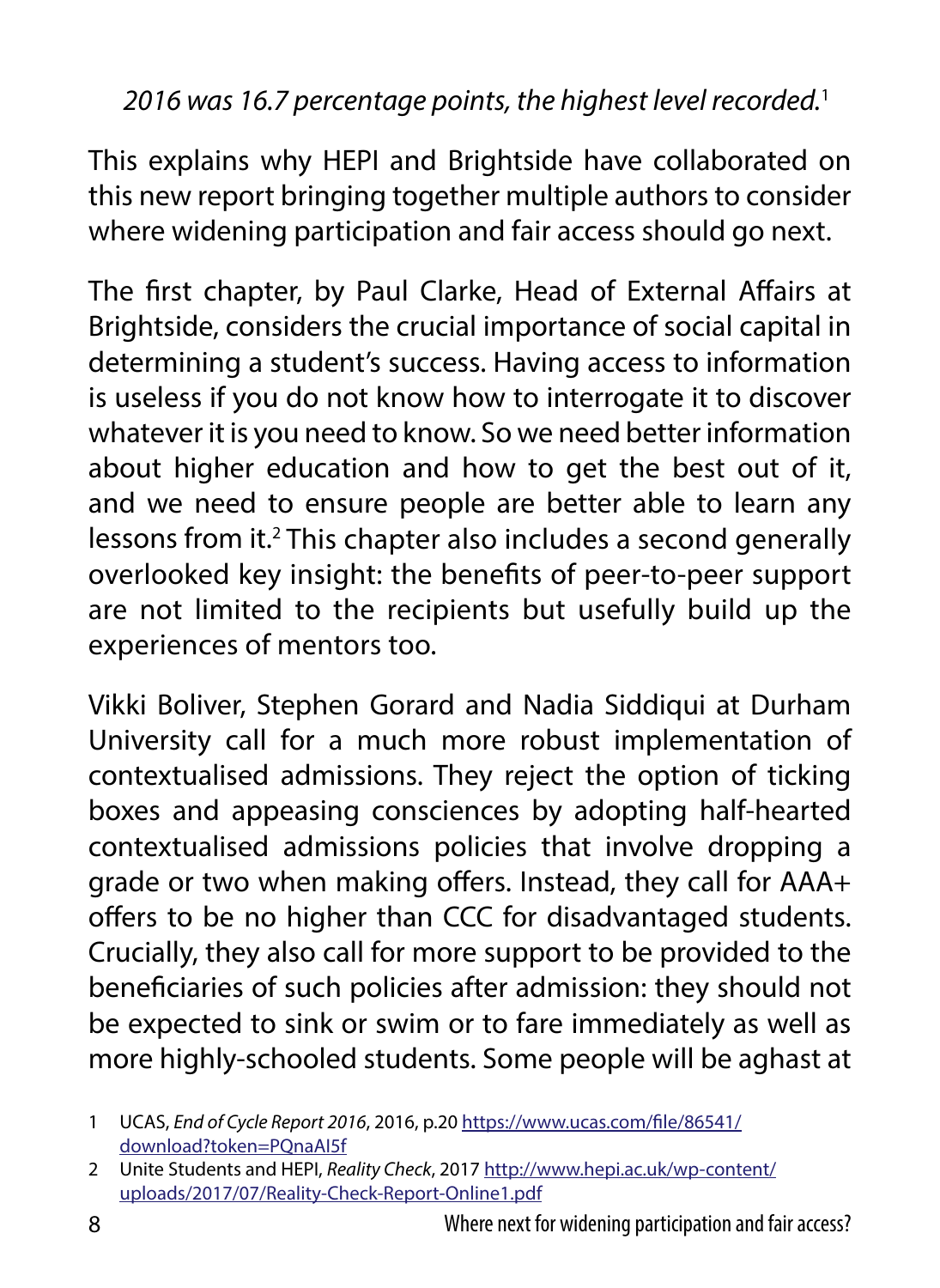such seemingly radical proposals. But it is silly to think A-Levels or other school-leaving qualifications are always an accurate indicator of each person's true ability and the purpose of higher education is to unlock future potential rather than to reward past success.

I was involved in supporting contextualised admissions as part of the 2011 higher education white paper, *Students at the Heart of the System*, when I was Special Adviser to David Willetts, the Minister for Universities and Science (2010- 14).3 We were accused of providing excuses for schools that needed to improve. It would be fantastic to have a consistently outstanding set of schools up and down the land. But, even if that were to be achieved (and it has proved elusive to date), it will take time to deliver and do nothing to help those about to leave school and enter the world beyond.

Consider children in care. They have had nothing like enough focus in the widening participation debate so far. Yet the obstacles they face are often enormous. The Buttle UK Quality Mark, referred to in the chapter by Chloë Cockett, Policy and Research Manager at Become, was important in helping students from care backgrounds but it has now finished. So one core challenge is maintaining the momentum that lay behind the scheme, given that only 6 per cent of care leavers reach higher education. Another challenge is to ensure the main features of our university system, including the nationwide UCAS application system, are fair for care leavers

<sup>3</sup> Department for Business, Innovation and Skills, *Students at the Heart of the System* [https://](https://www.gov.uk/government/uploads/system/uploads/attachment_data/file/32409/11-944-higher-education-students-at-heart-of-system.pdf) [www.gov.uk/government/uploads/system/uploads/attachment\\_data/file/32409/11-944](https://www.gov.uk/government/uploads/system/uploads/attachment_data/file/32409/11-944-higher-education-students-at-heart-of-system.pdf) [higher-education-students-at-heart-of-system.pdf](https://www.gov.uk/government/uploads/system/uploads/attachment_data/file/32409/11-944-higher-education-students-at-heart-of-system.pdf)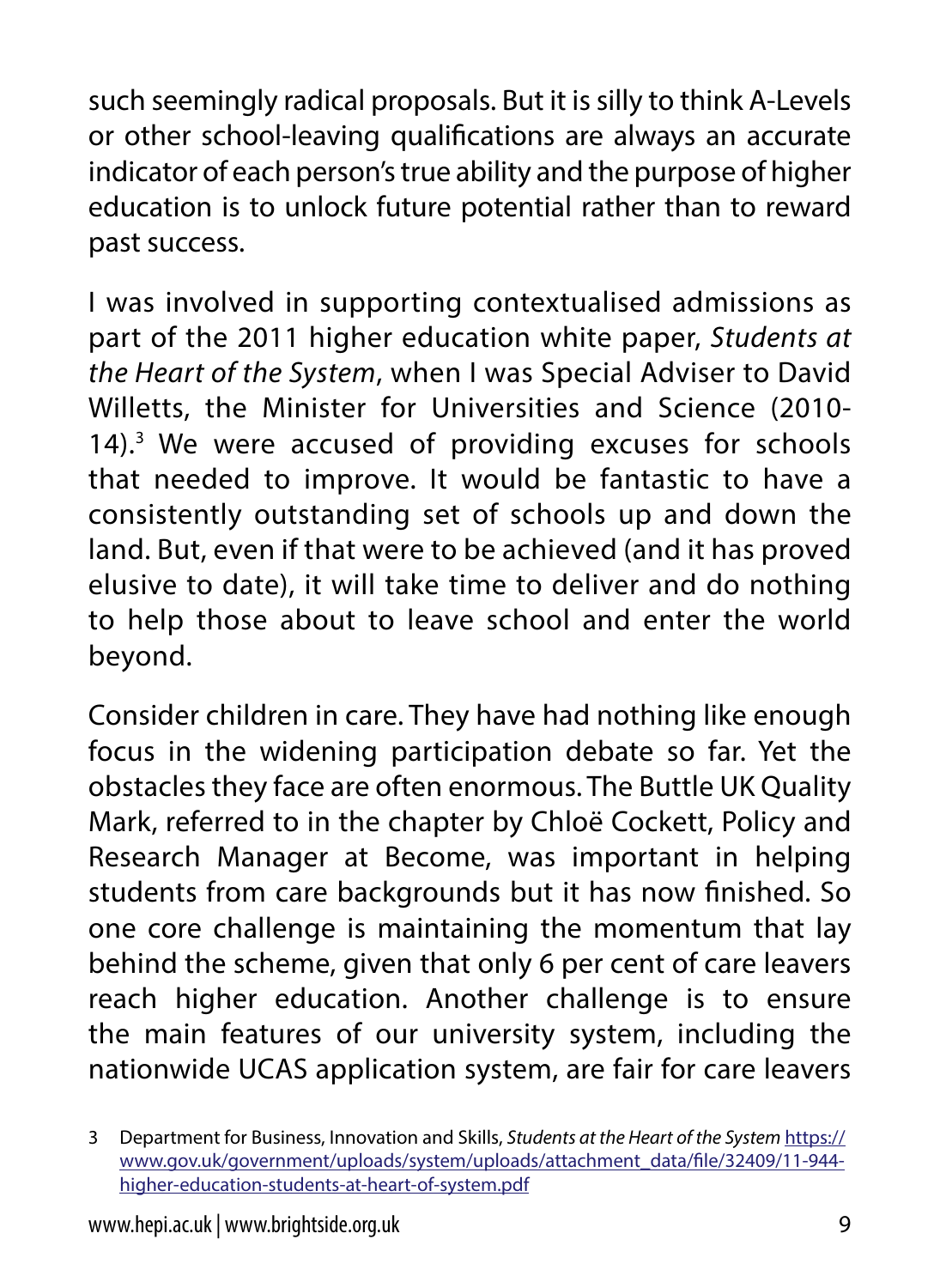and respond to their specific needs. That is not rocket science, but it does need initiative, perseverance and commitment to succeed.

In her chapter, Anne-Marie Canning of King's College London shows how a Russell Group university, including one operating in the capital (which brings extra challenges), can make substantial progress in delivering fair access.<sup>4</sup> The make-up of the university sector in the UK, especially in England, is more residential and more hierarchical than in many other  $countries - I call it a 'boarding school model.'s Indeed, the$ fierce opposition that many academics have expressed against the Government's plans for more secondary school selection is hard to reconcile with their fierce support for selective admissions to higher education.<sup>6</sup> As Anne-Marie shows, this conundrum is tackled by King's in a more imaginative way, through supporting a selective sixth-form school specialising in Mathematics. While the University of Oxford and other research-intensive institutions have unequivocally ruled out sponsoring a school, King's is one of a number – including the University of Birmingham and the University of Cambridge – to show it can work.

Ensuring fair access to our most selective institutions raises a challenge all of its own. At King's, it has often meant recruiting local students who are more likely to live at home. This can bump up against the fact that live-at-home students typically

<sup>4</sup> Nick Hillman, 'It's time to give London students more money', *Guardian*, 23 May 2017 [https://www.theguardian.com/education/2017/may/23/london-students-more-money](https://www.theguardian.com/education/2017/may/23/london-students-more-money-universities-high-rent)[universities-high-rent](https://www.theguardian.com/education/2017/may/23/london-students-more-money-universities-high-rent)

<sup>5</sup> Nick Hillman, 'Why do students study so far from home?', *Times Higher Education*, 23 July 2015 [https://www.timeshighereducation.com/features/why-do-students-study-so-far](https://www.timeshighereducation.com/features/why-do-students-study-so-far-from-home)[from-home](https://www.timeshighereducation.com/features/why-do-students-study-so-far-from-home)

<sup>6</sup> Tim Blackman, *The Comprehensive University*, HEPI, 2017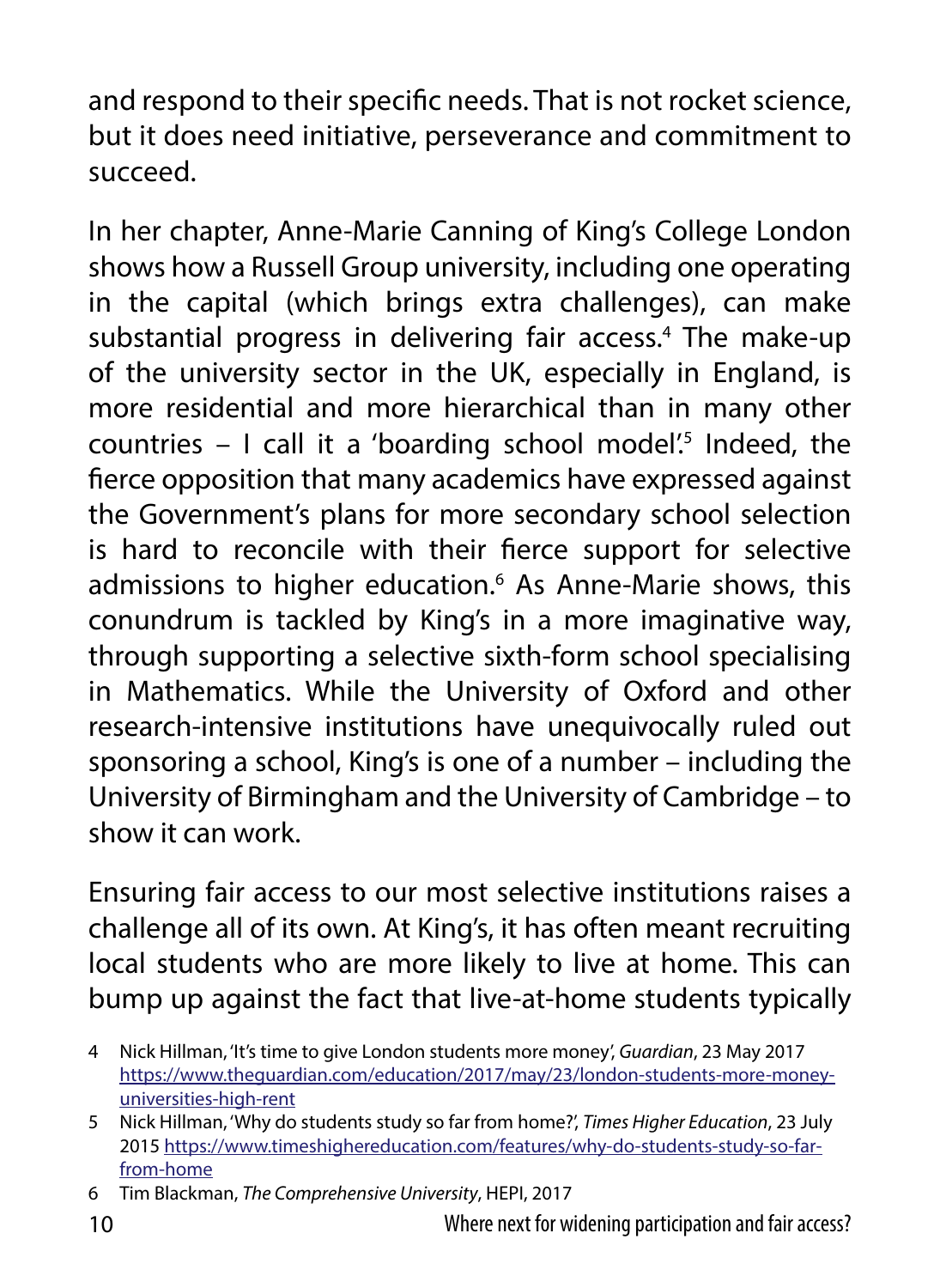find it harder to integrate, can struggle to find appropriate environments for academic work and have less good academic outcomes on average.<sup>7</sup>

The University of Bristol, a second research-intensive Russell Group university taking widening participation – and working with local schools – seriously, has faced the same challenge. But many of their extra disadvantaged students from the local area have opted to live in student accommodation away from their family home. Given what we know about live-at-home (or commuter) students, this is likely to raise their outcomes.<sup>8</sup> But living away from home may not always be possible, so we also need to do more to raise the retention and attainment of those students who will continue to live apart from their fellow students. The answer could be found in Christchurch, New Zealand, where the need to rebuild university buildings after the devastating earthquake of 2011 gave rise to the concept of a 'sticky campus'.

Ellen Pope, Neil Ladwa and Sarah Hayes provide a perspective on retention from Aston University, which performs particularly well on student retention when set against the benchmarked figures that compare the performance of comparable institutions. This success has not come about without intervention; it is the result of a concerted strategic approach focusing on academic work, pastoral support and the use of new technology to deliver learning analytics. Readers may

<sup>7</sup> Liz Thomas and Robert Jones, *Student engagement in the context of commuter students*, 2017 [http://tsep.org.uk/wp-content/uploads/2017/04/CommuterEngagement\\_A4](http://tsep.org.uk/wp-content/uploads/2017/04/CommuterEngagement_A4-lowres.pdf) [lowres.pdf](http://tsep.org.uk/wp-content/uploads/2017/04/CommuterEngagement_A4-lowres.pdf)

<sup>8</sup> Jonathan Neves and Nick Hillman, *HEPI / HEA 2017 Student Academic Experience Survey*, 2017 [http://www.hepi.ac.uk/wp-content/uploads/2017/06/2017-Student-Academic-](http://www.hepi.ac.uk/wp-content/uploads/2017/06/2017-Student-Academic-Experience-Survey-Final-Report.pdf)[Experience-Survey-Final-Report.pdf](http://www.hepi.ac.uk/wp-content/uploads/2017/06/2017-Student-Academic-Experience-Survey-Final-Report.pdf)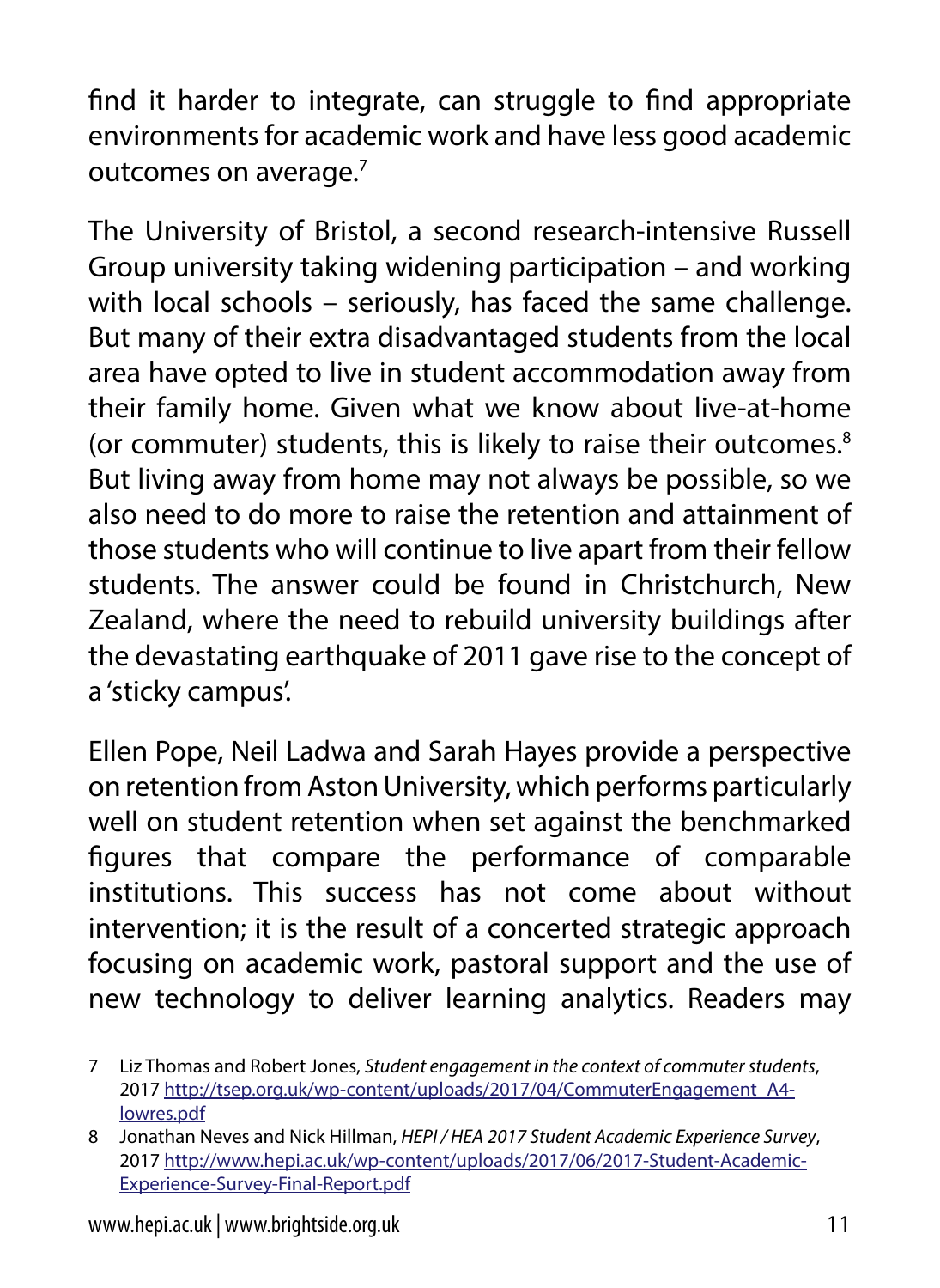be reminded of the old American saying about success: 'The harder I work, the luckier I get.'

Graeme Atherton's chapter provides a useful reminder that we can always learn from other countries, although it is notable that the countries he identifies as having the best data from which we might learn are other Anglo-Saxon university systems which already have much in common with our own. His chapter also reminds us that we should not always beat ourselves up, despite the slow progress on some key measures and the deep structural challenges. The UK has a fairly good record in terms of debating the issues, collecting the data and shining a spotlight on the problems.

It is not all good though. David Woolley of Nottingham Trent University discusses the lack of really robust evidence for the old Aimhigher initiatives. He is right. When I worked in Whitehall as a political adviser to the Coalition Government that closed down the programme, we did not feel we had sufficient evidence to defend it against the Treasury's austerity axe (and this is, presumably, why its funding had already been slashed by the previous Government). Back in 2010, every Whitehall department was banging the drum for their chosen causes. So the evidence base did not just need to be good; it needed to be better than everyone else's. If the new National Collaborative Outreach Programme (NCOP) and other initiatives are to be sustained, we need to think about this from the very start.

One way in which the evidence base has been improved in recent years is through insights from behavioural economics. Susannah Hume and Eliza Selley of the Behavioural Insights Team explain some of the lessons for higher education access.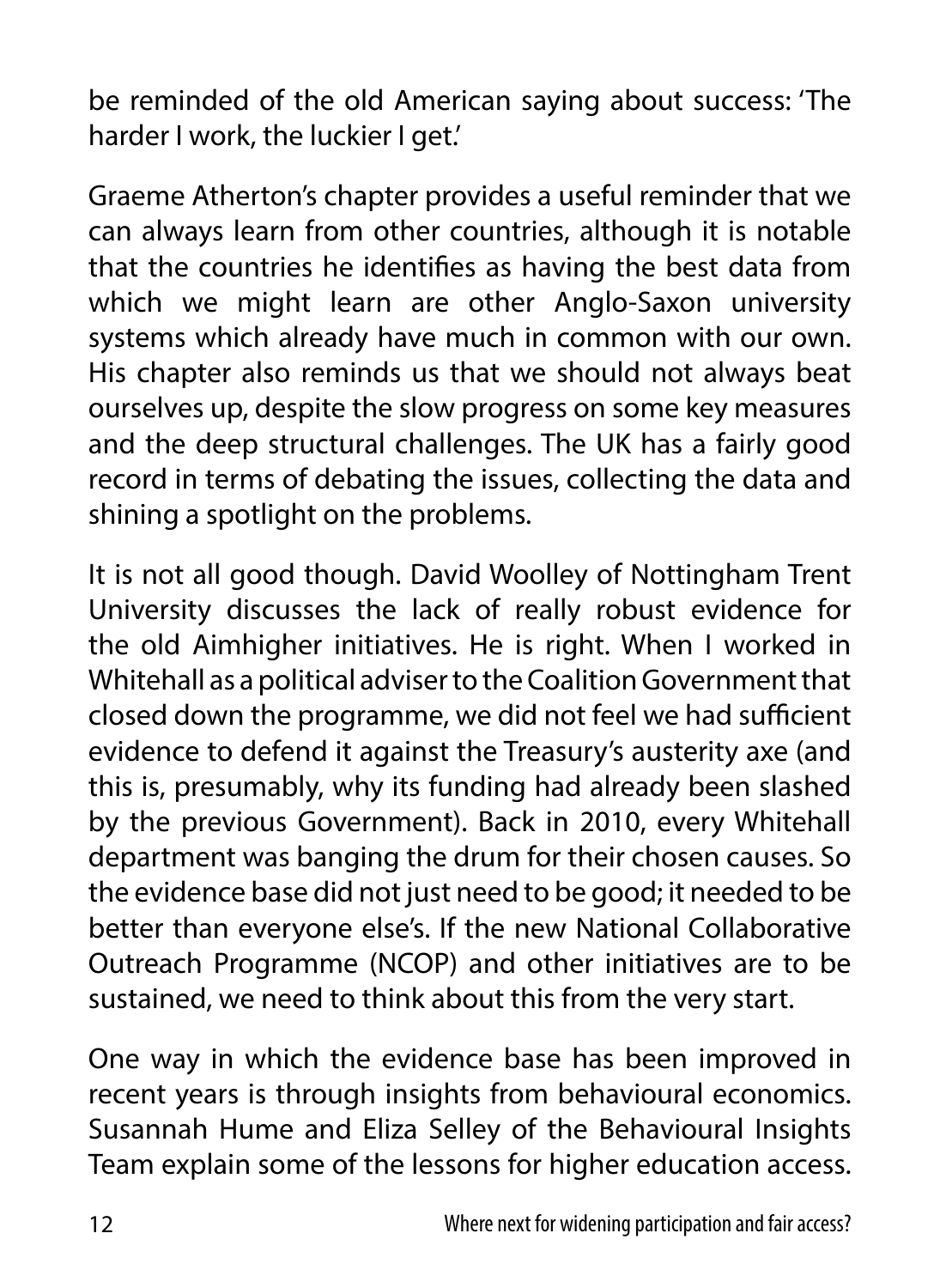The path to university – and success at university – can look smooth and short to an advantaged student from a family with experience of higher education. In contrast, it can look obstaclestrewn, long and tortuous – or even entirely blocked – to those with less comfortable backgrounds. To change metaphors, it is the difference between a helicopter taking off straight up and a plane negotiating a long and pothole strewn runway.

Vonnie Sandlan, the former President for the National Union of Students Scotland, usefully reminds us of the different traditions around the UK and, in particular, the mass delivery of higher education by colleges in Scotland. To work successfully in terms of providing clear progression routes, colleges and universities must work closely together and there must be commitment from policymakers. The Scottish Government has adopted some ambitious targets for widening participation and it seems unlikely they will be achieved without colleges continuing to play a major part in delivering higher education to students.

Kirsty Williams, Cabinet Secretary for Education, provides a perspective from Wales that serves as a reminder of the advantages of treating different modes and levels of learning (such as part-time and postgraduate) in similar ways. In recent years, Wales has sometimes looked as though it is mainly responding reactively to England's decisions on higher education. Now, it is forging ahead on its own distinctive path, as laid out by Professor Sir Ian Diamond, Principal and Vice-Chancellor of the University of Aberdeen, who perhaps knows more about how the different parts of the UK system fit together than anyone else. The new model of higher fees, but with a maintenance grant available (at least in part) to all,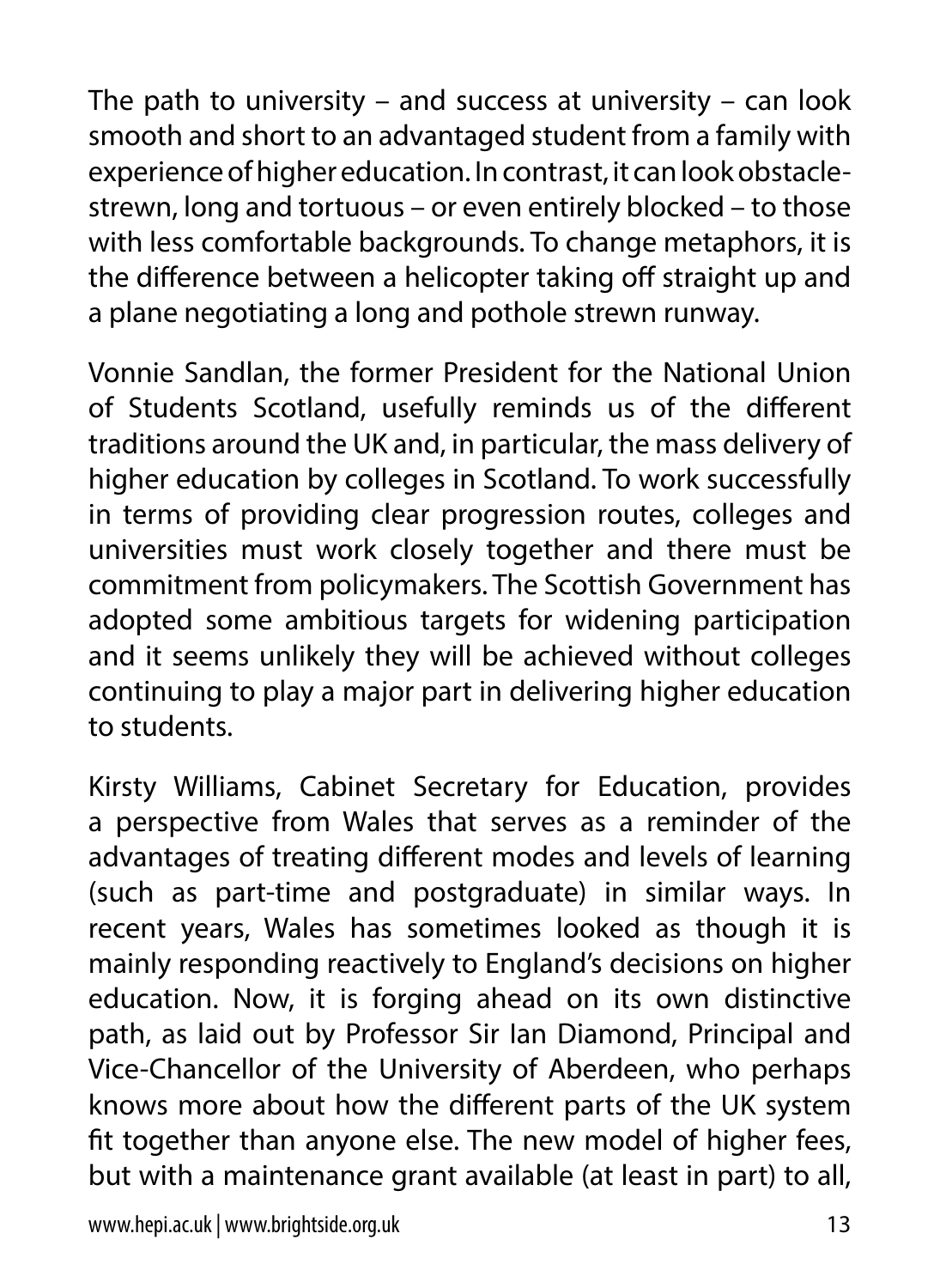recognises Welsh traditions. It also avoids one of the biggest problems of the English student funding model now that maintenance grants have been entirely removed, as this has meant the poorest entrants graduating with the biggest debts. The innovative and distinctive approach that Wales is taking will be watched closely in all parts of the UK while further undermining the idea of a single UK higher education sector.<sup>9</sup>

Another different vision of the future is provided in the chapter by Peter Horrocks from The Open University. His passionate argument in favour of Personalised Learning Accounts could be an idea whose time has come. It would be wrong to downplay the huge implementation challenges associated with deciding what and whom to fund, but other countries are exploring the idea too and we can be certain that the demand from learners and employers for more flexible lifelong learning options is not going to disappear – especially if employers find it harder to secure the employees they need after Brexit.

Jo Johnson, the Minister for Universities, Science, Research and Innovation, has been clear in his view that new and 'alternative' providers are part of the answer to improving social mobility.10 What little evidence exists on the relative student experience at these institutions suggests that, at the top end, students are well served (even though it tells us little about provision at the majority).<sup>11</sup> In their chapter, Debi Hayes and Mark Fuller

<sup>9</sup> David Watson, *Only Connect*, HEPI, 2014 [http://www.hepi.ac.uk/wp-content/](http://www.hepi.ac.uk/wp-content/uploads/2014/07/Only-Connect-WEB-clean.pdf) [uploads/2014/07/Only-Connect-WEB-clean.pdf](http://www.hepi.ac.uk/wp-content/uploads/2014/07/Only-Connect-WEB-clean.pdf)

<sup>10</sup> John Fielden and Robin Middlehurst, *Alternative providers of higher education*, HEPI, 2017 [http://www.hepi.ac.uk/wp-content/uploads/2017/01/Hepi\\_The-alternative-providers-of](http://www.hepi.ac.uk/wp-content/uploads/2017/01/Hepi_The-alternative-providers-of-higher-education-Report-90-04_01_17-Screen2.pdf)[higher-education-Report-90-04\\_01\\_17-Screen2.pdf](http://www.hepi.ac.uk/wp-content/uploads/2017/01/Hepi_The-alternative-providers-of-higher-education-Report-90-04_01_17-Screen2.pdf)

<sup>11</sup> Jonathan Neves and Nick Hillman, *HEPI / HEA 2017 Student Academic Experience Survey*, 2017 [http://www.hepi.ac.uk/wp-content/uploads/2017/06/2017-Student-Academic-](http://www.hepi.ac.uk/wp-content/uploads/2017/06/2017-Student-Academic-Experience-Survey-Final-Report.pdf)[Experience-Survey-Final-Report.pdf](http://www.hepi.ac.uk/wp-content/uploads/2017/06/2017-Student-Academic-Experience-Survey-Final-Report.pdf)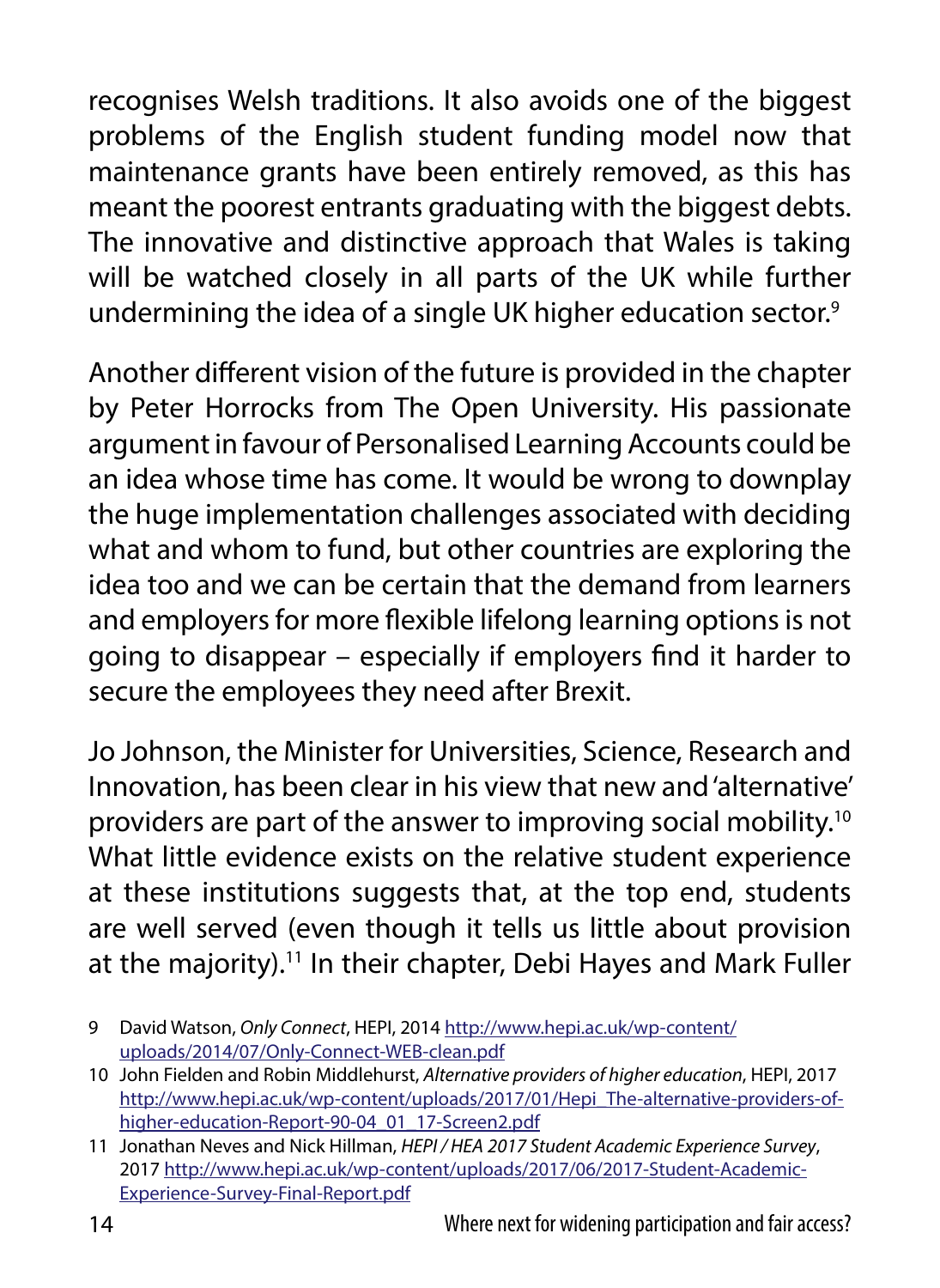of GSM London remind us that many of the bigger alternative providers have been around for decades and are, in some instances, reaching students that more traditional providers have missed.

Considerable progress has been made in opening up our higher education sector to people from under-represented groups, but:

- it has not been easy to get this far;
- further progress is far from inevitable; and
- the best option is to learn from the sort of experts who have contributed to this collection.

Above all, we also need to remember that any reversal of the decision to remove student number controls would make further progress impossible. It would make entry to university a zero-sum game once more and applicants would yet again be barred from attending universities on the stroke of a bureaucrat's pen.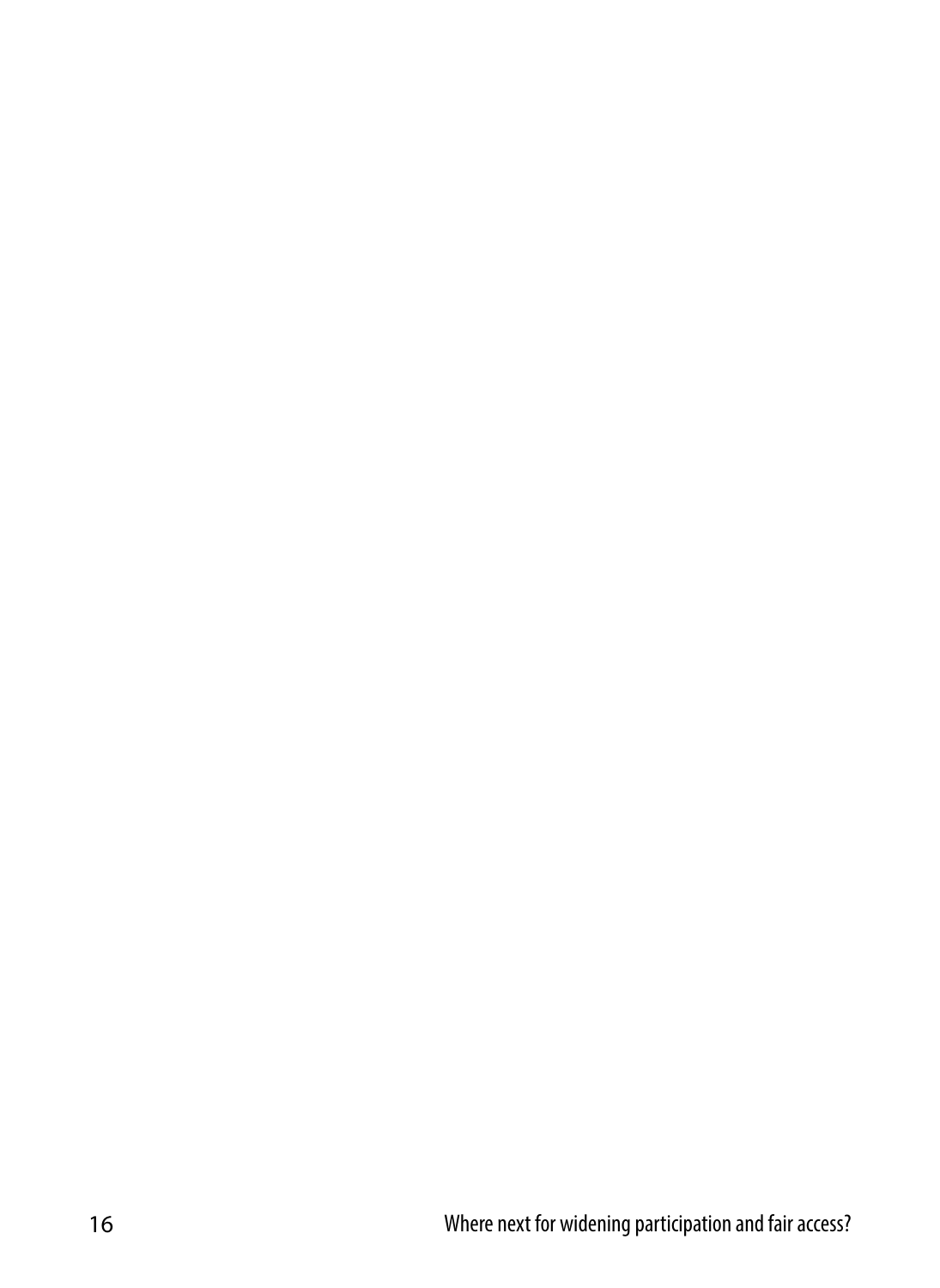# **1. Who you know: The importance of social capital in widening participation**

Paul Clarke

According to the French sociologist Pierre Bourdieu, 'capital' is not just an economic concept. He also saw an individual's knowledge and tastes as a form of cultural capital, which is 'institutionalized in the form of educational qualifications.<sup>1</sup> Bourdieu believed different levels of access to various forms of capital are the root causes of social inequality, something perhaps magnified in higher education.

It makes sense, therefore, that financial support and attainment-raising are the two most common widening participation strategies. Bursaries, scholarships and fee waivers address the financial barriers disadvantaged students face by providing greater economic capital. Tutoring and academic enrichment programmes tackle the primary reason for poorer students' lower rates of progression to high-tariff institutions in particular: that they are less likely to have the right form of cultural capital embodied in the necessary grades.

Bourdieu also formulated the theory of 'field' or the social environment, such as university, in which individuals operate.<sup>2</sup> It is an idea with clear echoes in the talk of 'level playing fields' familiar from discussions of widening participation, and Bourdieu himself talked of 'playing the game'. But Bourdieu

<sup>1</sup> Pierre Bourdieu, 'The Forms of Capital', John G Richardson (ed.), *Handbook of Theory and Research for the Sociology of Education*, 1986 [https://faculty.georgetown.edu/irvinem/](https://faculty.georgetown.edu/irvinem/theory/Bourdieu-Forms-of-Capital.pdf) [theory/Bourdieu-Forms-of-Capital.pdf](https://faculty.georgetown.edu/irvinem/theory/Bourdieu-Forms-of-Capital.pdf)

<sup>2</sup> Pierre Bourdieu, *The Field of Cultural Production*, 1986 [http://www.public.iastate.](http://www.public.iastate.edu/~carlos/698Q/readings/bourdieu.pdf) [edu/~carlos/698Q/readings/bourdieu.pdf](http://www.public.iastate.edu/~carlos/698Q/readings/bourdieu.pdf)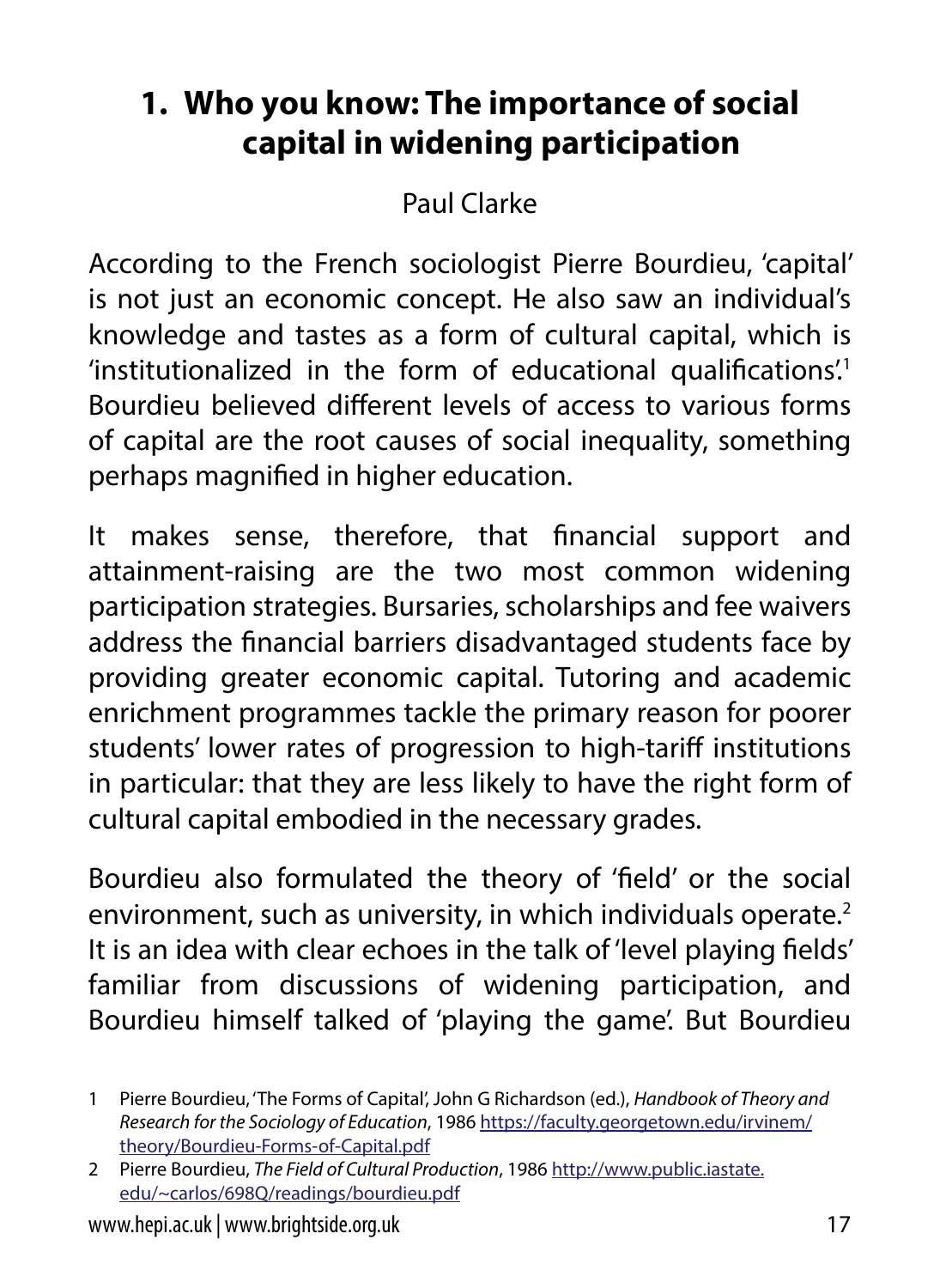intended that 'field' could also allude to 'battlefield'.3 And it is clear that not every student has the weapons they need for this battlefield.

There have been impressive advances in widening participation, with entry rates from the poorest neighbourhoods increasing by 65 per cent between 2006 and 2015.<sup>4</sup> But recent Higher Education Statistics Agency figures reveal that, with noncontinuation rates for disadvantaged students rising faster than for other groups, these students face severe challenges when it comes to succeeding in higher education.5 A report from the Social Mobility Commission says working-class graduates are both paid less and are less likely to be promoted than privatelyschooled graduates during their professional careers.<sup>6</sup> The fact that this study controlled for prior attainment demonstrates that increasing cultural capital in the form of their knowledge and skills is not enough.

Compared to economic and cultural capital, social capital is more difficult to define. Bourdieu described it as 'the aggregate of the actual or potential resources which are linked to possession of a durable network of more of less institutionalized relationships of mutual acquaintance and recognition.<sup>7</sup> Or, to put it in more common parlance, 'it's not what you know, it's

- 3 Elliot B. Weininger, 'Pierre Bourdieu on Social Class and Symbolic Violence', pp. 119- 171, in *Approaches to Class Analysis*, Erik Olin Wright (ed.), 2005. [http://www.ssc.wisc.](http://www.ssc.wisc.edu/~wright/Found-c4rev.pdf) [edu/~wright/Found-c4rev.pdf](http://www.ssc.wisc.edu/~wright/Found-c4rev.pdf)
- 4 UCAS, *End of Cycle Report 2015*, 2015, p.13 [https://www.ucas.com/sites/default/files/eoc](https://www.ucas.com/sites/default/files/eoc-report-2015-v2.pdf)[report-2015-v2.pdf](https://www.ucas.com/sites/default/files/eoc-report-2015-v2.pdf)
- 5 [https://www.hesa.ac.uk/data-and-analysis/performance-indicators/releases/2015-16](https://www.hesa.ac.uk/data-and-analysis/performance-indicators/releases/2015-16-non-continuation) [non-continuation](https://www.hesa.ac.uk/data-and-analysis/performance-indicators/releases/2015-16-non-continuation)
- 6 Social Mobility Commission, *The Class Pay Gap and Intergenerational Worklessness*, 2017 [https://www.gov.uk/government/uploads/system/uploads/attachment\\_data/](https://www.gov.uk/government/uploads/system/uploads/attachment_data/file/596945/The_class_pay_gap_and_intergenerational_worklessness.pdf) [file/596945/The\\_class\\_pay\\_gap\\_and\\_intergenerational\\_worklessness.pdf](https://www.gov.uk/government/uploads/system/uploads/attachment_data/file/596945/The_class_pay_gap_and_intergenerational_worklessness.pdf)
- 7 Pierre Bourdieu, *The Forms of Capital*, 1986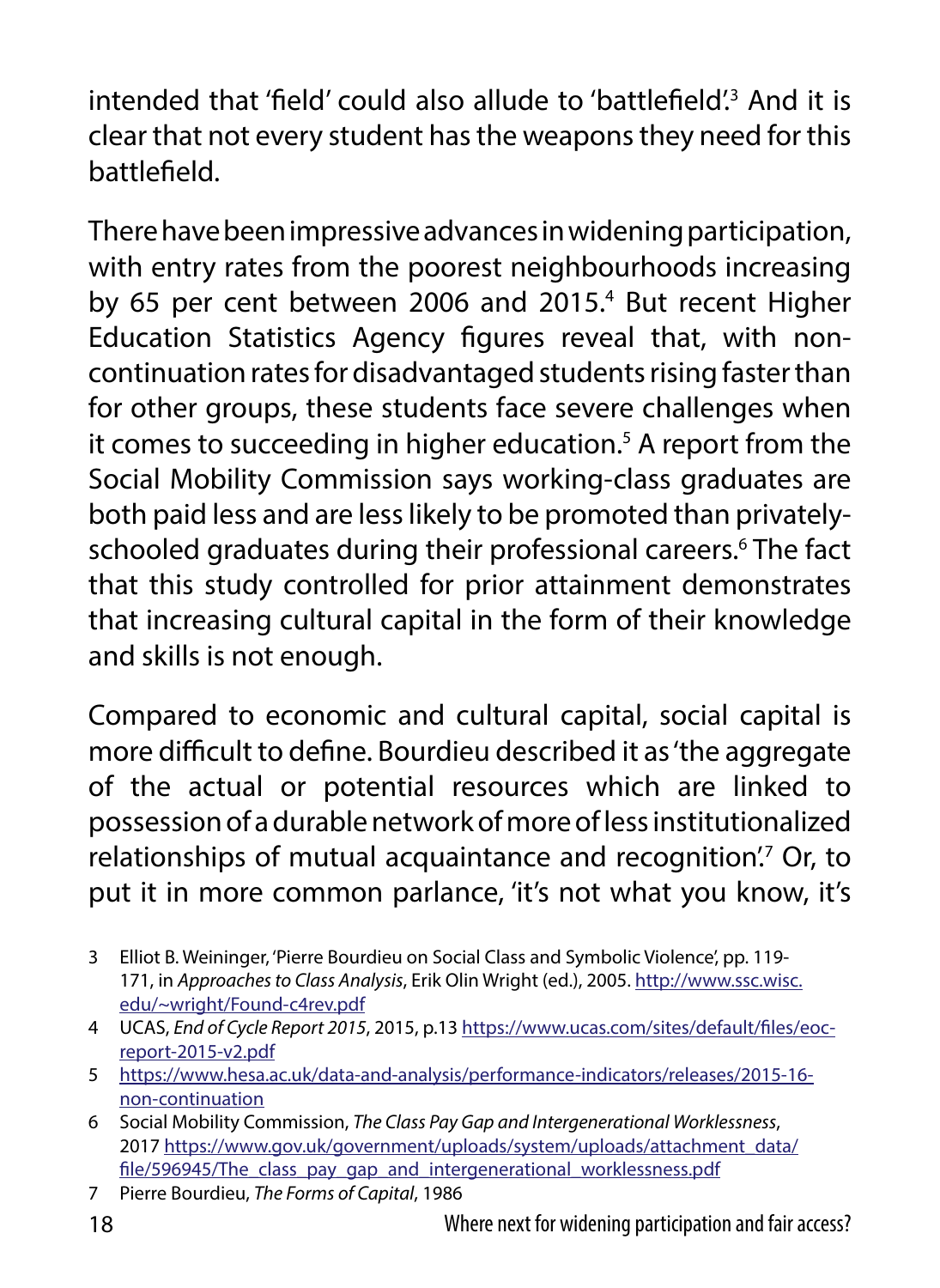who you know'. That social capital is so slippery to nail down makes it more difficult to design and evaluate interventions than for financial support and attainment, which have more easily identifiable and quantifiable inputs and outputs.

Social capital is an important factor shaping an individual's understanding of the world, what Bourdieu called 'habitus' and which can be defined as a framework of skills, knowledge and expectations that guides behaviour. Habitus is heavily influenced by personal experiences from upbringing and schooling from an early age. Broadly speaking, if no one in a young person's family or social circle has been to university, they are less likely to go themselves. In some cases, this is due to a belief that higher education simply 'isn't for the likes of me', that its middle-class image conflicts with a working-class identity. Changing this perception is the principle behind raising aspirations in outreach work targeted at groups such as white working-class boys. It requires sensitive engagement with not just young people but also their parents and the wider community, particularly in more isolated rural and coastal areas where progression to higher education is lowest, and where, according to IntoUniversity, some fear a drain of young people to universities in bigger cities.<sup>8</sup>

However, many young people do aspire to study at university and are encouraged by their parents and others to do so. What they lack is an understanding of the rules – both written and unwritten – that will enable these aspirations to be realised, largely through having no access to the informal advice and

<sup>8</sup> IntoUniversity, *Rural Aspiration: Access to Higher Education in rural, coastal and dispersed communities*, 2015 [http://intouniversity.org/sites/all/files/userfiles/files/IntoUniversity%20](http://intouniversity.org/sites/all/files/userfiles/files/IntoUniversity%20Rural%20Aspiration%20Report%202015.pdf) [Rural%20Aspiration%20Report%202015.pdf](http://intouniversity.org/sites/all/files/userfiles/files/IntoUniversity%20Rural%20Aspiration%20Report%202015.pdf)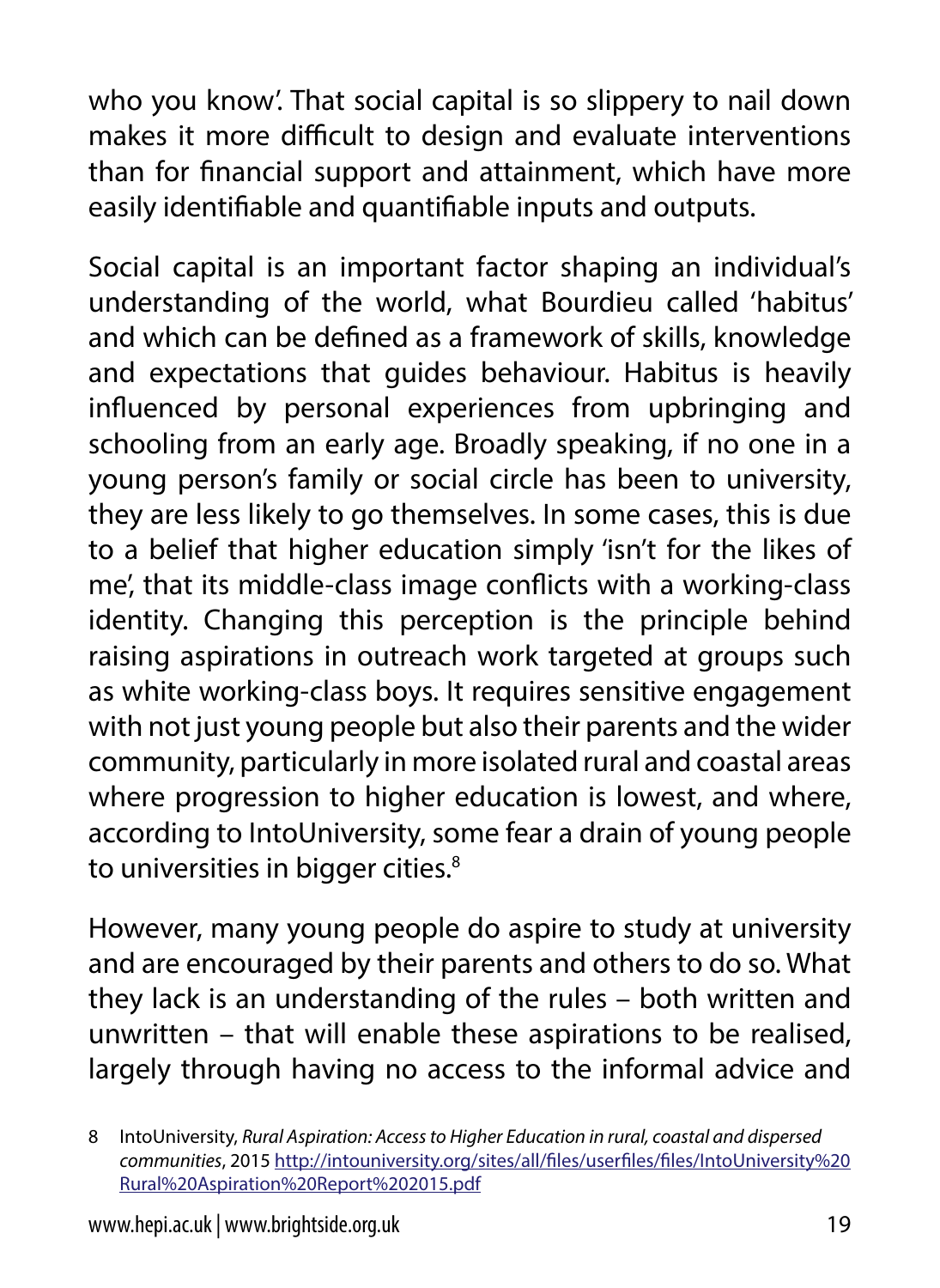support available to those from a background where going to university is taken for granted. This means too many young people remove themselves from a system that seems impenetrable, or make choices that lead to entering courses with outcomes that do not reflect their true potential or may bar them from particular institutions or courses in the future.

The ability to make confident and informed decisions is enhanced by greater social capital, yet developing it must begin well before the age of 16. Currently, the most intensive outreach work begins too late.

Social capital should be nurtured throughout university too. While a larger number of young people with degrees could be taken as reflective of widening participation's success, this is not guaranteed, with a recent study from the Institute for Fiscal Studies revealing lower median earnings for male graduates studying certain courses at some universities than for non-graduates.<sup>9</sup> In contrast, the return from social capital – of having the right connections to secure an internship, for example – is becoming higher. Knowing this is in itself a result of social capital: disadvantaged students often assume that studying hard to get a good mark is the key to success because no-one has told them of the other aspects and opportunities of university life they need to consider. Indeed, research by Ann-Marie Bathmaker, Nicola Ingram and Richard Waller suggests disadvantaged students are less likely to engage in extracurricular activities not only because their relative lack of economic capital means they often have to work to fund their

<sup>9</sup> Institute for Fiscal Studies, *How English domiciled graduate earnings vary with gender, institution attended, subject and socio-economic background*, 2016 [https://www.ifs.org.uk/](https://www.ifs.org.uk/uploads/publications/research%20summaries/graduate_earnings.pdf) [uploads/publications/research%20summaries/graduate\\_earnings.pdf](https://www.ifs.org.uk/uploads/publications/research%20summaries/graduate_earnings.pdf)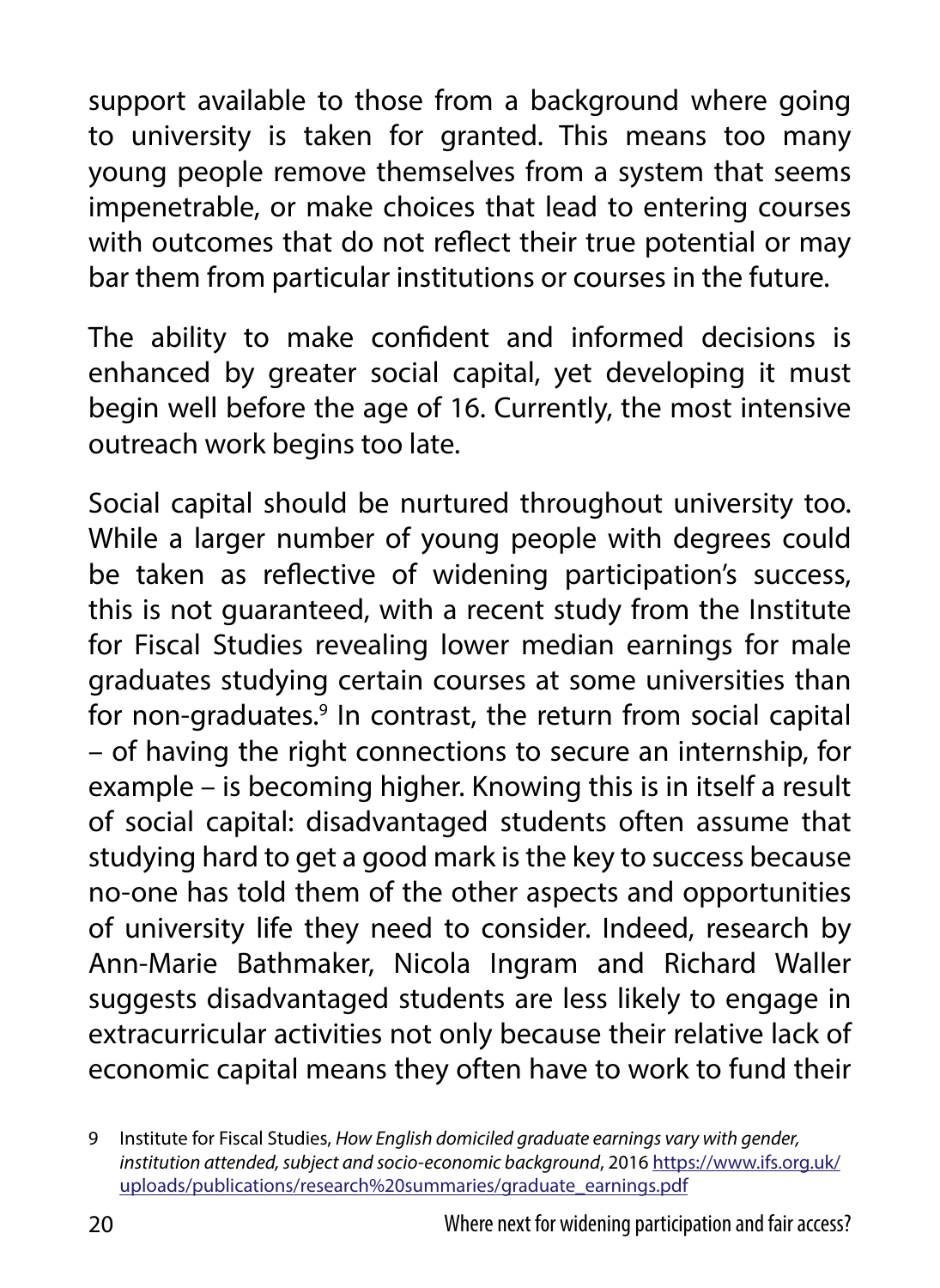studies, but also because they are unaware just how much the relationships and knowledge such extracurricular activities develop can be worth.10 Universities UK also emphasise the links between extracurricular activities, social capital and employability skills.<sup>11</sup>

One-to-one support represents an opportunity to share social capital – for those who have it to support those who do not. So, for example, visits to classes from year 7 onwards by school alumni can demystify higher education by introducing younger people to role models from backgrounds to which they can relate. In later years, mentoring replicates networks by connecting disadvantaged students with people with experience of higher education who can help them understand the 'rules of the game'. People who are the first in their family to go to university or lack the right support at school need someone who can help them decipher university websites and prospectuses, and give them insights from their own experiences. They can also reassure young people that higher education does contain people from similar backgrounds to their own, offering emotional support simply unavailable from scanning a website. The key to engaging with disadvantaged students is not just making them feel that they can get into higher education but that they also belong there. In an Aston University study of peer mentoring, mentees emphasised a sense of belonging as the most valuable benefit of mentoring,

<sup>10</sup> Ann-Marie Bathmaker, Nicola Ingram and Richard Waller, 'Higher education, social class and the mobilisation of capitals: Recognising and playing the game', *British Journal of Sociology of Education*, 34 (5-6). pp. 723-743, 2013 [http://eprints.uwe.ac.uk/26463/8/](http://eprints.uwe.ac.uk/26463/8/Final%20version%20inc%20abstract.pdf) [Final%20version%20inc%20abstract.pdf](http://eprints.uwe.ac.uk/26463/8/Final%20version%20inc%20abstract.pdf)

<sup>11</sup> Universities UK, *Student experience: Measuring expectations and outcomes*, 2016 [http://](http://www.universitiesuk.ac.uk/policy-and-analysis/reports/Documents/2016/student-experience-measuring-expectations-and-outcomes.pdf) [www.universitiesuk.ac.uk/policy-and-analysis/reports/Documents/2016/student](http://www.universitiesuk.ac.uk/policy-and-analysis/reports/Documents/2016/student-experience-measuring-expectations-and-outcomes.pdf)[experience-measuring-expectations-and-outcomes.pdf](http://www.universitiesuk.ac.uk/policy-and-analysis/reports/Documents/2016/student-experience-measuring-expectations-and-outcomes.pdf)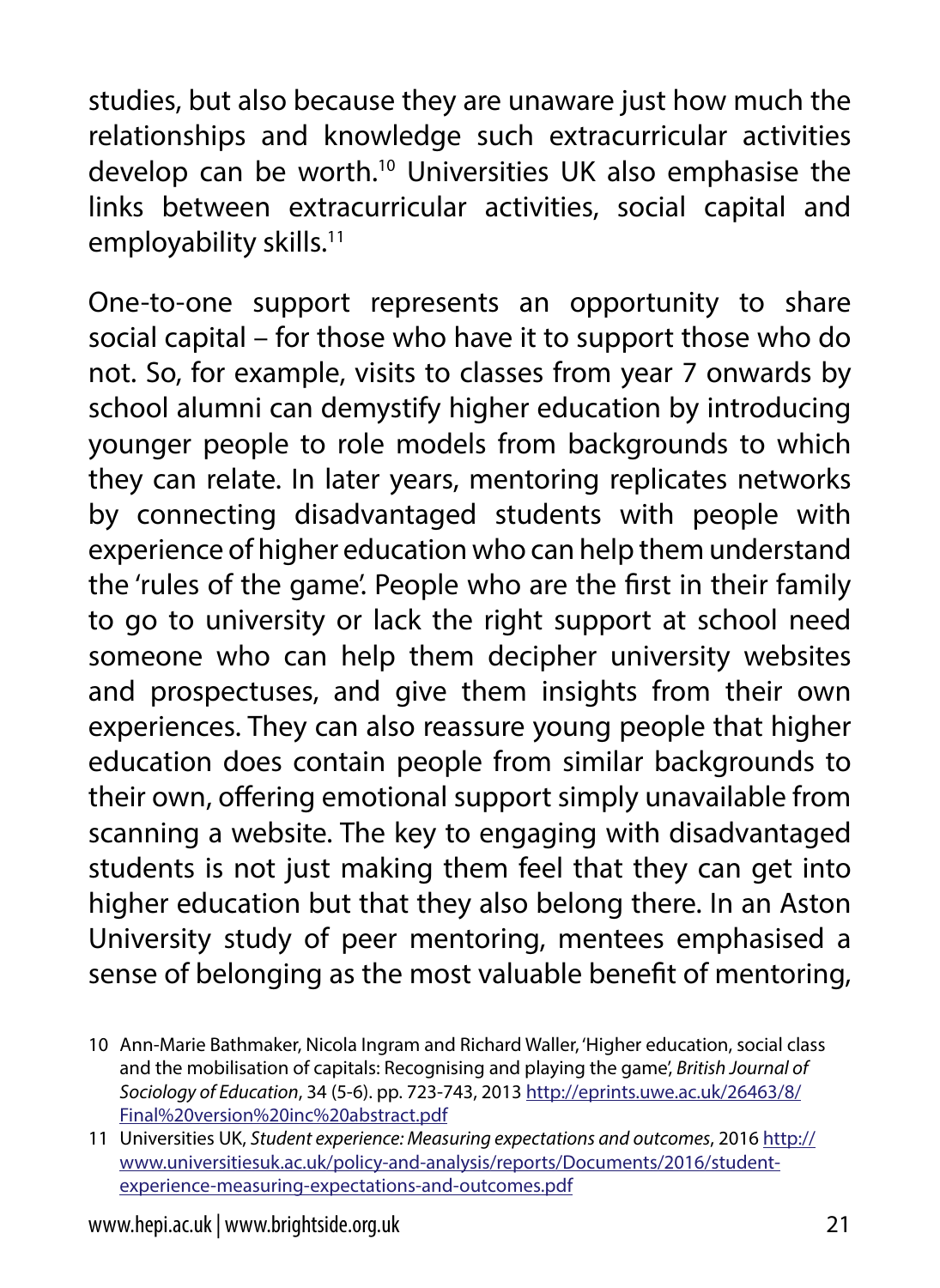and most were more worried about adjusting to university life and making friends than their academic studies.<sup>12</sup>

The benefits of one-to-one support for mentees are obvious as they vastly boost their chances of studying more appropriate courses, and thus their likelihood of finding a rewarding career. Mentors develop the communication, self-confidence and other employability skills essential after graduation. Indeed, many mentees become mentors, sharing their own newfound social capital with the younger cohorts in a virtuous circle. Meanwhile, universities have the potential to benefit from increased access and retention rates for their disadvantaged students. The Sutton Trust highlights forms of one-to-one support as being among the most effective outreach strategies.<sup>13</sup> The Aston study cited evidence that peer mentoring improved retention and enhanced levels of student satisfaction regarding the overall quality of the university experience, resulting in increased commitment to the institution.

In this sense, we ultimately need to see developing young people's social capital as a long-term investment and one which can transform higher education from an engine of social reproduction to the engine of social mobility it is at its best.

<sup>12</sup> Jane Andrews and Robin Clark, *Peer Mentoring Works! How Peer Mentoring Enhances Student Success in Higher Education*, 2011 [https://www.heacademy.ac.uk/system/files/](https://www.heacademy.ac.uk/system/files/aston_what_works_final_report_1.pdf) [aston\\_what\\_works\\_final\\_report\\_1.pdf](https://www.heacademy.ac.uk/system/files/aston_what_works_final_report_1.pdf)

<sup>13</sup> The Sutton Trust, *Evaluating Access*, 2015 [https://www.suttontrust.com/wp-content/](https://www.suttontrust.com/wp-content/uploads/2015/12/Evaluating-Access-Review-Full-Report.pdf) [uploads/2015/12/Evaluating-Access-Review-Full-Report.pdf](https://www.suttontrust.com/wp-content/uploads/2015/12/Evaluating-Access-Review-Full-Report.pdf)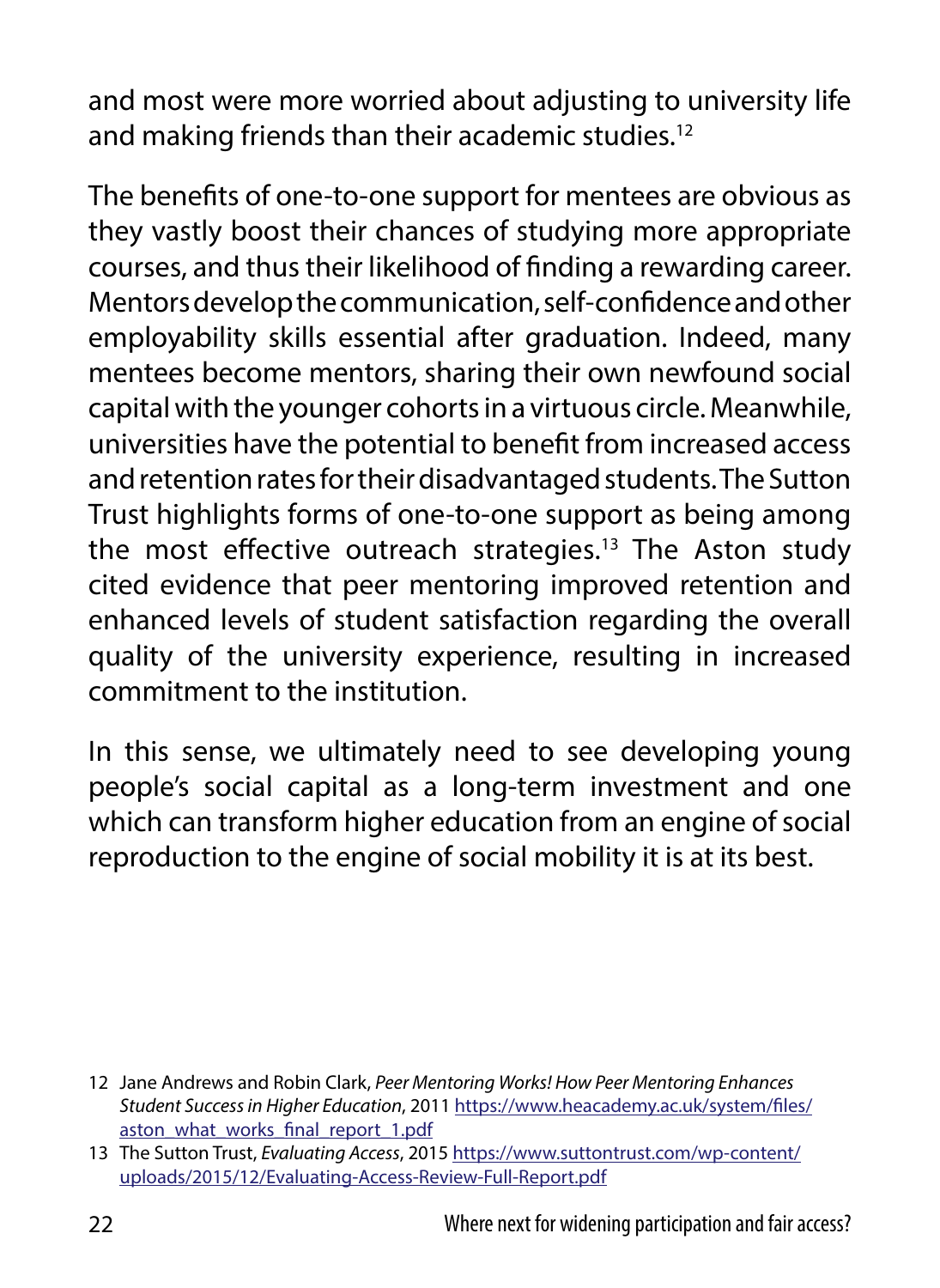### **2. A more radical approach to contextualised admissions**

Vikki Boliver, Stephen Gorard and Nadia Siddiqui

More than half of all UK universities now draw on contextual data about the socio-economic circumstances of applicants when making undergraduate admission decisions.<sup>1</sup> In doing so, these universities recognise that 'equal examination grades do not necessarily represent equal potential' and that 'it is fair and appropriate to consider contextual factors as well as formal educational achievement, given the variation in learners' opportunities and circumstances<sup>'2</sup> Contextual data is being used to help decide which applicants to shortlist, invite to interview, or offer places to subject to standard or reduced academic entry requirements, and to confirm offers to applicants who ultimately fail to achieve the grades stipulated in their initial offer of a place.<sup>3</sup>

Of these various uses of contextual data, the one that will do most to widen participation at highly-selective universities is the reduction of academic entry requirements for disadvantaged students. However, only 18 of the 30 most selective universities in Britain reduce entry requirements for contextually disadvantaged applicants, and typically by just one or two grades. The University of Edinburgh is the most

- 1 Supporting Professionalism in Admissions, *SPA's Use of Contextualised Admissions Survey Report 2015*, 2015 [https://www.spa.ac.uk/sites/default/files/Research-CA-survey](https://www.spa.ac.uk/sites/default/files/Research-CA-survey-report-2015_1.pdf)[report-2015\\_1.pdf](https://www.spa.ac.uk/sites/default/files/Research-CA-survey-report-2015_1.pdf)
- 2 Steven Schwartz, *Fair admissions to higher education: recommendations for good practice*, 2004, pp.5-6<http://dera.ioe.ac.uk/5284/1/finalreport.pdf>
- 3 Joanne Moore, Anna Mountford-Zimdars and Jo Wiggans, *Contextualised admissions: Examining the evidence*, 2013 [https://www.spa.ac.uk/sites/default/files/Research-CA-](https://www.spa.ac.uk/sites/default/files/Research-CA-Report-2013-full_0.pdf)[Report-2013-full\\_0.pdf](https://www.spa.ac.uk/sites/default/files/Research-CA-Report-2013-full_0.pdf)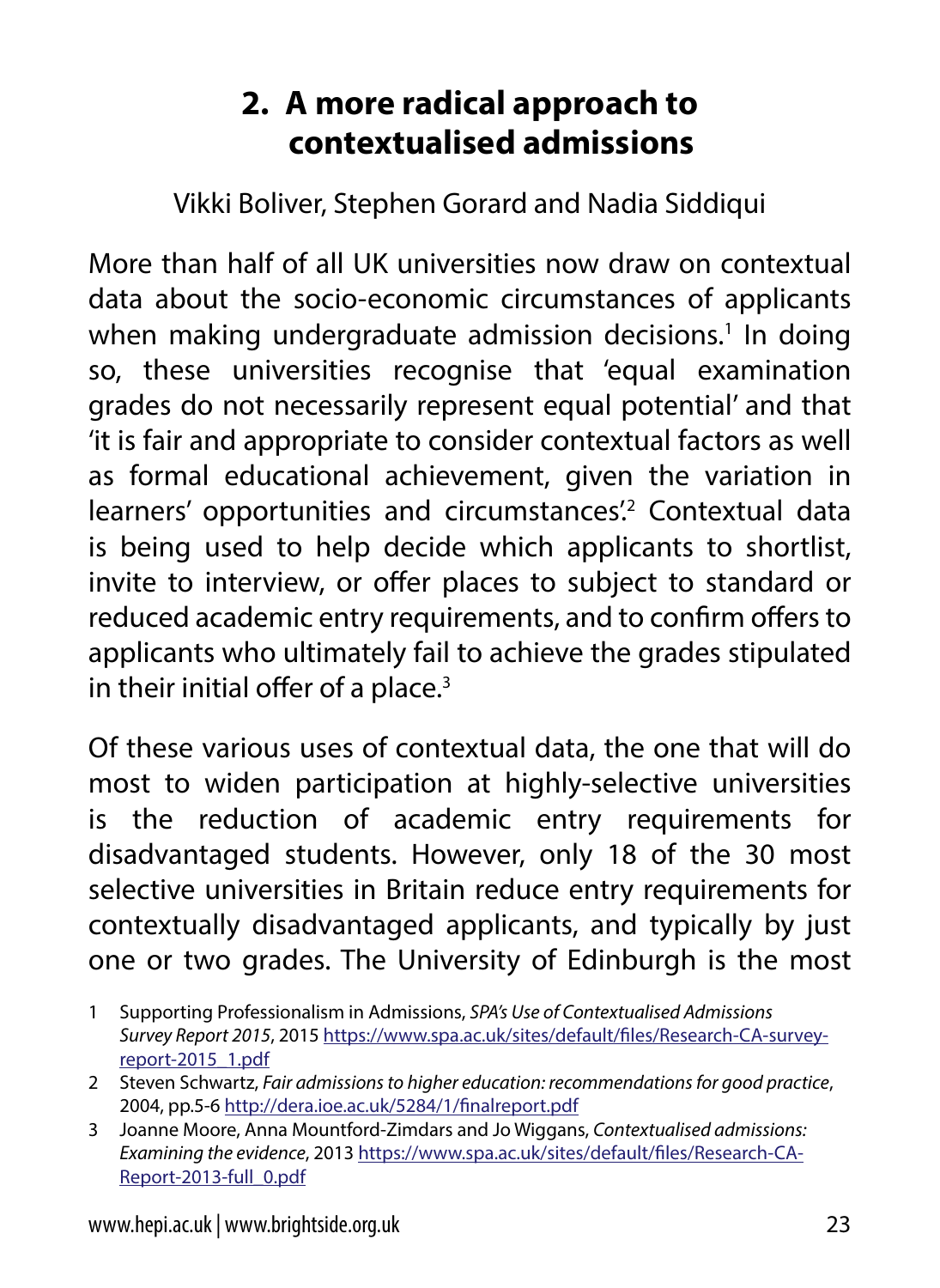radical in this regard, setting minimum entry requirements for disadvantaged students at three grades below standard entry requirements for some courses (for example, ABB instead of A\*AA for their English Literature degree programme).

If the purpose is truly to widen participation at highlyselective universities by a noticeable amount, then the entry requirements for disadvantaged students need to be reduced by considerably more than one or two grades. Just 1 per cent of children eligible for free school meals (FSM) achieve AAA or better at A-Level (or its equivalent) by age 18, compared to 20 per cent of all other children educated in English state schools. Only a quarter of FSM-eligible children achieve any A-Level equivalent qualifications at all, compared to half of all children not in receipt of FSM.<sup>4</sup> If we accept that FSM-eligible children face significant economic and social obstacles to high achievement at school, it can be argued that it is not fair to set the bar for access to a top university at AAA+ for FSM and non-FSM children alike. A fairer bar for FSM children might be CCC and above, which 14 per cent of FSM children manage to achieve.

Significantly lowering entry requirements for applicants to highly-selective universities from disadvantaged backgrounds entails a shift away from formal equality of opportunity towards a concern with fair equality of opportunity. It means recognising that A-Level grades are not a measure of ability, and not an entirely objective measure of attainment, but can serve as an indicator of potential when judged with reference to the socio-economic context in which they were achieved.

<sup>4</sup> Vikki Boliver, Stephen Gorard and Nadia Siddiqui, *How can we widen participation in higher education? The promise of contextualised admissions*, 2017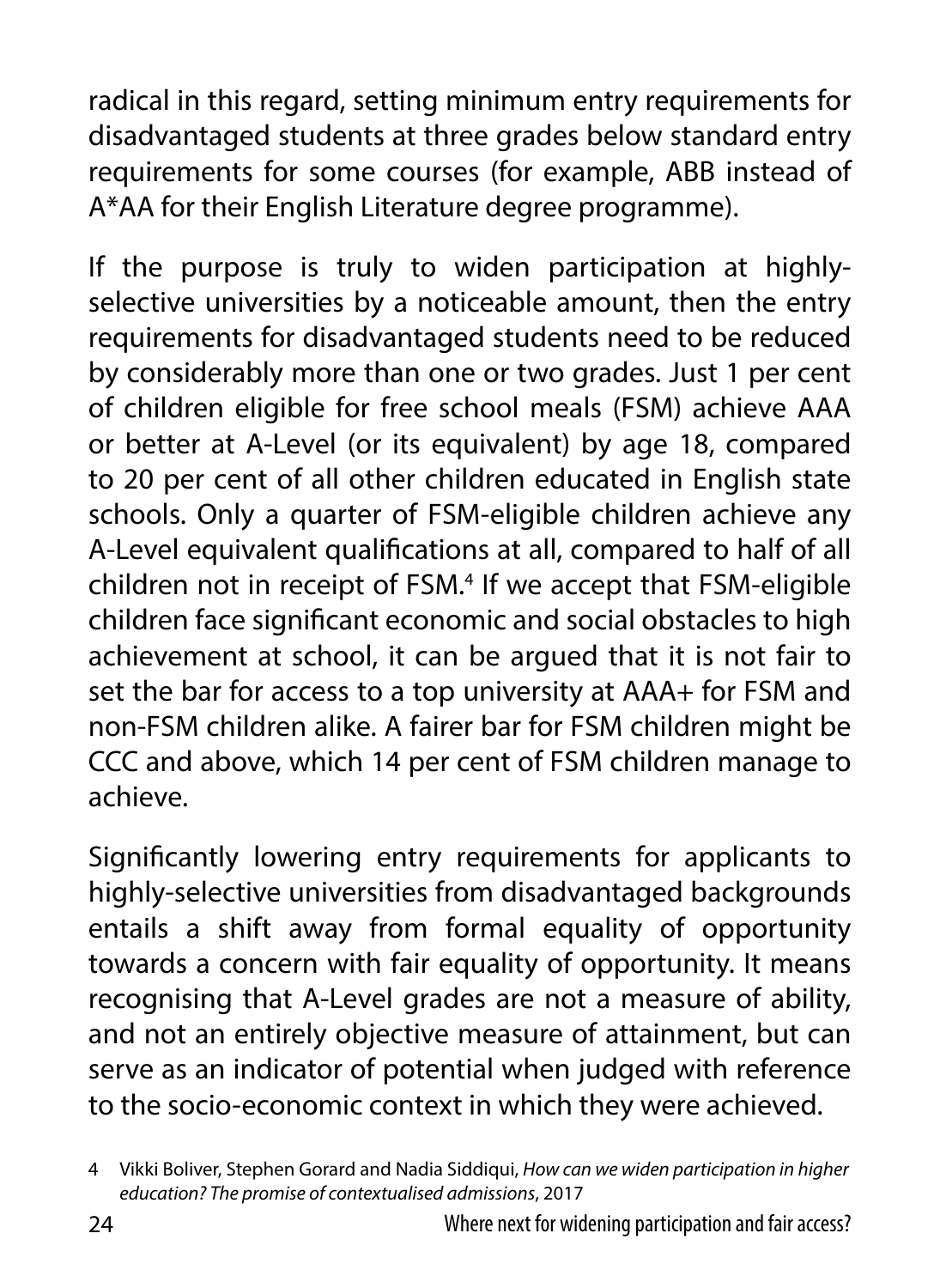Those who oppose substantially reducing entry requirements for disadvantaged students may argue that it would amount to lowering standards, or that it risks less well-qualified students being set up to fail. Both arguments rest on the notion that the standard entry requirements set by highly-selective universities reflect a clear appraisal of what is needed to succeed at degree level. In truth, however, university entry requirements have risen markedly during the past decade across the entire UK higher education sector.<sup>5</sup> This is not because the demands of a university education have increased, nor is it in proportion to inflation of A-Level grades. Instead entry requirements have risen because this has proved an effective way for universities to cope with the administrative burden posed by a rise in the demand for university places.<sup>6</sup> As a result, many universities now ask for A-Level grades which far exceed the minimum required to do well at degree level.

We should recognise, however, that admitting contextually disadvantaged students with grades as low as CCC to otherwise highly academically selective degree programmes does risk setting up these students to fail. This is a risk even if we accept that standard entry requirements to the most academically selective courses are much higher than the minimum needed to do well, and even if we accept that CCC at A-Level indicates similar potential in an FSM student as AAA at A-Level does for students from more advantaged backgrounds.

<sup>5</sup> Stephen Gorard, Nadia Siddiqui and Vikki Boliver, *An analysis of contextual and other indicators of HE students for possible use in widening participation*, 2017 [http://dro.dur.](http://dro.dur.ac.uk/21015/1/21015.pdf?DDD34+DDD29+hsmz78+d700tmt) [ac.uk/21015/1/21015.pdf?DDD34+DDD29+hsmz78+d700tmt](http://dro.dur.ac.uk/21015/1/21015.pdf?DDD34+DDD29+hsmz78+d700tmt)

<sup>6</sup> Commission on Widening Access, *A Blueprint for Fairness: The Final Report of the Commission on Widening Access*, 2016<http://www.gov.scot/Resource/0049/00496619.pdf>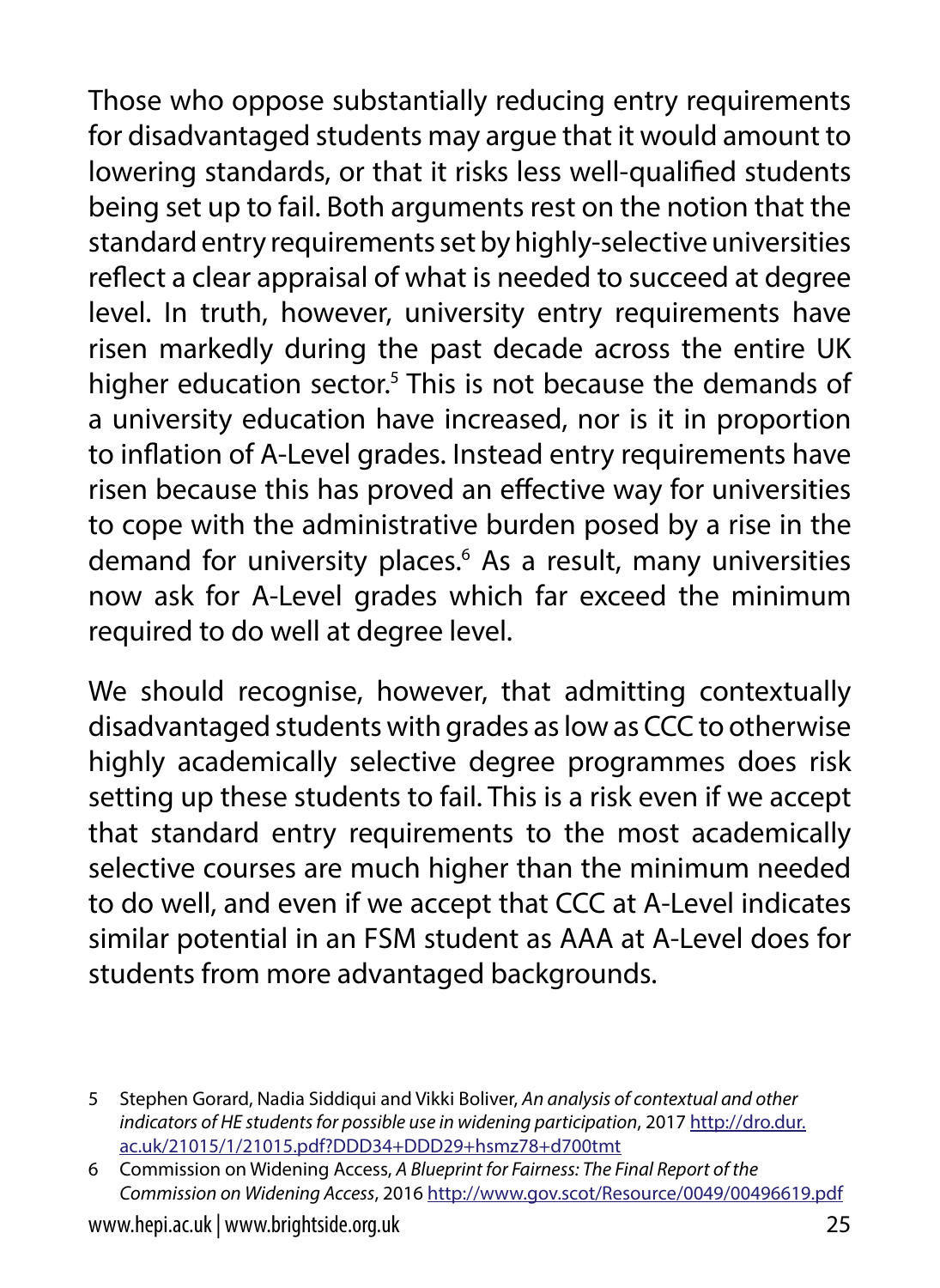Having achieved CCC at A-Level may be an exceptionally good performance given the obstacles to educational success that FSM eligible students face, but those obstacles are likely to persist beyond entry to university. Moreover, students with CCC at A-Level embarking on a degree course where the norm is AAA+ are likely to face a much steeper climb when it comes to developing the disciplinary knowledge and academic study skills needed to thrive on their degree programme.

So radical change is needed not only in how universities select their undergraduates, but also in how they support students to achieve their full potential while at university. Historically, highly-selective universities have almost exclusively served academically high-flying students, and so have had little need to offer learning support to students beyond that which forms part of the formal degree programme. In recent years, however, the Office for Fair Access and the Scottish Funding Council have been pressing universities to develop widening participation strategies which cover the whole student lifecycle, reaching beyond outreach work and admissions policies. This has prompted a gradual but important change in university thinking about the kinds of academic and other support services needed to foster student success. Things are moving in the right direction, but a radical step change in academic support would be needed if highly-selective universities are to succeed in helping disadvantaged students fulfil their potential.

However, it is worth highlighting that all universities, highlyselective ones included, are currently facing a mounting business case to widen participation on a grander scale than has been countenanced to date. Demographic data indicates that the number of 18-year olds has begun to fall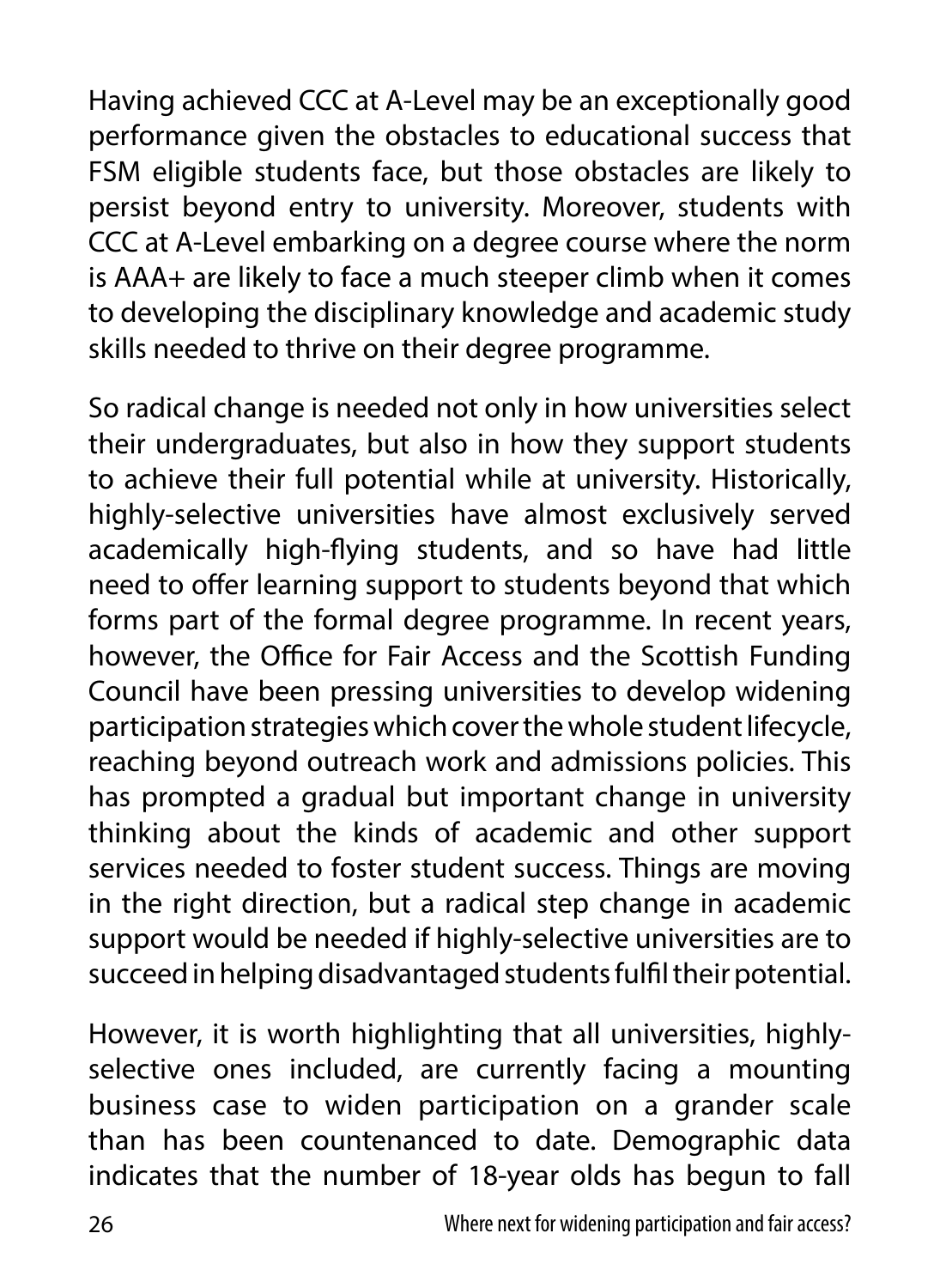and will continue to do so over the next few years. As a result, universities, even highly-selective ones, are increasingly struggling to fill their places, as evidenced by the fact that 64 per cent of all applications to Russell Group universities were greeted with an offer of a place compared to just 53 per cent five years previously. $7$  Given that the higher education participation rates of socio-economically advantaged highachieving students reached saturation point some time ago, the only way for many highly-selective universities to maintain their student numbers will be to lower their entry requirements at least to some extent.

If highly-selective universities are going to need to lower their entry requirements in order to stay afloat, why not use the opportunity to lower them specifically for those from disadvantaged backgrounds who will otherwise remain sorely under-represented at these institutions?

<sup>7</sup> Vikki Boliver, 'Ethnic inequalities in admission to elite universities', Jason Arday and Heidi Safia Mirza (eds), *Dismantling Race in Higher Education: Racism, Whiteness and Decolonising the Academy*, forthcoming 2018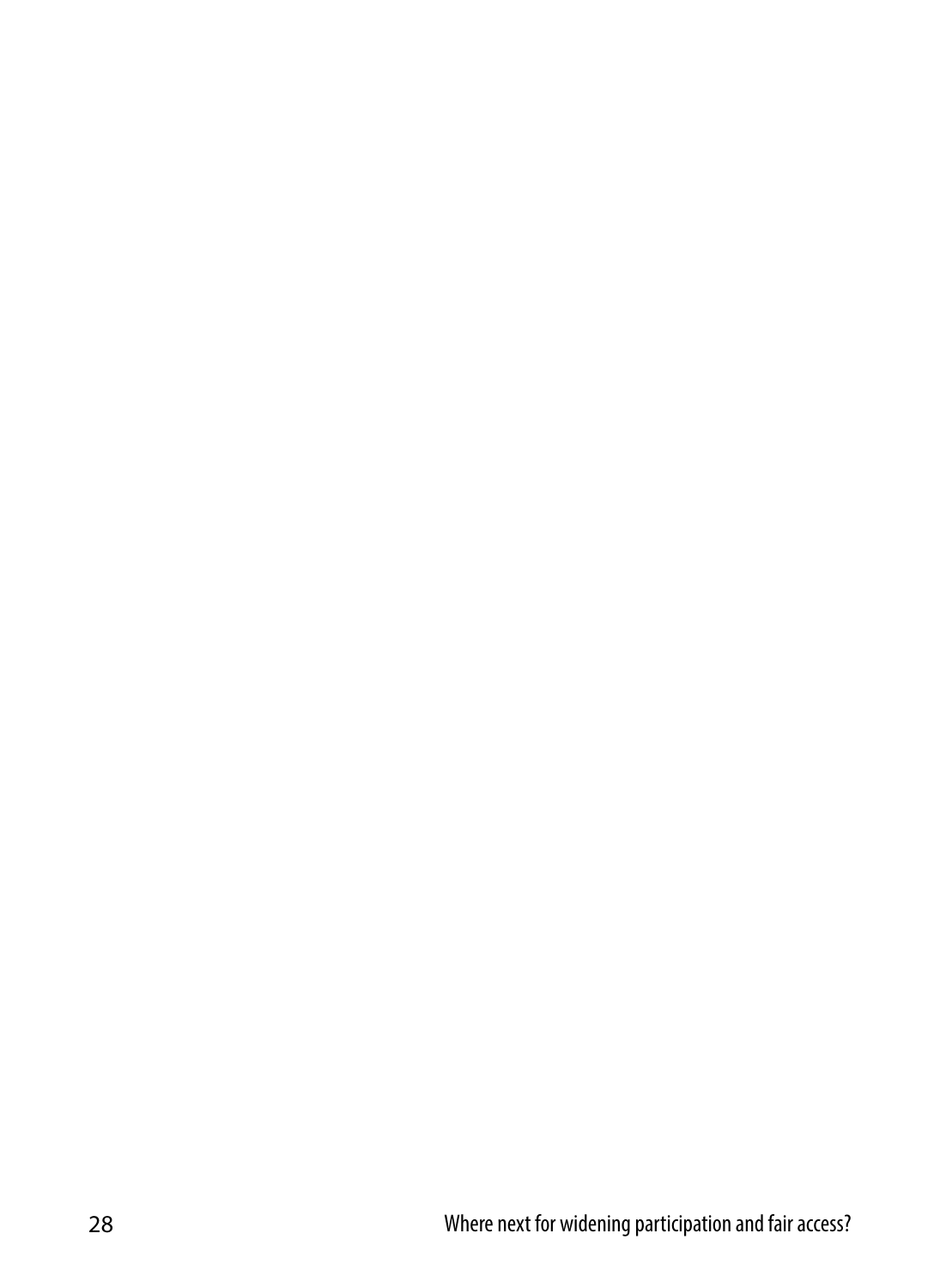# **3. Six times less likely: Care leavers and their paths to higher education**

Chloë Cockett

The state has intervened in the lives of children in care and care leavers in the most extreme way, taking them away from their birth families and assuming responsibility for them. We all share a duty to ensure they succeed as adults. Listed as an underrepresented group in government guidance to the Director of Fair Access since 2011, care leavers are included in approximately 80 per cent of 2016/17 university access agreements.<sup>1</sup> Yet while care leavers remain a target group according to the Office for Fair Access (OFFA) website, it is concerning that strategic guidance for developing 2018/19 Access Agreements does not identify them as a priority group.<sup>2</sup> The guidance only asks institutions to develop existing work with disadvantaged groups, without specifically referring to care leavers (even though care leavers were listed as a priority group in previous years).

In 2003, the Social Exclusion Unit estimated that just 1 per cent of care leavers were in higher education. Fourteen years on, that percentage has increased; around 6 per cent of 19-year old care leavers are in higher education. But this contrasts with a participation rate of 38 per cent among the general population. Parity for care leavers – no less intelligent or deserving of a university-level education than other young people – remains distant.

<sup>1</sup> Department for Education, *Keep On Caring*, 2016, p.34 [https://www.gov.uk/government/](https://www.gov.uk/government/uploads/system/uploads/attachment_data/file/535899/Care-Leaver-Strategy.pdf) uploads/system/uploads/attachment\_data/file/535899/Care-Leaver-Strategy.pdf

<sup>2</sup> Office for Fair Access website [https://www.offa.org.uk/universities-and-colleges/](https://www.offa.org.uk/universities-and-colleges/guidance/target-groups/) [guidance/target-groups/;](https://www.offa.org.uk/universities-and-colleges/guidance/target-groups/) OFFA, *Strategic guidance: developing your 2018-19 access agreement*, 2017, p.6 [https://www.offa.org.uk/wp-content/uploads/2017/02/Strategic](https://www.offa.org.uk/wp-content/uploads/2017/02/Strategic-guidance-developing-your-2018-19-access-agreement-FINAL.pdf)[guidance-developing-your-2018-19-access-agreement-FINAL.pdf](https://www.offa.org.uk/wp-content/uploads/2017/02/Strategic-guidance-developing-your-2018-19-access-agreement-FINAL.pdf)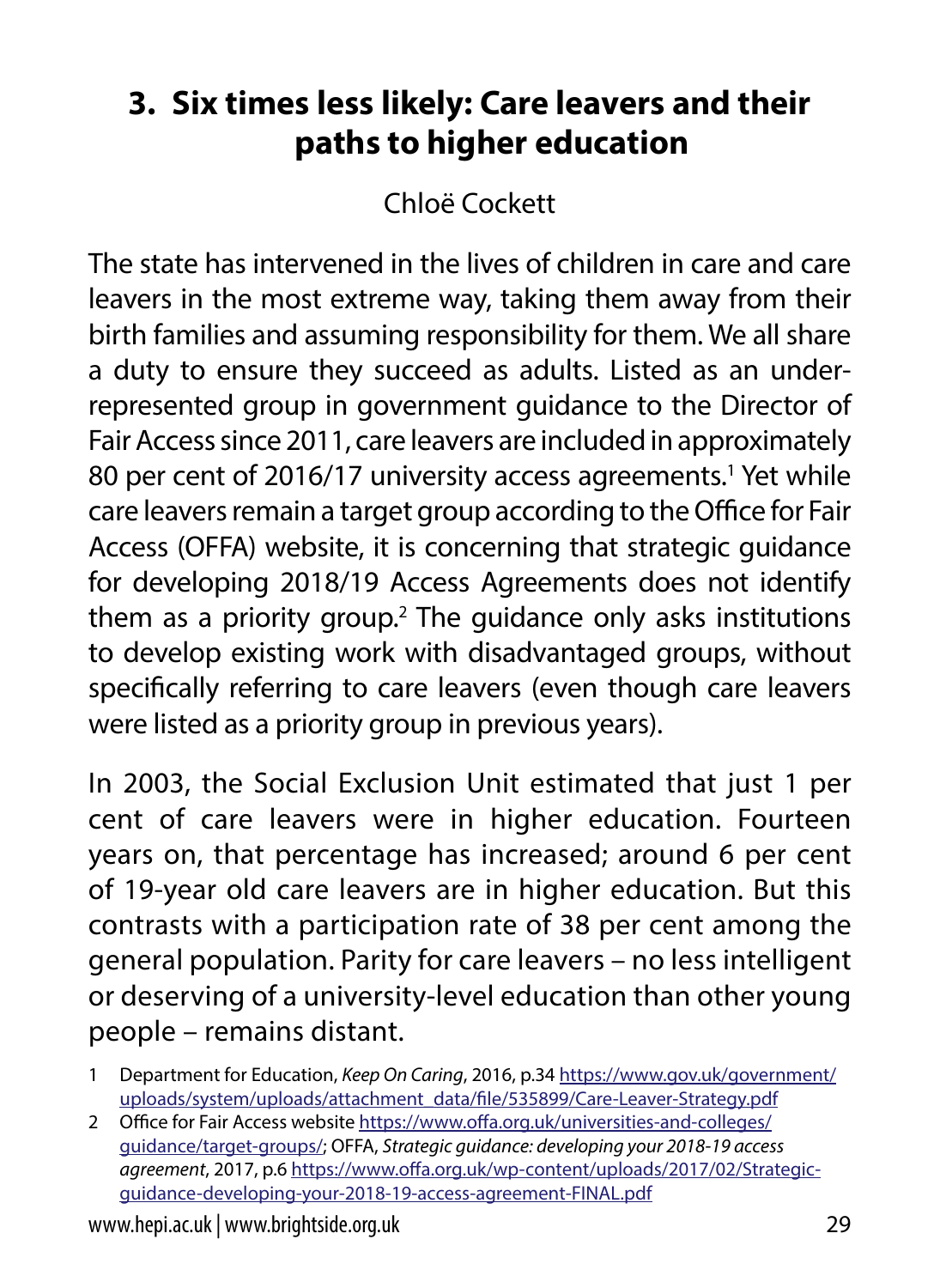At every key stage, the academic performance of children in care is worse than their peers. This stems from placement instability, disrupted schooling, the impact of pre-care experiences and a lack of aspiration from carers and professionals. Additionally, care leavers do not always follow a linear educational journey, entering or re-entering education later than their peers. The odds are stacked against them.

Knowing about, aspiring to, and applying to university are often the first barriers to overcome. Care leavers may not feel that higher education is even an option for them. There may be no one encouraging them to consider their capabilities or plan their future, or no one to ask for advice about writing applications. They may not have had the sort of opportunities that bolster personal statements, and attending open days can pose practical or financial difficulties.

Having overcome such barriers, care leavers face additional challenges once in higher education. Many young people struggle with this transition – learning to manage finances, living in different sorts of accommodation, protecting their wellbeing, and studying in new ways. They often have no practical or emotional support from their family. If their loan arrives late, they may have no one to ask for help. Part-time employment may not provide enough for their needs; they may take on several part-time jobs, or even a full-time job, while studying.

When in higher education, care leavers receive financial and other support from their local authority, although it can vary significantly between local authorities. The support package is meant to be agreed in their Pathway Plan, and regularly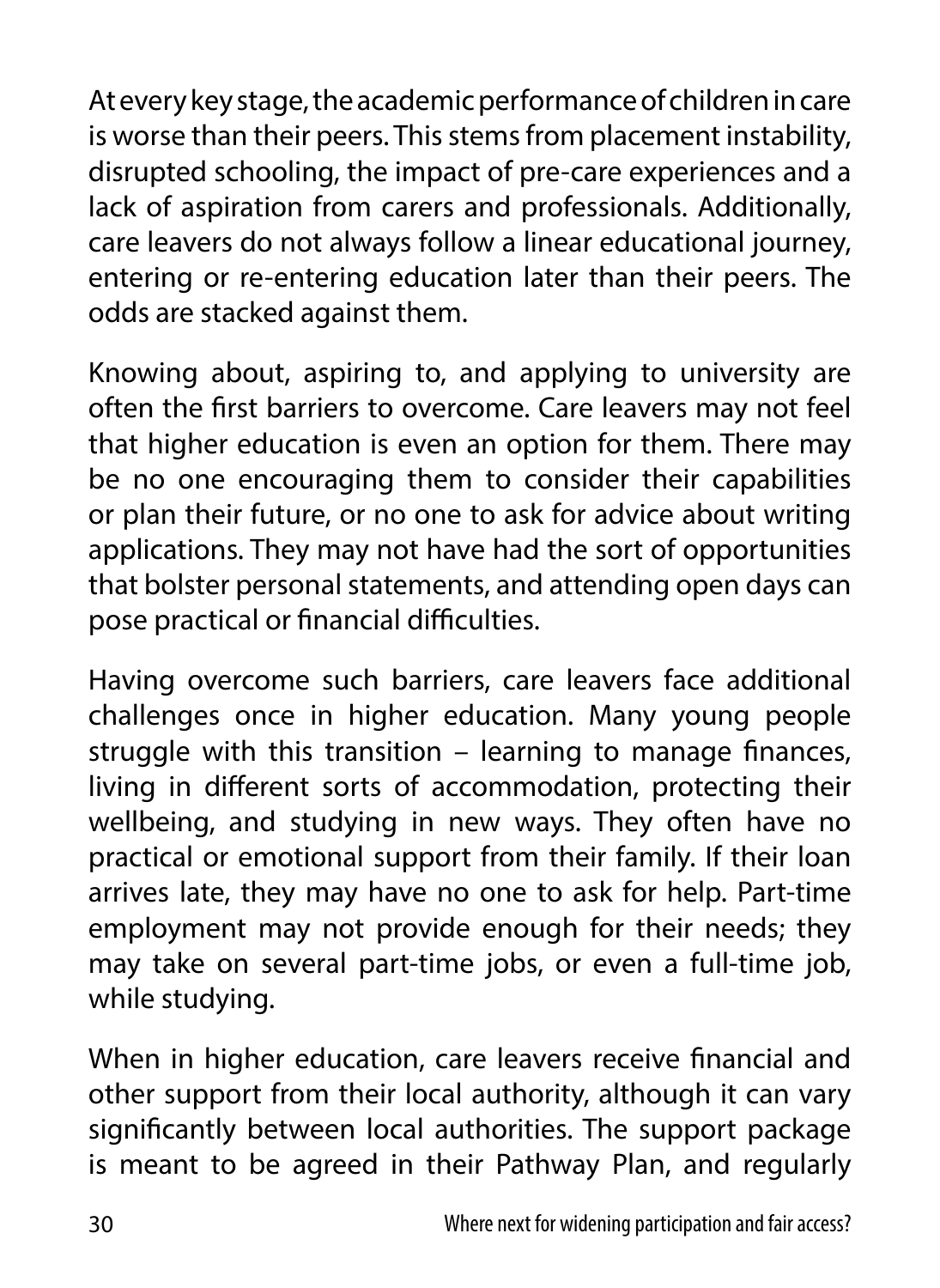reviewed.3 But things change. A student may need to take a year out, or change course. A Pathway Plan review should occur to ensure it reflects their needs, but this can take time, and involve negotiation. A degree of flexibility, understanding and additional support from an institution can help alleviate stress.

Policy has progressed since that 1 per cent figure back in 2003:

- local authorities now collect the destination data of 19- to 21-year old care leavers;
- a Higher Education Bursary has been introduced;
- care leavers can identify themselves to universities at the application stage through UCAS; and
- local authorities now must ensure care leavers are provided with accommodation during vacations.

The Buttle UK Quality Mark – a framework that helped higher and further education institutions develop their support to care leavers – led to the establishment of much good practice. By the time the scheme finished in 2014, 114 universities and 85 further education colleges had been awarded the Quality Mark.4 Many organisations have since stepped up to fill the gap, providing tools, guides, and networks to support staff

<sup>3</sup> A Pathway Plan sets out the support provided by a local authority to a care leaver, and should reflect their individual needs.

<sup>4</sup> The Buttle UK Quality Mark was created to identify universities and colleges actively supporting students who have experienced care. For more information see the Buttle UK website<http://www.buttleuk.org/areas-of-focus/quality-mark-for-care-leavers>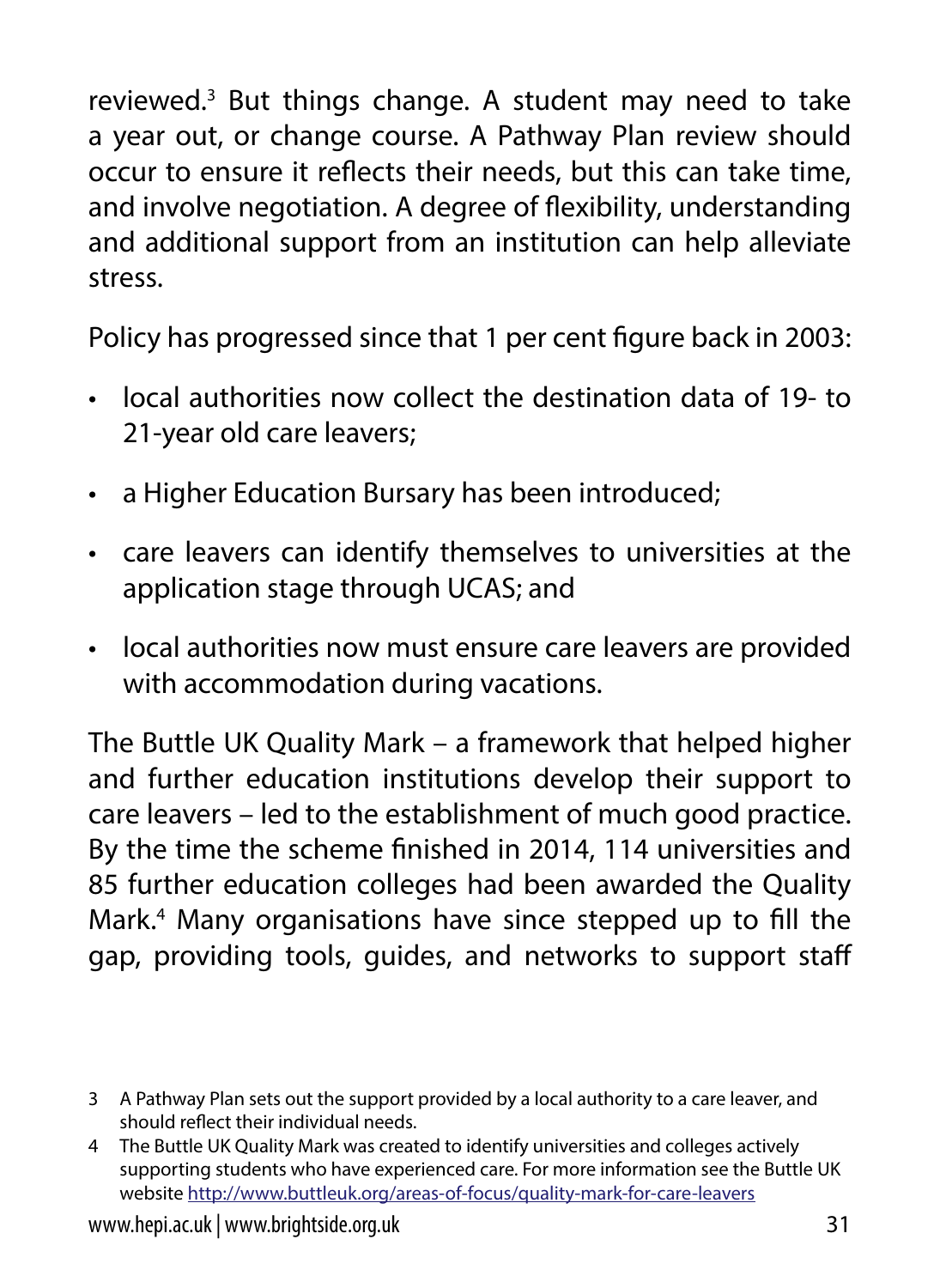working with this group.<sup>5</sup> However, to be sustainable, targeted support for care leavers must be embedded throughout the higher education sector, not reliant on the personal interests of individuals within institutions and funding bodies.

Care leavers who want to go to university should be enabled to do so. Widening access schemes need to motivate children and young people from care who have the aptitude and potential to benefit from higher education, so that by the age of 18 they feel confident that they deserve to go to university.<sup>6</sup> It is also vital that care leavers are supported to make informed decisions, so that they study the right course at the right place for them.

Some institutions use contextualised admissions and Compact Schemes to help care leavers, which are a welcome intervention, but unintended consequences must be guarded against.7 Different academic routes provide different skills and knowledge. Students with more vocational qualifications may need additional support to ensure they do not struggle in a more academic environment. We must not set up care leavers to fail.

Flexibility is key, both in the policies and support offered by universities and institutions that support higher education, such as Student Finance England. Relatively simple issues for most young people may be more complicated for care leavers. For example, decisions about university places are increasingly

<sup>5</sup> Become has created Propel, a resource for care leavers enabling them to search and compare the support on offer to them at over 94 per cent of all UK higher education institutions<http://propel.org.uk>

<sup>6</sup> Claire Cameron et al, *Educating Children and Young People in Care*, 2015, p.187

<sup>7</sup> Compact Schemes aim to support students from groups that are under-represented in higher education to enter and succeed in higher education.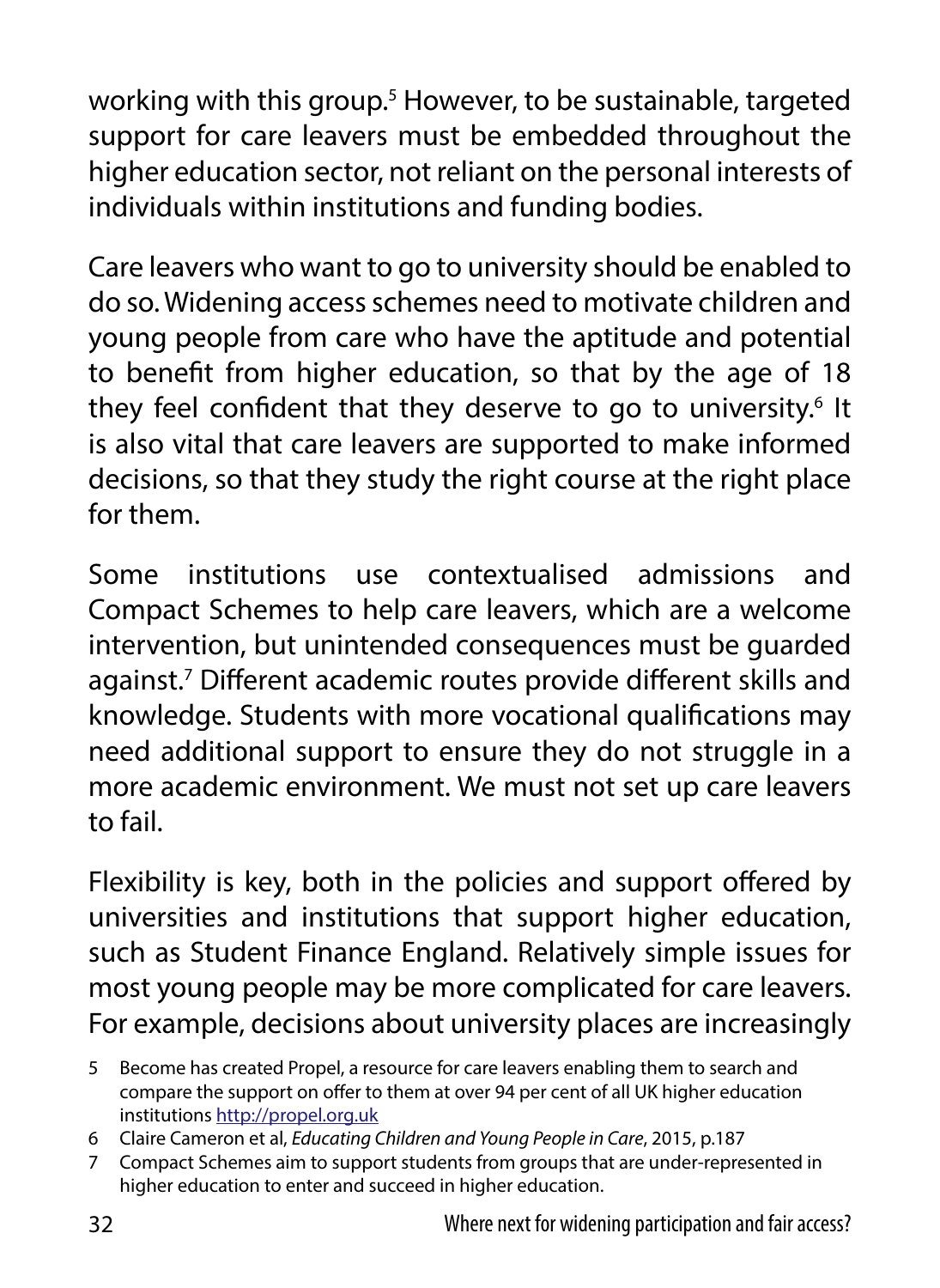made through Clearing. Care leavers may be unable to make the split-second decisions this often requires, requiring approval from their local authority for changes to their Pathway Plan. And while 365-day accommodation helps local authorities fulfil their duty to provide accommodation for care leavers during vacations, a deserted campus on Christmas Day is a lonely place to be. A one-size-fits-all policy will not work.

We believe a regular data release looking at experiences of care leavers in higher education would be beneficial. For example, how many of the care leavers in higher education at 19 go on to obtain their degree? How many drop out, change subjects, or study for their degree at further education colleges? How many care leavers return to study after the age of 21? Data that could help us answer these questions exist, but are not routinely monitored or made publicly available. Inconsistencies in how institutions define a care leaver even remain prevalent.

Gaining insight into the experiences of care leavers who are not in higher education is also important. Filling in some of these blanks will help clarify whether the support currently on offer is sufficient for the needs of this group, at whatever age they attend university, before and during their studies.

This is a pivotal moment in the development of support for care leavers in higher education. As the Office for Students takes on the functions of the Higher Education Funding Council for England and the Office for Fair Access, as the Higher Education and Research Act opens the market to more institutions, as budgets stretch and institutions decide which under-represented groups to focus on, it is essential that the limited gains we have seen in participation rates are not lost –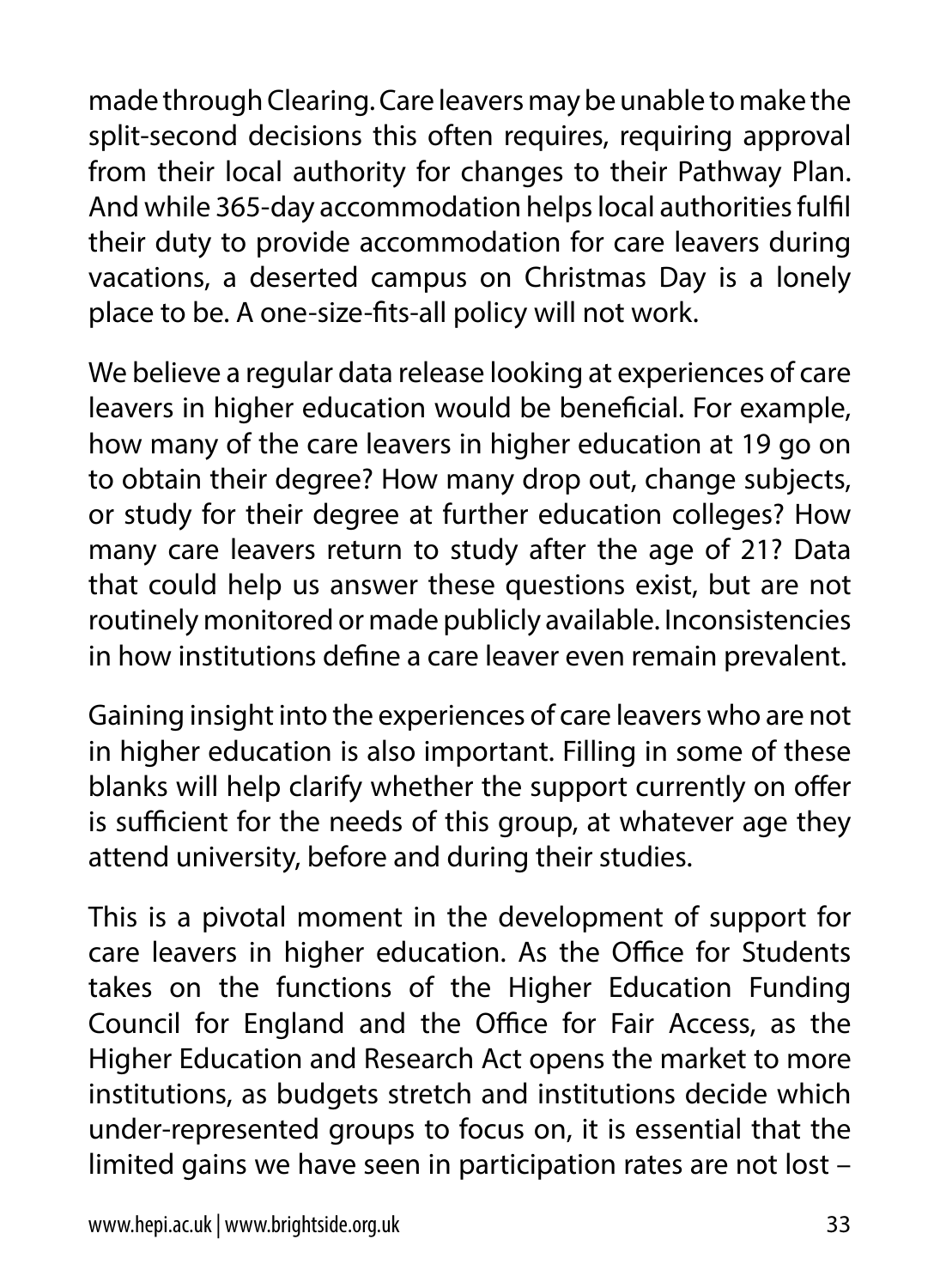and that further progress is made. Sustaining and building on this success means more research, to ensure the right support is being provided in the right places. Of course, achieving parity in participation rates cannot be done without a greater focus on improving looked-after children's academic outcomes, from pre-school to higher education. But the higher education sector has a responsibility to inspire looked-after children, make higher education attainable to those who want to pursue it and support them when they undertake it.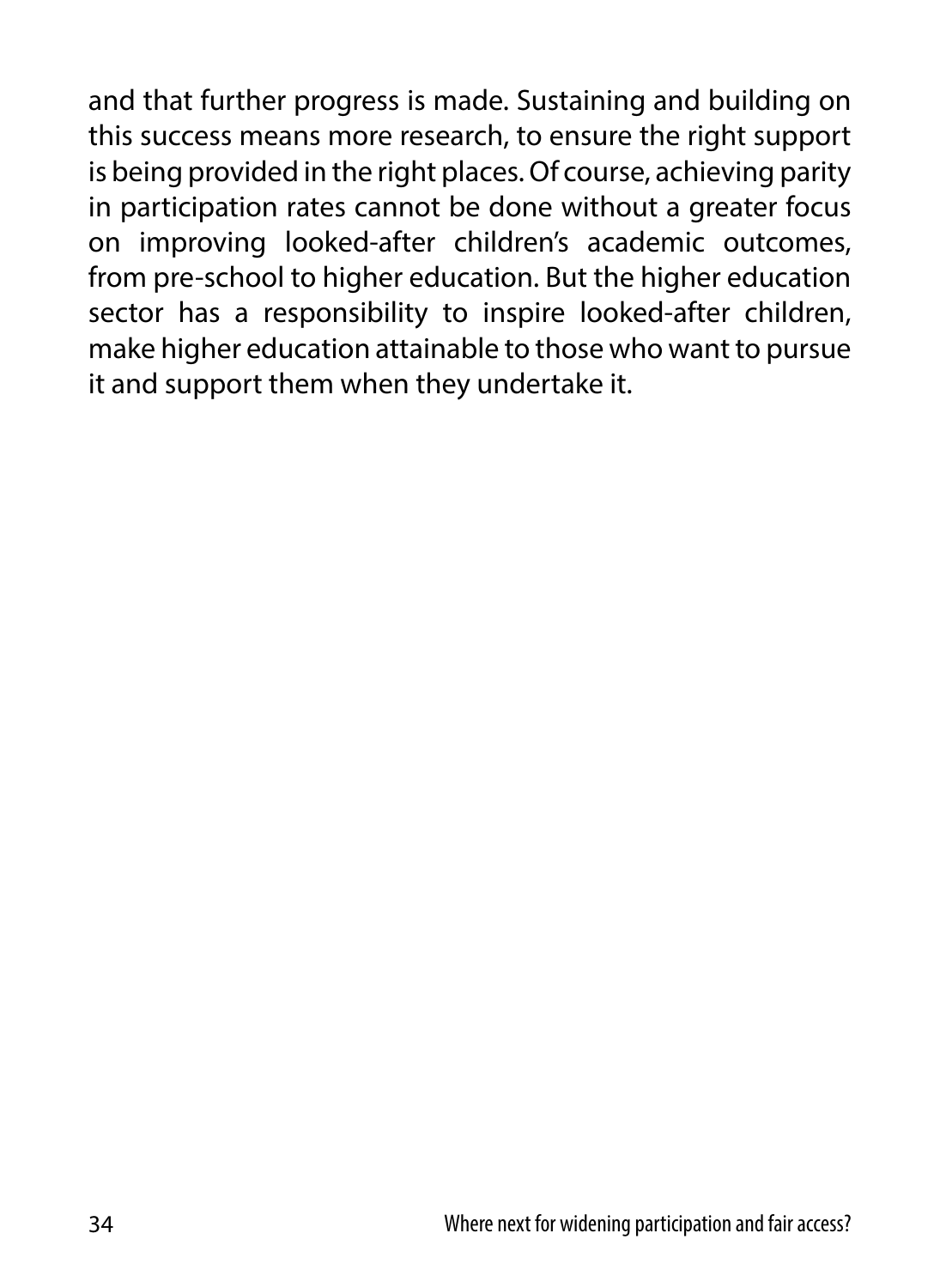### **4. Finding the keys: Good practices in fair access**

Anne-Marie Canning

In 2029, King's College London will celebrate its 200<sup>th</sup> birthday. Vision 2029 articulates King's College London's strategic vision in the years leading up to our bicentenary. At the heart of this strategy is an ambition for King's to become the Russell Group university with the best record on fair access. For us, widening participation is not a government regulation, it is a core part of our mission and values and essential in ensuring our classrooms are vibrant, the professions are diverse and that we contribute to the common good. We have made decent headway with our ambition already.

Our undergraduate state school intake stands at an all-time high of 77 per cent. Our first-year students are 44 per cent Black and Minority Ethnic (up from 41 per cent the year before). One-quarter (24 per cent) of our students come from homes experiencing financial hardship or urban adversity and over 30 per cent of our students receive means-tested bursary support. One-in-twenty (5 per cent) of our learners come from low-participation neighbourhoods: no mean feat in London where ward-level datasets like the participation of local areas (POLAR) classification mask hyper-local pockets of deprivation and low educational progression. In the most recent Office for Fair Access monitoring round, King's College London hit all its institutional intake benchmarks for 2015/16.

The figures did not always look like this. King's is the Russell Group university with the most rapid growth in state school and low socio-economic students and I am often asked how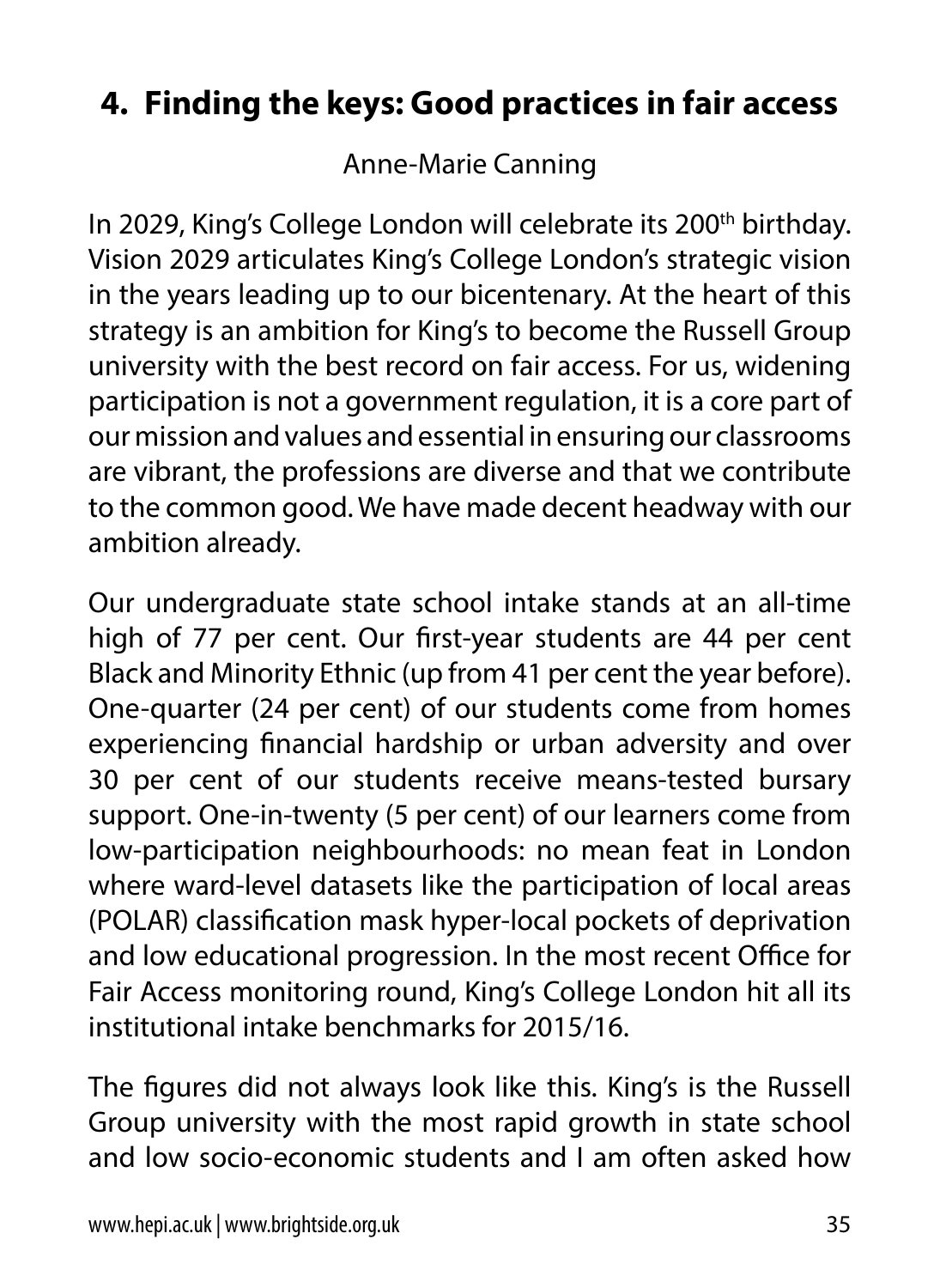we have achieved these levels of participation. One of my favourite sayings is: 'old ways won't open new doors' and this has informed our strategy and approach to widening participation at King's. A willingness to try new things combined with highquality delivery and robust evaluation have been critical to making accelerated progress in opening up our institution.

King's has a strong tradition in addressing educational inequity. Our Extended Medical Degree Programme (EMDP) has now been running since 2010. The EMDP splits stage 1 (year one) of the conventional medical degree across two years (stage 1A and stage 1B), enabling additional academic and pastoral support throughout the early years of the course. Over 50 students benefit from this programme each year, which offers a route into the medical profession for under-represented learners from less-advantaged educational backgrounds. The model has been used to provide a similar degree programme for aspiring dentists.

Crucial to making good progress has been our development of a full lifecycle model of widening participation (see Table 1). Our programmes range from primary-school level interventions through to labour market outcomes and ensure a joined-up talent pipeline.

A contextual admissions system acts as a gateway from outreach to enrolment and has secured what is often a missing connection in many universities. Students from widening participation backgrounds who apply to King's receive additional admissions consideration. Applicants who trigger particular contextual flags are 'locked' in our admissions portal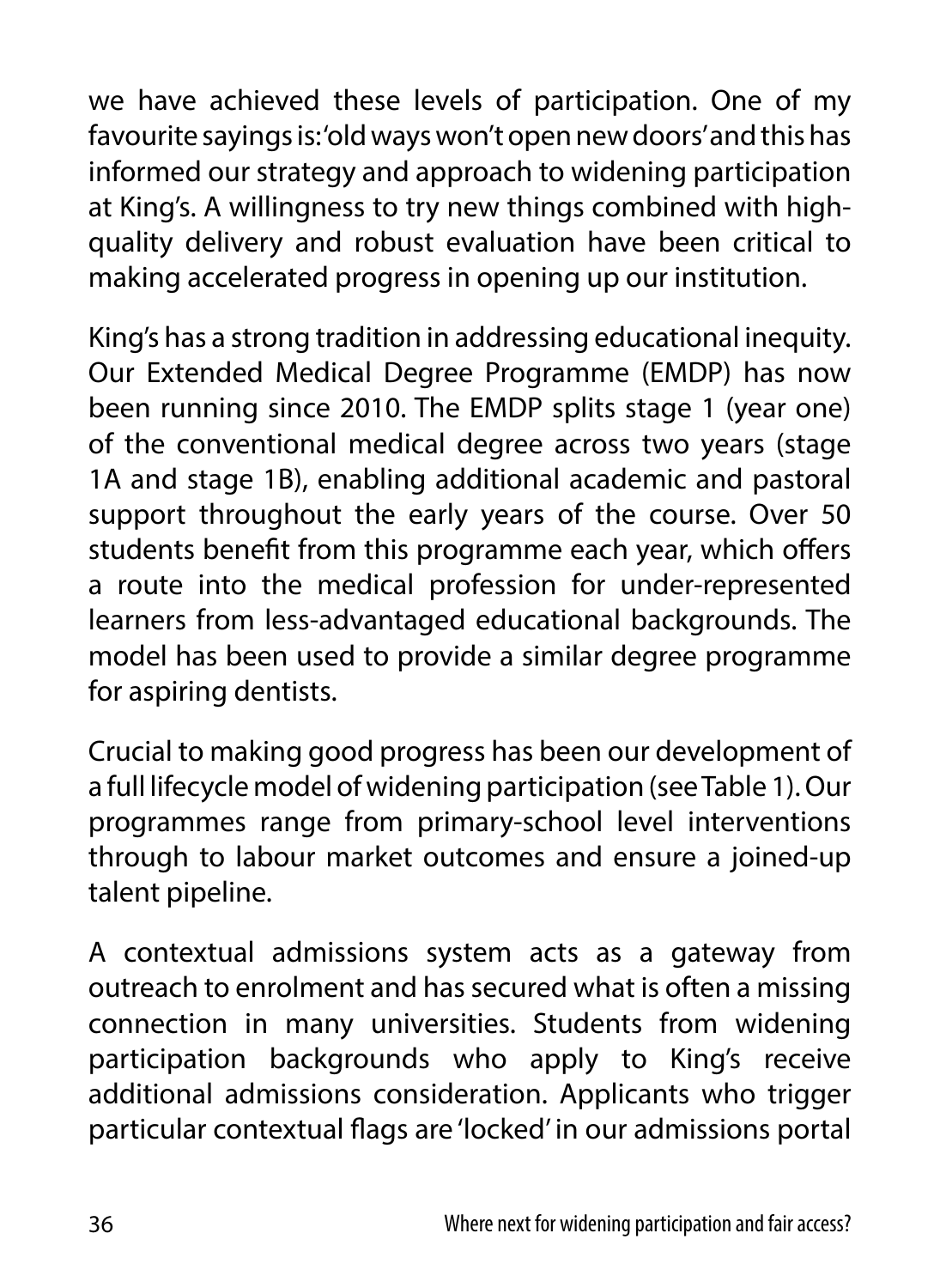and can only be rejected with the personal authorisation of the Director of Admissions and myself.

| Table 1: King's College London: A full lifecycle approach to widening participation                                                                                                                                                            |                                                                                                                                                                                                                                                                   |                                                                                                                                                                                                                  |                                                                                                                                                                                              |                                                                                                                                                                |
|------------------------------------------------------------------------------------------------------------------------------------------------------------------------------------------------------------------------------------------------|-------------------------------------------------------------------------------------------------------------------------------------------------------------------------------------------------------------------------------------------------------------------|------------------------------------------------------------------------------------------------------------------------------------------------------------------------------------------------------------------|----------------------------------------------------------------------------------------------------------------------------------------------------------------------------------------------|----------------------------------------------------------------------------------------------------------------------------------------------------------------|
| Stage 1<br>Pre-16 outreach                                                                                                                                                                                                                     | Stage 2<br>Post-16 outreach                                                                                                                                                                                                                                       | Stage 3<br><b>Fair admissions</b>                                                                                                                                                                                | Stage 4<br><b>Positive student</b><br>experience                                                                                                                                             | Stage 5<br><b>Successful</b><br>graduates                                                                                                                      |
| We will deliver<br>aspiration-raising<br>activities for<br>local students<br>that encourage<br>higher education<br>participation.<br>King's outreach<br>programmes will<br>support informed<br>choice-making<br>through impartial<br>quidance. | We will deliver<br>targeted outreach<br>work with students<br>in London and<br>beyond to<br>improve access<br>to King's College<br>London and<br>other universities.<br>Activities will<br>seek to enhance<br>attainment and<br>preparedness for<br>higher study. | We will ensure that<br>King's College's<br>recruitment.<br>selection and<br>admissions<br>processes are fair,<br>transparent and<br>identify the talent<br>and potential of<br>students from all<br>backgrounds. | We will provide<br>excellent student<br>and education<br>support services<br>that seek to<br>address the<br>on-course needs<br>of students<br>from widening<br>participation<br>backgrounds. | We will deliver<br>tailored support<br>to improve the<br>employability and<br>career outcomes<br>of students<br>from widening<br>participation<br>backgrounds. |

This process was identified by the Quality Assurance Agency as a feature of good practice in our most recent institutional review. The system takes the model of Harvard admissions and adapts it for a UK context. A team of trained 'readers' assess any widening participation applications at risk of rejection to identify mitigating circumstances and put in place additional support or alternative offers if appropriate. Students who have participated in high-intensity programmes, for example K+ and Realising Opportunities, are eligible for variable offers – offers are made at both the standard level and at a two-grade lower point. This acts as a powerful safety net for students who have engaged with these multi-intervention, two-year programmes and completed summative academic projects as part of their time on the respective schemes.

Good practice in fair access sometimes exists outside of the higher education sector. The past five years has seen a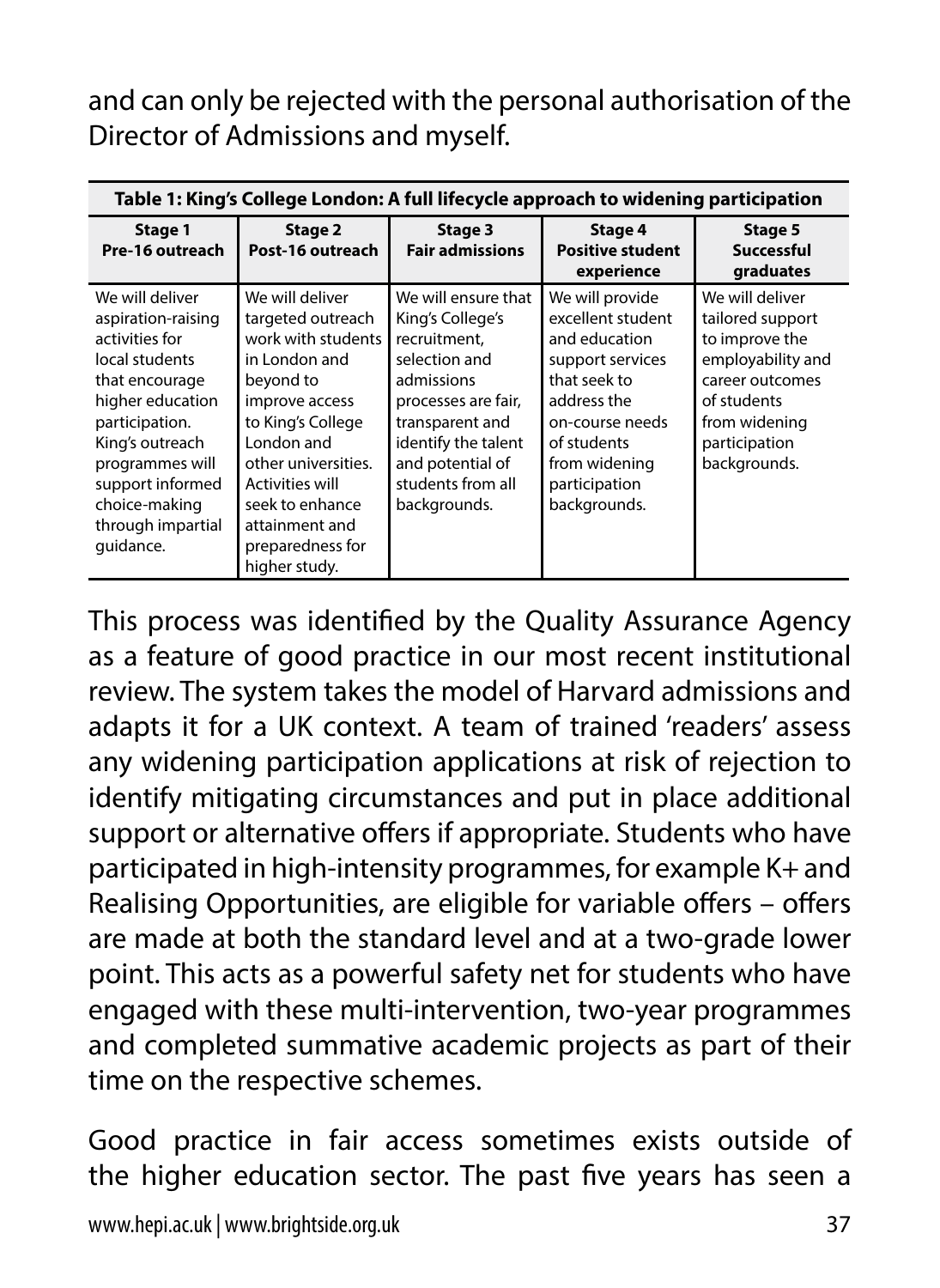remarkable rise of third-sector organisations involved in fair access. At King's we were early adopters of partnerships with third-sector organisations – most notably the Brilliant Club and IntoUniversity. If a charity or social enterprise is more effective in adding value, universities should throw their weight behind it through meaningful partnership. Third-sector organisations can be more nimble in responding to the challenges of widening participation. For example, the Brilliant Club's mobilisation of PhD students or IntoUniversity's community education centres have secured reach into social mobility cold spots. Working with charities can be galvanising and drive a faster pace of change within the widening participation ecosystem, as they act as trusted connectors between schools, businesses and universities.

In 2014, King's College London and the University of Exeter became the first universities to open free schools specialising in Mathematics. King's College London Mathematics School (KCLMS) aims to improve access to high-quality mathematical education at sixth-form level. Universities can and should be more imaginative in thinking about their role in supporting schools and raising attainment. The prospect of compulsory university sponsorship of schools has not been generally well received in the higher education sector. The University of Oxford's Vice-Chancellor, Louise Richardson, responded by saying: 'We're very good at running a university. But we have no experience of running schools, so I think it would be a distraction<sup>'</sup>. King's doesn't run KCLMS, but our infrastructure, widening participation resource and academic expertise have enabled headteacher Dan Abramson to develop a remarkably

<sup>1</sup> Sean Coughlan, 'Oxford head rejects sponsoring schools' *BBC News*, 22 September 2016 <http://www.bbc.co.uk/news/education-37440546>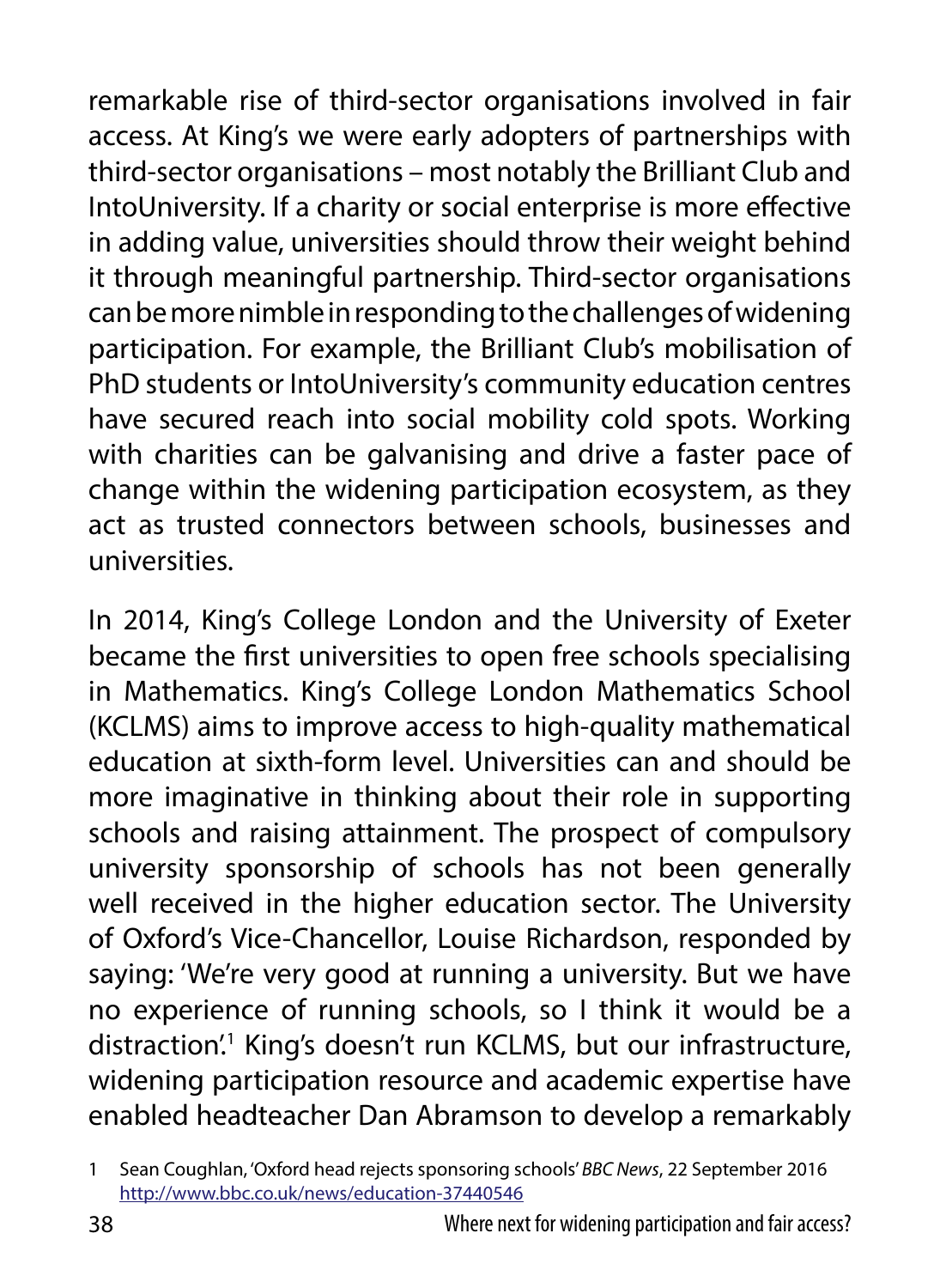successful school in Lambeth. Every KCLMS student has secured an A or A\* in A-Level Mathematics but, perhaps more importantly, the school is in the top 0.5 per cent of value-added scores in the country. This means, for each A-Level a student takes, they secure half a grade more than their Key Stage 4 results predicted they would achieve.

Bringing fresh approaches to stubborn problems can yield promising results. Reading *Nudge* by Richard Thaler and Cass Sunstein sowed the kernel of an idea that eventually developed into our collaboration with the Behavioural Insights Team (formerly the No.10 Downing Street's so-called Nudge Unit). The project explores whether behavioural economics can be used to shape and improve the experiences and outcomes of widening participation students at King's. This is the first thorough application of behavioural insights in a UK university context. Through randomised control trials we have demonstrable evidence that behavioural science can boost engagement and social belonging for undergraduates from widening participation backgrounds. We have also explored widening participation student experiences of moving into higher education via a pulse-point panel study. By surveying students about their lived experience at key points across the first year we have built a rich picture of student mindsets and emotional journeys. This allows us to develop sympathetic interventions that will be of most help to our non-traditional students at King's.

Behavioural insights could have the power to transform how we deliver fair access, just as they have done in the United States via the Better Make Room campaign, masterminded by Professor Ben Castleman. The campaign brought together behavioural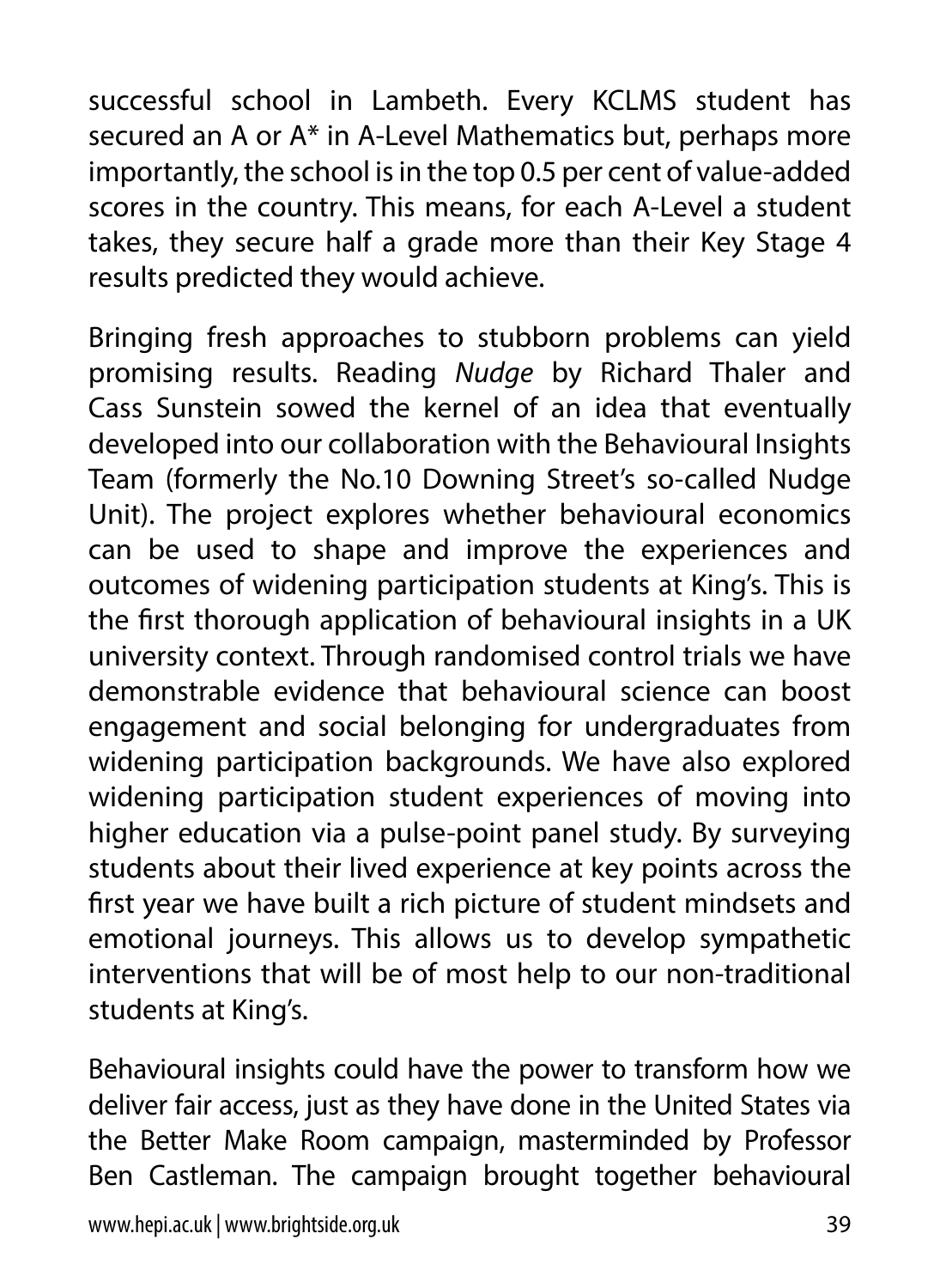insights and digital technology to provide social support and encouragement for students enrolling at college. Here in the UK, the Department for Education recently published the results of a trial in which high-achieving students received personalised letters about university options. The trial was successful in improving Russell Group applications and enrolments with 222 extra learners studying at these institutions as a result of the intervention.

Embracing innovation also means embracing formative evaluation in order to drive programme development. In the early days of establishing our multi-intervention K+ scheme, we commissioned Professor Becky Francis and Dr Anna Mountford-Zimdars to carry out a study of the initial years of operation. Their findings helped us improve the programme. The widening participation community is in urgent need of an Education Endowment Foundation style infrastructure to enable effective sharing of what works and, perhaps more importantly, what does not work. This would also serve to raise the standard of our evidence base, especially important as we now need to move towards measuring attainment-raising interventions. Building the expertise of widening participation leaders and practitioners will be key to securing better practice across the sector. Widening participation practitioners must have a fluent understanding of the evidence base if they are to be successful in developing highcalibre interventions that tackle fair access challenges. Old ways will not open new doors and we must embrace both innovation and evidence to make faster progress in widening access to our most selective higher education institutions.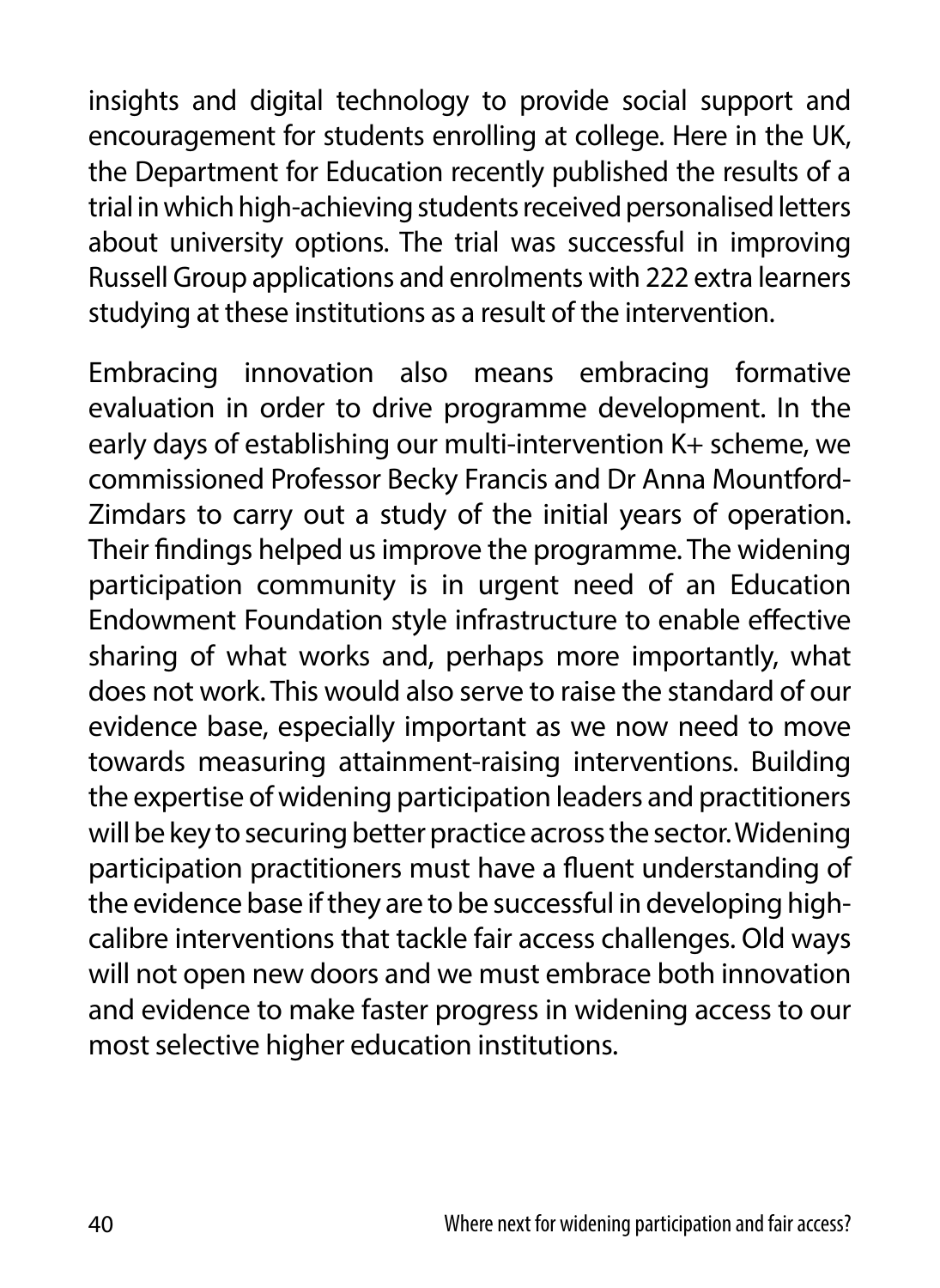# **5. Bristol Scholars**

### Judith Squires

The Bristol Scholars scheme is a radical new approach to widening access to universities. The scheme moves away from the traditional focus on grades, and instead looks at the student's potential as assessed by their teachers, taking into account any form of educational disadvantage. The scheme is the first of its kind in the UK, and was launched in December 2016 by the Secretary of State for Education, Justine Greening.

#### *Context*

Bristol is a city of contrasts. It has affluent neighbourhoods that contain the highest proportion of PhDs in the country, but it also has 42 city areas that are among the most deprived in the UK. The experience of school-level education varies significantly across the city with the proportion of pupils passing their GCSEs ranging from 32 per cent to 90 per cent, and the proportion progressing to university from 5 per cent to 83 per cent. One area has the second lowest proportion of students progressing to university in the country.

The University of Bristol is situated in the city centre, and benefits from a productive and mutually-beneficial relationship with the city. In the past, however, we have recruited relatively few students from the local area. Our new Bristol Scholars scheme was driven both by a desire to make a step change in our widening participation activities and also to make a clear commitment to working closely with the city.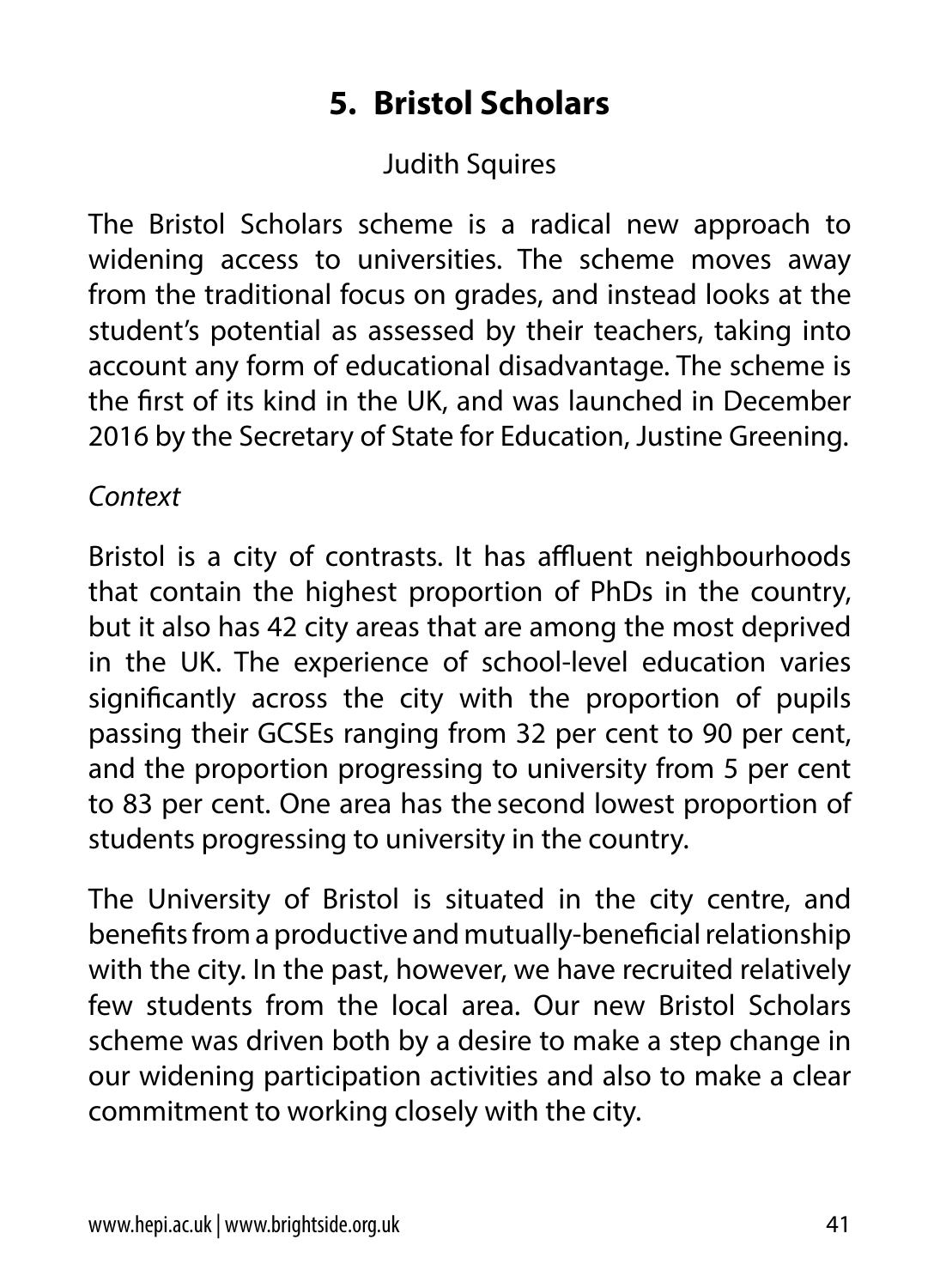The scheme emerged from discussions in the Learning City group, which brings together City Council leaders and local education providers to develop a co-ordinated approach to education in order to enhance the learning outcomes of local people. The Learning City approach gives us an opportunity to identify key challenges in the city and develop initiatives to address them. Early conversations about ways to raise attainment of all students in the city focused on trying to spot talent and to evaluate students who could really thrive at university based on their potential and trajectory, rather than performance in exams and attainment. This gave rise to the Bristol Scholars programme, allowing local students to gain access not simply by predicted grades, but for their proven demonstration for potential despite personal and educational challenges.

#### *How it works*

Through the scheme, headteachers are asked to identify students who they believe have the potential to succeed at the University of Bristol, but whose grades are unlikely, for a range of reasons, to meet our standard entry requirements. This may be, for example, because their education has been interrupted through a period of illness or a family bereavement, or because they meet a range of widening participation criteria such as being first in their family to attend university, receiving Free School Meals or being a young carer. The scheme is open to all of Bristol's 25 schools or colleges with post-16 provision. Each school or college can nominate up to five Year 12 students.

In a move to establish joint working across the city's educational providers, we worked with a group of senior teachers from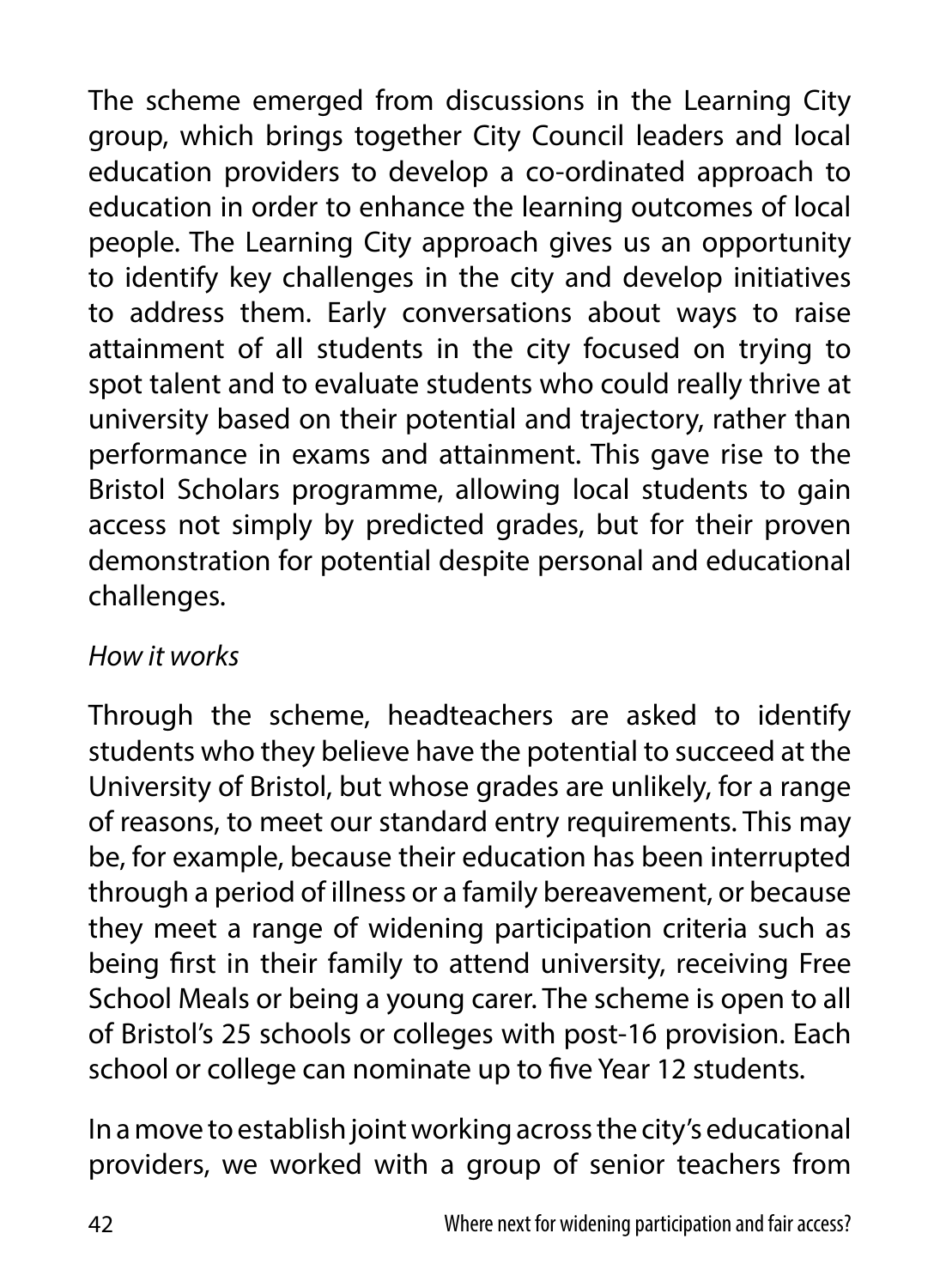local schools and colleges to devise the details of the scheme and agree the selection criteria. With advice from teachers, it was agreed from the outset that this is not an unconditional offer scheme; instead, tailored offers will be made up to four grades below our standard offer. All courses are available to Bristol Scholars, including popular professional programmes such as Medicine and Dentistry. The headteacher is asked to submit a statement with the student's application, explaining why the student's potential is not reflected in their predicted grades, along with details of challenges they have overcome.

Students are recruited to the scheme in the spring of Year 12 for entry in September the following year. Engaging with the students for 18-months in the run up to their A-Level exams and enrolment at the University allows them to gain familiarity with the institution, develop close networks as a cohort, receive additional academic tuition and complete all aspects of the outreach programme.

Once on their chosen programme of study, we ensure the students have every chance of success. Academic and pastoral mentoring is provided and we administer support in the form of peer mentors, financial aid and skills sessions to ensure a seamless integration into university life. We aim to develop a cohort effect, where students work and socialise together so they do not feel isolated if, for example, they should continue to live at home. Knowing each other before they start will make the transition that little bit easier.

To facilitate success and growth, the University is working closely with parents, teachers and students at post-16 institutions. Enabling aspiration to a University of Bristol education is key to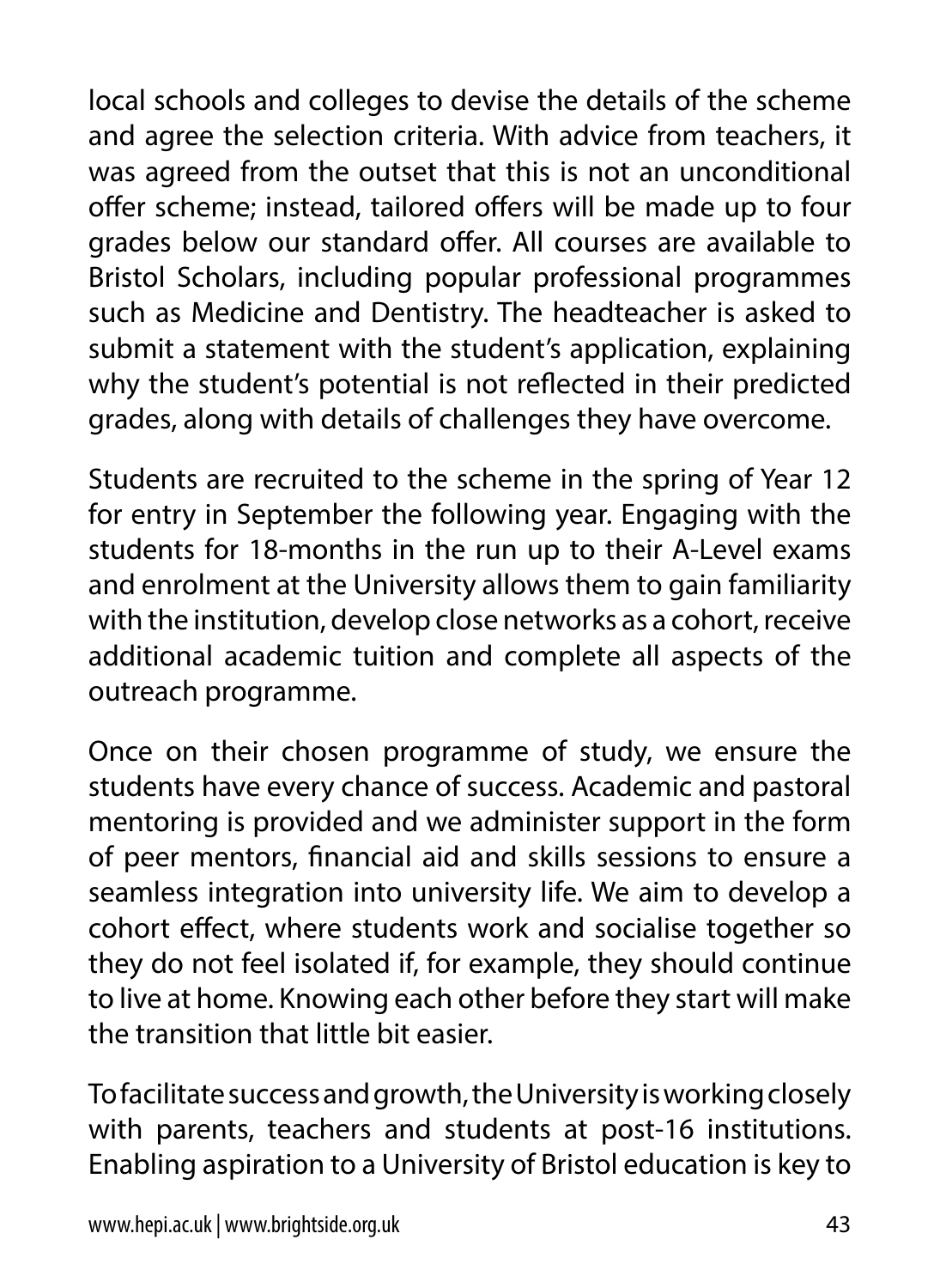the scheme's success. This applies to the parents and teachers as much as to the students.

### *The 2017 pilot cohort*

For the initial 2017 pilot, we received applications from 19 of the 25 eligible schools in Bristol. A panel of academic and recruitment professionals reviewed all applications to ensure they met the criteria set:

- 76 per cent of those who have been made offers are the first in their family to progress to higher education;
- 57 per cent are entitled to the post-16 bursary;
- 40 per cent are part of the Free School Meals cohort; and
- 7 per cent are young carers.

Many of the Bristol Scholars meet multiple widening participation criteria. The pilot cohort are a varied, talented and engaging group – ingredients of brilliant students. They will bring a real diversity of experience and perspective to enrich our University.

Offers have been made to students on a wide range of programmes, including Medicine, Veterinary Science, Mathematics, Law, Modern Languages and Engineering. We work closely with academics in schools to ensure that the reduced offer is at the appropriate level and to make certain that the support provided once the students progress on to our programmes is as effective as possible.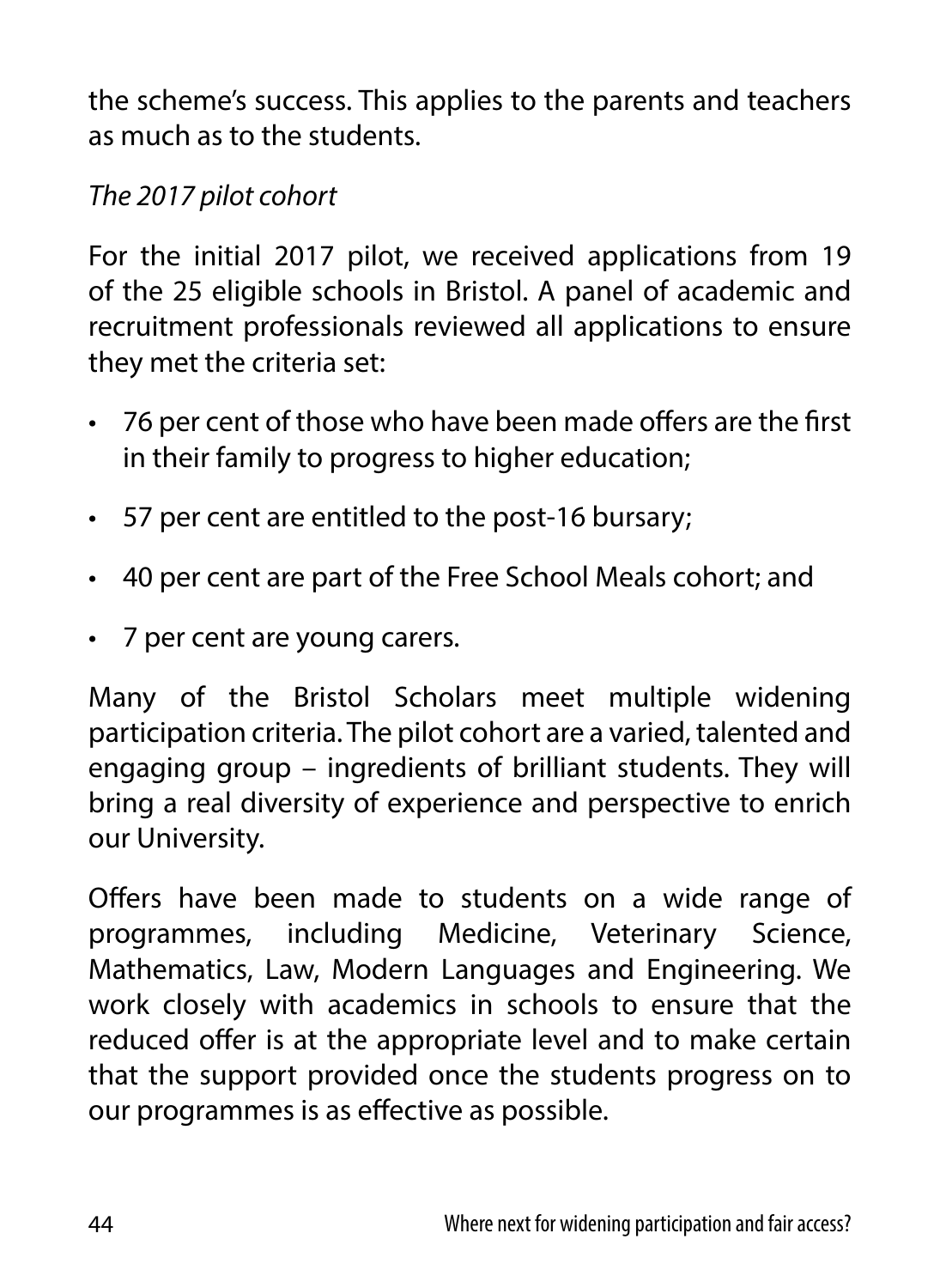Feedback from the first cohort of Bristol Scholars suggests that the majority will opt to move into our residences rather than stay at home. We are encouraging this, where appropriate, given evidence that live-at-home students tend to have worse outcomes nationally.

#### *Lessons learnt*

This is an innovative scheme and we will measure progress closely to evaluate its impact. Initial experiences highlight two distinctive features.

Firstly, the decision to include both independent and state schools in the scheme has proved to be controversial. Much of the debate overlooks the fact that school type is not the only measure of disadvantage, and that students attending independent schools can also, for example, suffer an interrupted education, be young carers or meet other widening participation criteria. The debate also failed to recognise we have other initiatives to address the current underrepresentation of students from state schools in our student population: our new, national two-grade contextual offer for students from low-performing state schools is designed to address this challenge.

Secondly, working closely with schools combined with the local focus of this innovative new scheme proved to be crucial in allowing us to develop a more rounded approach to widening participation. Identifying the students who have the potential to thrive in our educational environment, but whose exam performance does not reflect this potential, requires detailed knowledge of the students. The scheme also requires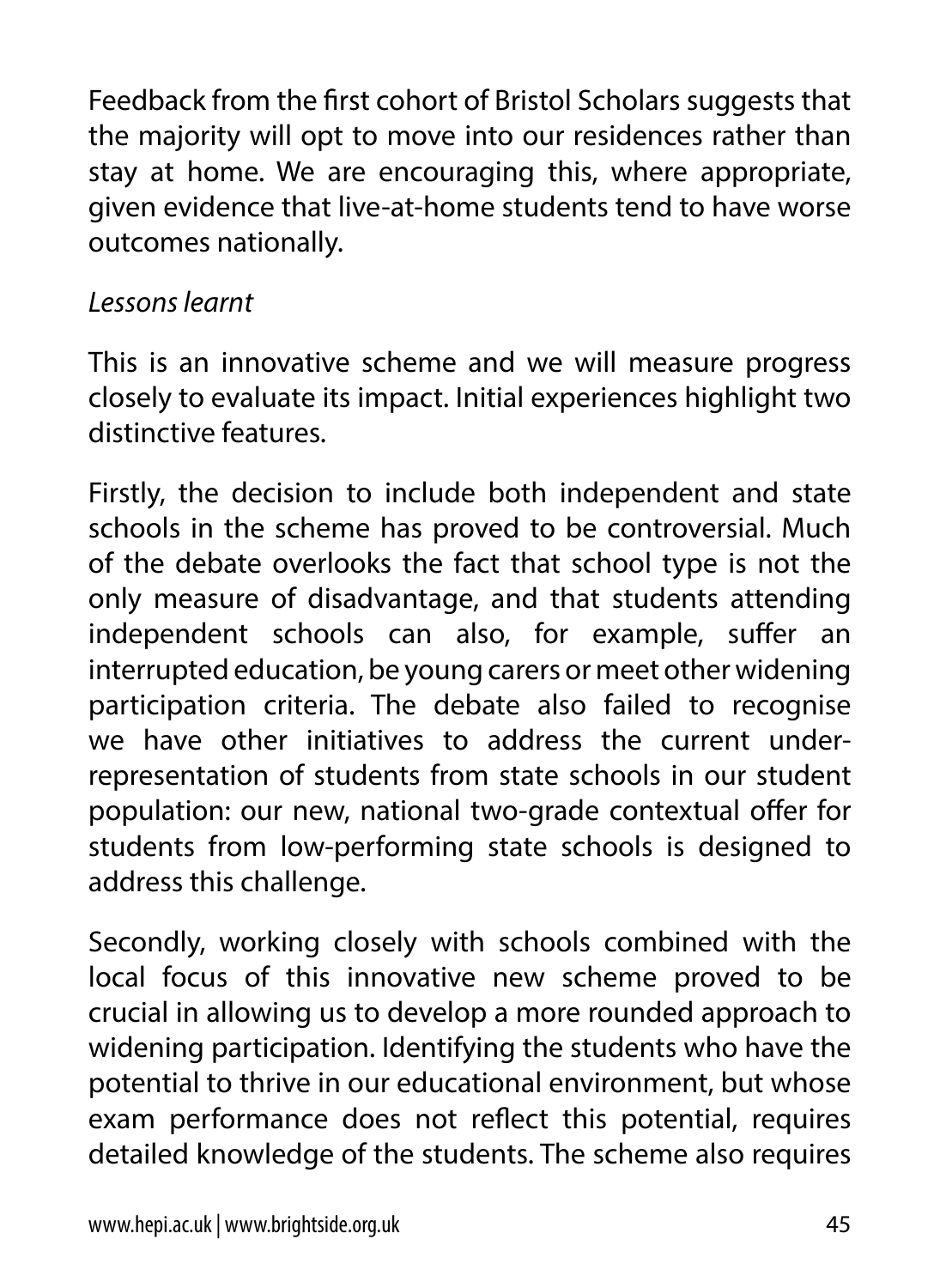significant trust between our University and Bristol's schools. It is testament to the strength of this model that schools within the region are already keen to see the scheme extended to include more schools. We will be reviewing this option once we have experienced a full cycle of the scheme. But it is important to keep the scheme local as it requires a close working partnership with schools. The relations of trust and understanding required to identify the right students and to ensure they are supported effectively would be hard to sustain at a national level.

The Bristol Scholars scheme developed organically out of conversations with educational leaders within the city. It works for Bristol, and we hope other universities might adopt a similar model. We recommend universities explore new approaches to widening participation in discussion with their local schools to establish the specific needs of the local area, and then work together to produce innovative solutions that address these specific needs. This represents a second step change in thinking about widening participation that takes us beyond national one-size-fits-all approaches and underlines the value of local partnerships. There has never been a better time for showing that all UK universities are rooted in their local communities.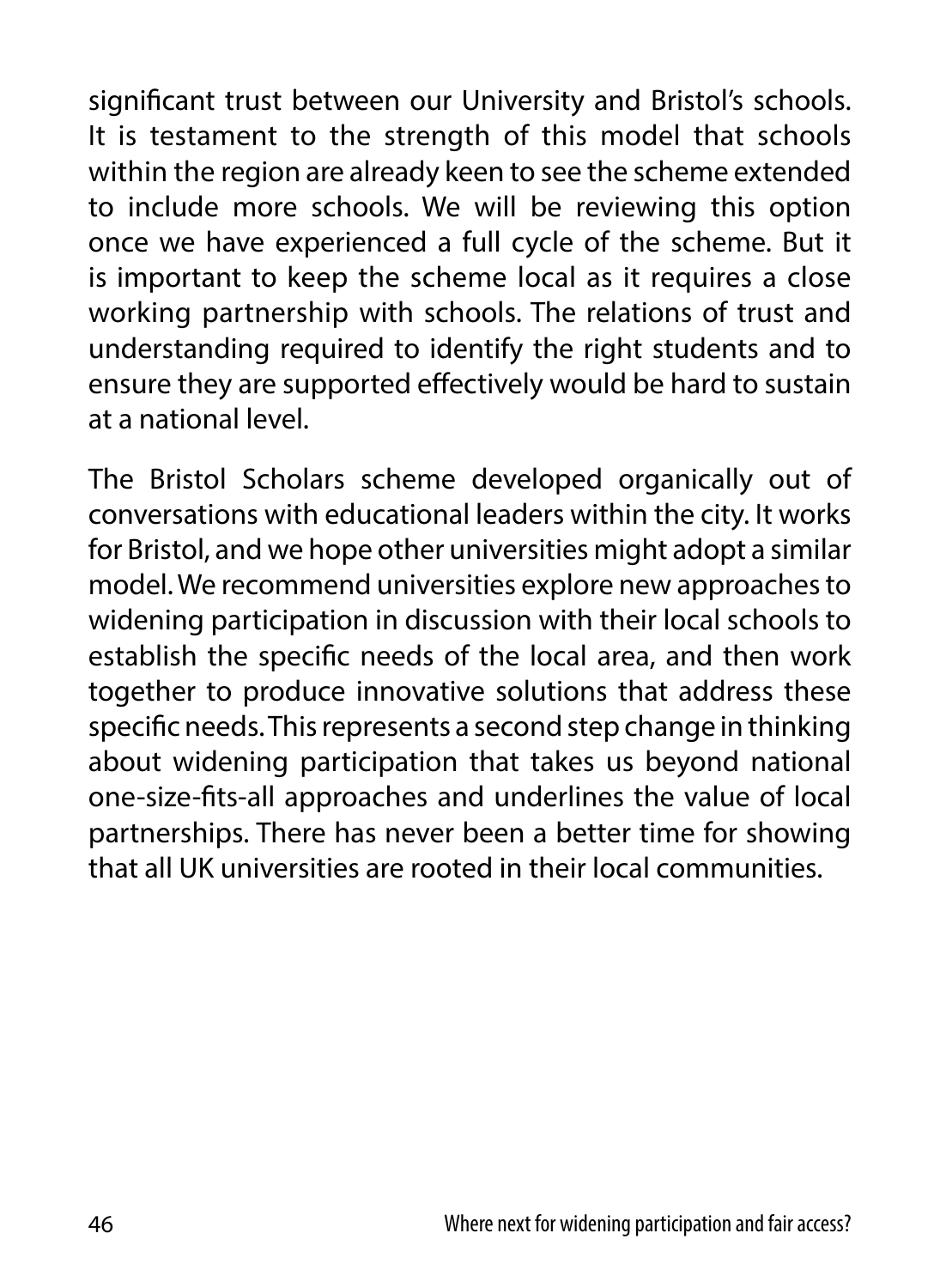# **6. Improving retention**

Ellen Pope, Neil Ladwa and Sarah Hayes

The number of poor students who drop out of university before finishing their degree is now at its highest for five years. Despite the vast funds that have been poured into boosting access to higher education, the Office For Fair Access notes, 'while more disadvantaged young people are in higher education than ever before, the numbers of those students leaving before completing their studies has risen for the second year in a row.<sup>1</sup> These findings are confirmed by the Social Mobility Commission, which says 'despite universities' success in opening their doors to more working-class youngsters than ever before, retention rates and graduate outcomes for disadvantaged students have barely improved over the period.<sup>2</sup>

At Aston University we believe dropping out represents the worst outcome for any student. Not every student with problems will drop out, but the ones that do so are probably the most troubled and need the most help. While managing down drop-out rates improves both a university's financial and league table positions, at Aston we have particularly focused on the human cost to students via personal setback.

Established as a university in 1966, Aston has over 50 years' experience in making a difference to peoples' lives through higher education, widening participation and a high-quality

<sup>1</sup> OFFA, *Outcomes of access agreement monitoring for 2015-16*, 2017, p.17 [https://www.offa.](https://www.offa.org.uk/wp-content/uploads/2017/06/OFFA-Monitoring-Outcomes-Report-2015-16-Final.pdf) [org.uk/wp-content/uploads/2017/06/OFFA-Monitoring-Outcomes-Report-2015-16-Final.](https://www.offa.org.uk/wp-content/uploads/2017/06/OFFA-Monitoring-Outcomes-Report-2015-16-Final.pdf) [pdf](https://www.offa.org.uk/wp-content/uploads/2017/06/OFFA-Monitoring-Outcomes-Report-2015-16-Final.pdf)

<sup>2</sup> Social Mobility Commission, *Time For Change: An Assessment of Government Policies on Social Mobility 1997-2017*, 2017, p.4 [https://www.gov.uk/government/publications/social](https://www.gov.uk/government/publications/social-mobility-policies-between-1997-and-2017-time-for-change)[mobility-policies-between-1997-and-2017-time-for-change](https://www.gov.uk/government/publications/social-mobility-policies-between-1997-and-2017-time-for-change)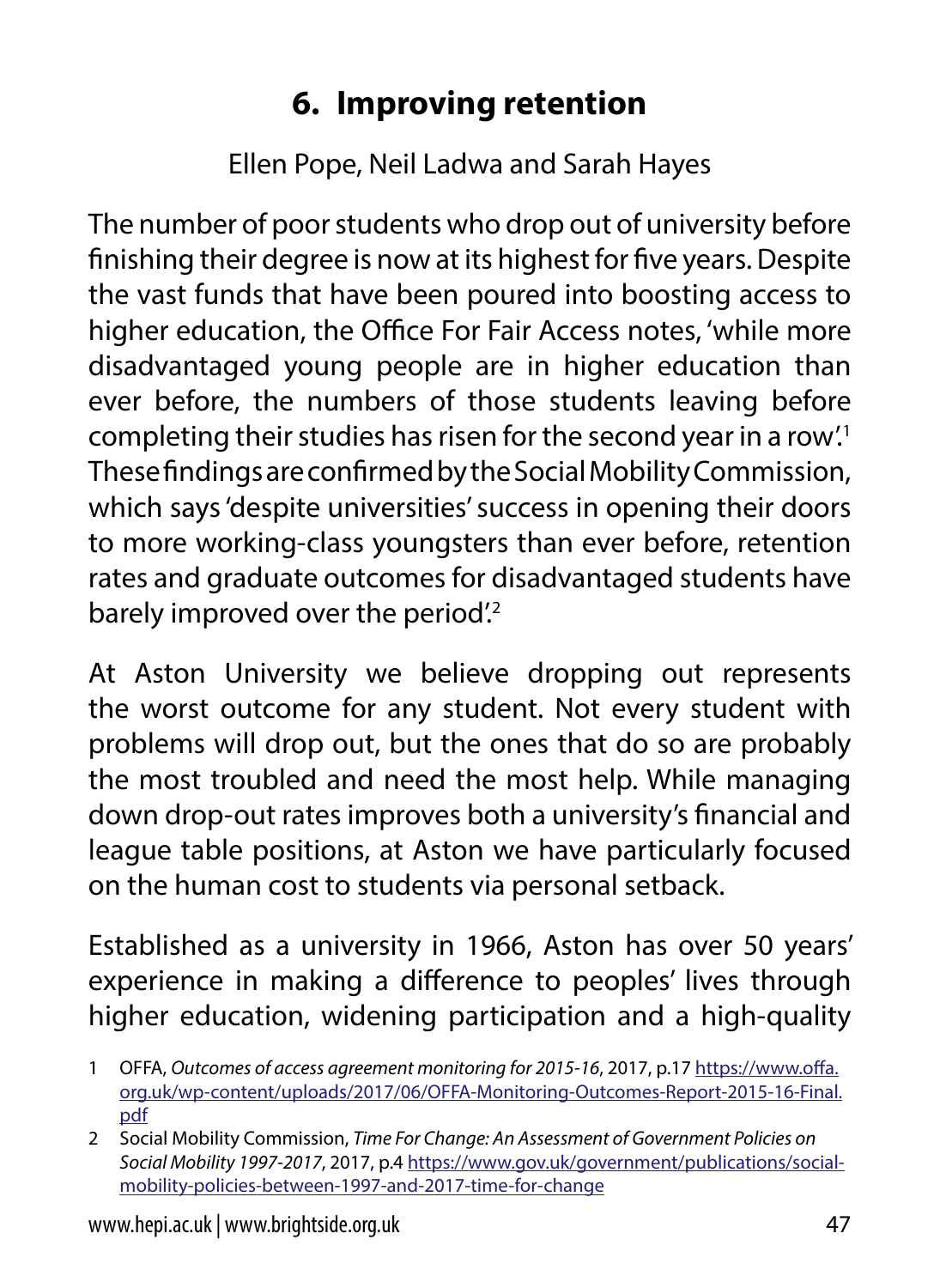experience for the diverse entrants to its programmes.<sup>3</sup> Aston's success is shown by its position in the top 30 universities for enabling student access, achievement and graduate employment. Learning gain at Aston includes increased knowledge and skills, but also work-readiness via placement opportunities and personal development for all. Challenging work placements mean our students return to their final year ready for future employment. However, though diversity is a strength, it presents particular challenges when seeking to improve retention and success.<sup>4</sup> Students often enter Aston with comparatively low social capital: 42.1 per cent are from the four lowest socio-economic groups, against the sector average of 33 per cent, according to HESA data. Their journey from enrolment to graduation is one that transforms their career prospects, and for many, their life opportunities.

Aston's current strategy began to take shape in 2015, when the University appointed two Achievement Enhancement Advisers with a specific remit for reducing attrition and developing joined-up approaches to retention and progression. We sought a partnership approach, identifying key areas of focus using institutional and school-level data and working in crossuniversity groups. Collaborative approaches are among the high-impact practices, identified by George Kuh, as essential to link expertise across the institution and improve student

<sup>3</sup> Aston University, *Access Agreement 2017-18* [https://www.offa.org.uk/agreements/](https://www.offa.org.uk/agreements/Aston%20University%201718.pdf) [Aston%20University%201718.pdf](https://www.offa.org.uk/agreements/Aston%20University%201718.pdf)

<sup>4</sup> Liz Thomas and Helen May, *Inclusive learning and teaching in higher education*, Higher Education Academy, 2010 [https://www.heacademy.ac.uk/system/files/](https://www.heacademy.ac.uk/system/files/inclusivelearningandteaching_finalreport.pdf) [inclusivelearningandteaching\\_finalreport.pdf](https://www.heacademy.ac.uk/system/files/inclusivelearningandteaching_finalreport.pdf)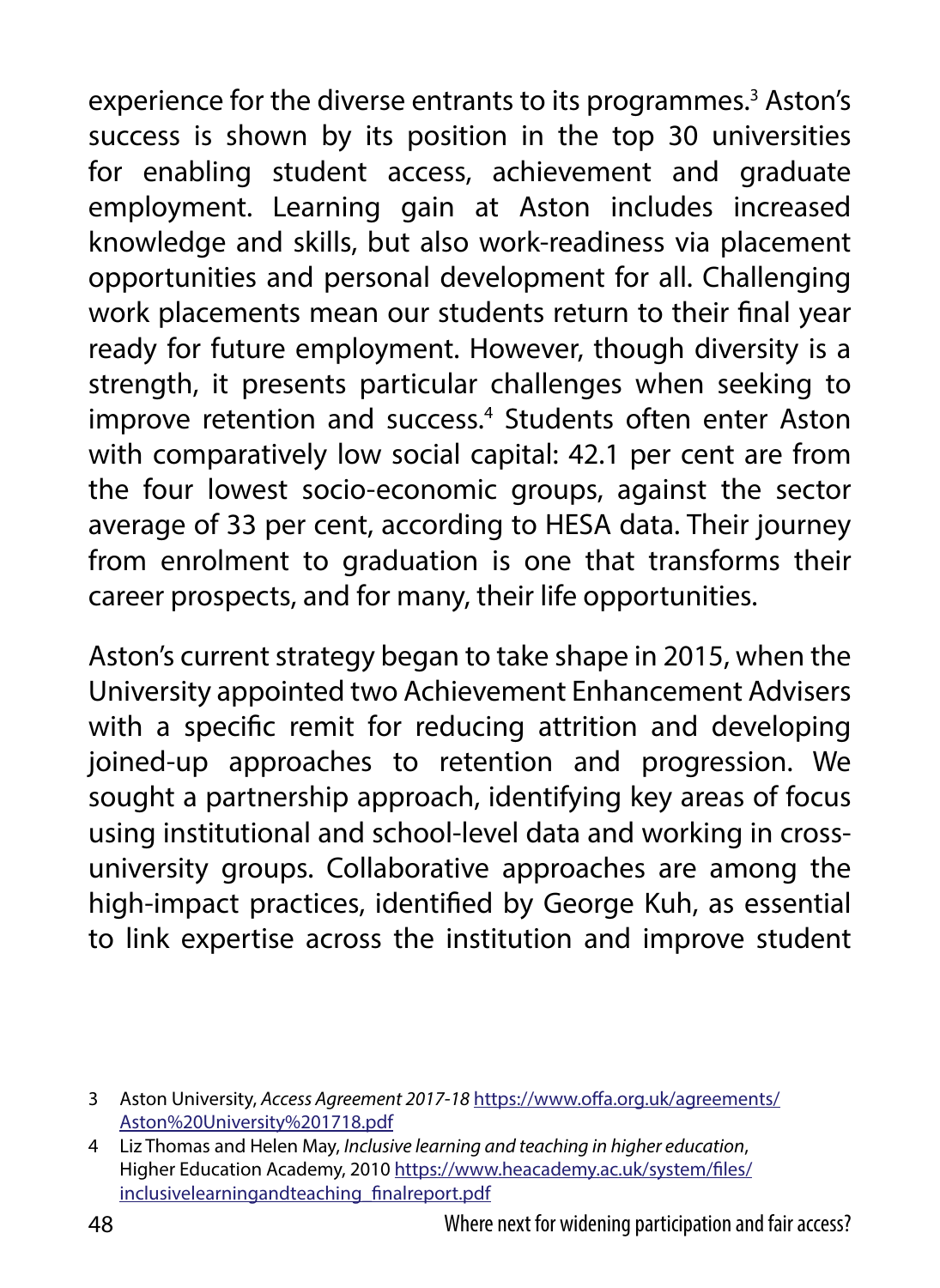persistence and success.<sup>5</sup> Co-ownership of our widening participation and employability core values, through an ongoing dialogue with our students and staff, helps us overcome challenges presented by organisational structure.

Using relevant Aston data, the following areas were identified as key to improving student attrition rates.

### **1) Students' confidence and ability in numeracy**

Reviewing Aston's data around retention and progression revealed that a high proportion of the modules students fail and repeat contain some form of Mathematics or quantitative elements. Working with programme teams and departments, such as the Centre for Learning Innovation & Professional Practice and the Learning Development Centre, actions included redesigning key modules to create more inclusive learning experiences. Mathematics support (both pre- and post-entry) in the Learning Development Centre was enhanced by improving visibility, data and communication. The Centre for Learning Innovation & Professional Practice developed sessions for those teaching Mathematics to facilitate better support. The result is a better understanding of staff and student needs, and an improvement in student success relating to numerically-intensive modules.

www.hepi.ac.uk | www.brightside.org.uk 49

<sup>5</sup> George Kuh, *High-Impact Educational Practices*, Association of American Colleges and Universities, 2008 [https://keycenter.unca.edu/sites/default/files/aacu\\_high\\_](https://keycenter.unca.edu/sites/default/files/aacu_high_impact_2008_final.pdf) [impact\\_2008\\_final.pdf](https://keycenter.unca.edu/sites/default/files/aacu_high_impact_2008_final.pdf); Sarah Parkes et al, *Academic and professional services in partnership literature review and overview of the results*, Higher Education Academy, 2014 [https://](https://www.heacademy.ac.uk/system/files/prof_service_partnerships_report_final_200214_updated_1.pdf) [www.heacademy.ac.uk/system/files/prof\\_service\\_partnerships\\_report\\_final\\_200214\\_](https://www.heacademy.ac.uk/system/files/prof_service_partnerships_report_final_200214_updated_1.pdf) [updated\\_1.pdf](https://www.heacademy.ac.uk/system/files/prof_service_partnerships_report_final_200214_updated_1.pdf)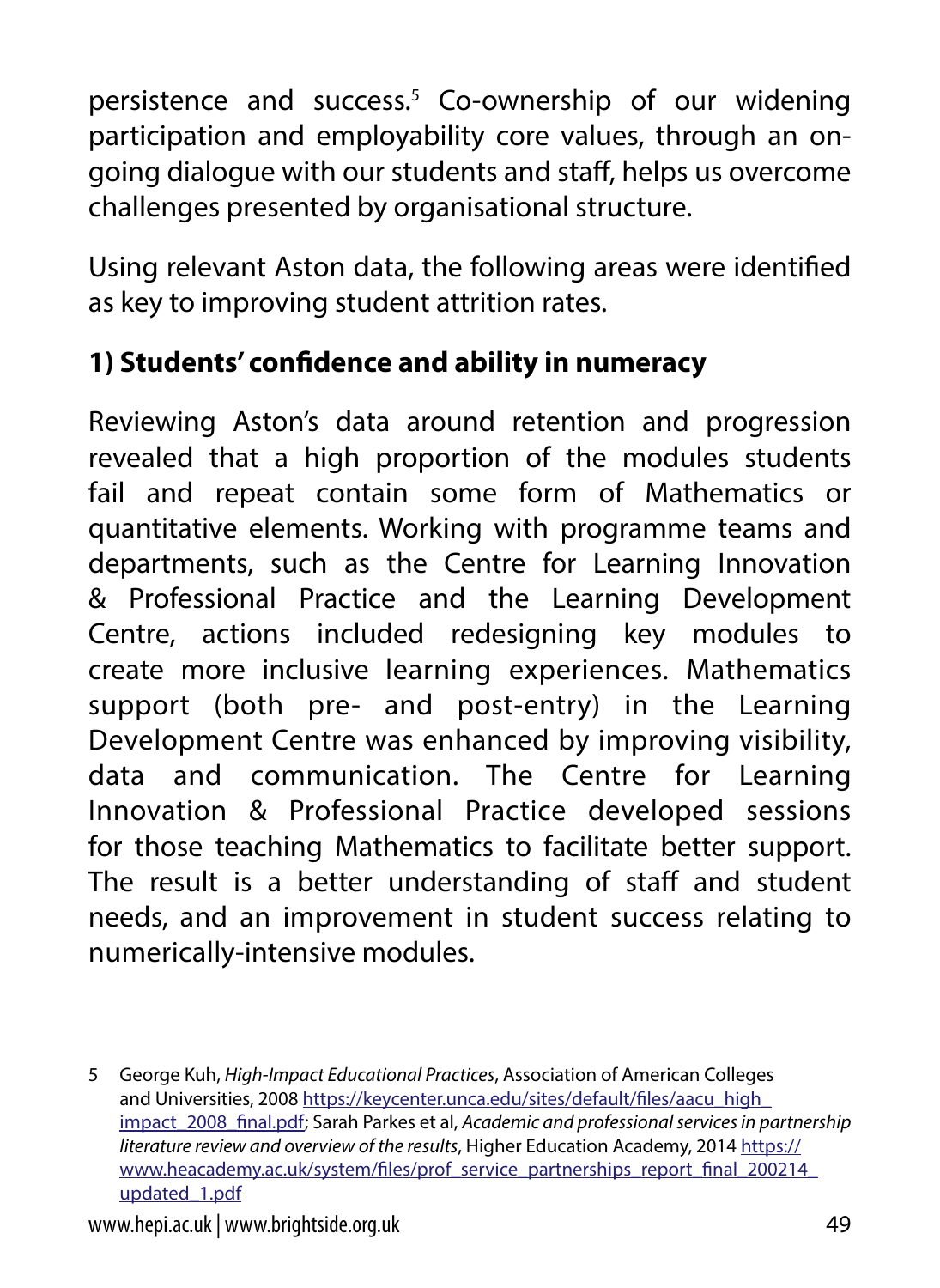### **2) Using learning analytics to support students**

Early identification of students at risk of withdrawal or nonprogression is vital, particularly in the first term when there is little to identify an at-risk student prior to the January assessment period. Our HEFCE-funded pilot, which works towards developing a learning-analytics solution and tracking student-learning activity, has been conducted in consultation with students and our Students' Union. It will enable staff to view a dashboard showing learner engagement and attainment and allow early interventions with students at risk of withdrawing or not progressing. An attendance monitoring system and student apps will allow students to track and discuss their engagement levels.

## **3) Supporting early transition into higher education**

At Aston we seek to develop an early sense of belonging.<sup>6</sup> Our Welcome Week provides support for new students and Aston University Students' Union volunteers greet new international students. More work could be done between acceptance and enrolment though, so we recently held two Higher Education Academy supported cross-institutional development days to share ideas across staff and the Student Union.

### **4) Improving academic/pastoral support for students**

Through talking with staff and students it became evident that Aston's personal tutoring system was deemed valuable but variable in effectiveness.

<sup>6</sup> Kelly Allen and Terence Bowles, 'Belonging as a Guiding Principle in the Education of Adolescents', *Australian Journal of Educational & Developmental Psychology*, 2012, Volume 12, pp.108-119 <http://files.eric.ed.gov/fulltext/EJ1002251.pdf>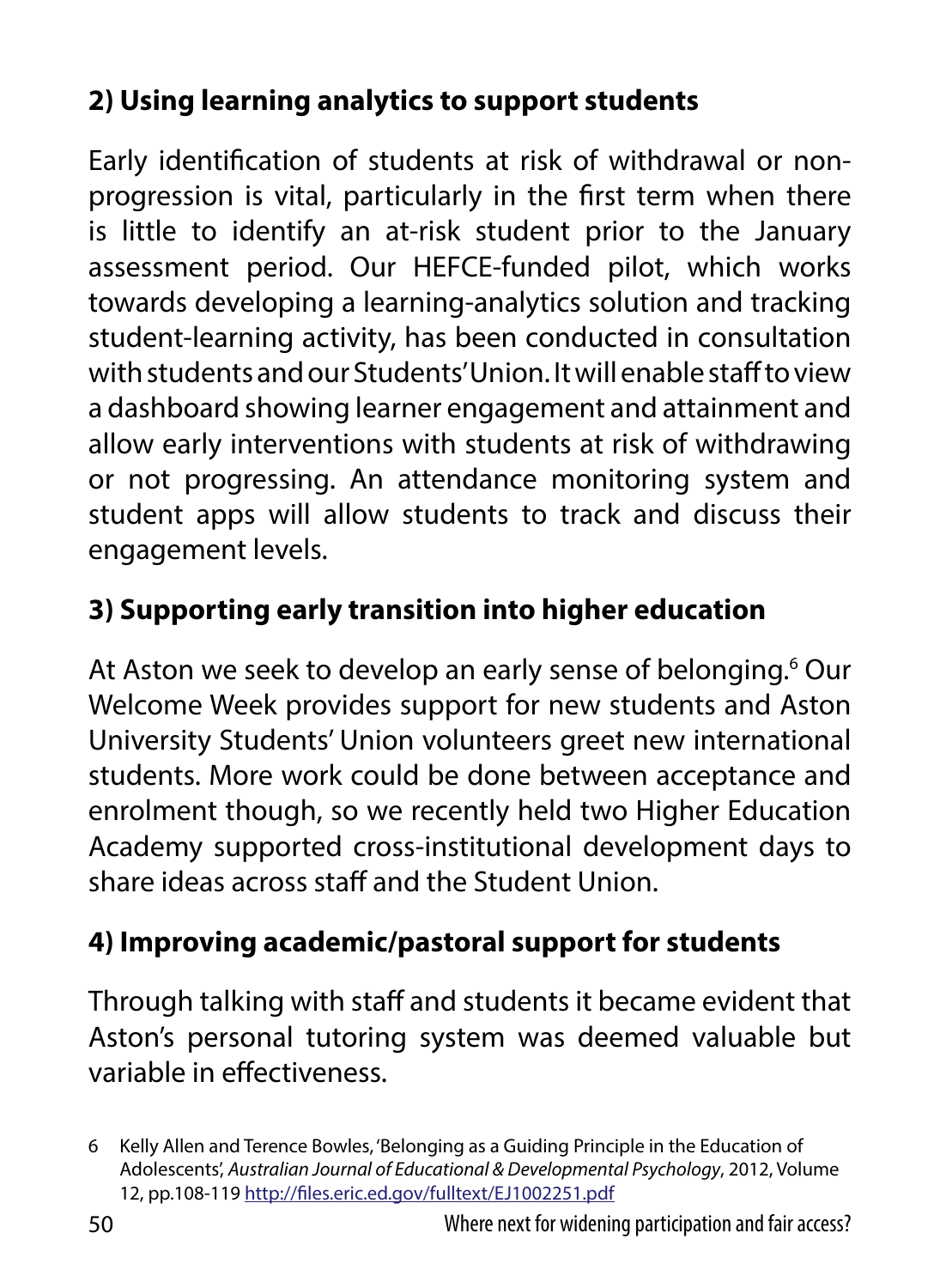We redesigned personal tutor training to include:

- exploration of barriers to learning;
- case studies on students in crisis;
- resource sheets for student referrals;
- exploration of tutor versus student expectations;
- understanding the current personal tutoring policy; and
- using online resources to support tutees.

A new system of super tutors is also now used in schools. The supertutor provides additional support to tutors and leads on interventions for at-risk students.

At a strategic level, our student retention and achievement activities have oversight through a senior management steering group. This runs in collaboration with our learning analytics steering committee, with knowledge shared between them.

Aston students and colleagues have taken part in the Jisc Change Agents' Network and are actively involved in a Birmingham Digital Student Partnership.<sup>7</sup> At the International Federation of National Teaching Fellows (IFNTF) World Summit held in Birmingham in February 2017, colleagues from Aston University and Birmingham City University made a joint presentation. Entitled 'High Impact Practices: a link to measuring learning gain', which featured our experiences of forging collaboration to

www.hepi.ac.uk | www.brightside.org.uk 51

<sup>7</sup> Jisc Change Agents' Network [https://can.jiscinvolve.org/wp/change-leader-award/](https://can.jiscinvolve.org/wp/change-leader-award/change-leader-award-alumni/) [change-leader-award-alumni/](https://can.jiscinvolve.org/wp/change-leader-award/change-leader-award-alumni/); Birmingham Digital Student Partnership [https://www.](https://www.birminghamdigitalstudent.co.uk/about) [birminghamdigitalstudent.co.uk/about](https://www.birminghamdigitalstudent.co.uk/about)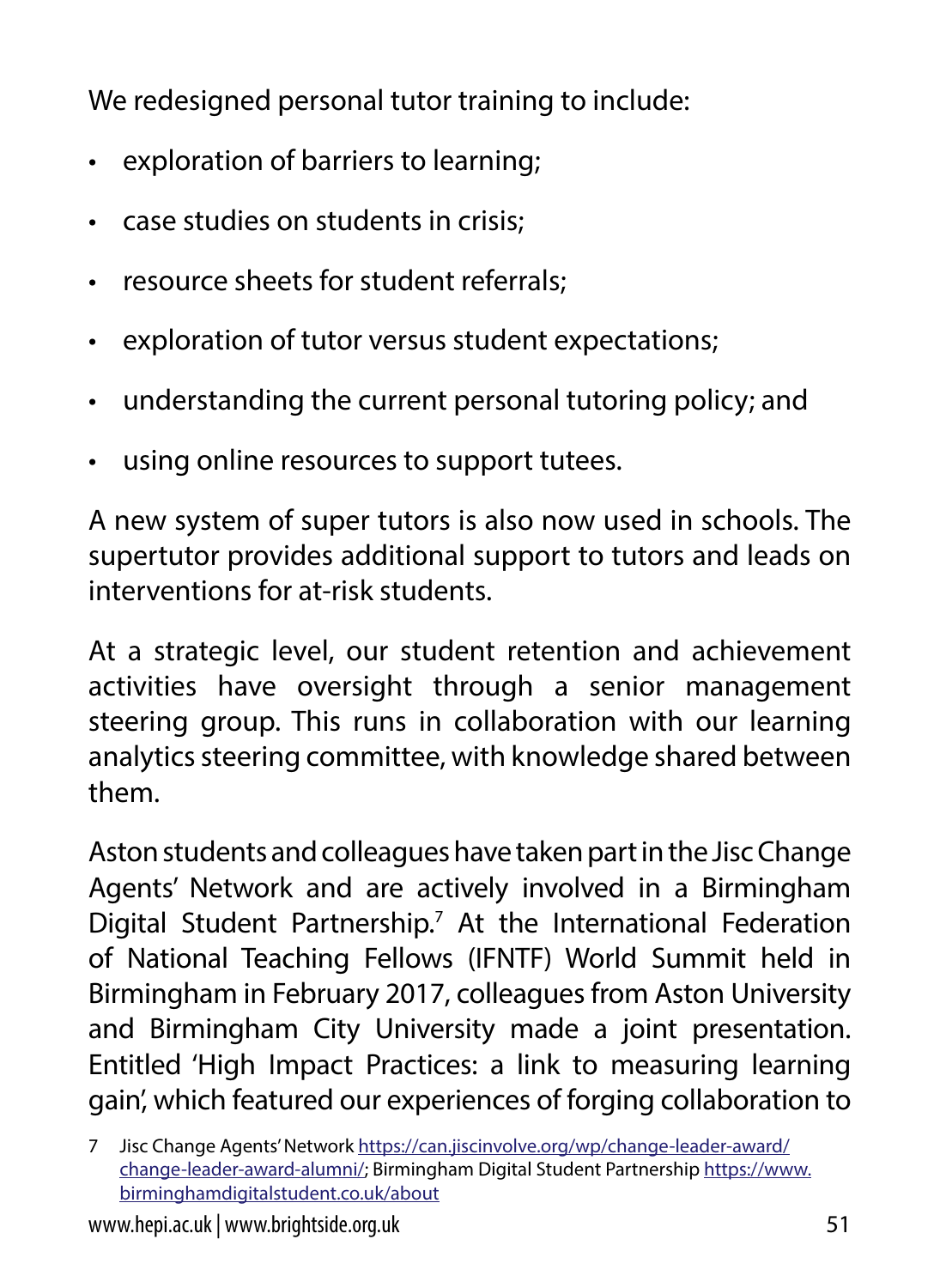support a shared understanding of learning gain.<sup>8</sup> Embedding retention in these sorts of networks has been crucial in enabling Aston to outperform its Higher Education Statistics Agency benchmark: a sector average adjusted for each higher education provider. This was achieved with a larger proportion of students from more deprived backgrounds than other institutions who occupy a top 20 position for graduate prospects.9

Ultimately, our successes in student retention are attributed to:

- strong support from senior management;
- strategic partnerships to contribute to learning gain;
- our fundamental university-wide ethos of widening participation, diversity, inclusion and success;
- an integrated curriculum, with teaching that draws on experiences of our students, incorporating teamwork and peer support, flexible placements, vocational courses and work-based learning; and
- a culture of empowerment to continually challenge practice.

Aston University recognises student experience and engagement as everyone's responsibility. This helps to nurture personal accountability and also innovation around retention and inclusivity. We believe the following are important to support on-going student success and achievement.

<sup>8</sup> International Federation of National Teaching Fellows World Summit [http://www.ifntf.org/](http://www.ifntf.org/worldsummit) [worldsummit](http://www.ifntf.org/worldsummit)

<sup>9</sup> Etienne Wenger, *Communities of Practice: Learning, Meaning, and Identity*, Cambridge University Press, 1998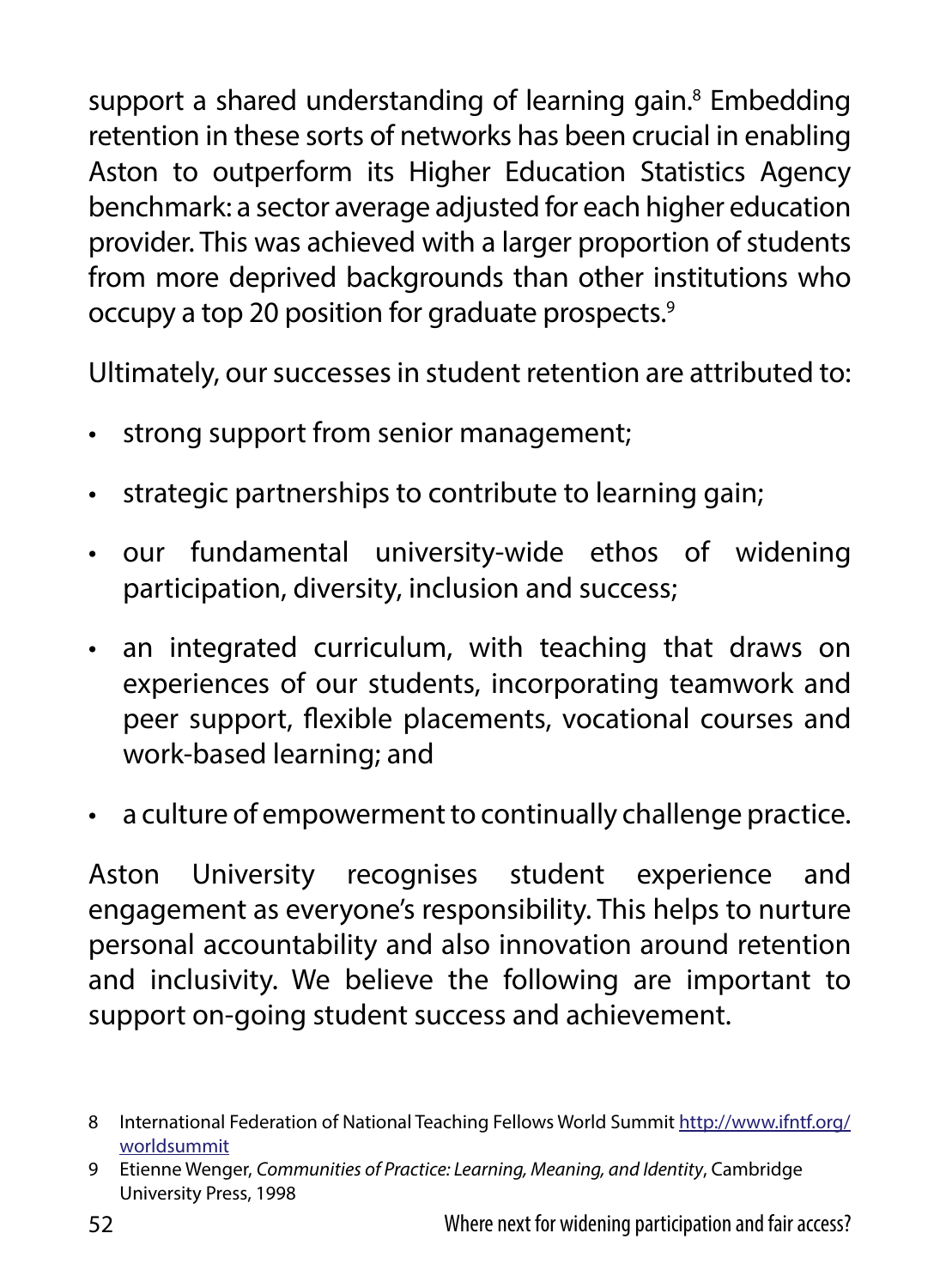- **Developing a sense of community:** Building on examples of effective institutional practice promotes a sense of community between undergraduate students and the institution. Our new learning and teaching community web pages will develop shared online resources.
- **Transition:** We will explore the possibilities of curriculum alignment between BTEC courses taught in local colleges and some programmes offered at Aston University, to better prepare students for the transition from further to higher education.10 We hope to develop virtual tours to support students living at home and those learning at a distance. It is important to challenge assumptions about what our students know, particularly in relation to first generation students.
- **Staff engagement:** The profile of retention and progression at Aston University has risen significantly. However, there are still improvements which can be made in engaging staff across all departments. Sharing effective practice is a priority and will build upon innovations such as our learning analytics system.

Student retention, progression and achievement is a continually-evolving area within higher education. Aston's approach has encompassed and absorbed as many different roles, experiences and environments as possible, providing a greater capacity for flexibility and understanding of student issues and student engagement.

<sup>10</sup> Scott Kelly, *Reforming BTECs: Applied General qualifications as a route to higher education*, HEPI, 2017 [http://www.hepi.ac.uk/wp-content/uploads/2017/02/Hepi\\_Reforming-BTECs-](http://www.hepi.ac.uk/wp-content/uploads/2017/02/Hepi_Reforming-BTECs-Report-94-09_02_17-Web.pdf)[Report-94-09\\_02\\_17-Web.pdf](http://www.hepi.ac.uk/wp-content/uploads/2017/02/Hepi_Reforming-BTECs-Report-94-09_02_17-Web.pdf)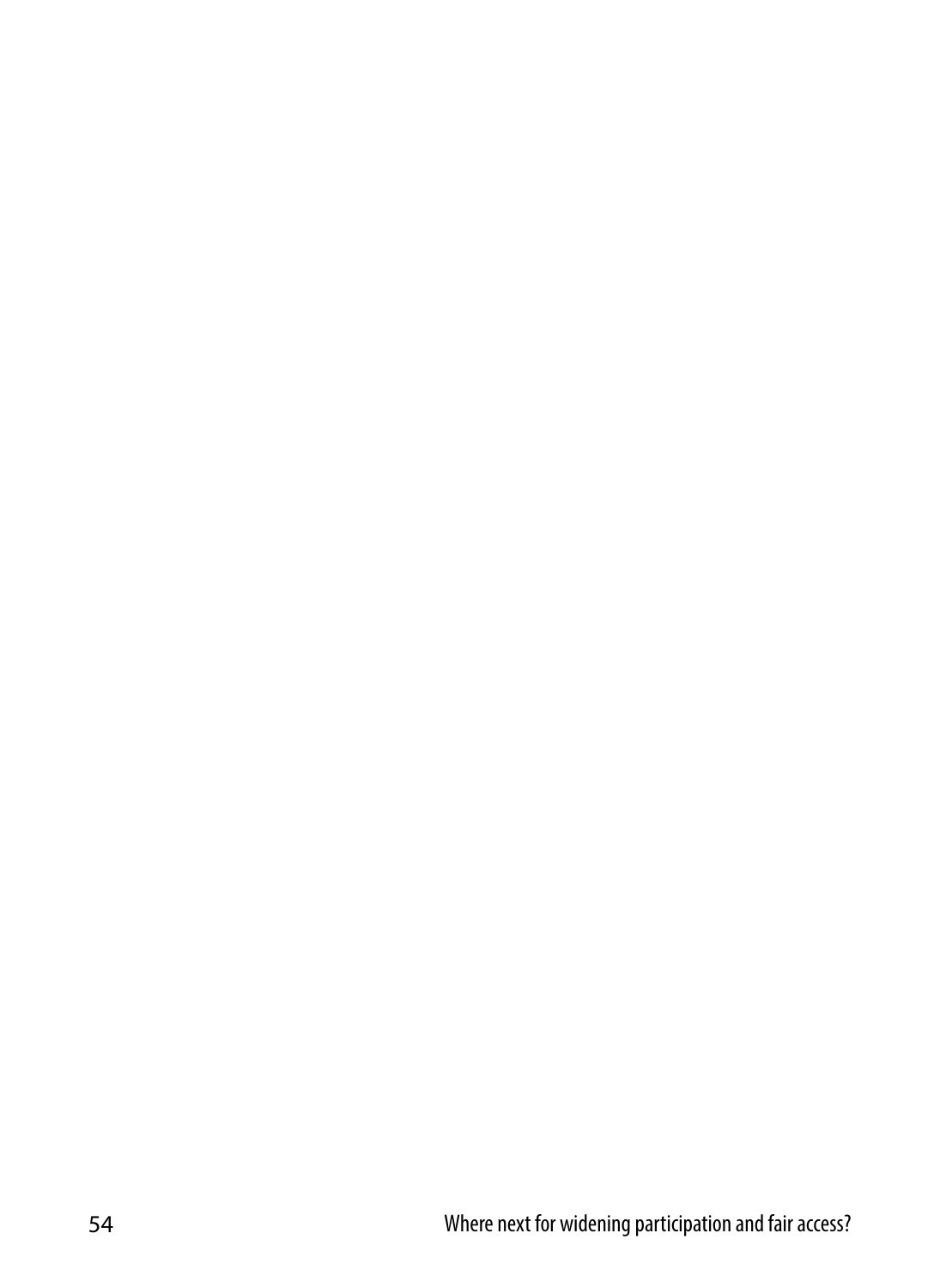## **7. A global view: What England can learn from the rest of the world**

Graeme Atherton

Inequality in access to higher education by social background is a global phenomenon, but the level of attention given to this inequality in England is quite rare. Looking at widening access in a global context allows us to see whether approaches to addressing the challenge in other countries could inform what we do in England, Wales, Northern Ireland and Scotland.

*Charting Equity in Higher Education: Drawing the Global Access Map,* produced in 2016 and supported by Pearson and the University of Newcastle, Australia, aimed to examine the evidence available across the world on participation in higher education by social background.<sup>1</sup> It showed that in 90 per cent of countries across the world access to higher education is unequal and in the remaining 10 per cent evidence regarding higher education participation and social background was not available.

While it is possible to state categorically that widening access to higher education is a genuinely global problem, there are still huge gaps in the quantity and quality of data available. Many countries in the world are collecting data in a patchy, irregular way; and important dimensions of inequality – such as ethnicity and disability – are being ignored. England compares well here – we collect richer data than almost anywhere else aside from the United States and Australia. Comparing our relative performance is harder though.

<sup>1</sup> Graeme Atherton, Constantino Dumangane and Geoff Whitty, *Charting Equity in Higher Education*, 2016 [https://www.pearson.com/content/dam/corporate/global/pearson-dot](https://www.pearson.com/content/dam/corporate/global/pearson-dot-com/files/innovation/Charting-Equity_WEB.pdf)[com/files/innovation/Charting-Equity\\_WEB.pdf](https://www.pearson.com/content/dam/corporate/global/pearson-dot-com/files/innovation/Charting-Equity_WEB.pdf)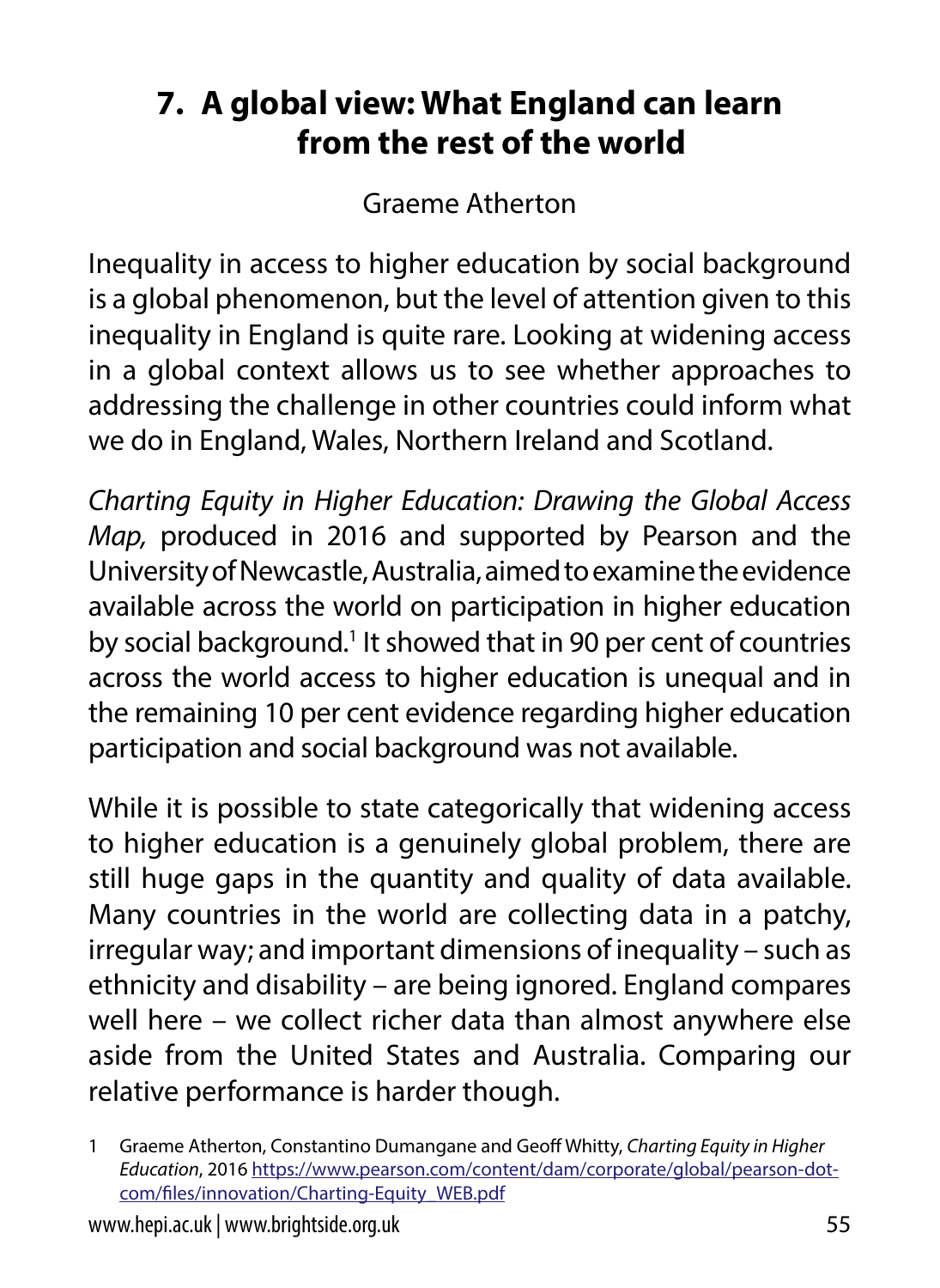Different measures of socio-economic background are often used across countries. How access is defined depends on the social and political histories of different countries. In some places ethnicity or race is the dominant feature of access debates, whereas in England socio-economic background is almost always deemed more important.

Where comparisons involving England with the other datarich countries have been undertaken, such work suggests that socio-economic differences in access are more pronounced in England and Canada than Australia and the United States.<sup>2</sup> But the differences are small and prior school attainment is an important factor in all countries.

Where better data exists, more systematic government-funded attempts to widen access can follow. Australia and the United States both have government-funded access initiatives. In Australia, there is the Higher Education Participation and Partnership Programme (HEPPP) which began in 2011. It allocates funding directly to higher education providers to support work to address inequalities across the student lifecycle. There is a focus on regional partnerships delivering a range of outreach and school capacity-building work similar to that in England. There is evidence to show that regional partnerships have had a significant impact on higher education participation for students from lower socio-economic groups.3

In the United States, the major government-funded widening

<sup>2</sup> John Jerrim and Anna Vignoles, 'University access for disadvantaged children: a comparison across speaking countries', *Higher Education*, 70, pp.903-821, 2015 [https://](https://link.springer.com/content/pdf/10.1007%2Fs10734-015-9878-6.pdf) [link.springer.com/content/pdf/10.1007%2Fs10734-015-9878-6.pdf](https://link.springer.com/content/pdf/10.1007%2Fs10734-015-9878-6.pdf)

<sup>3</sup> [http://www.bridges.nsw.edu.au/\\_\\_data/assets/pdf\\_file/0007/898504/04302015Bridges\\_](http://www.bridges.nsw.edu.au/__data/assets/pdf_file/0007/898504/04302015Bridges_to_Higher_Education_Final_Report.pdf) to Higher Education Final Report.pdf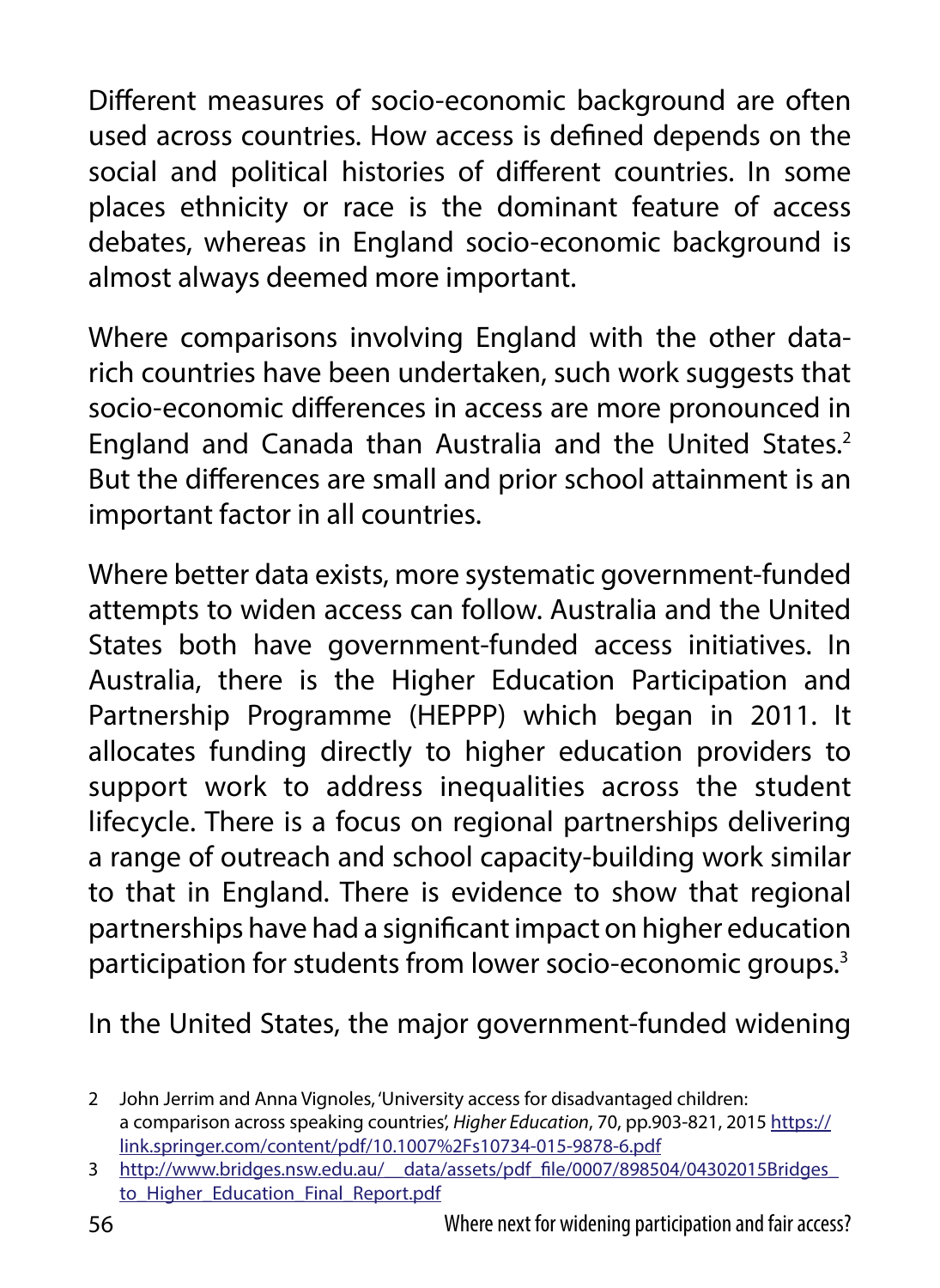access programme is not delivered regionally but via the national TRiO programme.<sup>4</sup> It began in the 1960s and now covers a range of initiatives to support over 800,000 lowincome students across the student lifecycle, with annual funding in 2016 of \$900 million. Participants in the 'Upward Bound' programme within TRiO are three times more likely to graduate in six years than non-participants.<sup>5</sup> Upward Bound programmes are based on six-week summer schools and weekly all-year-round tutoring support sessions. The American and Australian experiences show the value of governmentfunded investment in widening access work.

There are notable contrasts between England and some other countries in how students from widening access backgrounds are supported across the student lifecycle. In the United States, both through the work of TRiO and of individual universities such as the University of California, Berkeley and their Educational Opportunity Program (EOP), specific support is targeted at widening-access students before and after entry.<sup>6</sup> The TRiO or EOP approach is to see outreach and additional support on entry as part of one programme linked together across the student lifecycle. At Berkeley, first-generation students are encouraged to join EOP and benefit from individualised advice and support on finance and coping with student life as well as additional academic tutoring.

- 4 TRiO is a set of federally-funded college opportunity programmes that motivate and support students from disadvantaged backgrounds in their pursuit of a college degree. TRiO provide academic tutoring, personal counselling, mentoring, financial guidance, and other supports necessary for educational access and retention.
- 5 Margaret Cahalan and David Goodwin, *Setting the Record Straight: Strong Positive Impacts Found from the National Evaluation of Upward Bound*, 2014 [http://www.pellinstitute.org/](http://www.pellinstitute.org/downloads/publications-Setting_the_Record_Straight_June_2014.pdf) [downloads/publications-Setting\\_the\\_Record\\_Straight\\_June\\_2014.pdf](http://www.pellinstitute.org/downloads/publications-Setting_the_Record_Straight_June_2014.pdf)
- 6 <http://eop.berkeley.edu/>

www.hepi.ac.uk | www.brightside.org.uk 57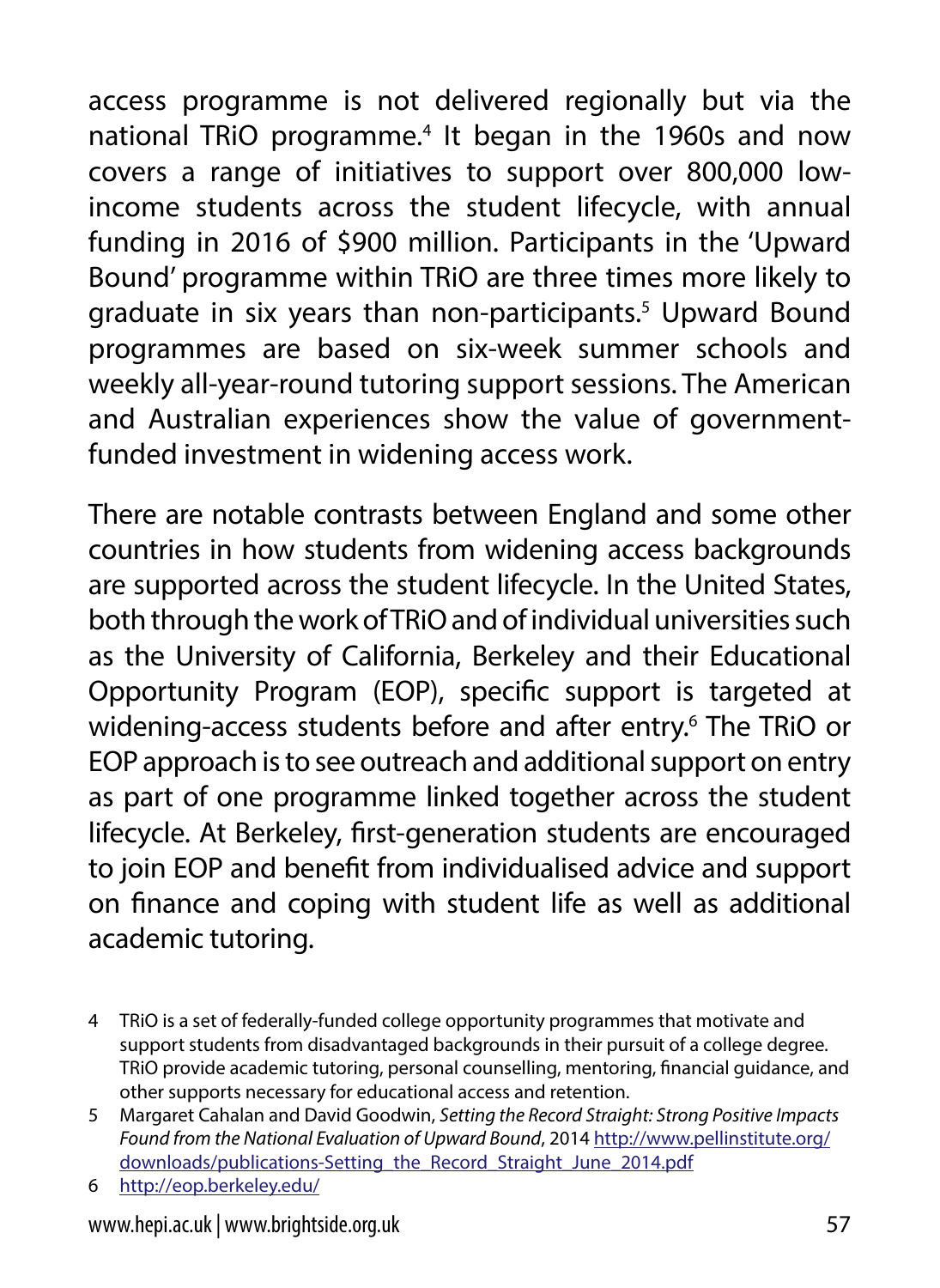This approach is not confined to the United States. In Ireland, the Higher Education Access Route (HEAR) and Disability Education Access Route (DEAR) are national schemes that offer low-income and disabled students lower entry offers, financial support and additional support through their undergraduate studies. The majority of higher education providers in Ireland have a set number of places for HEAR or DEAR applicants.<sup>7</sup>

The value and importance of specific support for students from widening access backgrounds when they enter higher education is perhaps clearest in the work at the University of Cape Town in South Africa. The drop-out rate for black students in South Africa is over 50 per cent.<sup>8</sup> This has been halved via pioneering work in the Faculty of Commerce via its Academic Development Programme. They have created a community for black students which builds on their strengths as learners.

Widening access targets are another area where international comparisons are informative. Several countries outside of the data-rich ones discussed above have some form of access targets, including India and China, but it is also useful to look closer to home. Scotland is looking further ahead than England. By 2030, they intend for students from the 20 per cent most deprived backgrounds to represent 20 per cent of higher education entrants.9

An international perspective offers pointers for future policy and practice. Continuing investment in the production and

<sup>7</sup> <http://accesscollege.ie/hear/> and <http://accesscollege.ie/dare/>

<sup>8</sup> June Pym, 'From fixing to possibility: changing a learning model for undergraduate students', *South African Journal of Higher Education*, 27(2), pp. 353–367, 2013 [http://](http://citeseerx.ist.psu.edu/viewdoc/download?doi=10.1.1.839.1975&rep=rep1&type=pdf) [citeseerx.ist.psu.edu/viewdoc/download?doi=10.1.1.839.1975&rep=rep1&type=pdf](http://citeseerx.ist.psu.edu/viewdoc/download?doi=10.1.1.839.1975&rep=rep1&type=pdf)

<sup>9</sup> Commission on Widening Access, *A Blueprint for Fairness: The Final Report of the Commission on Widening Access*, 2016<http://www.gov.scot/Resource/0049/00496619.pdf>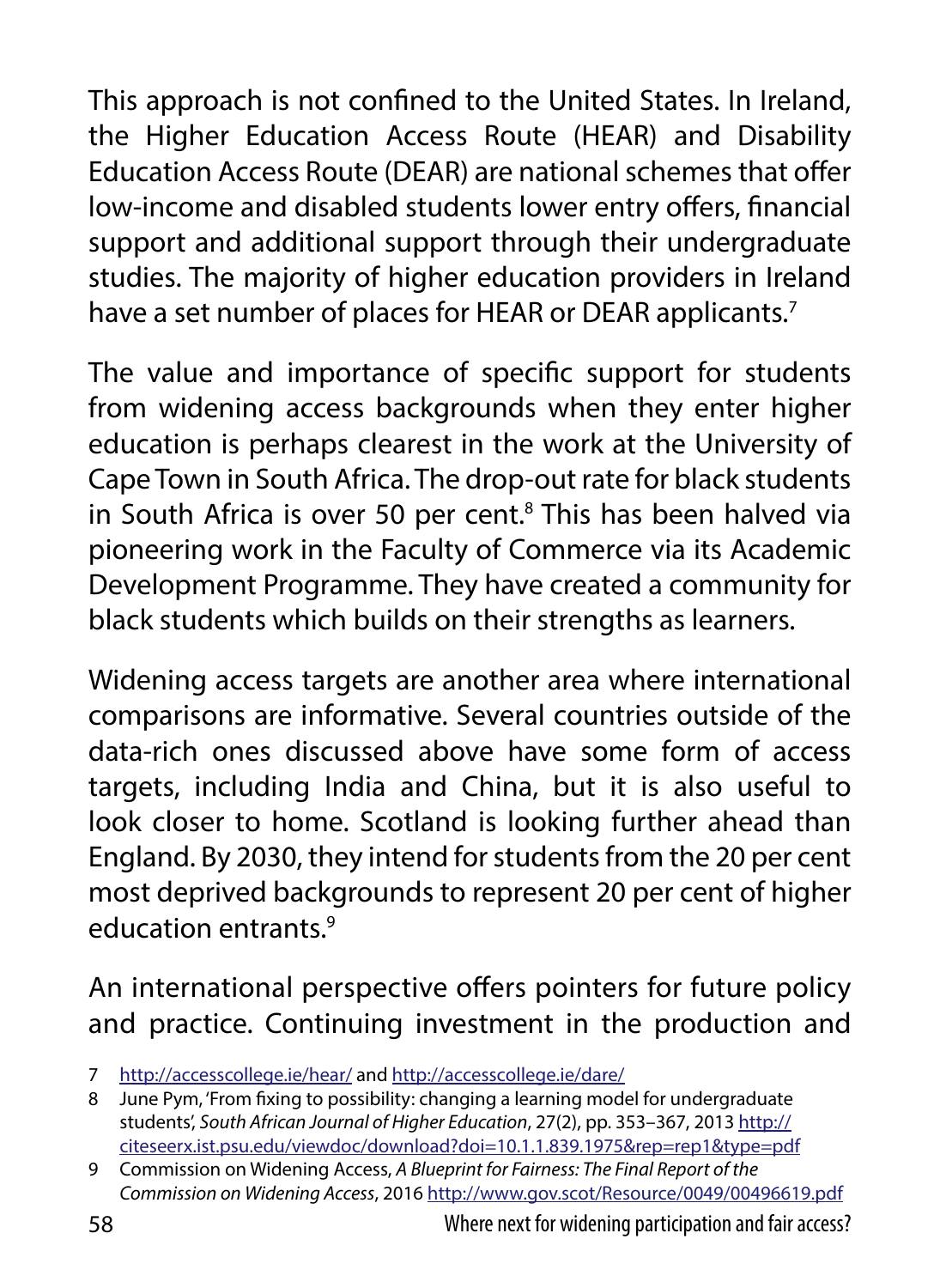analysis of data is essential to retain political support for widening access. In 2009, European countries agreed to set measurable targets for widening participation and to collect data on who entered higher education by social background/ characteristic. By 2014, however, under half were actually collecting data and consequently fewer than 20 per cent had targets.<sup>10</sup>

The second pointer is that investment in collaboration needs to be maintained, but greater intensity in the work pursued may be needed. In the American programmes, the number of hours that low-income students spend preparing for entry to higher education is higher than in England. For example, summer school programmes can last for up to six weeks as opposed to one week in England.

Access across the student lifecycle may be where the most interesting pointers exist. In several countries, there is greater coherence between what happens before and within higher education, and more willingness to focus specific services on students according to their social background. The current approach in England is to promote greater student belonging via more inclusive teaching and learning. This is crucial and informs the philosophy of the innovative work at the universities of Cape Town and Berkeley. However, it shies away from targeted work that addresses the specific challenges that widening access learners face in achieving their potential in higher education. These challenges often come in the form of a greater need for pastoral support, financial advice

<sup>10</sup> European Commission/EACEA/Eurydice, *Modernisation of Higher Education in Europe: Access, Retention and Employability 2014*, 2014 [http://eacea.ec.europa.eu/education/](http://eacea.ec.europa.eu/education/eurydice/documents/thematic_reports/165EN.pdf) [eurydice/documents/thematic\\_reports/165EN.pdf](http://eacea.ec.europa.eu/education/eurydice/documents/thematic_reports/165EN.pdf)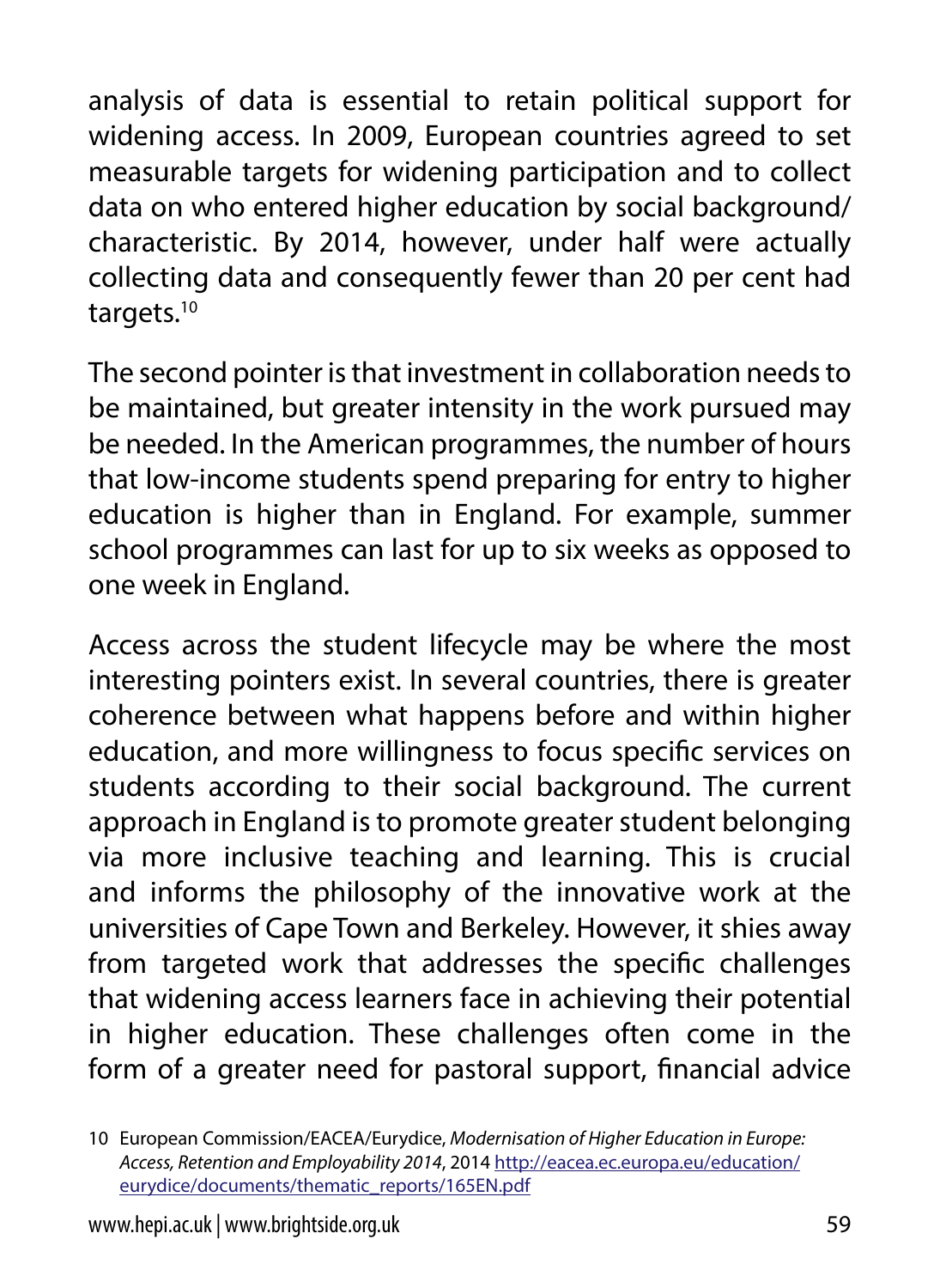and academic assistance, in particular in the early part of undergraduate study.

Finally, more long-term targets, such as those in Scotland, may be beneficial in providing more stability for widening access work in England. England's commitment to, and investment in, widening access to higher education is as serious as in any other part of the world. However, we can still look to other countries to inform our work, in particular where targeting support for undergraduate students from widening access backgrounds and state-funded outreach work are concerned. Significant progress in widening access to higher education in England has been made since the mid-2000s. To enable this progress to continue it is important we look closely at what other countries are doing.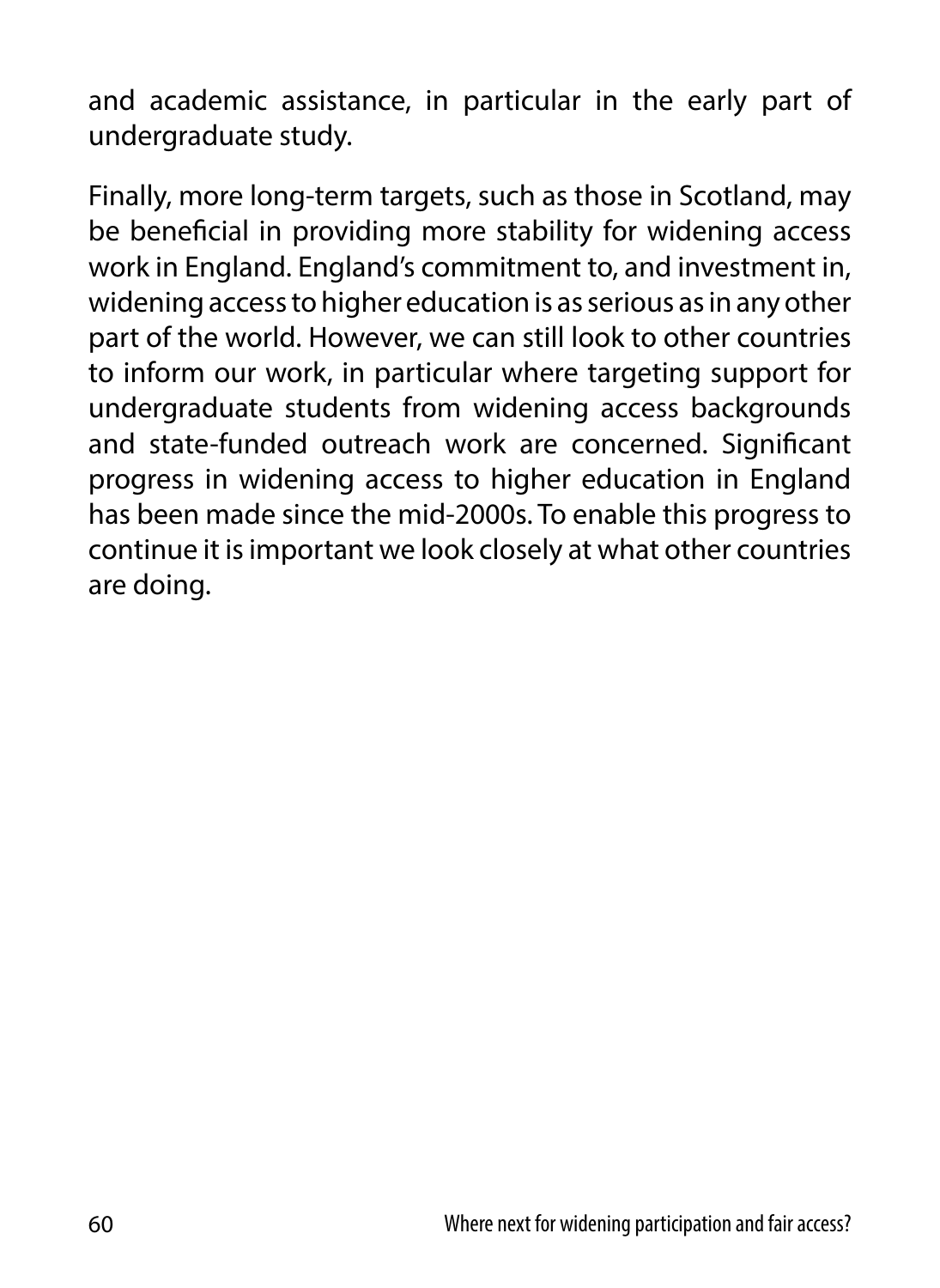## **8. Evaluation**

### David Woolley

The widening participation agenda came to the fore under New Labour and 20 years on, it appears to be gaining prominence. We have a Prime Minister who is committed to social mobility and believes that higher education is a mechanism through which to achieve it. Funding for widening participation is remarkably robust. The higher education sector plans to spend £833 million in steady state under their 2017/18 Access Agreements.<sup>1</sup> The Office for Fair Access (OFFA) is encouraging universities to transfer this spend from student bursaries to activities. OFFA is also celebrating the sector's increasing professionalism, embracing targeted interventions and increasing research and evaluation.

But is this a full and accurate picture? The recent call by OFFA for more attainment-raising activity highlights the continuing prevalence of 'hopeful interventions with unknown effectiveness<sup>"</sup>. A recent report concluded that most English universities are using widening participation research and evaluation 'to defend their spending, not to improve their outreach activities<sup>'3</sup> Furthermore, the sector's overwhelming

2 OFFA, *Strategic guidance: developing your 2018-19 access agreement*, 2017 [https://www.](https://www.offa.org.uk/wp-content/uploads/2017/02/Strategic-guidance-developing-your-2018-19-access-agreement-FINAL.pdf) [offa.org.uk/wp-content/uploads/2017/02/Strategic-guidance-developing-your-2018-](https://www.offa.org.uk/wp-content/uploads/2017/02/Strategic-guidance-developing-your-2018-19-access-agreement-FINAL.pdf) [19-access-agreement-FINAL.pdf](https://www.offa.org.uk/wp-content/uploads/2017/02/Strategic-guidance-developing-your-2018-19-access-agreement-FINAL.pdf); Joseph Rowntree Foundation, *The role of aspirations, attitudes and behaviour in closing the educational attainment gap*, 2012, p.1 [https://www.](https://www.jrf.org.uk/sites/default/files/jrf/migrated/files/education-achievement-poverty-summary.pdf) [jrf.org.uk/sites/default/files/jrf/migrated/files/education-achievement-poverty-summary.](https://www.jrf.org.uk/sites/default/files/jrf/migrated/files/education-achievement-poverty-summary.pdf) [pdf](https://www.jrf.org.uk/sites/default/files/jrf/migrated/files/education-achievement-poverty-summary.pdf)

<sup>1</sup> OFFA, *2017-18 access agreements: institutional expenditure and fee levels*, 2016 [https://](https://www.offa.org.uk/wp-content/uploads/2016/09/2017-18-access-agreement-decisions.pdf) [www.offa.org.uk/wp-content/uploads/2016/09/2017-18-access-agreement-decisions.pdf](https://www.offa.org.uk/wp-content/uploads/2016/09/2017-18-access-agreement-decisions.pdf)

<sup>3</sup> Chris Havergal, 'Access research 'defending spending, not improving outreach'', *Times Higher Education*, 11 August 2016 [https://www.timeshighereducation.com/news/access](https://www.timeshighereducation.com/news/access-research-defending-spending-not-improving-outreach)[research-defending-spending-not-improving-outreach](https://www.timeshighereducation.com/news/access-research-defending-spending-not-improving-outreach)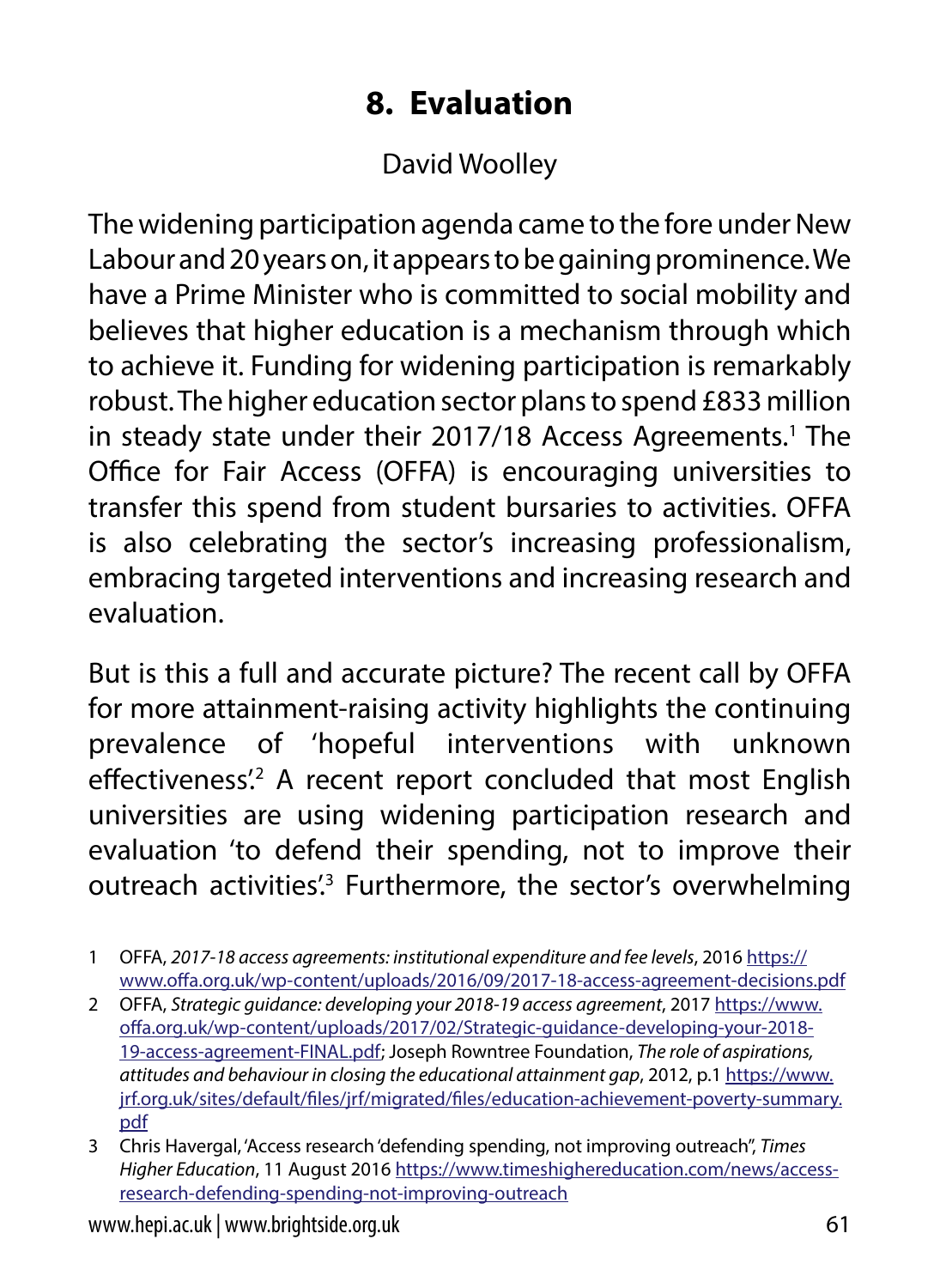desire for institutional autonomy is resulting in a weak and fragmented evidence base. A quick look at history shows this is a dangerous position to be in.

The Gorard review of widening participation research in 2006 noted that there was a lack of robust research about what works to widen participation.<sup>4</sup> This publication came during the middle of the Aimhigher programme, funded by the Higher Education Funding Council for England (HEFCE). In 2008, almost certainly as a result, HEFCE requested that the 45 Aimhigher area partnerships collect and record data in a standardised format.<sup>5</sup> Further research was then commissioned into the impact of Aimhigher funded outreach programmes. The subsequent report, published in 2010, found that:

*due to the relatively small scale of local Aimhigher evaluations and the difficulty of establishing causal links between activities and learner outcomes, quantitative reports provided by partnerships showed an association between learner participation and improved outcomes rather than conclusive evidence of impact*. 6

But before HEFCE could take further action, Aimhigher was scrapped. This conclusion did not help its cause – and possibly even sealed its fate.

Some evidence did exist. The Higher Education Academy still

- 4 Stephen Gorard and Emma Smith, *Review of widening participation research: addressing the barriers to participation in higher education*, University of York, 2006 [http://dera.ioe.](http://dera.ioe.ac.uk/6204/1/barriers.pdf) [ac.uk/6204/1/barriers.pdf](http://dera.ioe.ac.uk/6204/1/barriers.pdf)
- 5 HEFCE, *Guidance for Aimhigher partnerships*, 2008 [http://webarchive.nationalarchives.gov.](http://webarchive.nationalarchives.gov.uk/20100202100434/http:/www.hefce.ac.uk/pubs/hefce/2008/08_05/) [uk/20100202100434/http:/www.hefce.ac.uk/pubs/hefce/2008/08\\_05/](http://webarchive.nationalarchives.gov.uk/20100202100434/http:/www.hefce.ac.uk/pubs/hefce/2008/08_05/)
- 6 National Foundation for Educational Research, *Evaluation of Aimhigher: learner attainment and progression*, 2010, p.6 [http://www.hefce.ac.uk/media/hefce/content/pubs/2010/](http://www.hefce.ac.uk/media/hefce/content/pubs/2010/rd1510/rd15_10.pdf) [rd1510/rd15\\_10.pdf](http://www.hefce.ac.uk/media/hefce/content/pubs/2010/rd1510/rd15_10.pdf)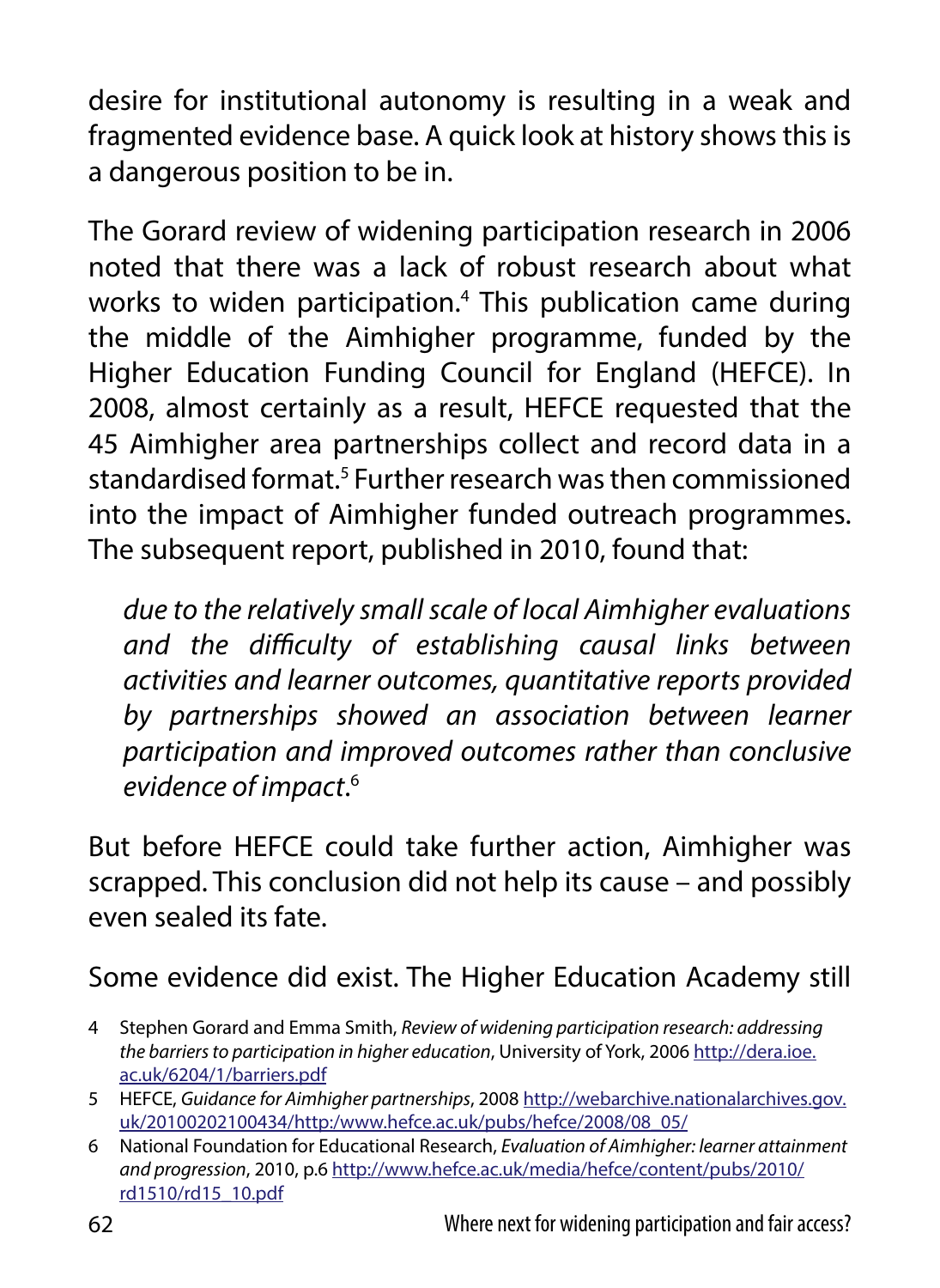hosts a repository of research, admittedly of varying quality and robustness, produced by Aimhigher area partnerships.<sup>7</sup> So the problem was not solely a lack of evidence. It was more the lack of standardisation and the devolved responsibility had rendered the evidence almost useless, at least in terms of driving the national policy agenda. It was perhaps inevitable that a structure involving 45 Aimhigher area partnerships, producing 45 different evaluation plans and 45 different annual evaluation reports, each with their own methodologies and levels of knowledge and expertise, was not going to provide that magic 'what works' bullet.

So how does this lesson compare with today? The 45 area partnerships have become 198 individual higher education providers now responsible for evaluating the impact of their widening participation interventions. Is this not merely an extension of the failed Aimhigher evaluation model and therefore likely to end in the same result? Almost certainly so. This failure is unlikely to result in the Government giving up the quest for evidence and for social mobility. Recent Ministers have not been afraid of telling the sector how to achieve its policy aims and our failure to take this particular aim of the Government seriously may result in further directive and burdensome instruction.

However, there is cause for optimism. Collaborative partnerships, including the Higher Education Access Tracker (HEAT) and the East Midlands Widening Participation Research and Evaluation Partnership (EMWPREP), have been collecting and recording standardised data on outreach and participants

<sup>7</sup> [https://www.heacademy.ac.uk/workstreams-research/themes/retention-and-success/](https://www.heacademy.ac.uk/workstreams-research/themes/retention-and-success/widening-access-programmes-archive) [widening-access-programmes-archive](https://www.heacademy.ac.uk/workstreams-research/themes/retention-and-success/widening-access-programmes-archive)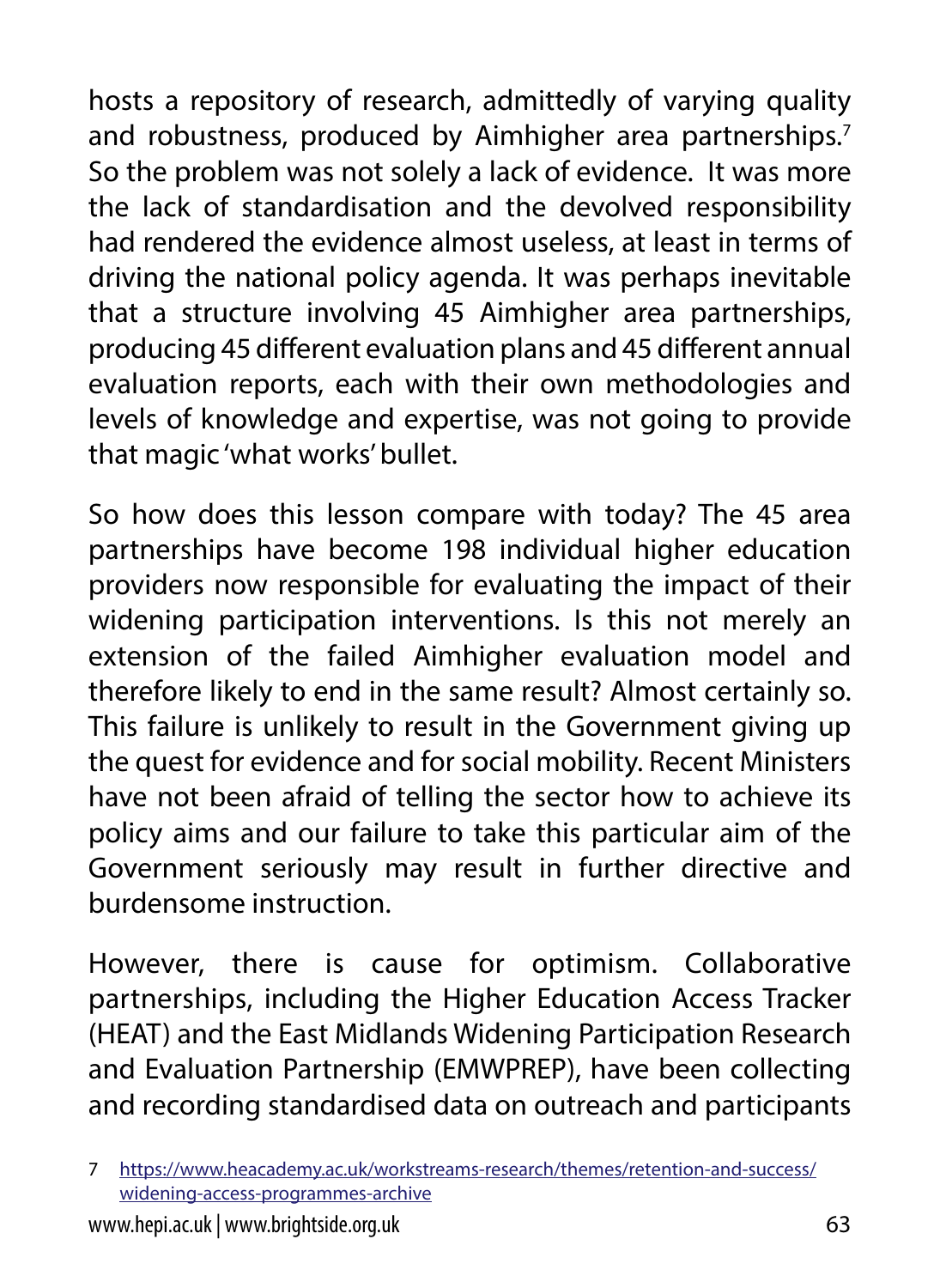going as far back as 2005. Some universities are now reaping the benefits and are able to track participants' Key Stage 2 and Key Stage 4 attainment (both in terms of absolute performance and value-added progress made), and progression to higher education.

At Nottingham Trent University (NTU) we have been tracking the participants of our outreach programmes since 2008 and have records for over 18,500 unique participants. We are able to demonstrate that not only are participants more likely to achieve good GCSE grades than non-participants, but we can also show an association between participation in outreach programmes and better value-added scores. Effectively NTU's participants achieve an average of four higher grades across their best eight GCSEs than expected when compared with their schools' value-added scores.

It is difficult to isolate the effect of specific outreach programmes against the counter-factual (i.e. establishing what would have happened to participants if they had not taken part in the outreach programme) and some commentators argue that randomised controlled trials are required to establish causation. This may be true but would prove controversial. Many would balk at denying some young people from disadvantaged backgrounds potentially life-changing interventions just to measure their efficacy.

Therein lies a problem. We are attempting to build a national evidence base by implementing local strategies. Expecting to draw national conclusions from 198 evaluation plans and reports with different methodologies and expertise is futile.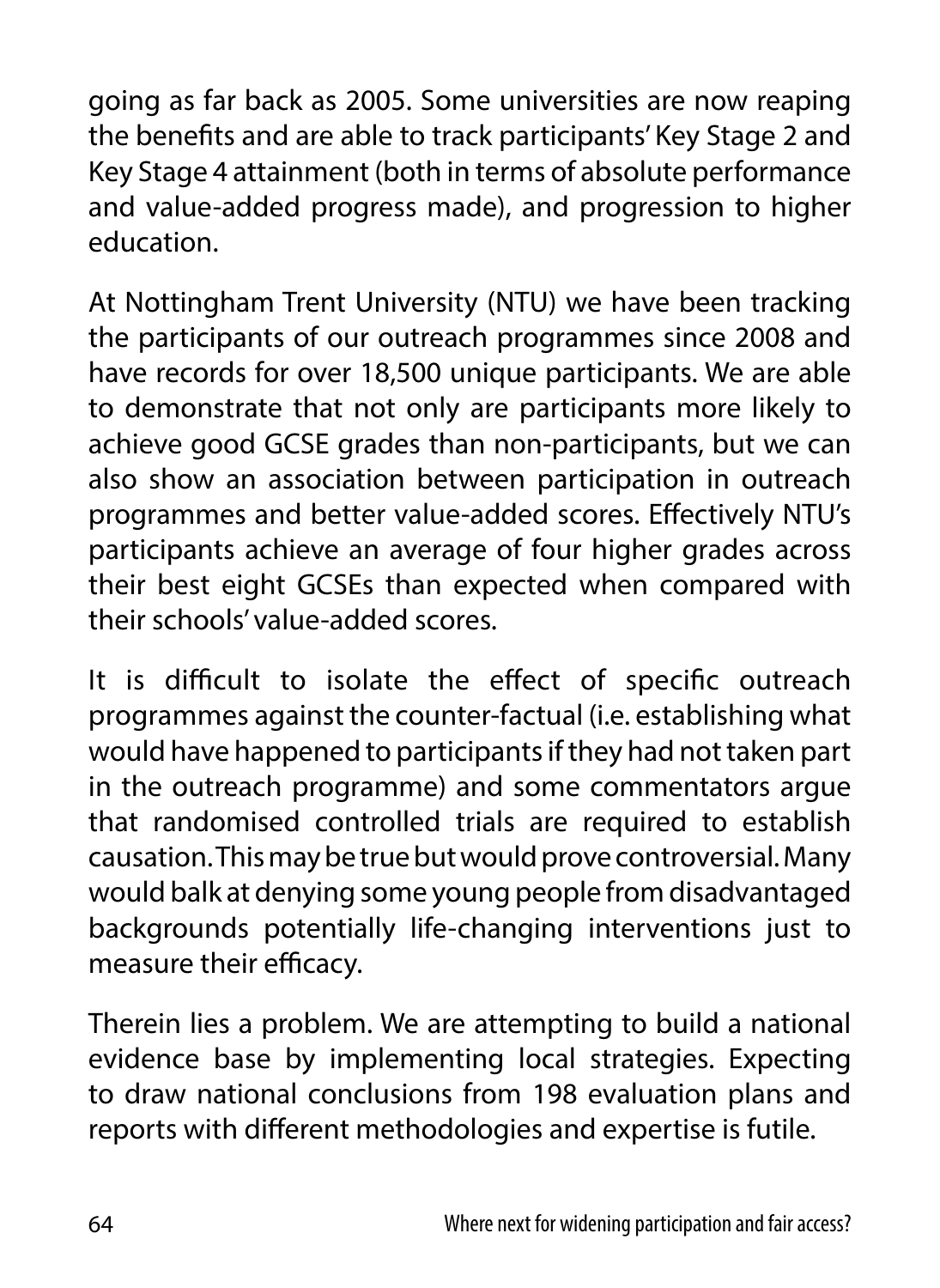Tentative steps have been taken to improve the evaluation of outreach. OFFA have recently published guidance and proposed standards for the evaluation of outreach by universities and colleges.

Furthermore, the recently launched National Collaborative Outreach Programme (NCOP) is being evaluated at a national level. Obviously evaluating the impact of 29 consortia in a uniform manner is better than evaluating 198 institutions using separate methodologies, but NCOP also requires consortia to do their own significant evaluation with no requirement for commonality. This seems a duplication and perhaps a concession to the sector's desire for autonomy. These are steps in the right direction, but only small steps – we need more drastic measures.

Rather than monitoring the evaluations of every university, partnership or NCOP consortia, even using a common evaluation methodology, a national research and evaluation unit should be established. This unit could take direct responsibility for the evaluation of each individual provider's outreach work using a common methodology. It would be the body responsible for proving the impact so craved by policymakers. Furthermore, it could also inform the local evaluations that universities should be obliged to complete. Individual universities will then spend less resource on merely ticking the evaluation box, and more on actually improving the quality of their outreach.

So, although widening participation appears to be in rude health, is it actually like Aimhigher before the fall? To help ensure it is not, the Office for Students should make the establishment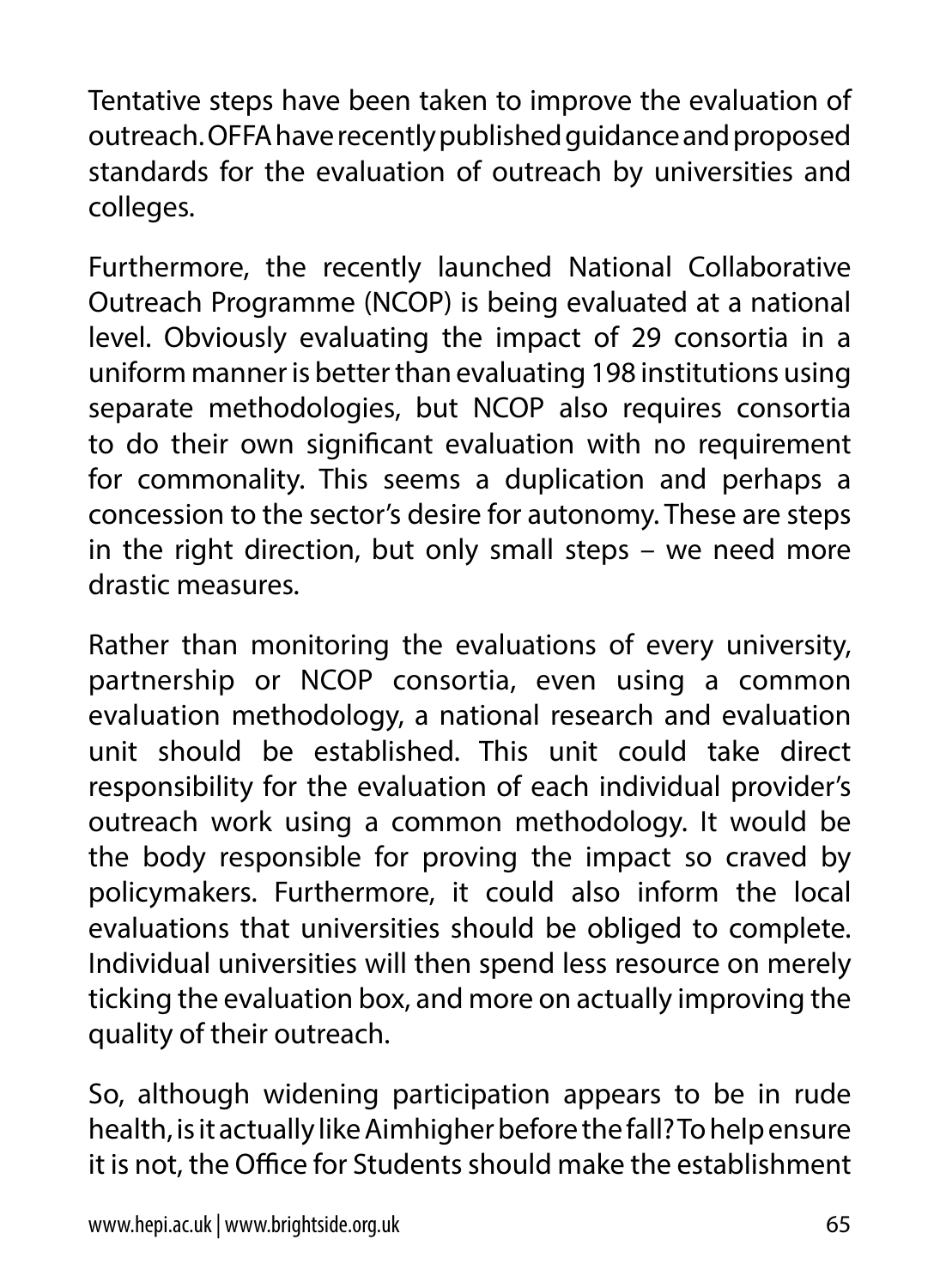of a national evidence unit one of its first priorities. It need not take much of the £833 million to do so.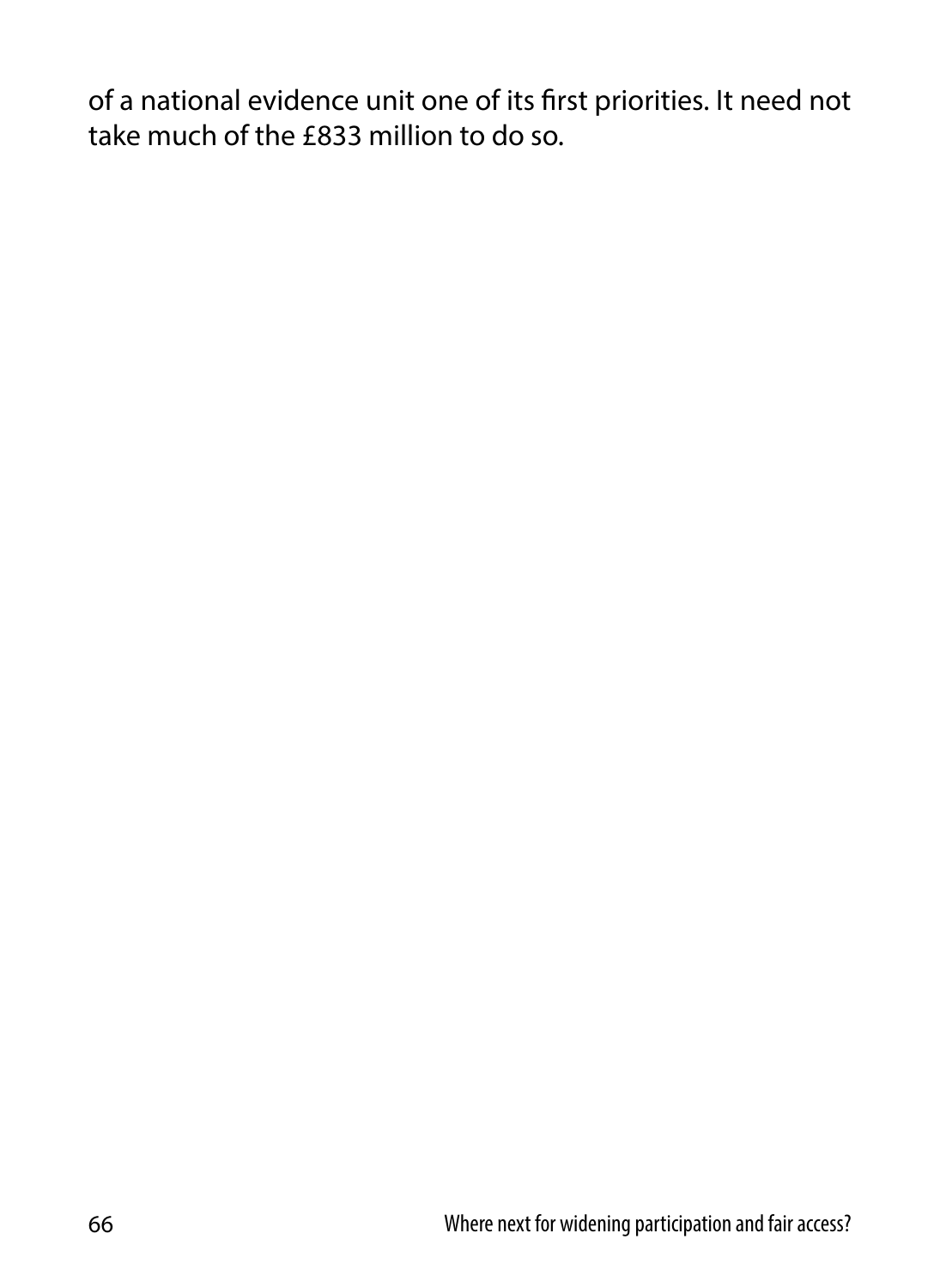## **9. A behavioural approach to widening participation**

Susannah Hume and Eliza Selley

Recent governments have put their weight behind a variety of policies to improve access to higher education for schoolleavers from disadvantaged backgrounds. The removal of student number controls, increased availability of bursaries and support, and targeted information campaigns mean these students are now more likely to enter higher education in England than ever before.<sup>1</sup> These initiatives have all been based, to some extent, on the expected utility theory of microeconomics, which predicts that when faced with a decision, individuals will select the option they expect to yield them the most benefit (or utility), given their preferences and constraints. Policymakers have aimed to alter the constraints under which young people are operating, to shift incentives so that higher education comes out as the best choice, and to address information gaps that may cause individuals to calculate the utility of their options incorrectly. These policies have been effective in raising university participation among disadvantaged young people.

However, participation among these groups is still lower than desirable. In 2016, 19.5 per cent of young students from the most disadvantaged areas in England entered higher education compared to 46.3 per cent in the most advantaged areas.<sup>2</sup> There is evidence to suggest that these students are also less

<sup>1</sup> UCAS, *End of Cycle Report 2016*, 2016 [https://www.ucas.com/file/86541/](https://www.ucas.com/file/86541/download?token=PQnaAI5f) [download?token=PQnaAI5f](https://www.ucas.com/file/86541/download?token=PQnaAI5f)

<sup>2</sup> Where POLAR3 is used as an area-based measure of disadvantage; UCAS, *End of Cycle Report* 2016, 2016 <https://www.ucas.com/file/86541/download?token=PQnaAI5f>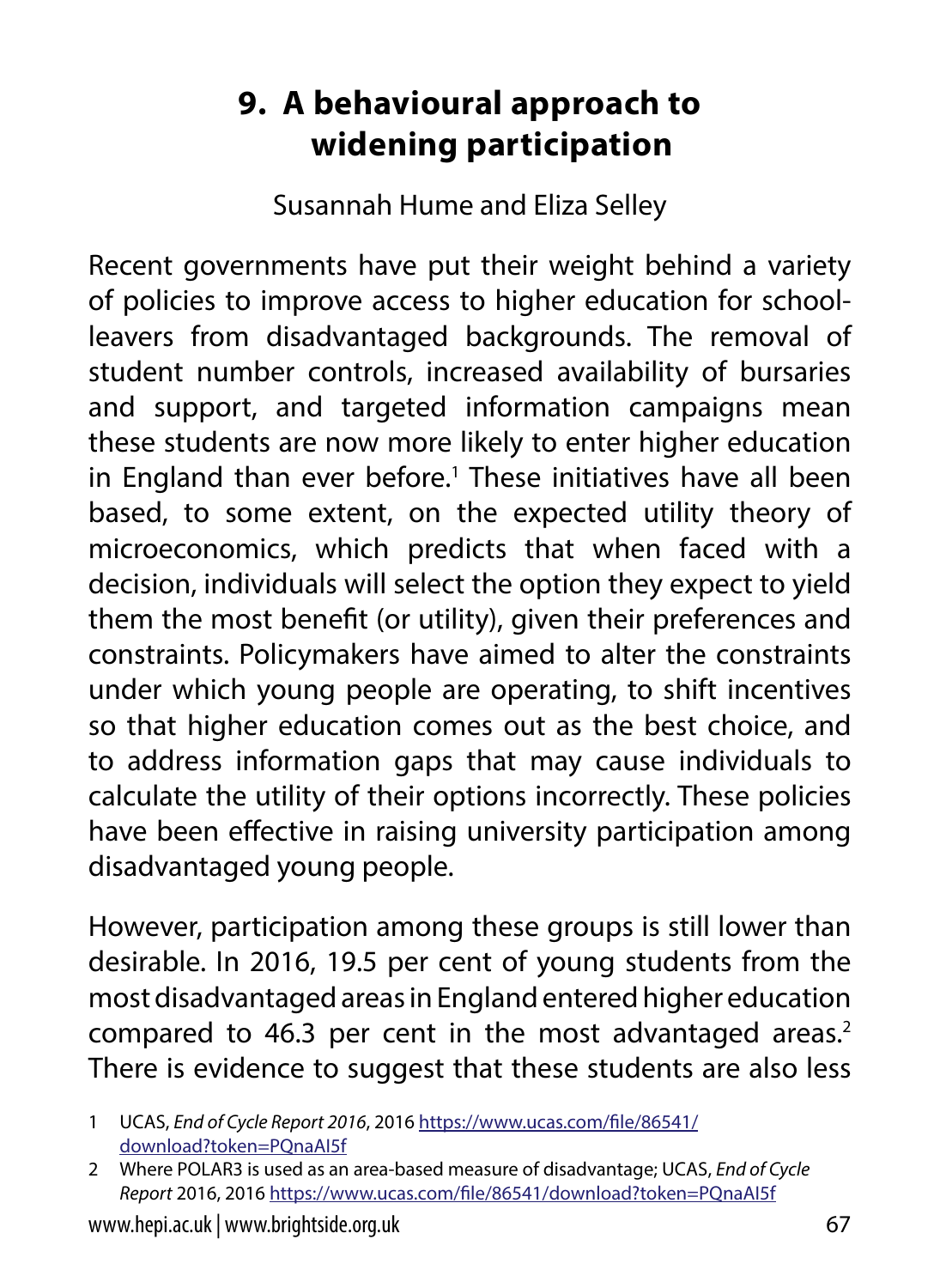likely to apply to highly-selective universities than their more privileged counterparts, despite the fact that these institutions may offer better funding and support.3 While targeting students with more information about higher education can improve awareness, this approach only works properly if we believe all students will be able to access, interpret and act upon information effectively.4 There is clearly still a gap in participation that needs addressing.

The Behavioural Insights Team has pioneered a way of thinking differently about persistent policy challenges such as widening participation. Behavioural insights draws on economics, psychology, sociology and neuroscience to inform policies and approaches that can help people make better choices for themselves. This approach can shed light on a wide range of apparently irrational behaviours from poor saving habits to unhealthy lifestyles.<sup>5</sup> It can also be applied to widening participation.

The concept of dual-system thinking underpins many behavioural insights. This theory, posited most famously by Daniel Kahneman, suggests that humans have two ways of approaching a decision: the intuitive and effortless (System 1), and the logical and effortful (System 2). Much public policy is premised on the assumption that people approach decisions primarily with System 2, but Kahneman argues that System

<sup>3</sup> Jake Anders, 'The link between household income, university applications and university attendance', *Fiscal Studies*, 33(2), 2012, pp.185-210; Gill Wyness, 'Deserving Poor: Are Higher Education Bursaries Going to the Right Students?', *Education Sciences*, 6(1), 5, 2016

<sup>4</sup> Martin McGuigan et al, 'Student Awareness of Costs and Benefits of Educational Decisions: Effects of an Information Campaign', *Centre for the Economics of Education*, 2012

<sup>5</sup> Richard Thaler and Shlomo Benartzi, 'Save more tomorrow™: Using Behavioral Economics to Increase Employee Saving', *Journal of Political Economy*, 112(S1), 2004, pp.164-187; Thomas Rice, 'The Behavioral Economics of Health and Health Care', *Annual Review of Public Health*, 34, 2013, pp.431-447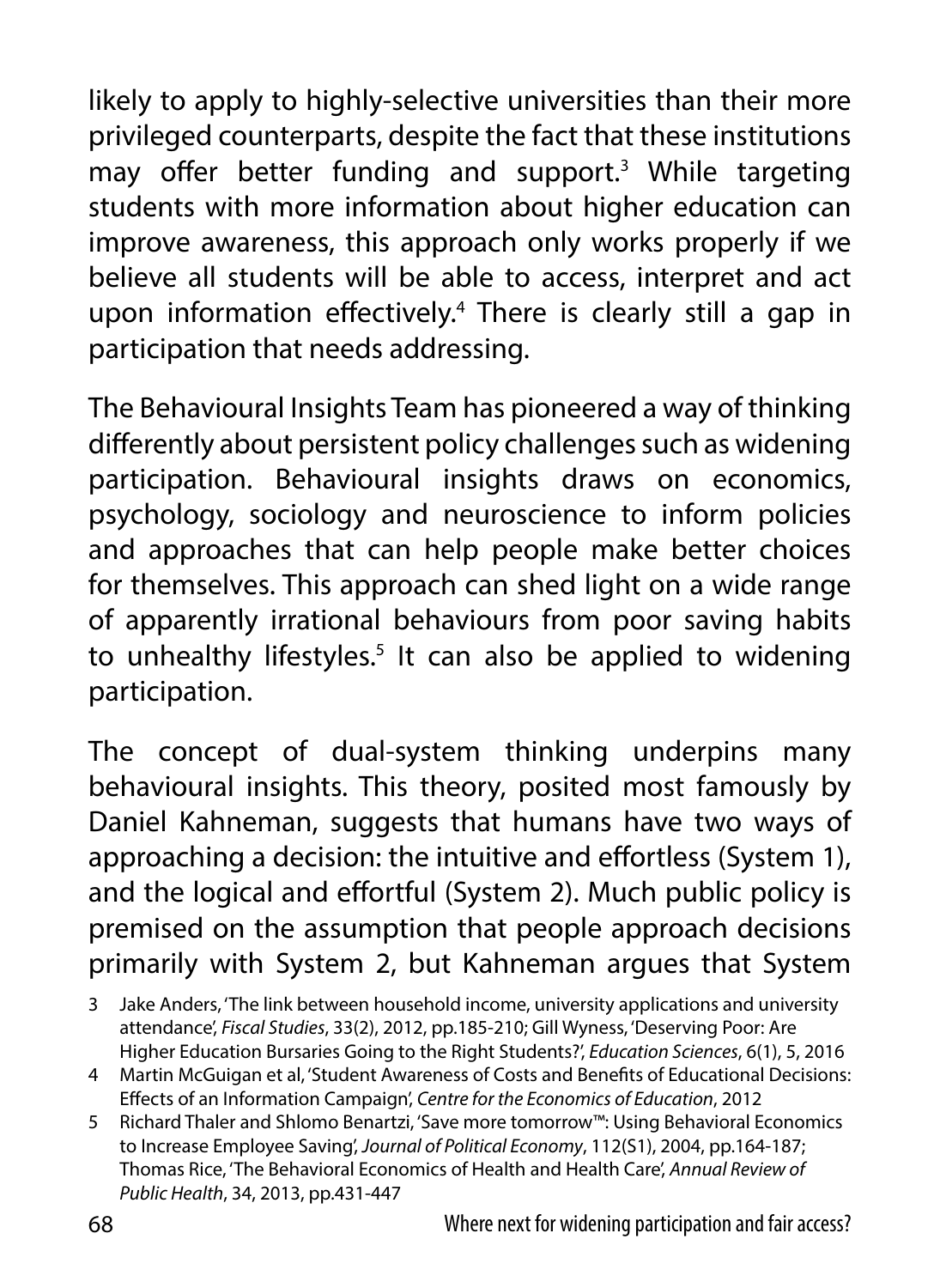1 plays a much larger role in decision-making than people – and policymakers – have generally realised. By understanding when and how System 1 operates, we can start to design widening participation initiatives that work with the grain of human cognition.

System 1 uses rules of thumb, or heuristics, to simplify complex decisions, often providing helpful shortcuts, but sometimes resulting in sub-optimal choices.<sup>6</sup> For example, the availability heuristic means that we tend to judge the likelihood of an event by how easily we can recall examples of it.<sup>7</sup> This could mean that a young person who does not know anyone who has gone to university may underestimate their own chances of getting in, and therefore not even apply.

Another key behavioural phenomenon is known as present bias. We have a tendency to focus disproportionately on the present, and to act differently depending on whether the costs and benefits at stake are in the present or the future.<sup>8</sup> This means we may fail to undertake an action with a large future benefit (like applying to university) because of a very small immediate cost (like filling out an application form). These heuristics, and others, discussed above can help explain why young people may disregard higher education in favour of alternatives that yield less benefit for them over the long run.

- 6 Amos Tversky and Daniel Kahneman, *Judgment under Uncertainty: Heuristics and Biases*, 1975, pp.141-162
- 7 Amos Tversky and Daniel Kahneman, 'Availability: A Heuristic for Judging Frequency and Probability', *Cognitive Psychology*, 5(2), 1973, pp.207-232
- 8 Shane Frederick et al, 'Time Discounting and Time Preference: A Critical Review', *Journal of Economic Literature*, 40(2), 2002, pp.351-401

www.hepi.ac.uk | www.brightside.org.uk 69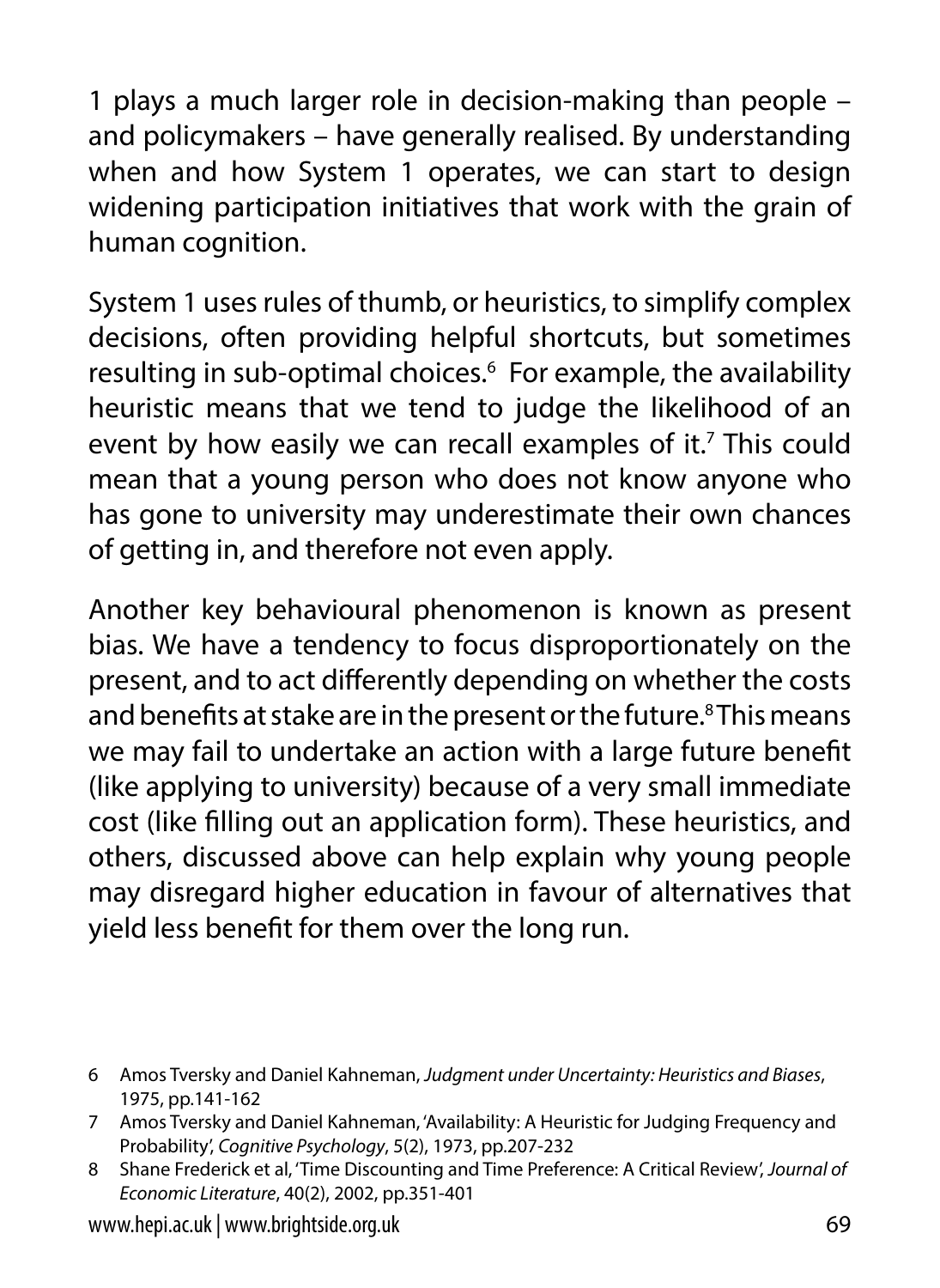Behavioural insights can also help identify small factors that have big impacts on behaviour and to develop and test solutions. For example, studies have shown that removing very small frictions in important processes can have surprisingly large effects on behaviour.<sup>9</sup> To help policymakers apply behavioural insights, we developed a framework that contains four basic principles: if you want to encourage a behaviour, make it 'Easy', 'Attractive', 'Social' and 'Timely' (EAST).<sup>10</sup> The examples below illustrate the power of this approach.

Randomised controlled trials are considered the gold standard of evaluation, where feasible and ethical. We have run two large-scale randomised controlled trials to test ways of raising university aspirations. In the first, a relatable role model gave a talk explaining the experiential benefits of higher education.<sup>11</sup> The talk was memorable and engaging – in other words, we made it 'attractive' – and using a role model from the same region made it 'social', so students could relate to the speaker's route into higher education. The talk significantly increased the proportion of students stating they were interested in applying to university and were likely to attend. Conversely, providing financial information cards designed to improve students' understanding of the costs and benefits of higher education reduced the proportion of students who were interested in university. This finding suggests activities which 'speak to the heart' may be more effective than some forms of information that 'speak to the head'. This is just one of a range of strategies for making university more attractive which we plan to explore over coming years.

<sup>9</sup> Behavioural Insights Team, *EAST: Four simple ways to apply behavioural insights*, 2014, p.13

<sup>10</sup> Behavioural Insights Team, *EAST: Four simple ways to apply behavioural insights*, 2014

<sup>11</sup> Behavioural Insights Team, *Behavioural Insights and the Somerset Challenge*, 2015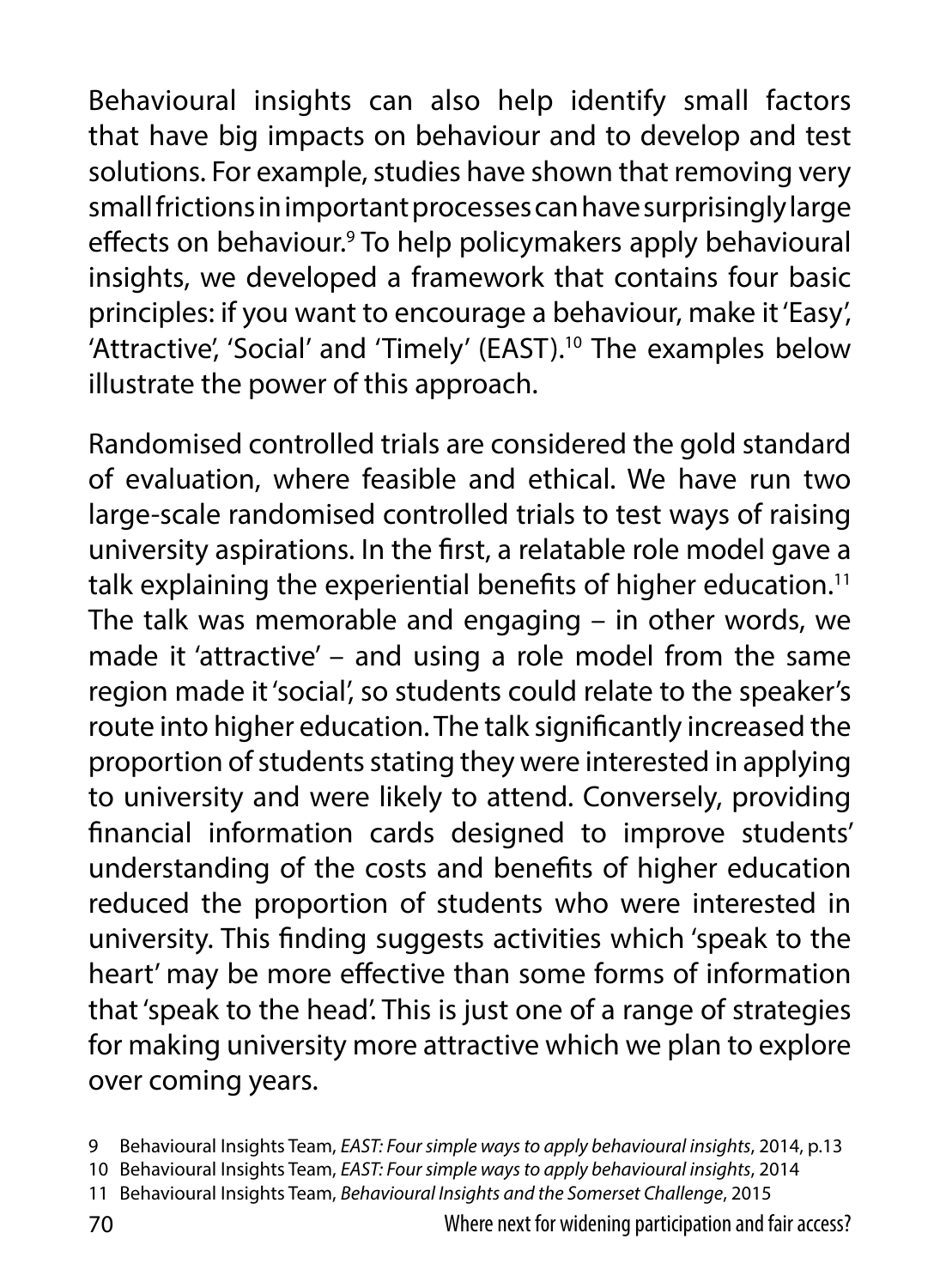We also worked with the Cabinet Office and the Department for Education to run randomised controlled trials with over 11,000 students in 300 schools with lower than expected progression to university. A randomly-selected subgroup of A-Level students with good GCSE grades were sent letters written by university students from a similar background. As with the previous trial, we focused on making the letters attractive and social through personalisation, and by highlighting that someone like them was accepted into a selective university. Students who received a letter at home and at school were significantly more likely to apply to and enter a Russell Group university than other students. We estimate that 222 additional young people attended a Russell Group university as a result of this trial, at a cost of £45.05 per additional student.12 These studies demonstrate that light-touch, low-cost interventions using relatable messengers can be effective and efficient ways of raising aspirations.

There are also a number of studies in the US that focus on how to get low-income, high-achieving students to apply to the most selective universities. In one randomised controlled trial, thousands of students were provided with a semi-personalised package of information on the college application process and a \$6 application fee-waiver.<sup>13</sup> These students were significantly more likely to apply to, and be accepted at, selective colleges. Another strand of research from the US has focused on how to tackle the failure of college-bound students to appear at the start of term. A randomised controlled trial has shown that

<sup>12</sup> Michael Sanders, Raj Chande and Eliza Selley, *Encouraging People into University*, Department for Education, 2017

<sup>13</sup> Caroline Hoxby and Sarah Turner, 'Expanding College Opportunities for High-Achieving, Low Income Students', *Stanford Institute for Economic Policy Research* , Working Paper 12- 014, 2013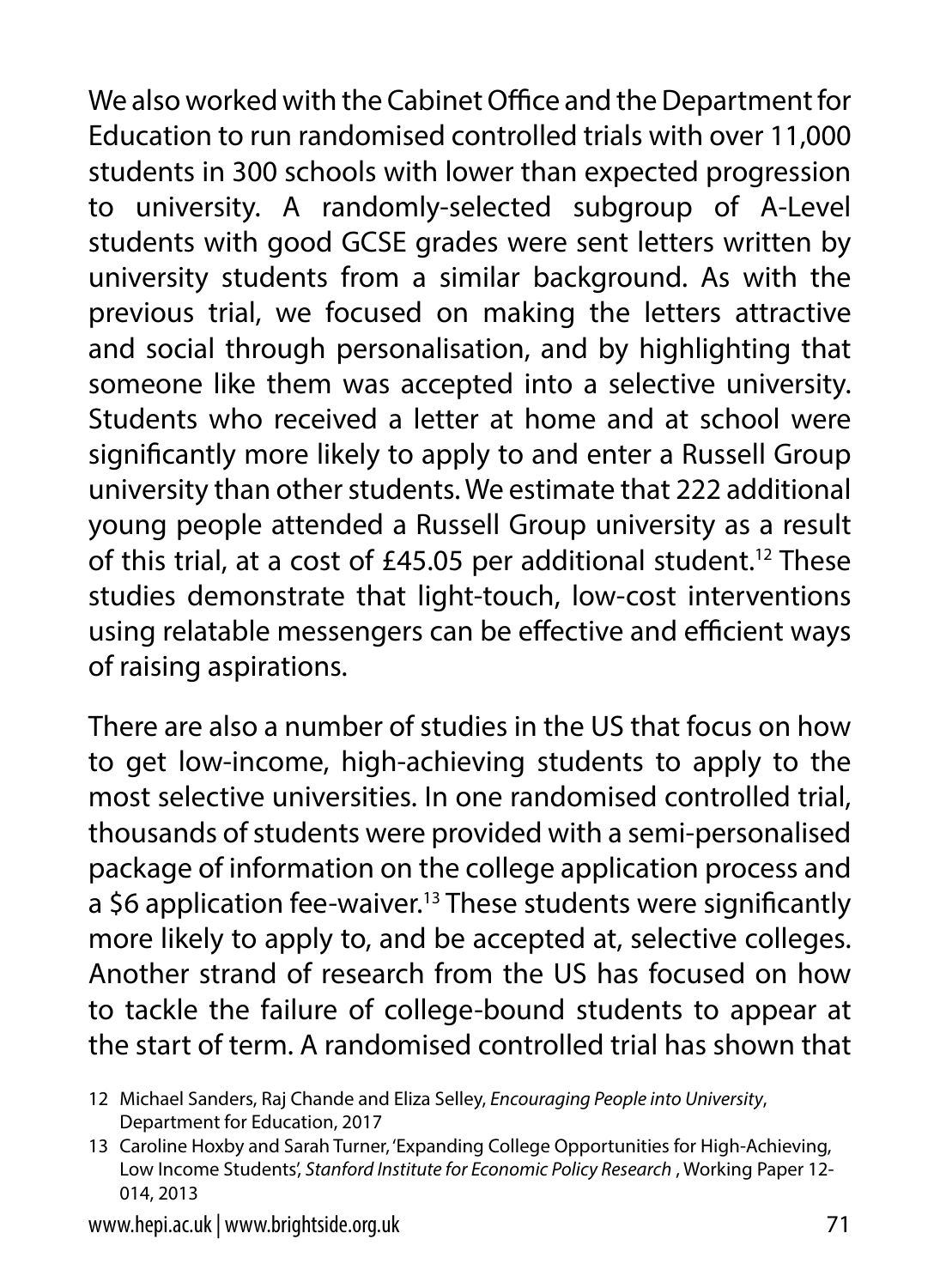students who receive personalised text messages prompting them to complete enrolment tasks over the summer are significantly more likely to enrol at college.<sup>14</sup> Over the last year, we have been working with King's College London to test how a similar approach can be used to improve retention and outcomes for widening participation students once they arrive at university. This research demonstrates how 'timely' low-cost interventions which make it 'easy' for students to apply, arrive and succeed at university can effectively improve access and retention.

Opening up higher education as a market requires students to act rationally, to seek out and weigh up their options effectively. However, behavioural insights suggest there are certain predictable contexts where this is less likely and which may operate to prevent disadvantaged young people from getting to university. Work by ourselves and others has shown that there are many points where understanding the context in which higher education decisions are being made and seeking to make such progression easy, attractive, social and timely can help close the participation gap. Just providing information is not enough.

<sup>14</sup> Benjamin Castleman and Lindsay Page, 'Summer nudging: Can personalized text messages and peer mentor outreach increase college going among low-income high school graduates?', *Journal of Economic Behavior & Organization*, 115, 2015, pp.144-160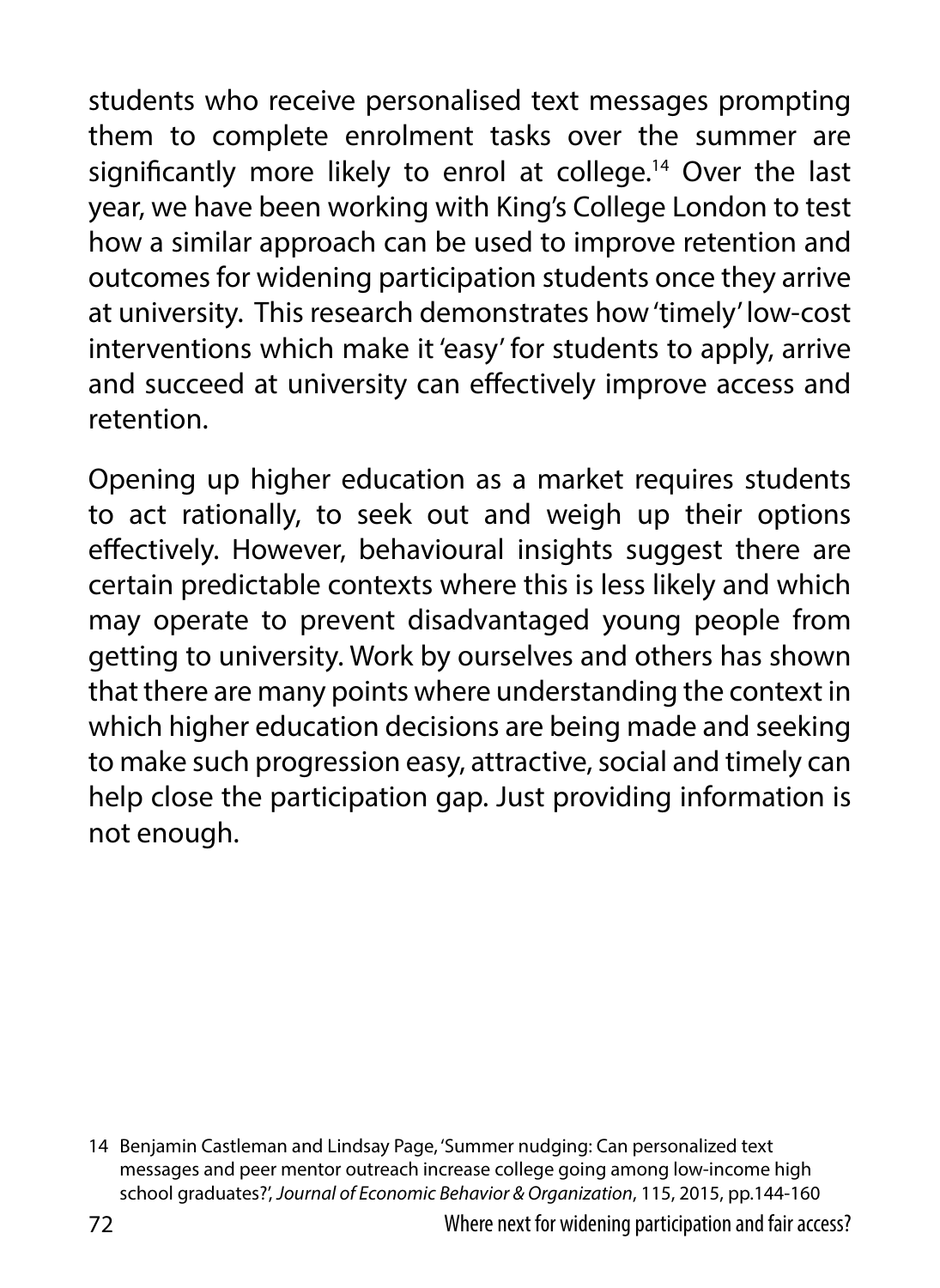# **10. Scotland the Brave?**

Vonnie Sandlan

*I want us to determine now that a child born today in one of our most deprived communities will, by the time he or she leaves school, have the same chance of going to university as a child born in one of our least deprived communities.*

With these words on 26 November 2014, Scotland's First Minister, Nicola Sturgeon, acknowledged Scotland's historically unenviable record on access to university for those from the poorest communities. This social injustice had been highlighted over many years by the National Union of Students in Scotland. The First Minister convened the Commission on Widening Access (CoWA), chaired by renowned educationalist Dame Ruth Silver.

The Commission's remit was extensive:

- to produce an evidence-based report which synthesised existing evidence on barriers, which included robust targets which would drive further and faster progress on widening access;
- to identify work in this area which had measurable impact and which was scaleable; and
- $\cdot$  to identify the data required to monitor progress.<sup>1</sup>

Data, it turns out, are the weakest link, and much of the meaningful information available has to be drawn from multiple

<sup>1</sup> Scottish Government, *Commission on Widening Access Remit*, 2014 [http://www.](http://www.commissiononwideningaccess.co.uk/remit) [commissiononwideningaccess.co.uk/remit](http://www.commissiononwideningaccess.co.uk/remit)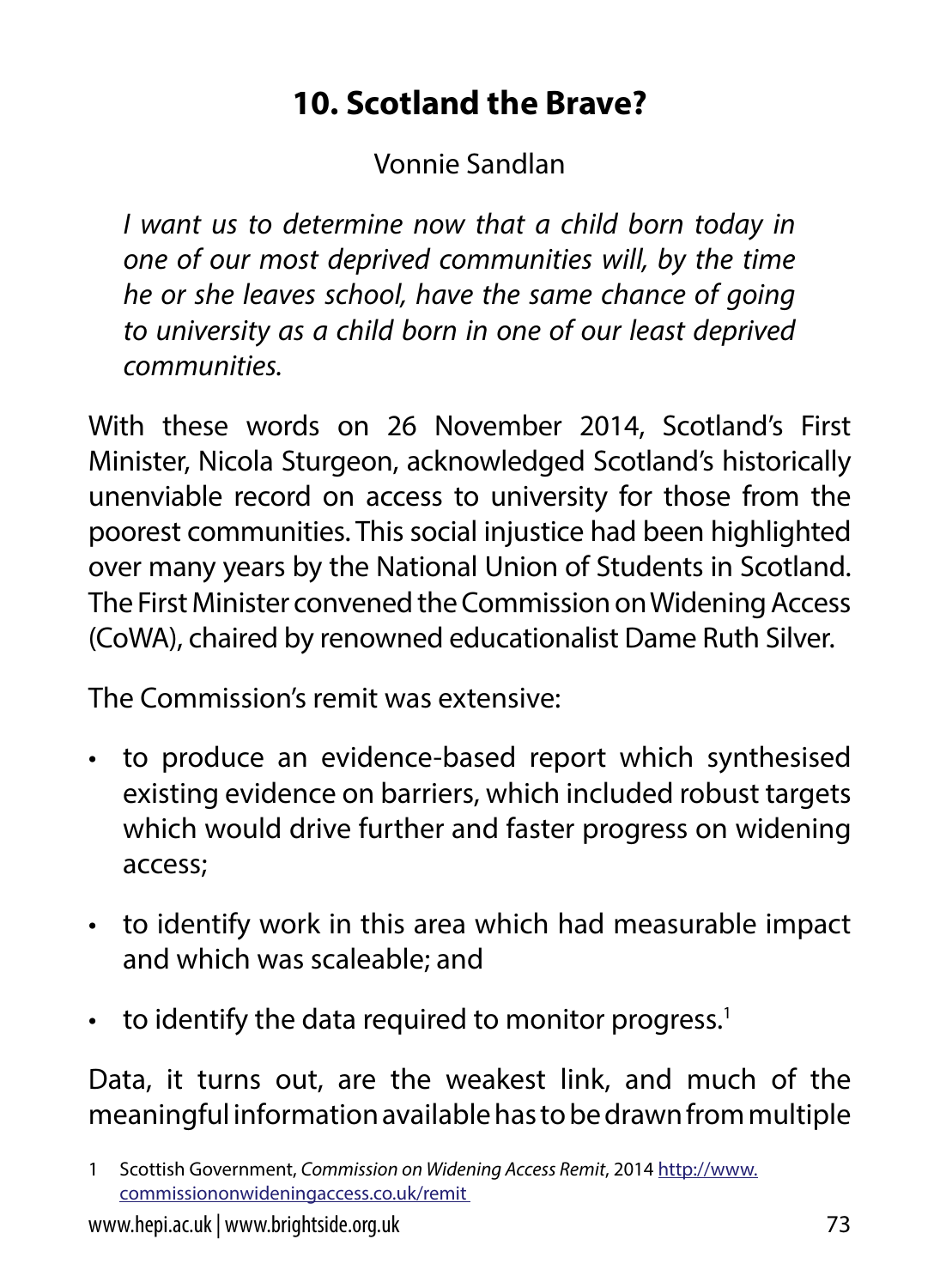sector organisations. In order to define widening access and to ensure any actions to make access to education more equitable and fairer have impact, CoWA made robust recommendations about tracking learners from early years and about how data is collected, shared, analysed and published. The Commission's final report is clear, concise and worth reading.

Figure 1 is taken from the most recent UCAS *End of Cycle Report* and starkly demonstrates the entry rates to university of 18 year olds, by the Scottish Index of Multiple Deprivation (SIMD).<sup>2</sup>





Source: UCAS, *2016 End of Cycle Report*, 2016

2 UCAS, *End of Cycle Report 2016*, 2016, p.104 [https://www.ucas.com/file/86541/](https://www.ucas.com/file/86541/download?token=PQnaAI5f) [download?token=PQnaAI5f](https://www.ucas.com/file/86541/download?token=PQnaAI5f)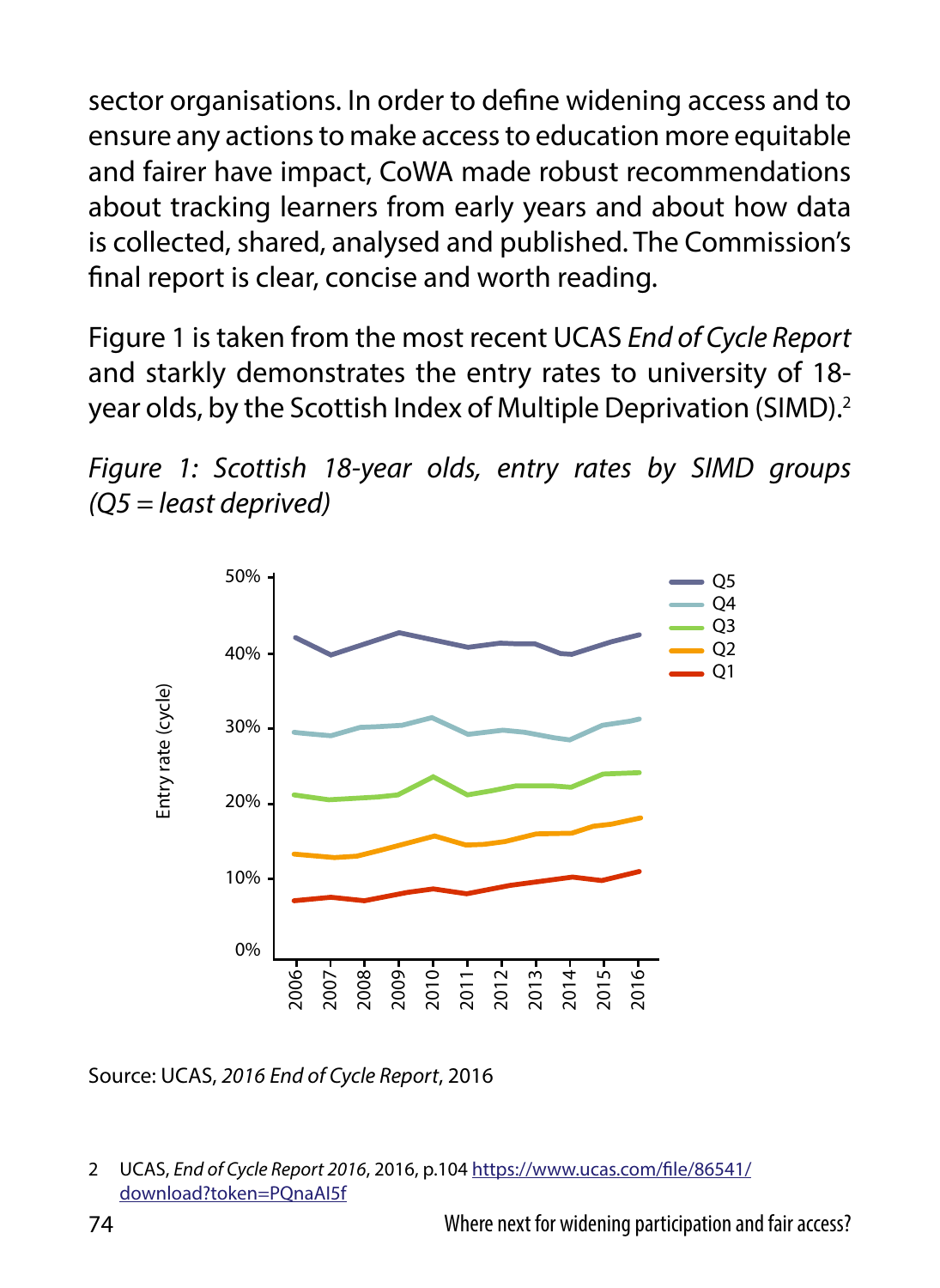This analysis was published after both CoWA's interim report and their final report entitled *A Blueprint for Fairness*, and it is easy to see where the causes for concern came from.<sup>3</sup> UCAS figures show that, in 2016, university applicants from the 20 per cent least deprived areas of Scotland were four times more likely to secure a university place than those from the 20 per cent most deprived areas. This is, of course, a sector average: the statistics are stark when refined to look only at the most selective universities.

Although there has been a significant shift in entry to university from the most deprived areas in Scotland in the last 10 years, these figures still pale in comparison to the university entry rates of those from the least deprived areas, as Figure 1 so clearly demonstrates. The statistics do not lie, but do they tell the whole story?

UCAS data cover applicants for university entry, but Scotland has a strong tradition of higher education delivery in colleges – a tradition not replicated to the same extent in the rest of the UK. This alters the true higher education participation landscape, not only in the number of students undertaking higher education study, but also in terms of the students' backgrounds. In order to see the reality of higher education participation in Scotland, and indeed over the period in which widening access initiatives have been active, it is imperative to look at other data sources that include college participation.

<sup>3</sup> Scottish Government, *Commission on Widening Access Interim Report,* 2015 [http://www.](http://www.gov.scot/Resource/0048/00489004.pdf) [gov.scot/Resource/0048/00489004.pdf;](http://www.gov.scot/Resource/0048/00489004.pdf) Scottish Government, *A Blueprint for Fairness – The Final Report of the Commission on Widening Access,* 2016 [http://www.gov.scot/](http://www.gov.scot/Resource/0049/00496619.pdf) [Resource/0049/00496619.pdf](http://www.gov.scot/Resource/0049/00496619.pdf)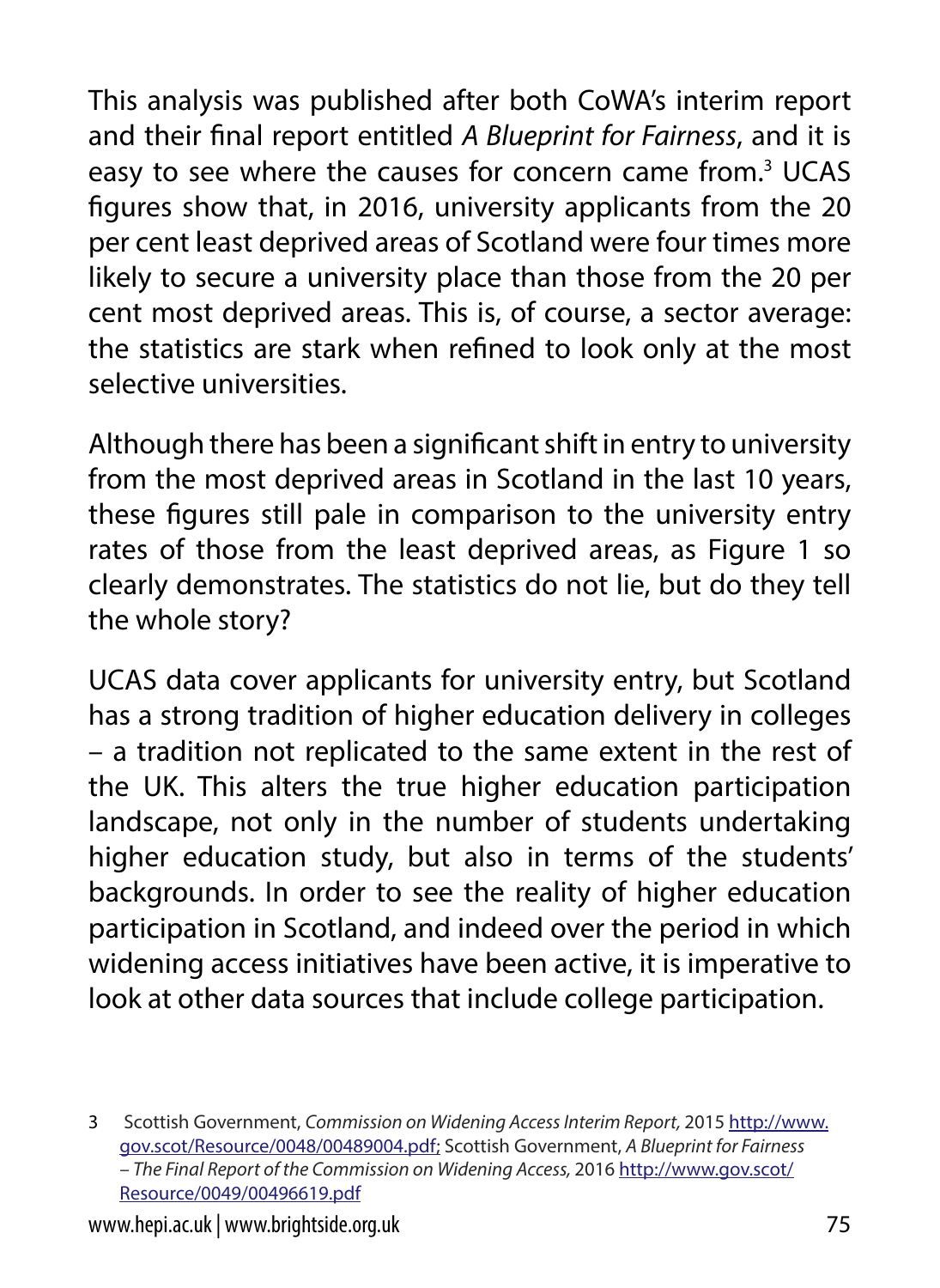Figure 2 uses data from the Student Awards Agency Scotland and shows which students claim student support by the type of institution that they study in.4





Source: Student Awards Agency Scotland, *Higher Education Student Support in Scotland 2015/16*

When just over 22 per cent of all higher education students for the academic year 2015/16 were enrolled in a college, it is clear that in Scotland's world-class education system, colleges are truly 'the little engine who could'. To break that

<sup>4</sup> Students Awards Agency Scotland, *Higher Education Student Support in Scotland 2015-16,*  2016 [http://www.saas.gov.uk/\\_forms/statistics\\_1516.pdf](http://www.saas.gov.uk/_forms/statistics_1516.pdf)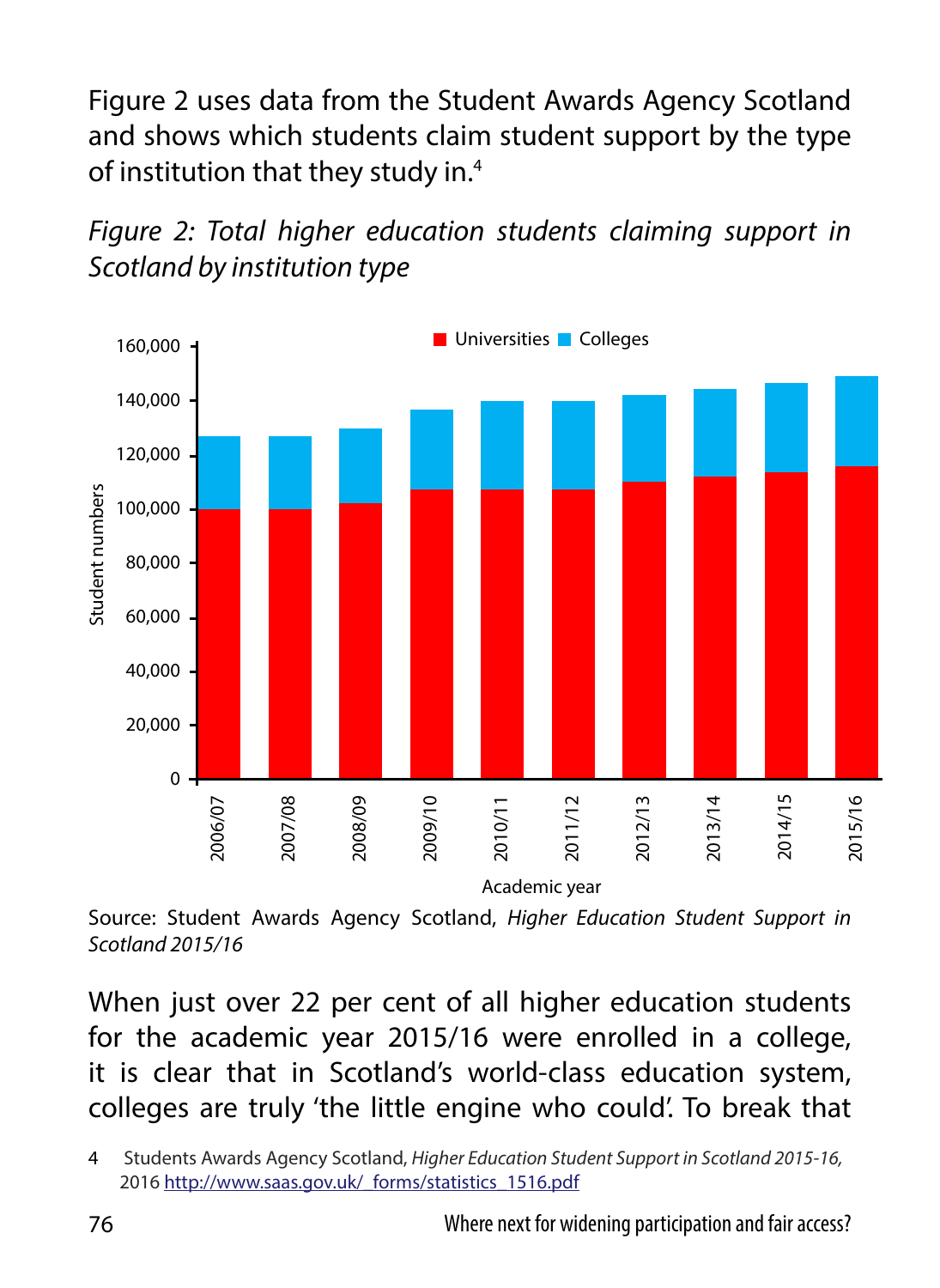data down further we can turn to the analysis from the Scottish Funding Council in Figure 3 which demonstrates that, when it comes to getting students from deprived backgrounds into higher education, colleges have been progressing Scotland's widening access ambition for years. Students from the 10 per cent, 20 per cent and 40 per cent most deprived areas have been consistently over-represented in colleges.<sup>5</sup>

*Figure 3: Proportion of higher education students in colleges by SIMD groups*



Source: Scottish Funding Council, *Learning for All: Measures of Success*, 2016

These charts together paint a memorable picture of class division in Scottish higher education, with colleges seemingly better equipped to serve students from the poorest areas.

5 Scottish Funding Council, *Learning for All: Measures of Success,* 2016 [http://www.sfc.](http://www.sfc.ac.uk/web/FILES/Statistical_publications_SFCST062016_LearningforAll/SFCST062016_Learning_for_All.pdf) [ac.uk/web/FILES/Statistical\\_publications\\_SFCST062016\\_LearningforAll/SFCST062016\\_](http://www.sfc.ac.uk/web/FILES/Statistical_publications_SFCST062016_LearningforAll/SFCST062016_Learning_for_All.pdf) [Learning\\_for\\_All.pdf](http://www.sfc.ac.uk/web/FILES/Statistical_publications_SFCST062016_LearningforAll/SFCST062016_Learning_for_All.pdf)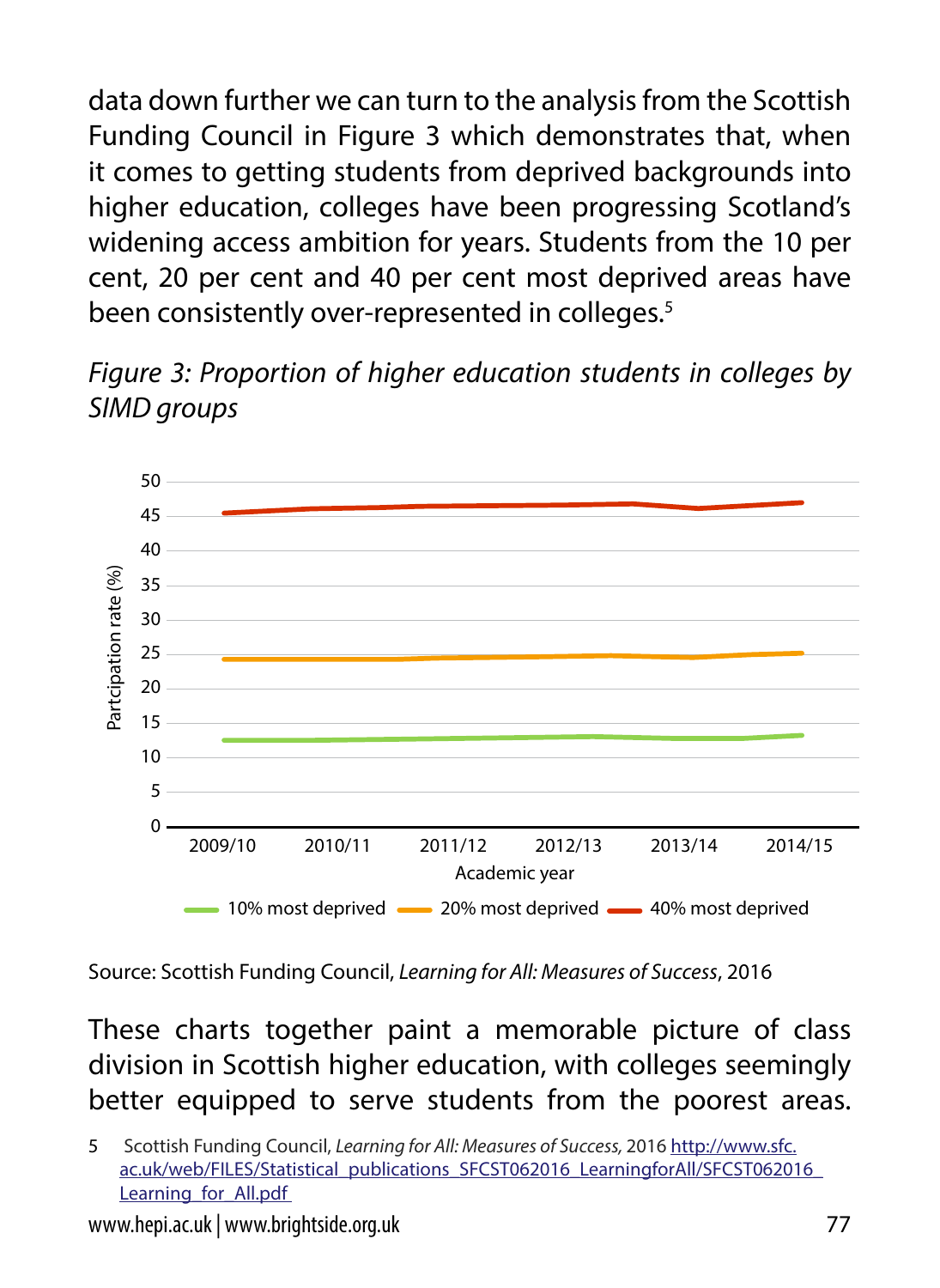Although the proportion of students from the 40 per cent most deprived areas studying in post-1992 universities compares favourably to the ancient universities, it remains the college sector that most effectively brings higher education into the heart of communities in areas of multiple deprivation.

There are a myriad of explanations for why colleges do comparatively well on access. Curriculum for Excellence, underpinned by School-College partnerships, allows school pupils to undertake short or medium courses in college as part of their school curriculum.<sup>6</sup> This early introduction to learning in a college campus, demystifying the environment, cannot be underestimated in encouraging a sense of belonging. In a similar vein, college roots extend into the communities they are in, and so are well placed to provide those opportunities for mature learners, including those who are the furthest from both education and the labour market. Their learning journey may begin at further education level before moving into higher education. Partnership and outreach are key features of college activity and there are examples of good practice already being replicated by some universities.

An example of this good practice extending from college to university is a unique, yet relatively unknown, feature of Scottish higher education: articulation. This is the process by which a student who has successfully completed their higher education course in college progresses on to the next level of study at university. Using the Scottish Credit and Qualifications Framework (SCQF) to underpin articulation, students with a Higher National Certificate (HNC) are empowered to move

<sup>6</sup> Scottish Government, *School and College Partnerships,* 2017 [http://www.gov.scot/Topics/](http://www.gov.scot/Topics/Education/UniversitiesColleges/17135/school-college-pships) [Education/UniversitiesColleges/17135/school-college-pships](http://www.gov.scot/Topics/Education/UniversitiesColleges/17135/school-college-pships)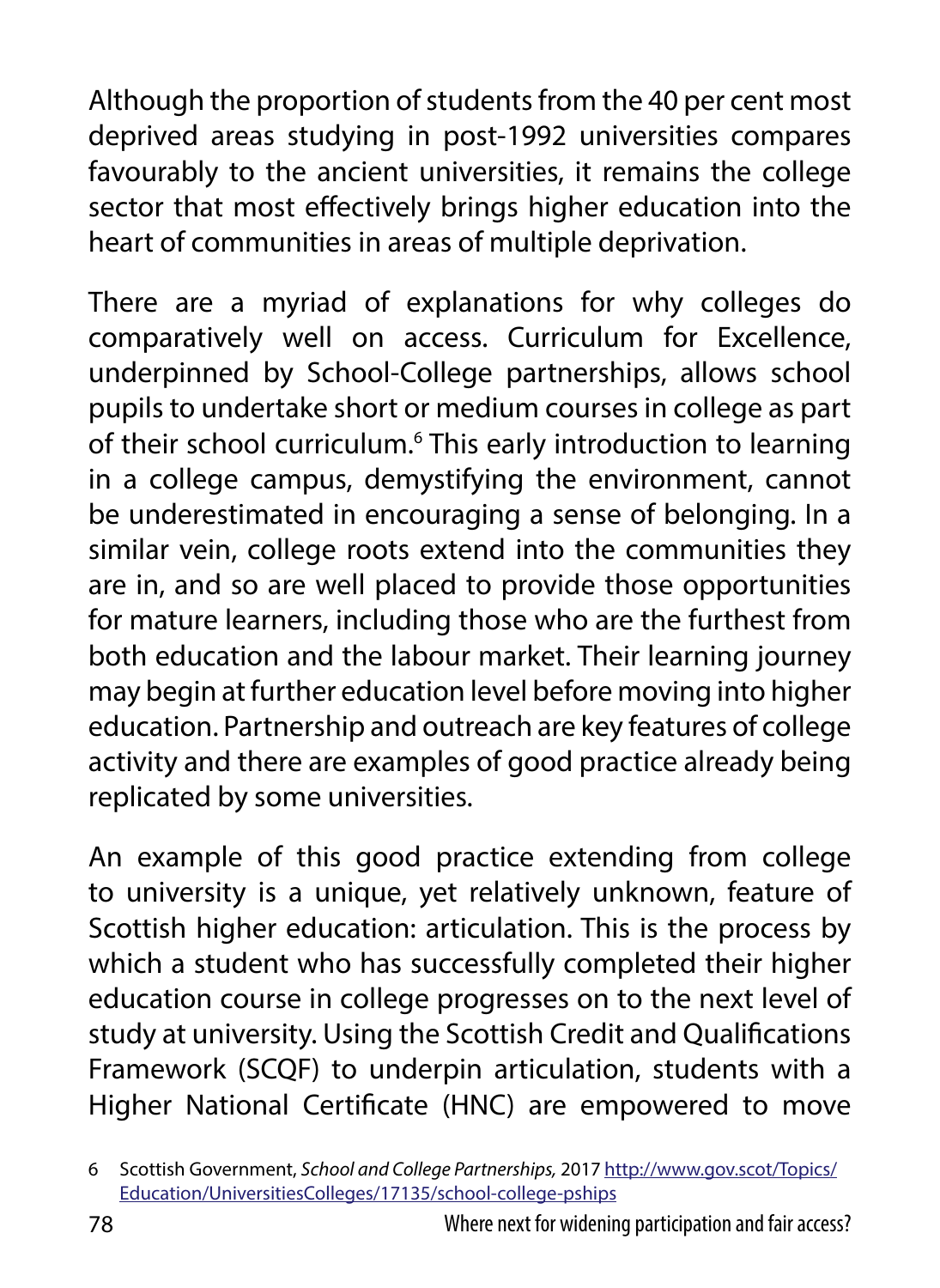directly into the second year at a partner university, and those with a Higher National Diploma (HND) can move into the third year.<sup>7</sup> This approach suits the learner whose time frame to complete their degree is streamlined, while also delivering value to the public purse.

Currently, the majority of articulation pathways in Scotland are carried by the five post-92 universities that have, historically, sought to recruit students rather than being more selective. But the true national potential for widening access through articulation will only be realised when it is the norm for all institutions.

Widening access is, as Dame Ruth asserted often during the Commission's meetings, a whole system problem that requires a whole system approach. The recommendations from the *Blueprint for Fairness* report have been accepted by the Scottish Government and welcomed by the education sector, and Professor Sir Peter Scott is now in post as Scotland's first Independent Fair Access Commissioner.

It seems clear that in order to develop the Scottish approach to fair access and to achieve the ambitions for fair access to higher education, it is the college sector in Scotland that will be the linchpin for success to rest upon. It is the same college sector that can demonstrate good practice from which our universities could afford to learn a thing or two.

<sup>7</sup> Scottish Credit and Qualifications Framework, *The Framework,* 2017 [http://scqf.org.uk/](http://scqf.org.uk/the-framework/) [the-framework/](http://scqf.org.uk/the-framework/)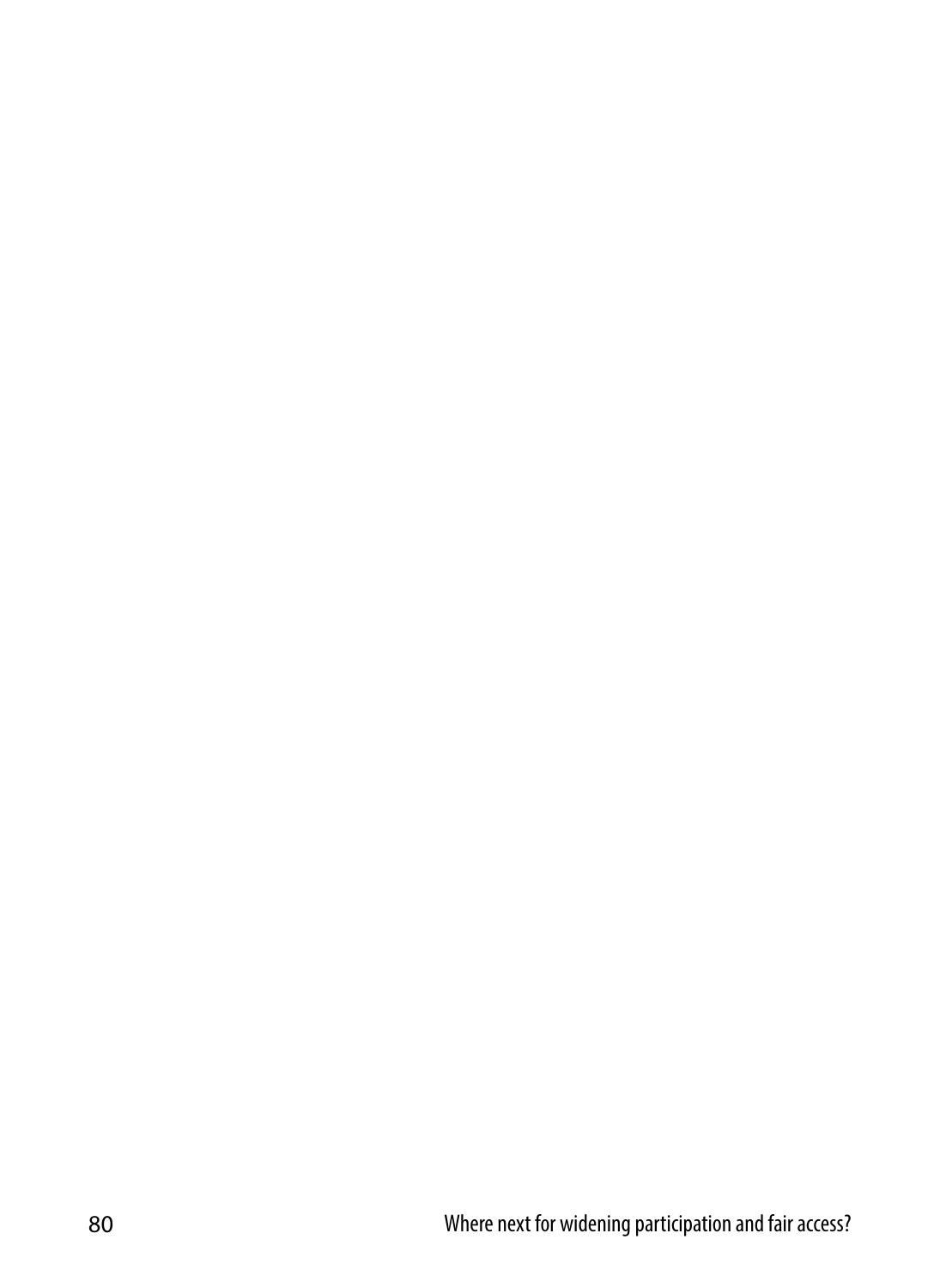# **11. Equity and Excellence: The Welsh tradition and contemporary challenge**

Kirsty Williams AM

The mission to widen participation in higher education must be a collective effort. It should involve schools and universities, just as it is a task shared by government and families.

In Wales, it is also a matter of marrying equity with excellence, and of engaging with our traditions in order to break predestined privileges and deliver better access to the professions, to academia and to individual and national prosperity.

The tradition that we now term widening access is a seam that runs through our national and international endeavour in democratising knowledge:

- from the Pennsylvanian-Welsh Baptists that inspired the first American college to accept students regardless of their religious affiliation;1
- $\cdot$  to the pence of the poor that founded our first universities;<sup>2</sup> and
- through the work of Elizabeth Phillips Hughes in pioneering women's education at Cambridge and then back home in Wales $3$

<sup>1</sup> Walter Bronson, *The History of Brown University*, 1961 (later edition), p.29

<sup>2</sup> Gareth Elwyn Jones, *A History of Education in Wales*, 2003, p.87

<sup>3</sup> Jane Aaron and Ursula Masson (eds), *The Very Salt of Life: Welsh Women's Political Writings from Chartism to Suffrage*, 2007, p.110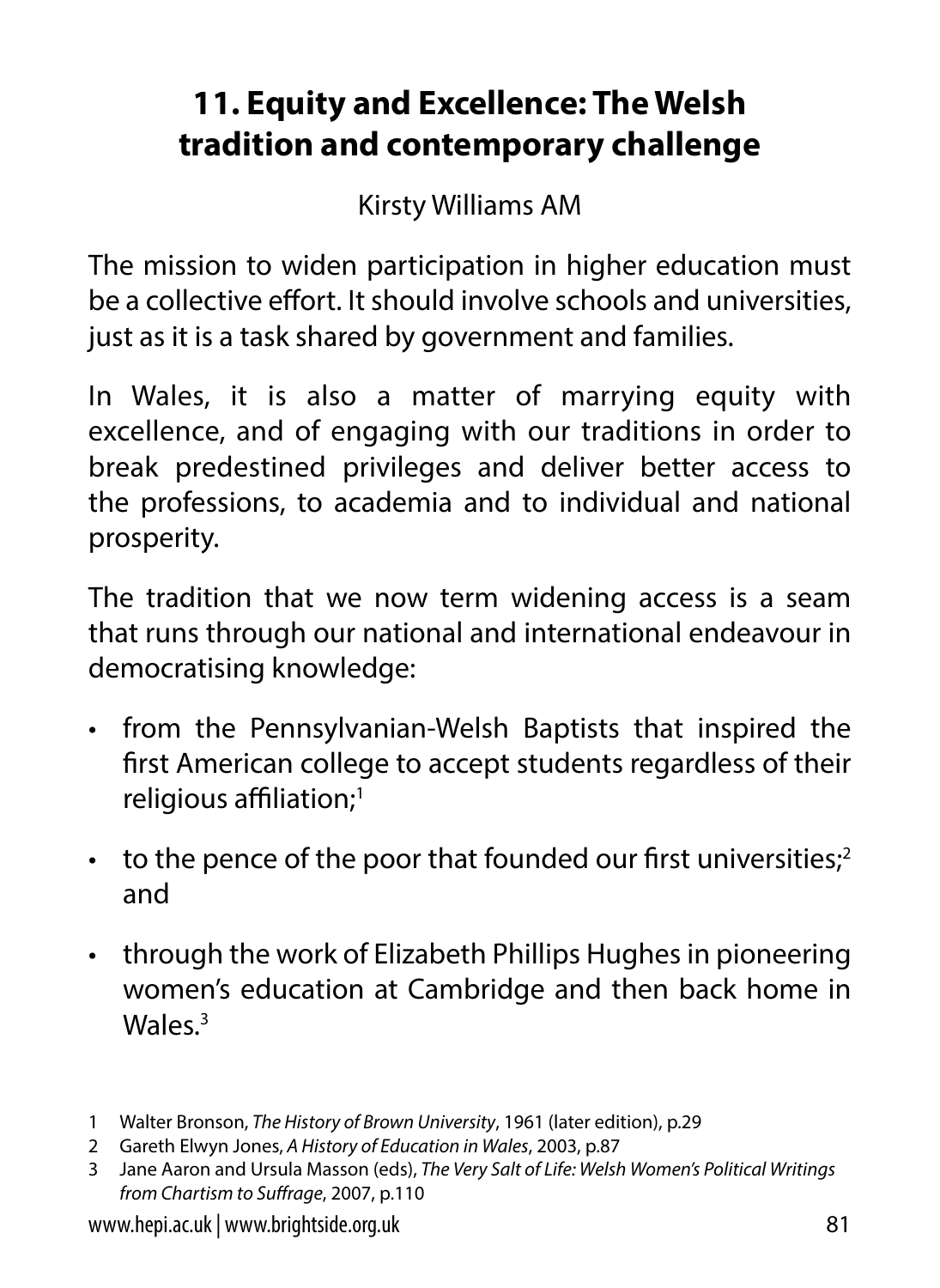I take inspiration from those pioneers as we now deliver a reformed, progressive and sustainable finance and support system for Welsh students and universities. But we must only glance at that rear-view mirror as we move forward apace with our reforms.

On becoming Education Secretary, I inherited a student finance system that had become unsustainable and unaffordable.

But perhaps more pressingly, was a focus on paying off a portion of tuition fees actually supporting students in the best way? Was it furthering our ambitions to widen access, to enhance outcomes for graduates and to encourage part-time and postgraduate study?

In opposition, my party, the Welsh Liberal Democrats, was consistent in the belief that day-to-day living costs were the biggest barrier to students from disadvantaged backgrounds. As Education Secretary, this view has been echoed by the Diamond Review.<sup>4</sup> It was unequivocal in telling me that it was maintenance costs, not fee level and support, that was the biggest issue in widening access and delivering a simple, fair and progressive system.

That report, recommending a shift to living costs support rather than fee support, also satisfied my principles for progressive and sustainable student support. Those principles are that:

• we maintain the principle of universalism within a progressive system;

<sup>4</sup> Welsh Government, *The Review of Higher Education Funding and Student Finance Arrangements in Wales: Final Report (The Diamond Review)*, 2016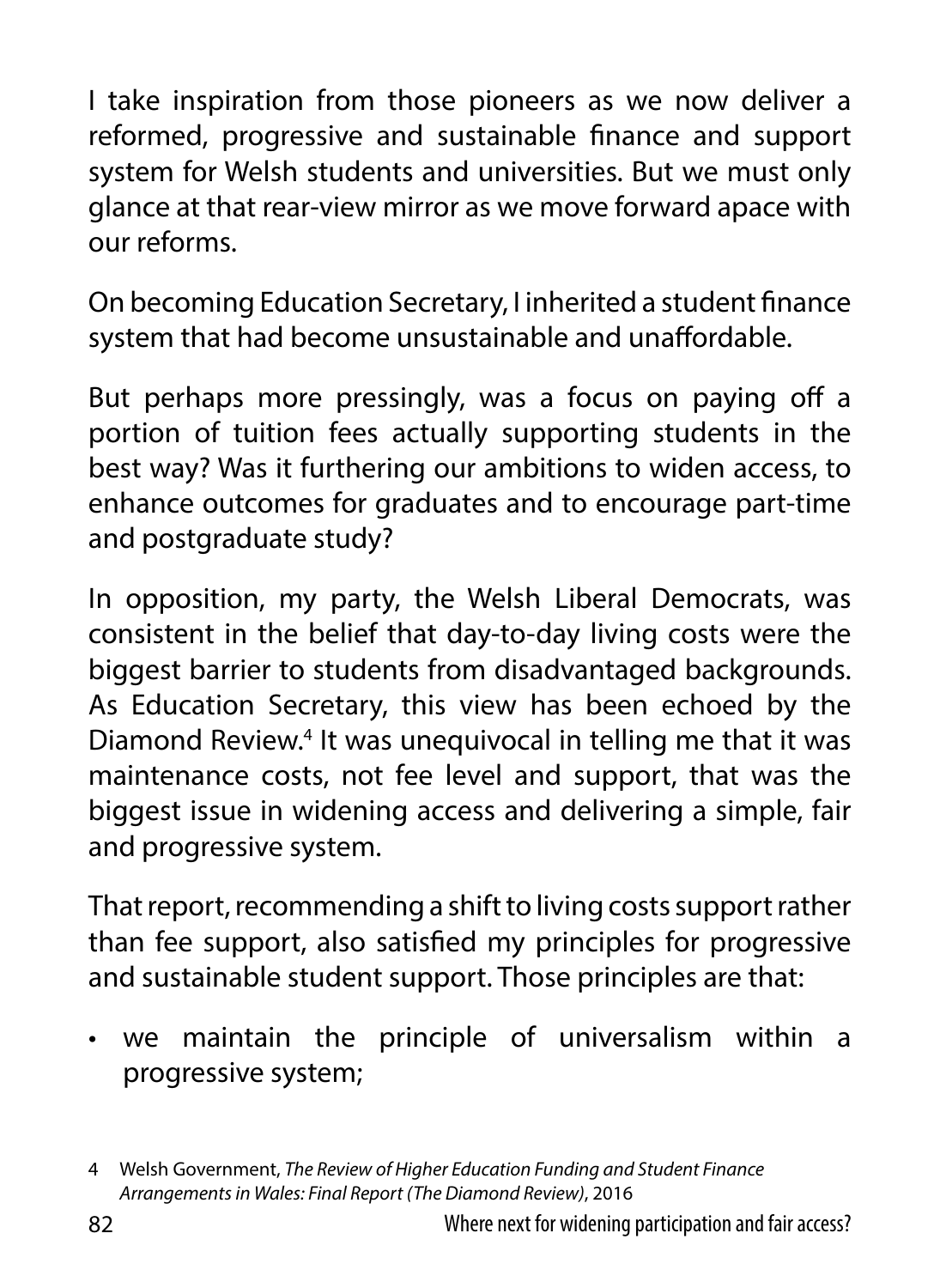- we have a 'whole system' approach;
- investment is shared between Government and those who directly benefit;
- we enhance accessibility, tackling barriers such as living costs; and
- student support is portable across the UK.

Therefore, from 2018/19 Welsh students – full- and part-time undergraduate and postgraduate students – will benefit from a system that makes available equivalent maintenance support across these modes and levels of study.

I know that, delivered alone, this will not drive forward a fundamental shift in social mobility through widening access to higher education. It is therefore imperative that universities, schools and colleges work together closely and are flexible and innovative in these approaches.

In Wales, investment to support such collaboration and intervention is already helping to reduce the attainment gap at GCSE, which will in turn support access to, and success in, higher education.

In addition, providing opportunities for undergraduate students in disciplines such as Physics and Modern Foreign Languages to spend time in local schools, mentoring and inspiring pupils in those subjects to go onto further study are essential to these objectives. It provides invaluable experience for the students, represents great civic engagement for universities, and supports enhanced educational experiences across our system.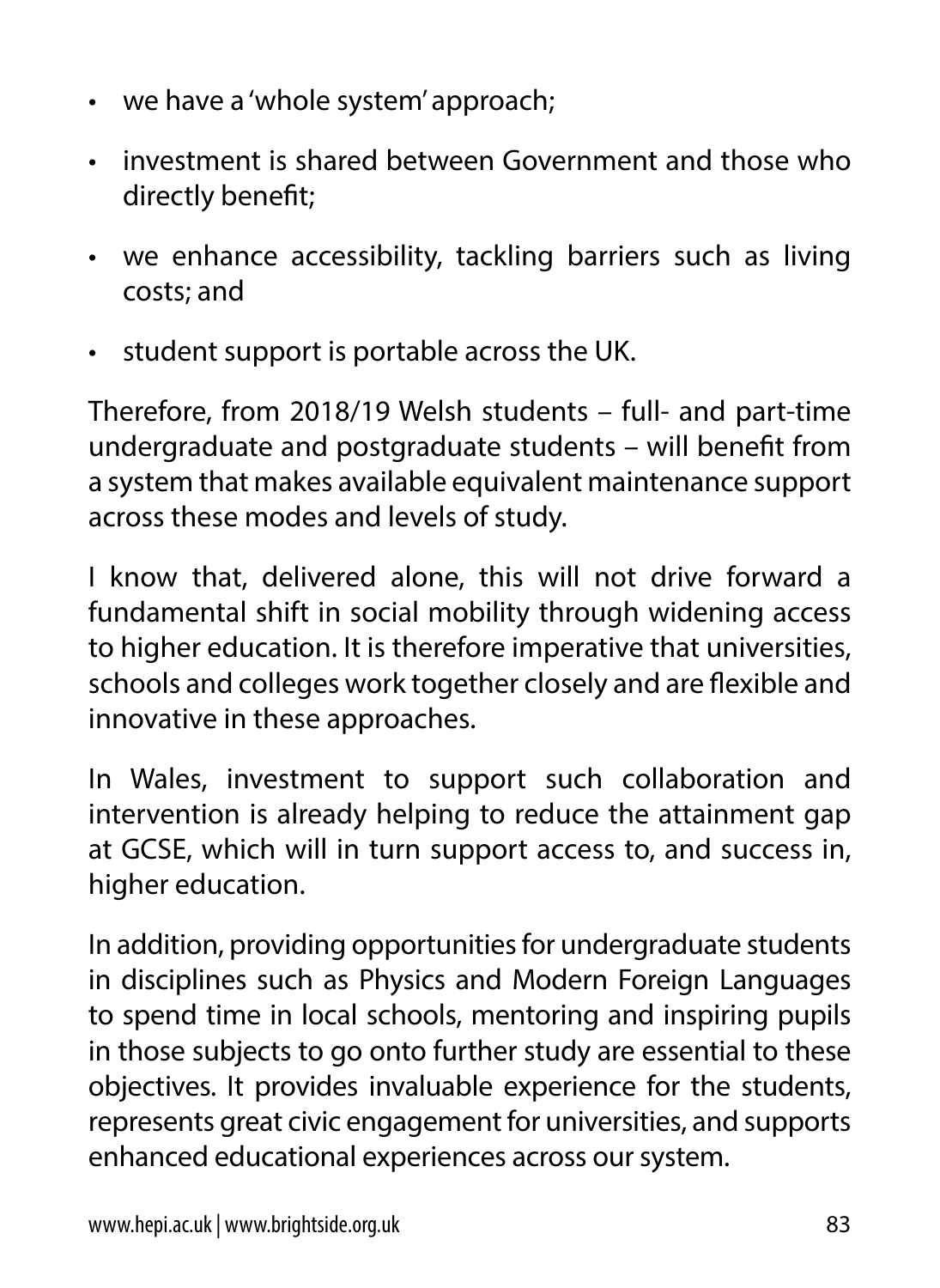As has been appropriated by other UK administrations in their own reforms, and indeed referenced in the Diamond Review, the famous Robbins principle that access to university should be based on ability alone, not the ability to afford it, is also at the heart of our reforms. But I am also keen to recall the other thrusts of the Robbins Report. Firstly, the judgement that a higher education 'system as a whole must be judged deficient unless it provides adequately for all'.<sup>5</sup>

I believe that in being the first in the UK, indeed perhaps the first in Europe, to deliver parity, fairness and consistency in maintenance support across modes and levels really does move us to a system that provides for all. Of course, a commitment to widen access is what motivates my politics and is how I will judge the success of these reforms.

But that commitment, and that measure of success, cannot be confined to just one type of student. In particular I would congratulate National Union of Students Wales for their work in making the case for part-time and postgraduate students, not just the traditional middle-class 18-year olds.<sup>6</sup>

It is clear to me that progression into postgraduate study is one of the contemporary challenges of widening access. It is only by addressing this and improving access, for example to the professions, that we will re-energise our original mission in a new technological and economic age.

<sup>5</sup> Committee on Higher Education, *Higher Education Report of the Committee appointed by the Prime Minister under the Chairmanship of Lord Robbins 1961-63 (The Robbins Report)*, 1963

<sup>6</sup> NUS Wales, *Pound in Your Pocket*, *Wales,* 2014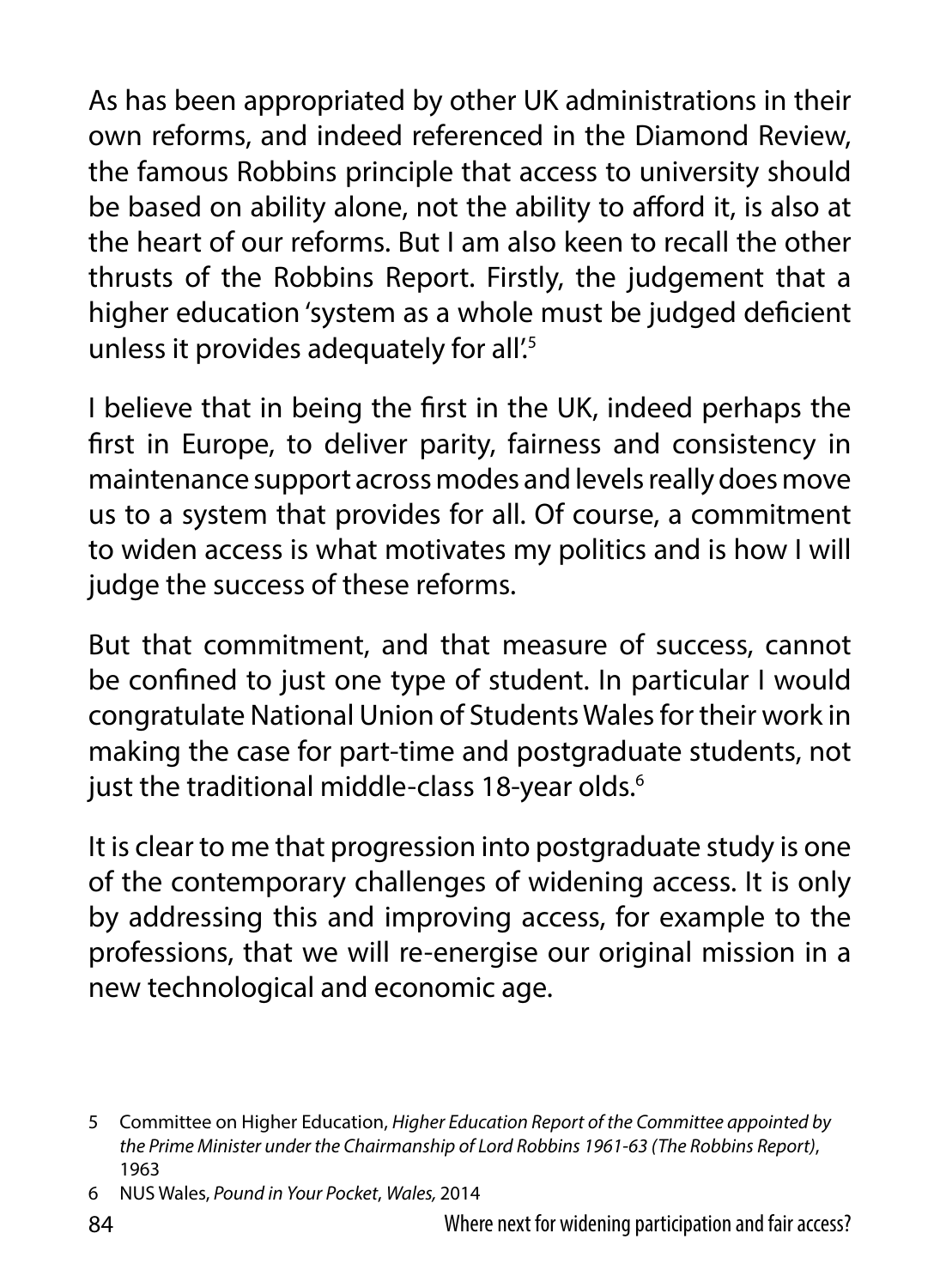Even back in the 1960s, Robbins was prescient about needing a *'*rapid increase' in postgraduate numbers. He said that 'the pace of social change and the complexity of modern social and economic organisation all demand an increasing number'. As we head into a future shaped by innovation and high-tech industry this could not be more pertinent.

Looking at the data from Wales it is clear that our reforms delivering living costs support - must deliver on opening up postgraduate study across the nation.

So, while there is one postgraduate from Cardiff or Ceredigion for every two full-time undergraduates from those same areas, it is only one-per-four in a Valleys area such as Merthyr Tydfil or **Torfaen** 

Of course, those areas already lag behind the proportion of 18 year olds that enter higher education, so it is a double deficit. In the late Roy Jenkins's home patch of Abersychan in Torfaen, the youth higher education participation rate is only one-infive. And yet, in my constituency, only 15 miles up the valley in south Powys we see participation rates of 45 per cent and  $OVPT$ 

In those former coalfield and steel communities, it is often local colleges and universities, and The Open University, which have been best at the heavy lifting in widening access. They are rooted in the education traditions I mention above, but have also been innovative in their outreach and social missions.

<sup>7</sup> HEFCE POLAR Data, *Map of young participation areas* [http://www.hefce.ac.uk/analysis/yp/](http://www.hefce.ac.uk/analysis/yp/POLAR/Map,of,young,participation,areas/) [POLAR/Map,of,young,participation,areas/](http://www.hefce.ac.uk/analysis/yp/POLAR/Map,of,young,participation,areas/)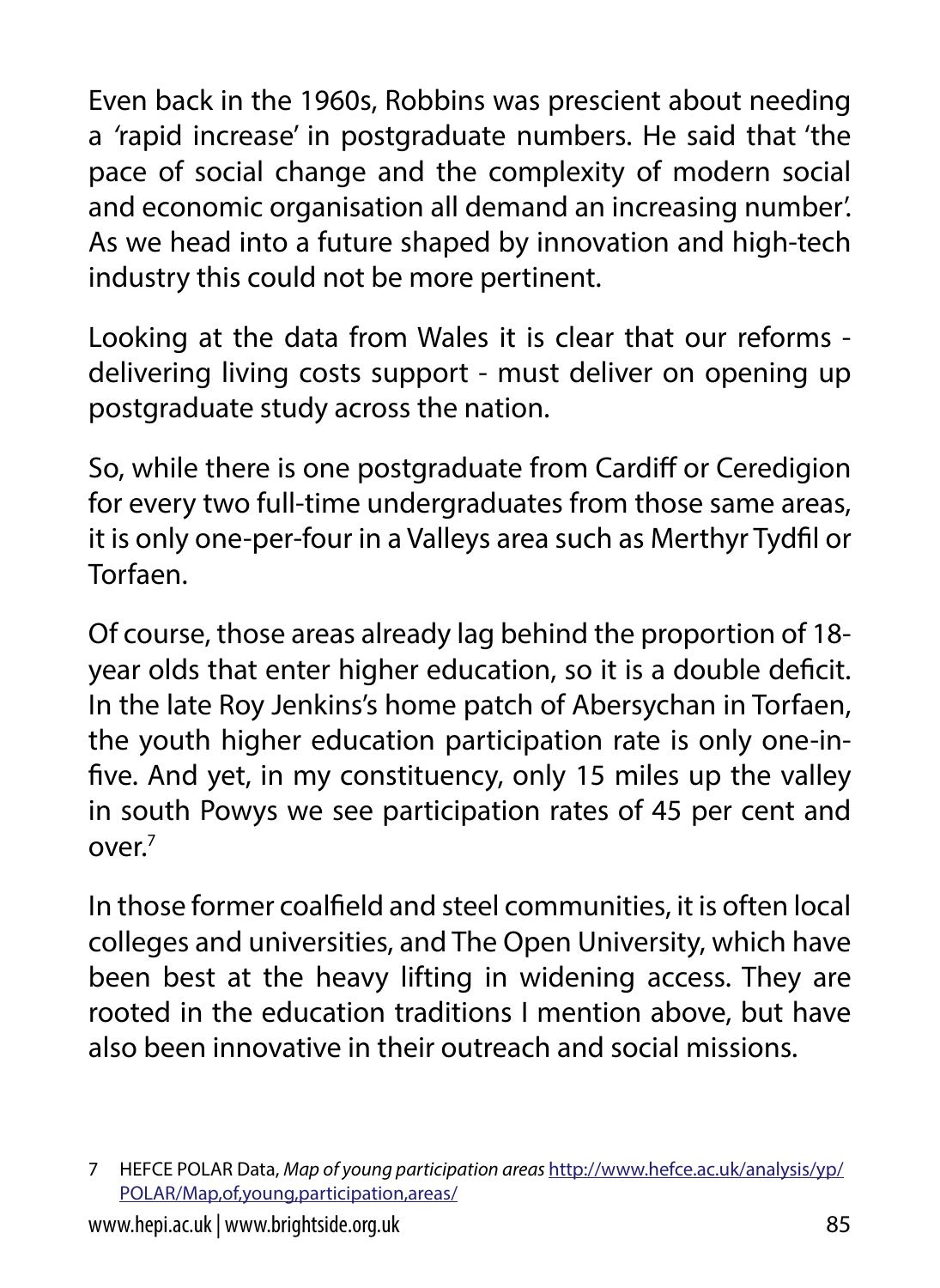I believe that our new student support system gives all universities the opportunity and imperative to work with schools and potential students to raise their sights on widening access to postgraduate study.

This is essential in order to address the lost potential and talent of current, and future, generations. By not making postgraduate study attainable for all students, who knows how many innovations, ideas and inspirational leaders we have lost along the way. Not forgetting the financial benefits that have failed to spread because of the existing inequality in access to postgraduate study.

Our universities owed their first steps to an education revolution of civic, economic and academic ambition. It was a collective effort, and what Raymond Williams would recognise as part of a project for an engaged and participating democracy.<sup>8</sup> In delivering a fair, consistent and progressive student support system, we have the opportunity to ensure we capture and maximise the potential of all our citizens, from all corners of the nation.

<sup>8</sup> Raymond Williams, *The Long Revolution*, 1961, p.179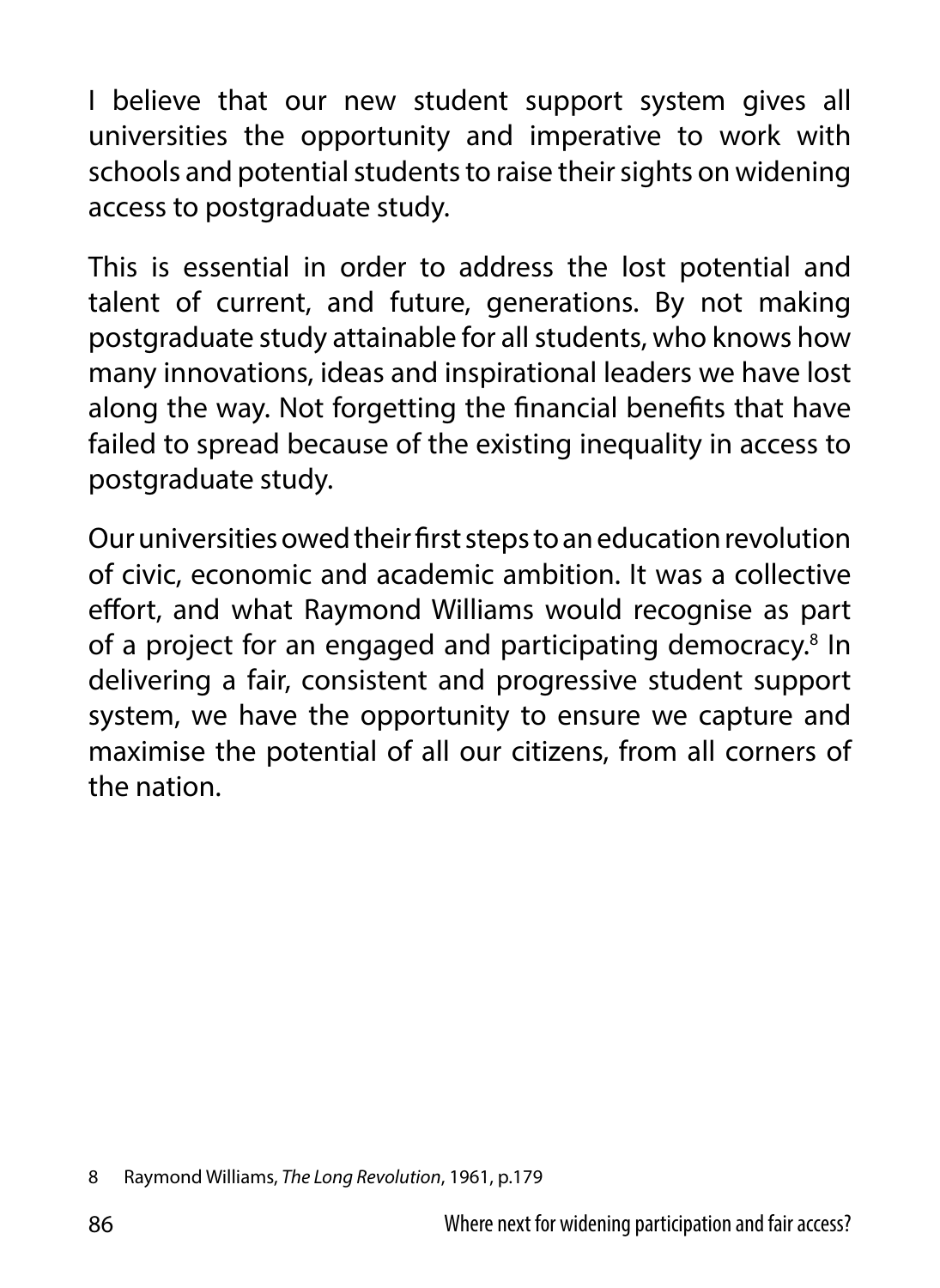# **12. Personal Learning Accounts - extending access and promoting lifelong learning**

Peter Horrocks

For decades, successive governments have struggled to create the economic conditions that would allow the UK to close its chronic productivity gap.

Theresa May is the latest to try to buck the trend. She commissioned a new industrial strategy in which the UK Government would use all the levers at its disposal to stimulate growth. She envisions a Britain that 'works for everyone', a society rooted in fairness and opportunity irrespective of class or background.

These are admirable objectives, which chime with the founding mission of The Open University (OU): increasing opportunity and social mobility through offering higher education to all, regardless of previous qualifications. It is an approach that has served us well through nearly five decades and we are proud to have helped more than two million students achieve their dreams and – just as importantly – improve their chances in life and work.

It is widely acknowledged that higher productivity is linked to higher skills. Employers bemoan skills shortages across the economy to justify the need to hire foreign workers. If the price of exiting the European Union is lower migration, those shortages will become all the more acute.

A cynic might say that if a magic wand could solve the UK's productivity problems, it would have been waved long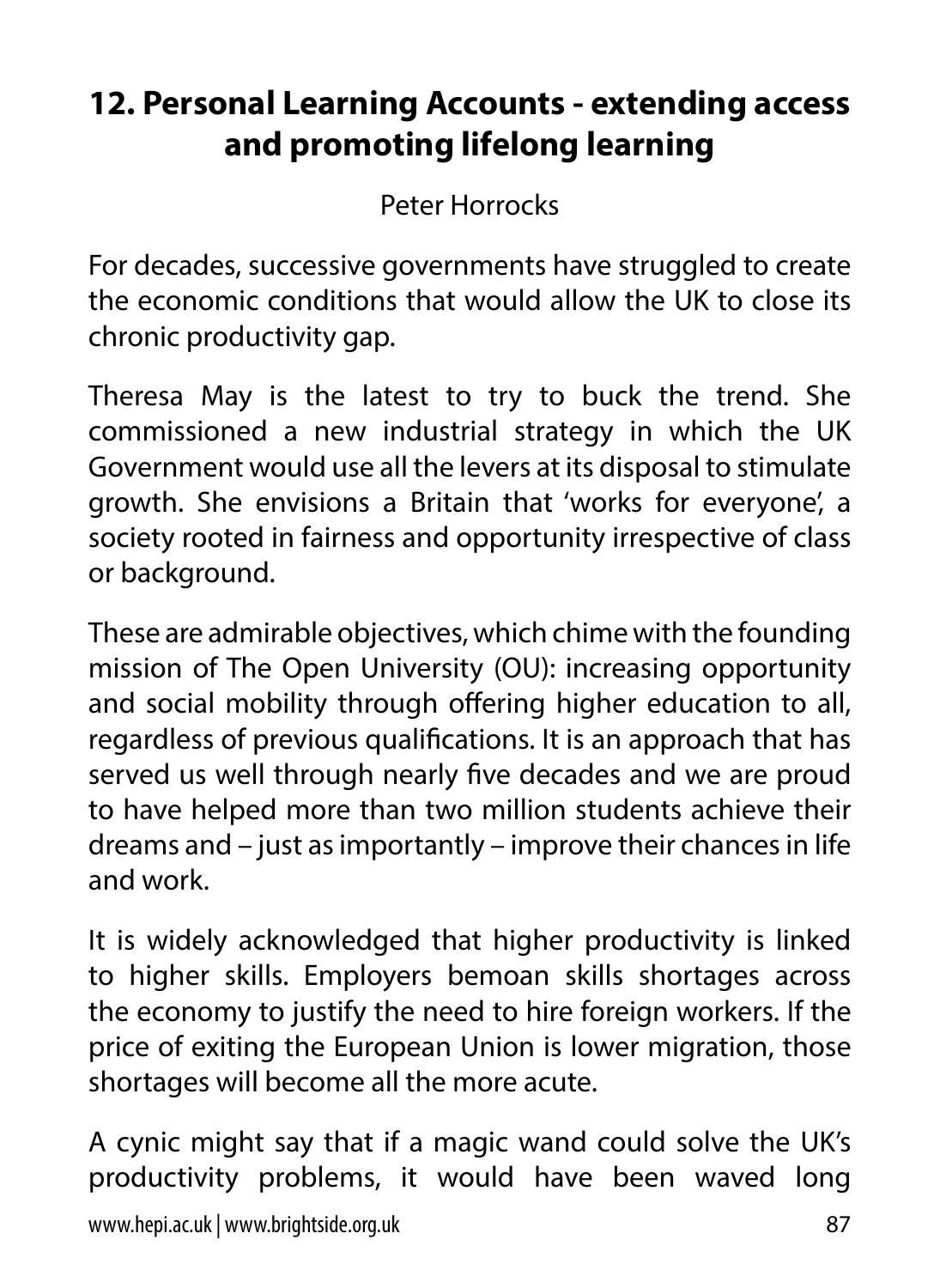ago. But perhaps the solution is not beyond our reach if the UK Government works with employers in a sustained and integrated way, removing barriers to investment, growth and the development of a skilled workforce. Alongside that, the higher education sector needs to change to allow it to respond with a more agile, flexible curriculum aligned with the country's needs.

Complex and rigid funding mechanisms for higher education and skills training in England would need a fundamental rethink to build in flexibility and a recognition of the changing face of work.

To be clear, I am not advocating a wholesale switch to vocational training at the expense of the wider academic excellence which underpins our university system's global reputation. But I do believe there is a moral imperative to investigate innovative solutions that prepare our students for life in a rapidly evolving world.

Successive studies predict that technology has brought us to the brink of an era of change as far reaching as the impact of machines on the labour market in the first industrial revolution. Artificial intelligence is already allowing machines to learn and processors to operate at a capacity far greater than the human brain.

In the firing line are white and blue collar jobs alike – in administration, law, accountancy, medicine, wholesale, retail, haulage, public transport and food preparation. Estimates of the number of roles at risk vary from 30 to 50 per cent, but indisputably over the next two or three decades automation will eradicate millions of jobs.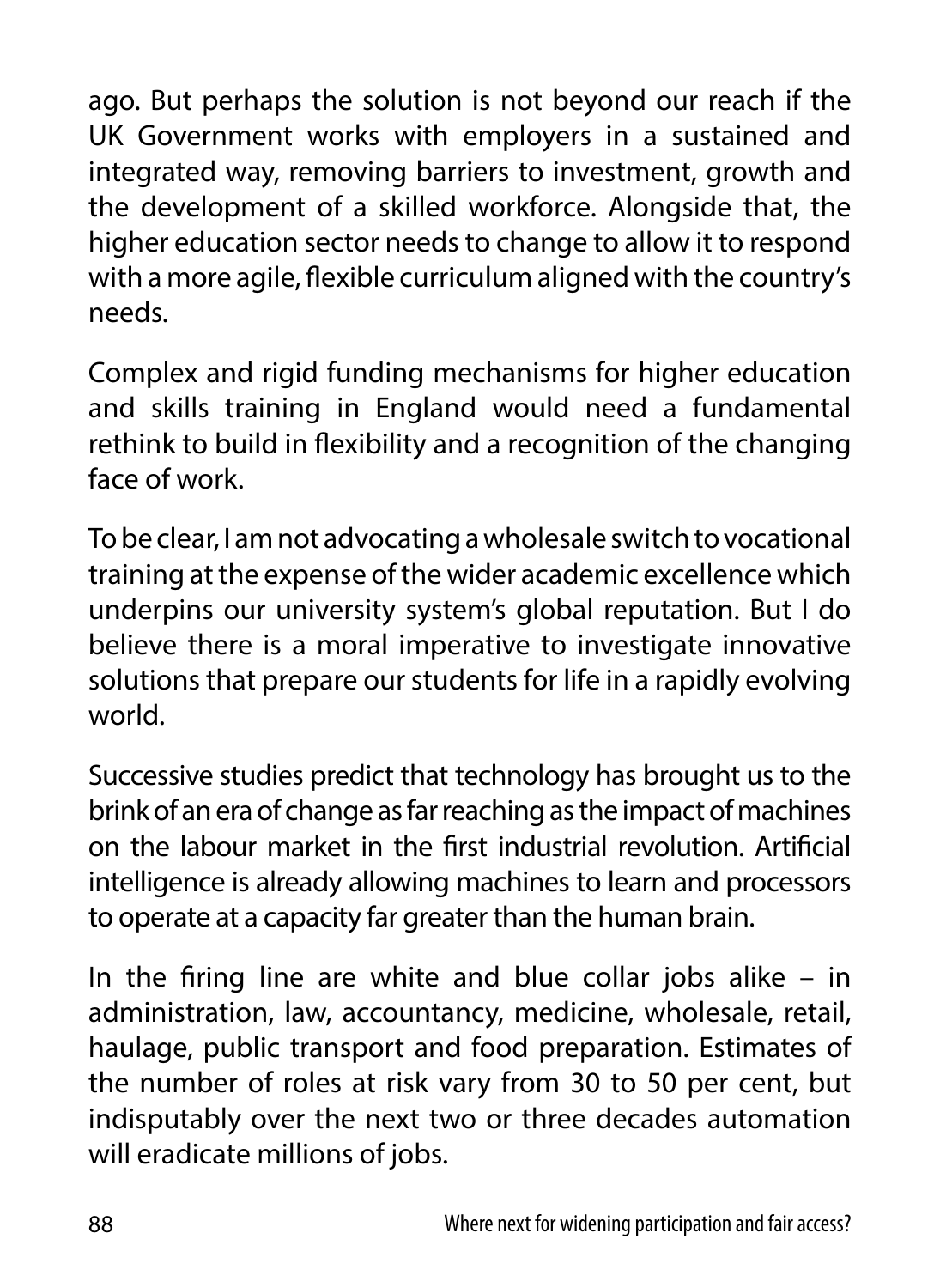History suggests that new jobs will emerge to replace the old, but that is no consolation if we do not have a workforce that is adaptable to change and employers who see skills training as integral to career progression. To keep themselves employable, workers of the future may need to retrain or otherwise improve their skills several times over their careers. Educational institutions, as well as governments in all four nations of the UK, are going to need to adapt.

The Open University has, of course, offered lifelong learning for the past five decades – that is not to score points, it is just what it was set up to do. But only now, as the reality of a potential skills crisis looms, are people starting to realise that it is a concept they will have to embrace wholeheartedly to keep the wheels of our economy turning.

Yet, for all the positive noises emerging from Whitehall, a series of government-imposed barriers to helping people to earn while they learn remain in place. It remains policy, for example, to halve by 2020 direct funding to universities for widening participation in England, which for years has underpinned the drive to open higher education to disadvantaged groups.

Funding changes under different UK governments since 2007 have led directly to a 50 per cent fall in England in the number of part-time learners entering higher education over the past few years. The proportion of part-time students in England is now significantly lower than in the other parts of the UK, which have not had the same funding changes. The OU now has around 554 students per million in England but the figures are much higher in Northern Ireland (764), Wales (861) and Scotland (1,211).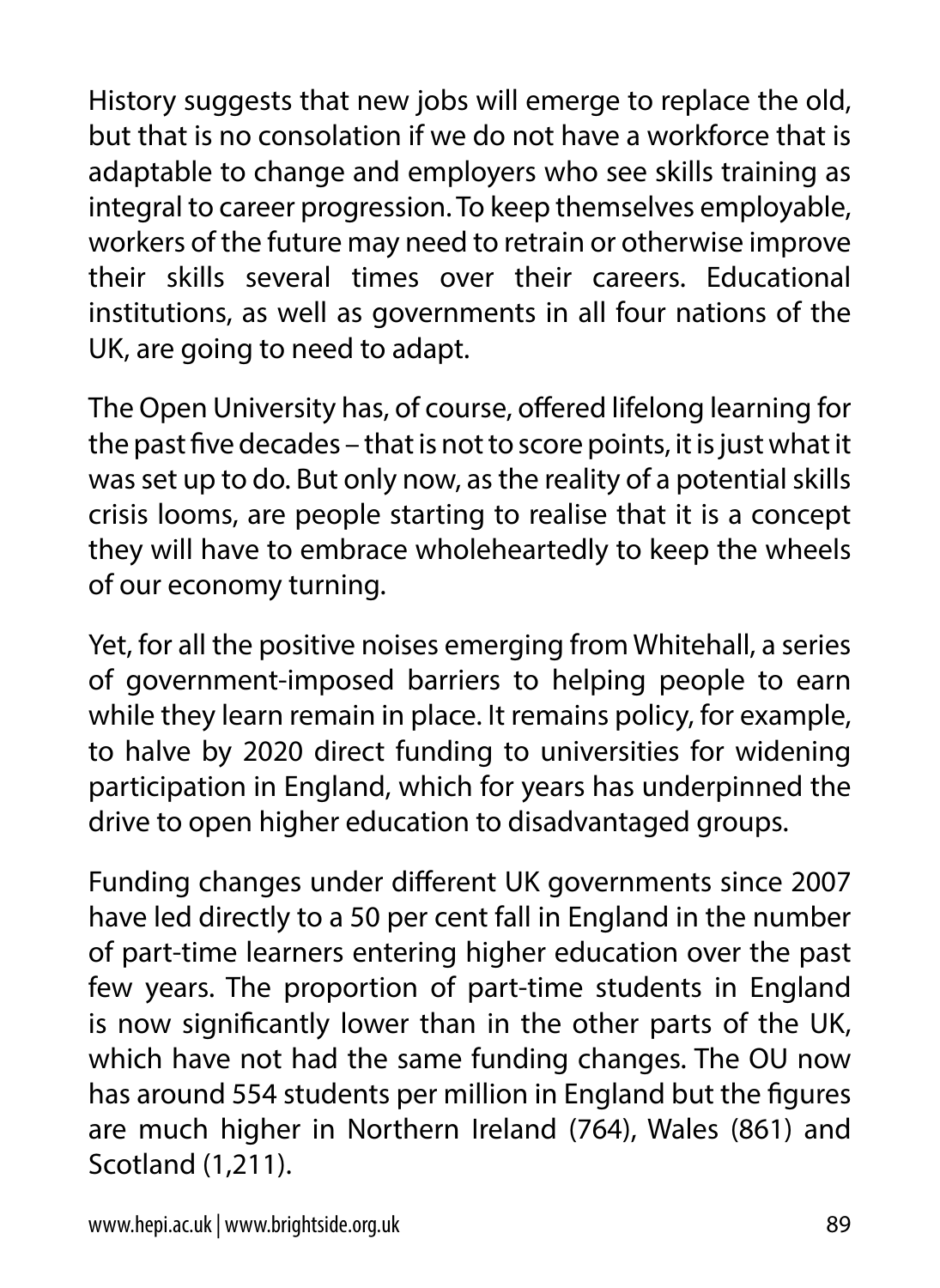It is unrealistic to demand a return to the previous system but relatively small changes to the availability of loans could be transformative. If adult students could borrow for each module they study, they could progress while not feeling under pressure to commit to the several years needed for a full degree.

A more transformative step would be to develop a system of lifetime Personalised Learning Accounts to offer financial support to employees wanting skills training to suit their needs. This would drive a real culture change in lifelong learning and help open up education and deliver the Government's agenda.

The existing system of loans and grants for both further and higher education in England is complex and inflexible. Finance is usually linked to the type of course and institutions and levels of support vary according to the mode of study.

A Personalised Learning Account would combine all potential sources of income – loans, grants, personal savings, employer or trade union contributions – into a single account. Individuals could use the account to pick and choose courses at one or more institutions at appropriate points in their careers. It would allow, for example, a smooth progression between further and higher education, particularly in technical skills, and create better opportunities for people to return to training when their careers and their employers most need it.

Personalised Learning Accounts could be used for both fees and maintenance support, although the two areas of finance would need to be kept separate. Funds could not be switched from fees to maintenance, although there is no reason why they should not move in the opposite direction. If the account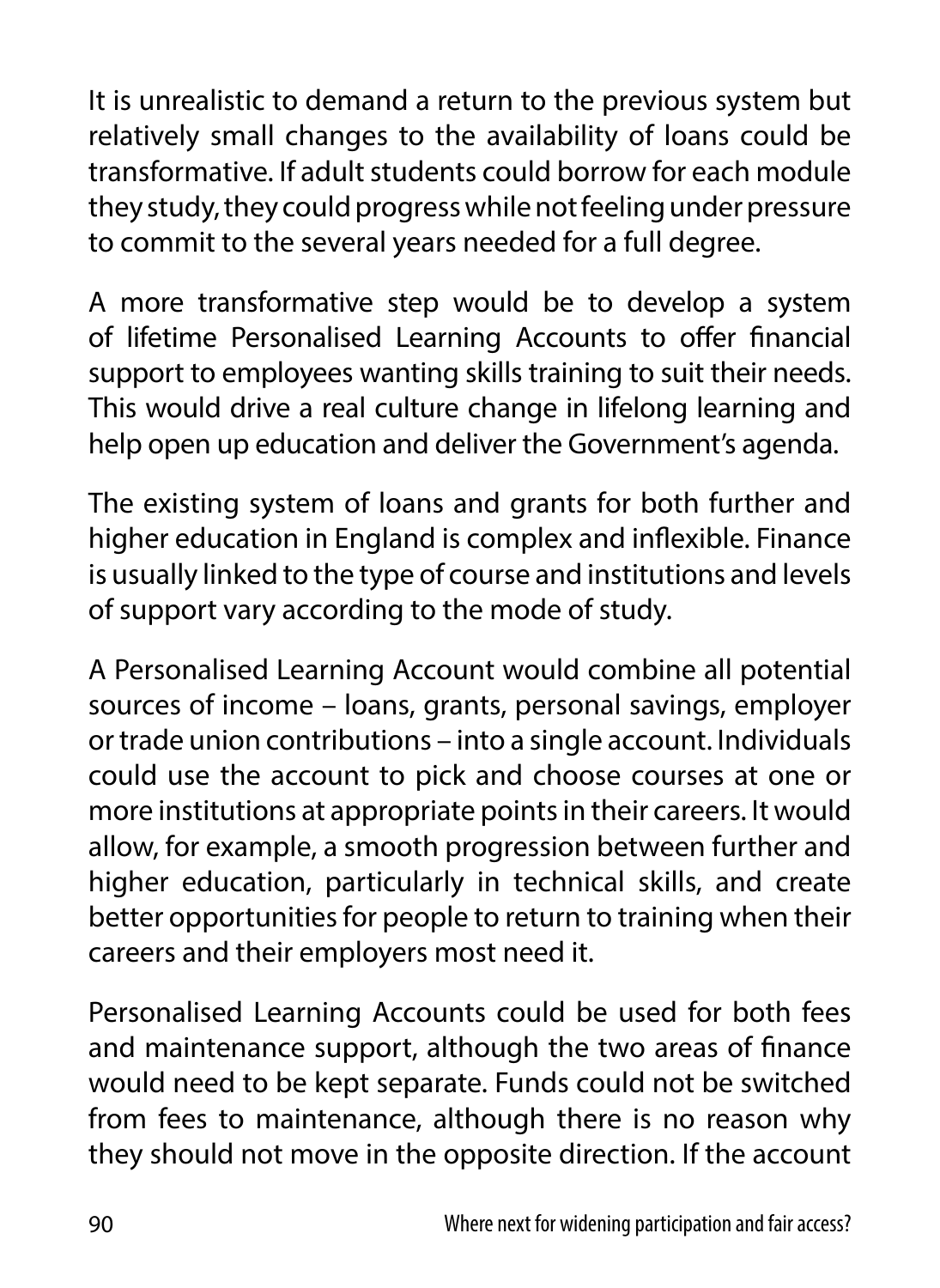was in debit at the end of training, loans would be repaid as they are now.

A government could choose to encourage its citizens for their own benefit to save into a Personalised Learning Account by offering to match funding. It could also use Personalised Learning Accounts to channel exceptional funding, perhaps to retrain people hit by the closure of a large local employer or to address skills shortages in certain regions.

Robust systems would be needed to prevent abuse. Many of the difficulties encountered by previous programmes to fund lifelong learning could be avoided by using Personalised Learning Accounts only for courses at registered colleges, universities or apprenticeship providers.

But funding reform alone cannot solve the country's skills shortages and widen access. To be fully effective, it would need to be part of a package of reforms to qualifications and institutions, and in support of better career information, advice and guidance.

Changes of this nature need the active co-operation of employers. It is a big commitment to allow a middle manager or rising star months off to study but, if new skills can be shown to be useful to the companies or organisations themselves, that commitment might be forthcoming.

As the higher education market in England is opened to greater competition, the case for allowing students to build up learning credits and carry them between providers becomes stronger. That in turn creates the need for a streamlining of information available. Above all, we require a UK-wide agreement to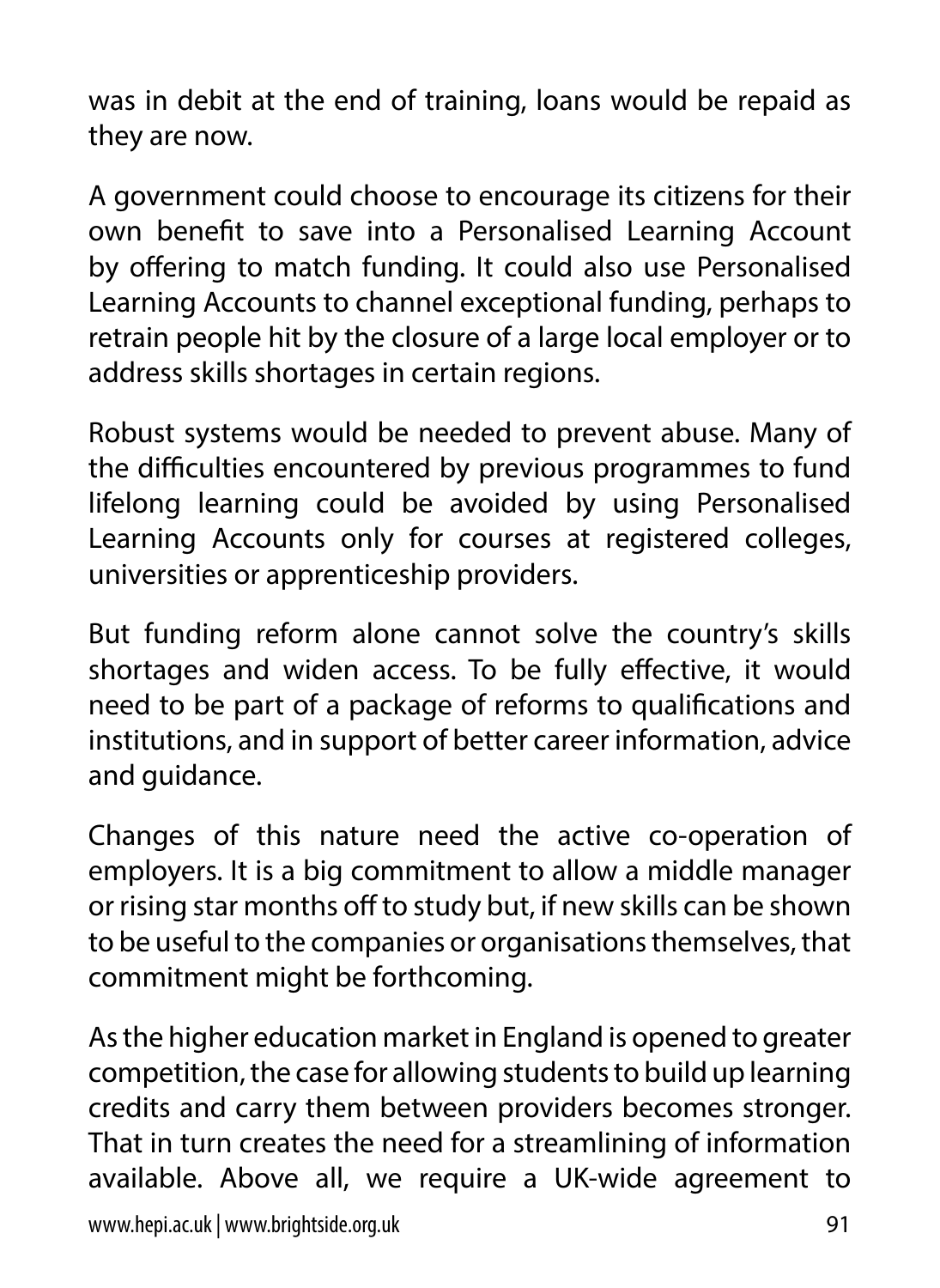provide a single portal in each nation for information, advice and guidance, from basic skills to further and higher education. This would allow adult learners to compare all the options in a single place, mapping against skill shortages in their areas, thereby reducing confusion and helping them work out which of the many available pathways is best for them.

The UK Government's industrial strategy gives us an opportunity to think radically. To build a country which works for everyone we must make sure that we offer education and training that works for everyone.

Part-time and distance learning is a common way for people from disadvantaged backgrounds to enter higher education – most new entrants are between 31 and 60, the age group that arguably most needs help in adapting its skills for the future. The UK Government rightly points to the importance of fulltime study for 18-year olds at further and higher education level, the need to expand apprenticeships and the desirability of flexible lifelong learning. The OU would like to see equal ministerial commitment to all three.

Every politician, employer and educator agrees that skills are the key to building productivity. Everyone in the workforce deserves the chance to improve their employability – and with it their life chances – through lifelong learning. With partnerships, goodwill, planning and co-operation, we can see a clear route to achieving both aims. Now is the moment to seize the opportunity.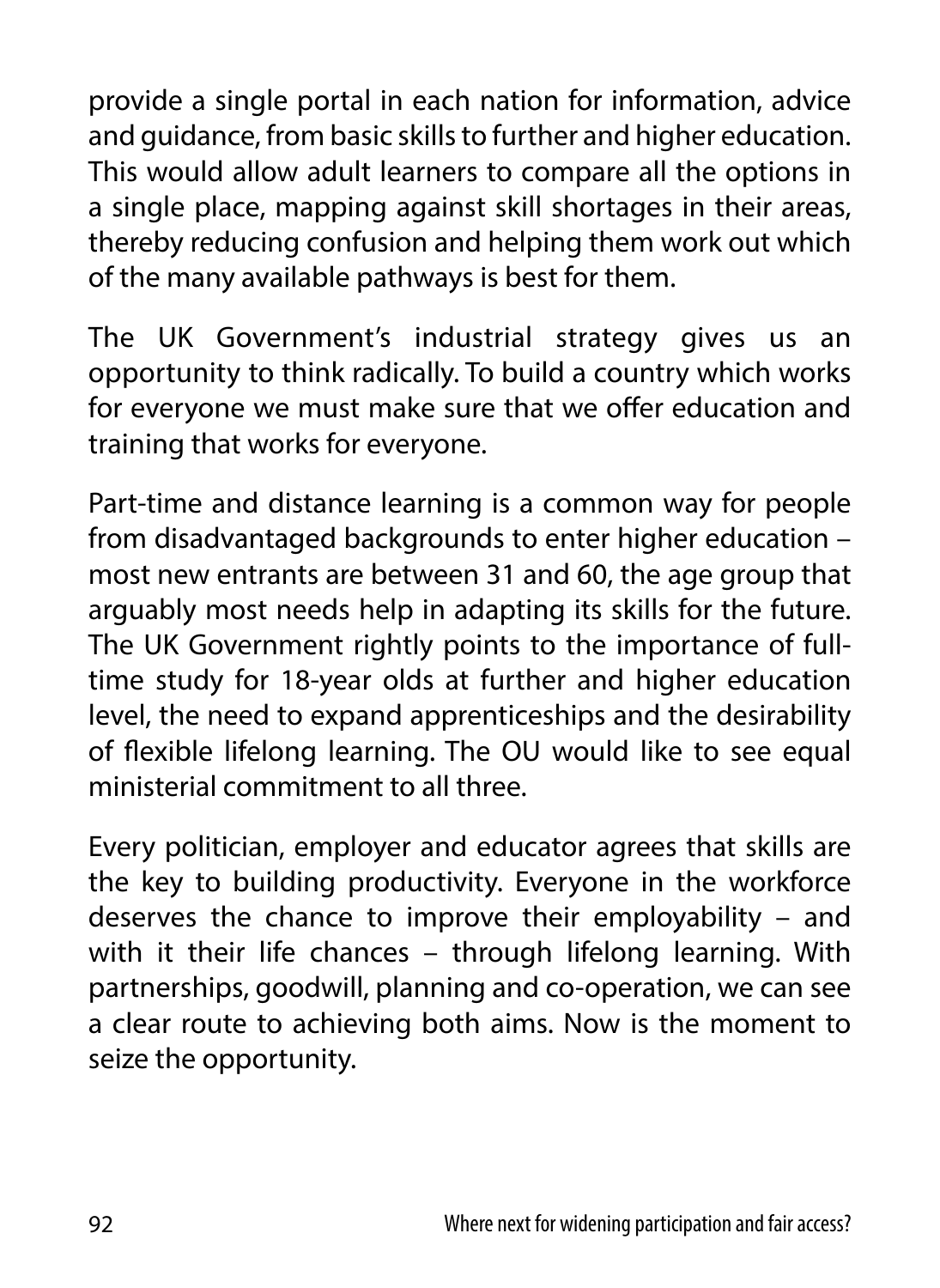# **13. What's the alternative? Building students' selfawareness in untraditional settings**

Debi Hayes and Mark Fuller

One of the Government's stated aims in the current round of higher education reforms is to 'make it easier to set up highquality new universities to give students more choice.<sup>1</sup> For the most part, the focus of policy – and debate – has been on potential new entrants to the higher education sector. Those of us alternative providers that have been around for some time could be forgiven for feeling neglected. However, the attention given to potential new providers does create an opportunity to ask some questions about the diversity of provision needed to ensure a greater diversity of students.

Despite being over 40-years old, GSM London's experience puts us in a strong position to offer new ideas. We are committed to extending opportunities to a distinctive population otherwise under-served by traditional higher education institutions. Over 55 per cent of our undergraduate student body is over the age of 30 and around 90 per cent are drawn from Black and Minority Ethnic backgrounds. In the vast majority of cases, our students arrive following significant time away from formal education, or having had unsatisfactory experiences in the recent past.

### *Student characteristics*

Our experience of working with widening participation students at scale has allowed us to identify some common characteristics.

<sup>1</sup> Department for Business, Innovation and Skills, 'New universities to deliver choice and opportunity for students', Press release, 16 May 2016 [https://www.gov.uk/government/](https://www.gov.uk/government/news/new-universities-to-deliver-choice-and-opportunity-for-students) [news/new-universities-to-deliver-choice-and-opportunity-for-students](https://www.gov.uk/government/news/new-universities-to-deliver-choice-and-opportunity-for-students)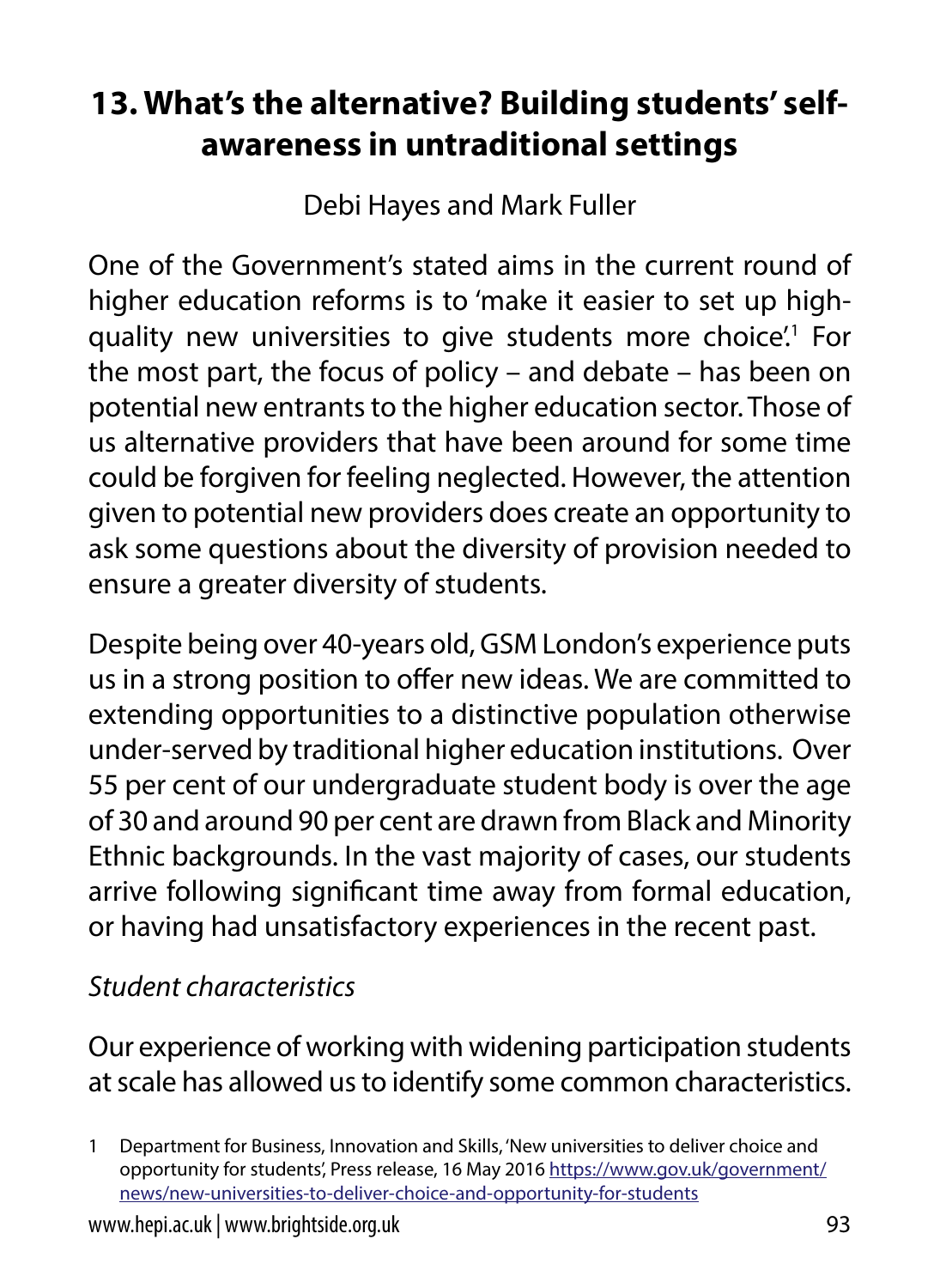- 1. Widening participation students tend to be unfamiliar with what others might regard as the basic processes and language of higher education.
- 2. Many have direct experience of dealing with prejudice, stereotyping or other forms of discrimination. Assets like resilience and the ability to survive difficult situations and manoeuvre multiple realities are also in high abundance – although often made manifest through bravado and a reluctance to fit easily into institutional structures.
- 3. Our students are often tentative and uncertain about entering higher education, a fear factor that in some cases keeps them from sharing with their families and personal networks the fact that they are studying.

Our students tend to be predominantly driven by a desire to improve their own employment prospects – as is probably the case with the vast majority of students at all types of institutions. However, many also point towards a wish to develop their own confidence and to become stronger role models in their families and communities.

In aggregate then, we find ourselves working with a body of students who may lack self-esteem and confidence but are goal-orientated and focused on self-improvement. This means that one of our primary challenges is to validate our students' sense of self-worth and build their self-confidence.

### *A distinctive approach*

In recognition of this, we are developing a distinctive approach that seeks to acknowledge and build on the personal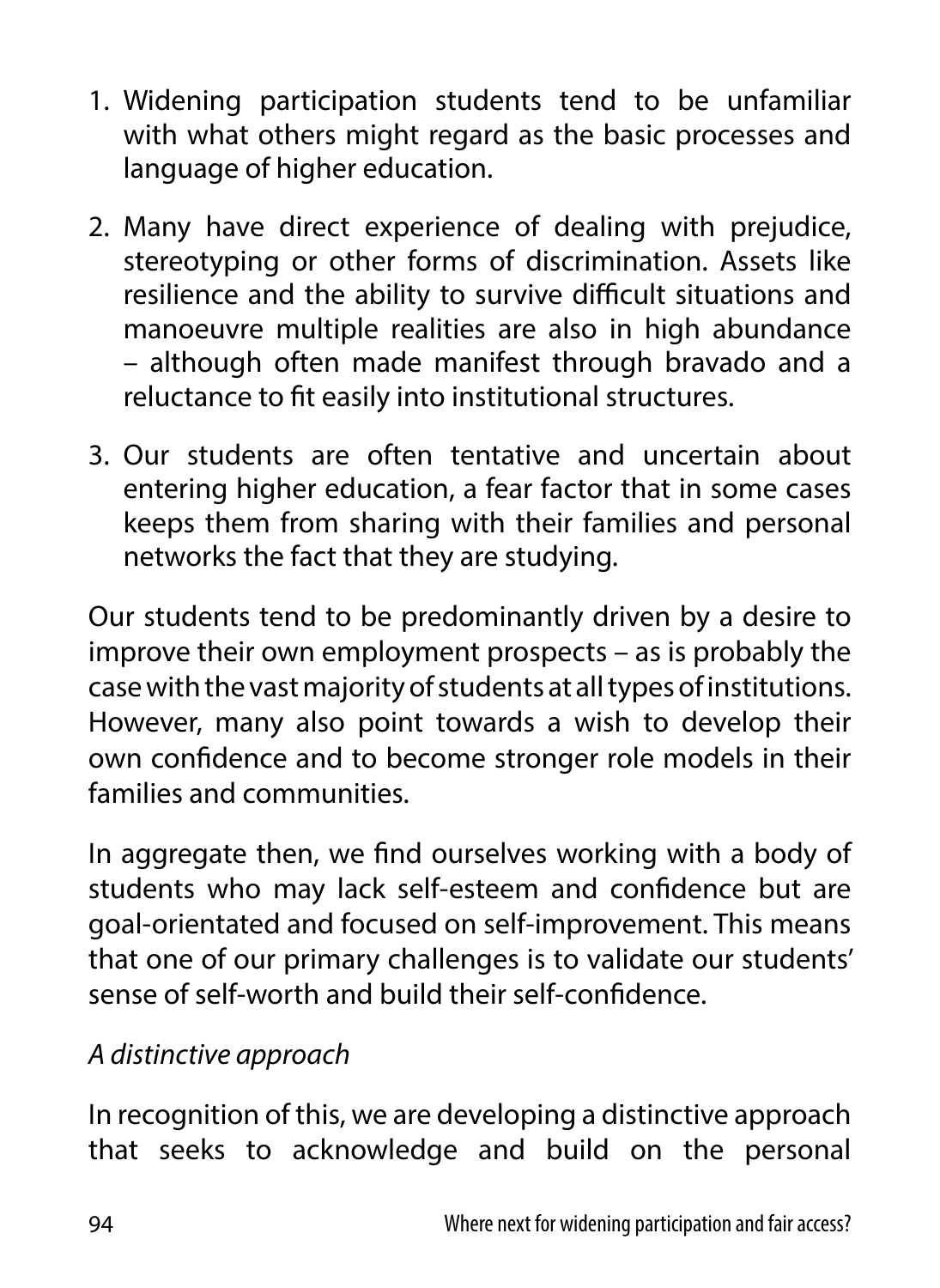characteristics and life experiences of our students, rather than to focus on the factors in which they may otherwise be seen to be deficient. We strive to ensure that our input at all points of the student journey is built around the student's own attributes, rather than a prescriptive perception of ways in which they need to comply or develop. This strengths-led approach to education is a departure from the traditional deficit-reduction model of higher education.

## *Student recruitment*

It begins with our approach to student recruitment. While a small number of students come to us through UCAS, we recognise the demographic groups most under-served by higher education are more likely to be reached outside of the formal process. We therefore operate a sophisticated direct marketing operation that integrates outreach with face-to-face and digital information, advice and guidance. Through a variety of means, we develop a presence within the communities of our target students and engage with them on their terms about higher education in general and what we can offer in particular.

## *Innovations in teaching and learning*

Meaningful widening participation is about much more than encouraging under-represented groups into higher education. A learning experience unaligned with the sensibilities and experiences of the student cohort can serve only to exacerbate a lack of self-worth. This is why we have put just as much effort into innovating around our pedagogy as we have around our recruitment techniques. In short, we have worked closely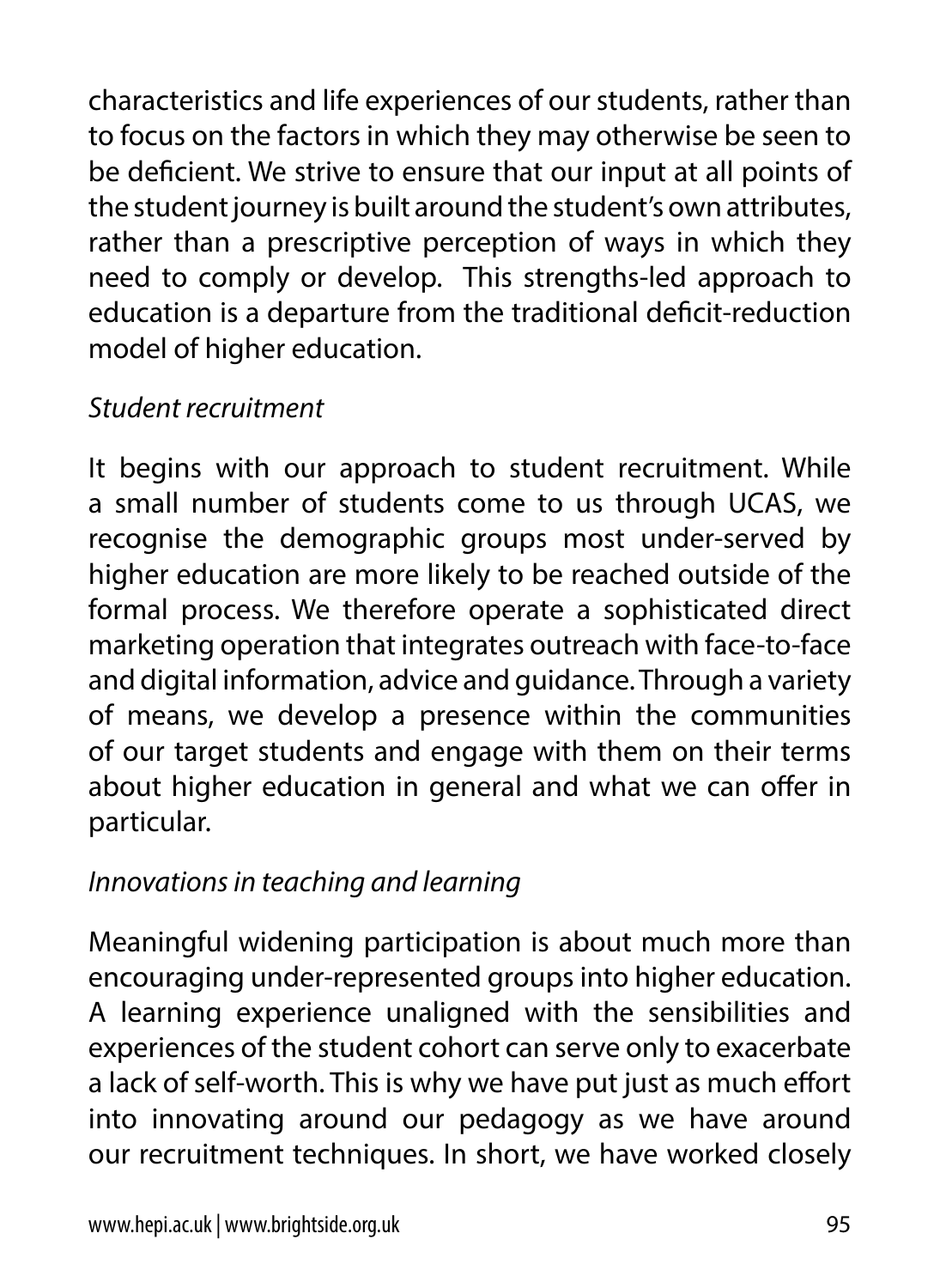with our validating partner, Plymouth University, to combine academic rigour with a more bespoke approach to teaching, learning and assessment.

We have carried out a radical overhaul of our curriculum so that our course portfolio, the ways in which material is taught, and the means by which work is assessed are geared towards the personal learning styles of our students. In practice this means there is much more active learning in classrooms and a concerted effort to move away from 'chalk and talk'. Employability and industry engagement is also embedded into modules. For example, visits to working industry facilities are increasingly taking the place of lectures and seminars. Perhaps most importantly, assessments that measure students' learning in traditional academic terms are being replaced by techniques that capture how students are able to apply their knowledge and understanding on their own terms. So, where appropriate, we are introducing opportunities for students to submit, for example, blogs and video presentations rather than to sit exams or write essays.

We are also developing plans for students to develop and run crowd-funding programmes in place of dissertations. The intention in all of these innovations is to allow students to earn degrees – and to demonstrate what they have learned – in ways that resonate with their own life-experiences and reflect the attributes that they bring with them. Indeed, these personal attributes are often the type of soft skills that employers look for.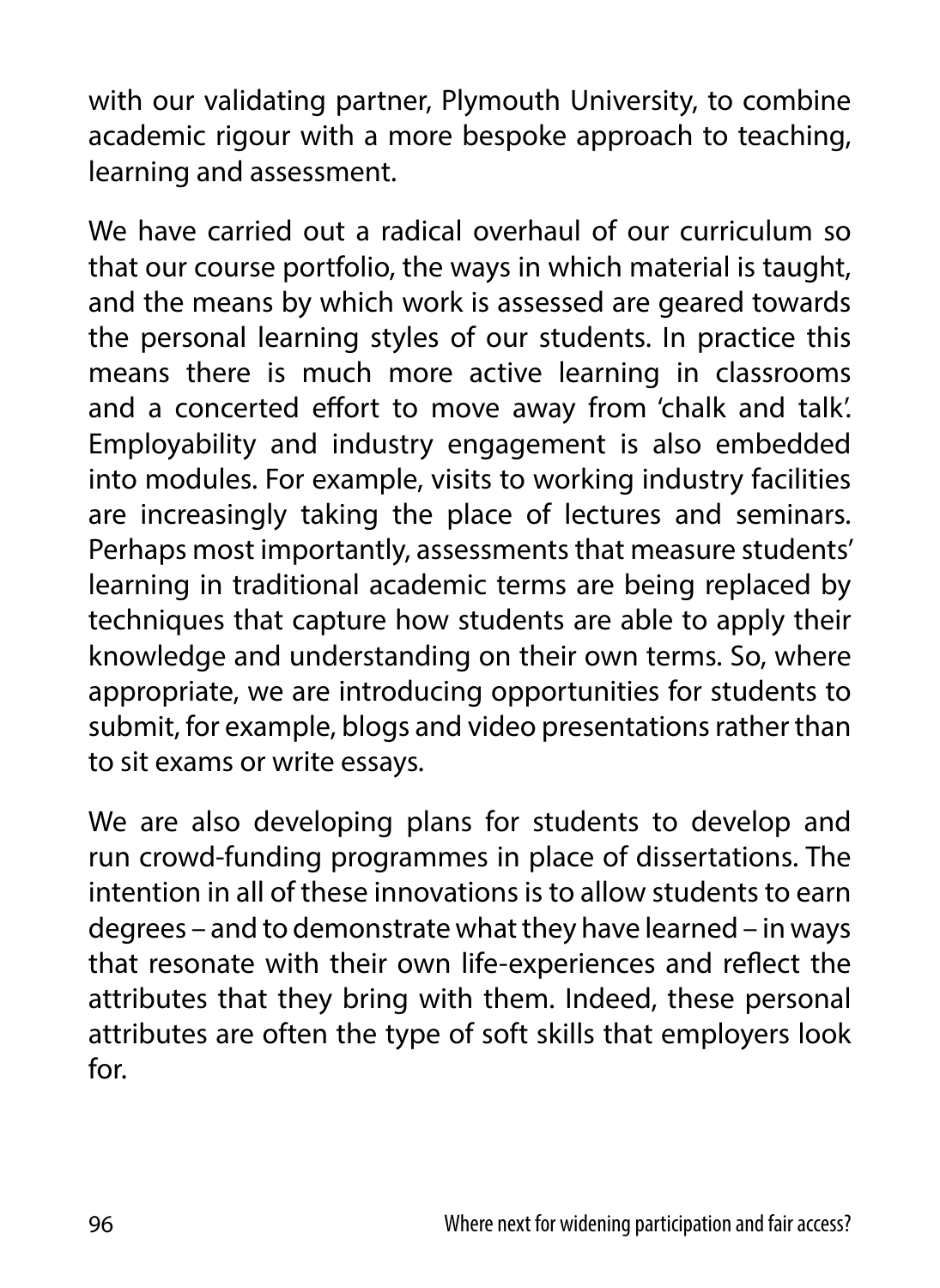### *Retention challenge*

Even with this distinct approach, student retention is a challenge. Our observation is that the factors that influence students' propensity to drop out are not fully reflected in established benchmarking categories. For instance, relatively low parental income and state school attendance are not necessarily indications that significant interventions are needed. Likewise, the participation of local areas (POLAR) classifications can mask the diversity of circumstance found within geographic locations – particularly in London.

In light of this, we have started a project to profile our students using a much more granular level of risk indicators. Informed by student profiling models that have long been used in the United States, these indicators incorporate well recognised factors, such as ethnicity, postcode and familial background, alongside a set of life experience indicators, including the presence of dependants and hours spent in paid employment. Initially intended to provide greater awareness about individual students for personal tutors and advisers, there is potential for wider application as a tailored analytics framework. Augmented with on-course risk scores generated by patterns of engagement (for example, attendance, timely submissions of work and library use) this model has the potential to enable personalised interventions that support student continuation.

Our experience suggests that people from under-represented groups are more likely to find benefit in an experience that reinforces the value of their own personal attributes.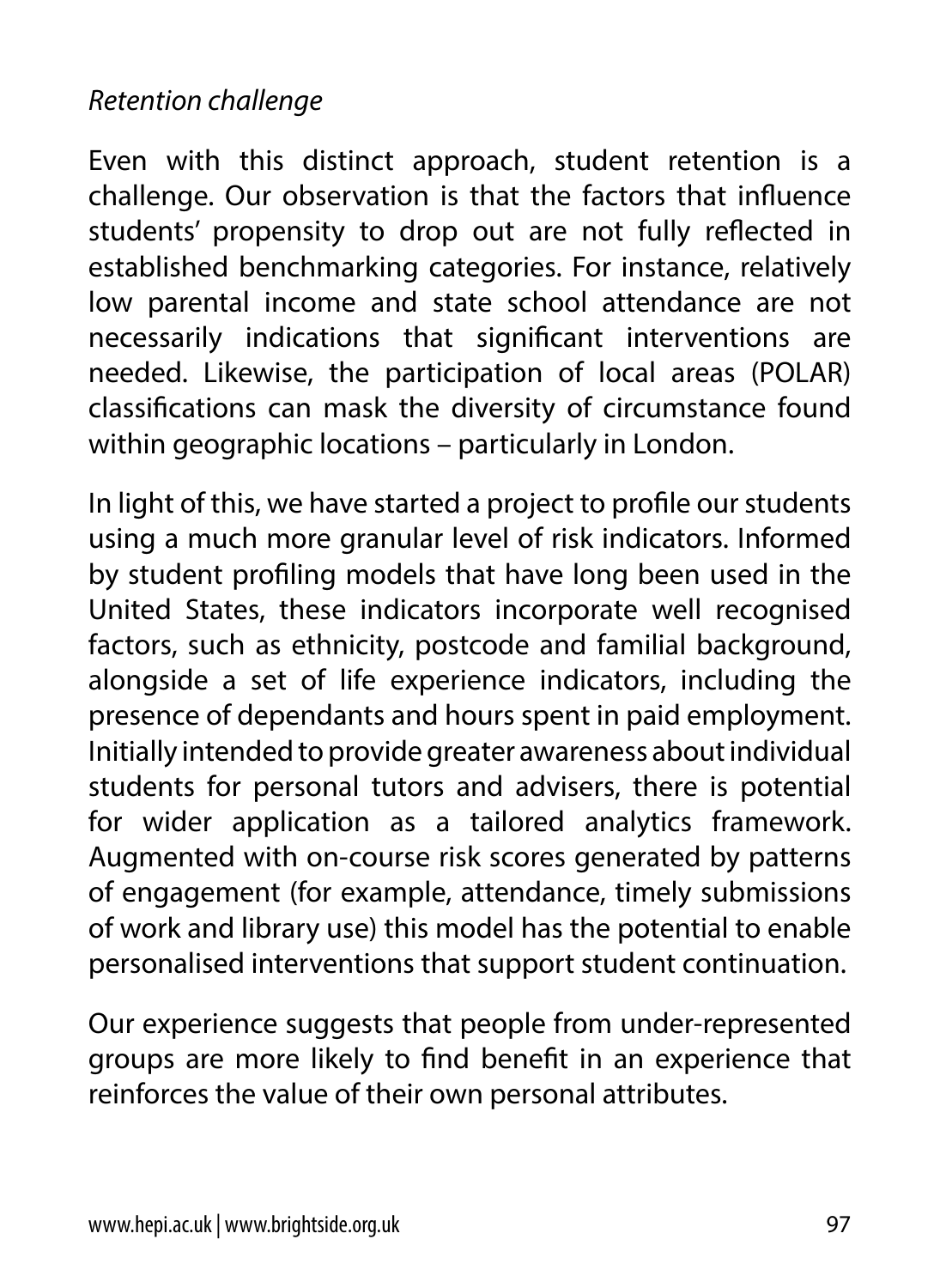Simply compelling a greater range of people into systems that comply with long-established ideas of what higher education looks and feels like is likely to be met with indifference at best and outright alienation at worse. The debate about how best to expand opportunities should be less about the value of alternative providers and more about the need for alternative provision.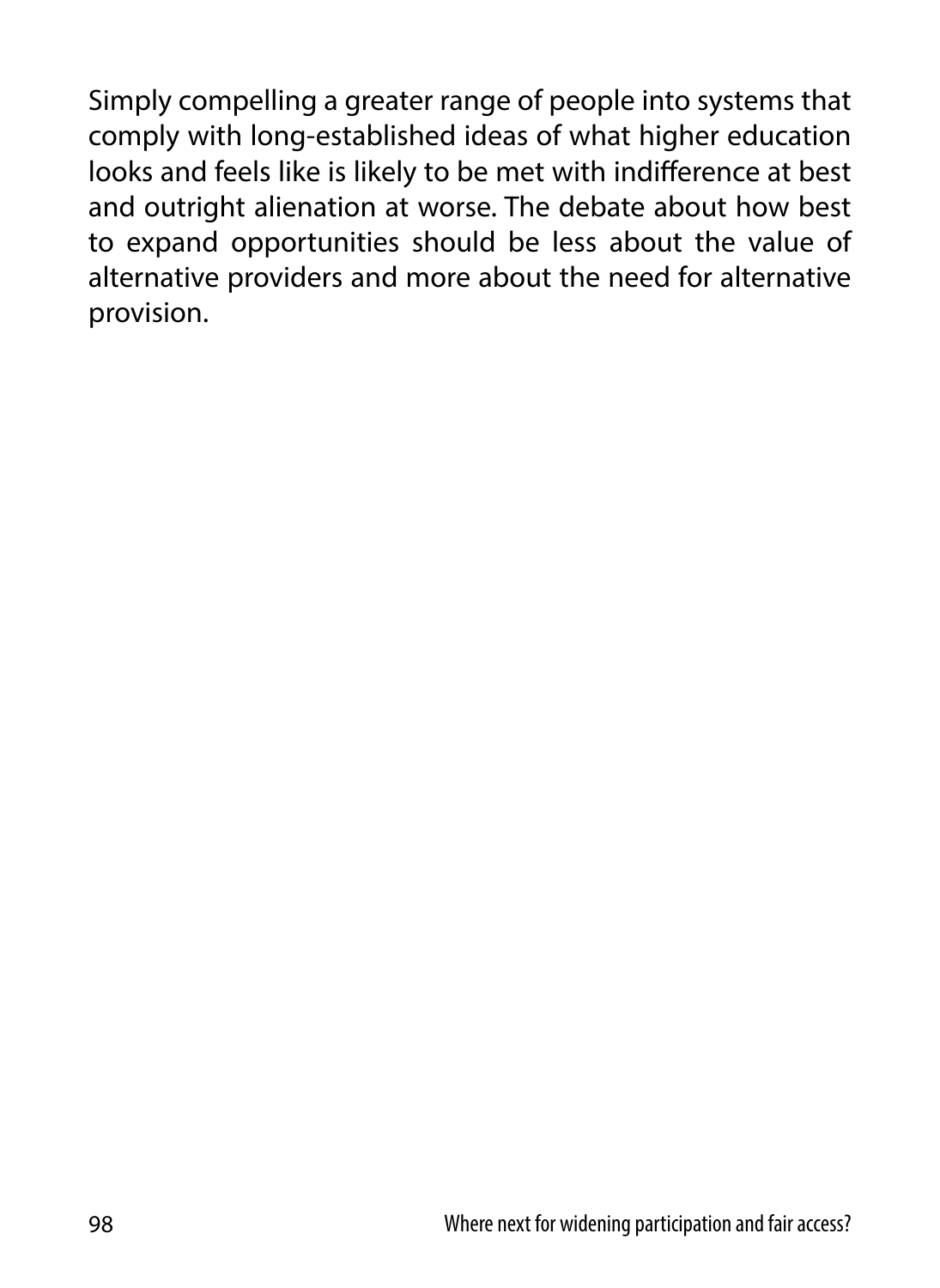#### **Trustees**

Professor Sir Ivor Crewe (Chair) Sir David Bell Dame Sandra Burslem Professor Sir Peter Scott Professor Dame Helen Wallace

#### **Advisory Board**

Professor Janet Beer Professor Sir David Eastwood Professor Dame Julia Goodfellow Professor Carl Lygo Professor David Maguire Professor Sally Mapstone

#### **Partners**

BPP University Ellucian Elsevier Higher Education Academy Jisc Kaplan Mills & Reeve LLP Pearson PwC Times Higher Education Unite Students UPP Group Limited

> **President** Bahram Bekhradnia